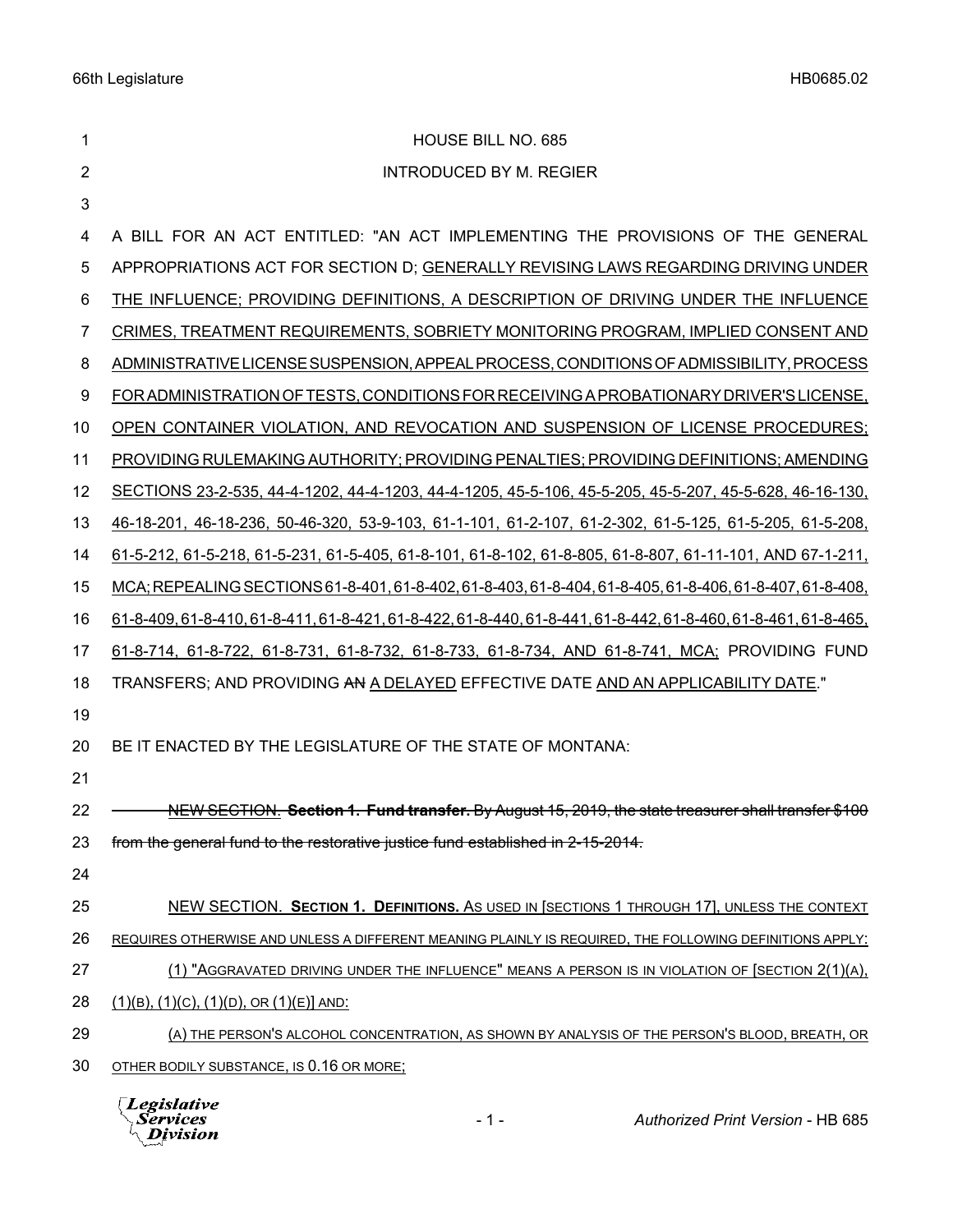| 1  | (B) THE PERSON IS UNDER THE ORDER OF A COURT OR THE DEPARTMENT TO EQUIP ANY MOTOR VEHICLE THE                           |
|----|-------------------------------------------------------------------------------------------------------------------------|
| 2  | PERSON OPERATES WITH AN APPROVED IGNITION INTERLOCK DEVICE;                                                             |
| 3  | (C) THE PERSON'S DRIVER'S LICENSE OR PRIVILEGE TO DRIVE IS SUSPENDED, CANCELED, OR REVOKED AS A                         |
| 4  | RESULT OF A PRIOR VIOLATION OF DRIVING UNDER THE INFLUENCE, INCLUDING A VIOLATION OF $[SECTION 2(1)(A), (1)(B),$        |
| 5  | $(1)(C)$ , $(1)(D)$ , OR $(1)(E)$ ], AN OFFENSE THAT MEETS THE DEFINITION OF AGGRAVATED DRIVING UNDER THE INFLUENCE, OR |
| 6  | A SIMILAR OFFENSE UNDER PREVIOUS LAWS OF THIS STATE OR THE LAWS OF ANOTHER STATE; OR                                    |
| 7  | (D) THE PERSON REFUSES TO GIVE A BREATH SAMPLE AS REQUIRED IN [SECTION 8] AND THE PERSON'S DRIVER'S                     |
| 8  | LICENSE OR PRIVILEGE TO DRIVE WAS SUSPENDED, CANCELED, OR REVOKED UNDER THE PROVISIONS OF AN IMPLIED                    |
| 9  | CONSENT STATUTE.                                                                                                        |
| 10 | (2) "ALCOHOLIC BEVERAGE" MEANS A COMPOUND PRODUCED FOR HUMAN CONSUMPTION AS A DRINK THAT                                |
| 11 | CONTAINS 0.5% OR MORE OF ALCOHOL BY VOLUME.                                                                             |
| 12 | (3) "ALCOHOL CONCENTRATION" MEANS EITHER GRAMS OF ALCOHOL PER 100 MILLILITERS OF BLOOD OR GRAMS                         |
| 13 | OF ALCOHOL PER 210 LITERS OF BREATH, INCLUDING AS USED IN 16-6-305, 23-2-535, 45-5-207, 67-1-211, AND THIS              |
| 14 | TITLE.                                                                                                                  |
| 15 | (4) "BUS" MEANS A MOTOR VEHICLE WITH A MANUFACTURER'S RATED SEATING CAPACITY OF 11 OR MORE                              |
| 16 | PASSENGERS, INCLUDING THE DRIVER.                                                                                       |
| 17 | (5) "CAMPER" HAS THE MEANING PROVIDED IN 61-1-101.                                                                      |
| 18 | (6) "COMMERCIAL MOTOR VEHICLE" HAS THE MEANING PROVIDED IN 61-1-101.                                                    |
| 19 | (7) "DRUG" MEANS ANY SUBSTANCE, THAT WHEN TAKEN INTO THE HUMAN BODY CAN IMPAIR A PERSON'S ABILITY                       |
| 20 | TO OPERATE A VEHICLE SAFELY. THE TERM INCLUDES THE MEANINGS PROVIDED IN 50-32-101(6), (7), AND (14).                    |
| 21 | (8) "DUI COURT" MEANS ANY COURT THAT HAS ESTABLISHED A SPECIAL DOCKET FOR HANDLING CASES INVOLVING                      |
| 22 | PERSONS CONVICTED UNDER [SECTION 3 OR 4] AND THAT IMPLEMENTS A PROGRAM OF INCENTIVES AND SANCTIONS                      |
| 23 | INTENDED TO ASSIST A PARTICIPANT TO COMPLETE TREATMENT ORDERED PURSUANT TO [SECTION 5] AND TO END THE                   |
| 24 | PARTICIPANT'S CRIMINAL BEHAVIOR ASSOCIATED WITH THE USE OF ALCOHOL OR DRUGS.                                            |
| 25 | (9) "HIGHWAY" HAS THE MEANING PROVIDED IN 61-1-101, INCLUDING THE SHOULDERS OF THE HIGHWAY.                             |
| 26 | (10) "MOTOR HOME" HAS THE MEANING PROVIDED IN 61-1-101.                                                                 |
| 27 | (11) "MOTOR VEHICLE" HAS THE MEANING PROVIDED IN 61-1-101.                                                              |
| 28 | (12) "OPEN ALCOHOLIC BEVERAGE CONTAINER" MEANS A BOTTLE, CAN, JAR, OR OTHER RECEPTACLE THAT                             |
| 29 | CONTAINS ANY AMOUNT OF AN ALCOHOLIC BEVERAGE AND THAT IS OPEN OR HAS A BROKEN SEAL OR THE CONTENTS OF                   |
| 30 | WHICH ARE PARTIALLY REMOVED.                                                                                            |
|    |                                                                                                                         |

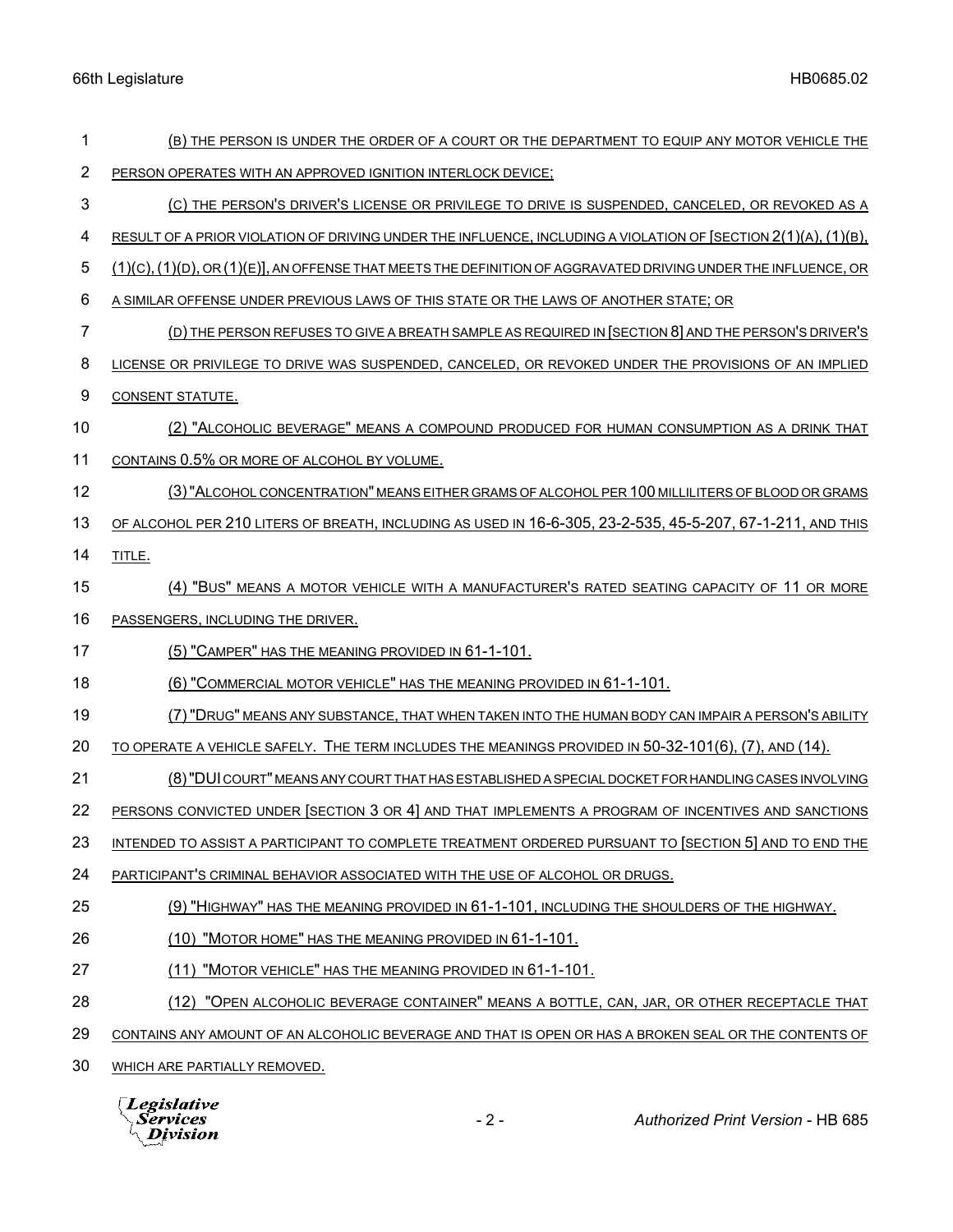| 1  | (13) "PASSENGER AREA" MEANS THE AREA DESIGNED TO SEAT THE DRIVER AND PASSENGERS WHILE A MOTOR             |
|----|-----------------------------------------------------------------------------------------------------------|
| 2  | VEHICLE IS IN OPERATION AND ANY AREA THAT IS READILY ACCESSIBLE TO THE DRIVER OR A PASSENGER WHILE THE    |
| 3  | DRIVER OR A PASSENGER IS SEATED IN THE VEHICLE, INCLUDING AN UNLOCKED GLOVE COMPARTMENT.                  |
| 4  | (14) "PASSENGER FOR HIRE" MEANS A PASSENGER FOR WHOM CONSIDERATION IS CONTRIBUTED OR EXPECTED             |
| 5  | AS A CONDITION OF CARRIAGE IN THE VEHICLE, WHETHER DIRECTLY OR INDIRECTLY FLOWING TO THE OWNER, OPERATOR, |
| 6  | AGENT, OR ANY OTHER PERSON HAVING AN INTEREST IN THE VEHICLE.                                             |
| 7  | (15) "PREARRANGED RIDE" HAS THE MEANING PROVIDED IN 69-12-101.                                            |
| 8  | (16) "UNDER THE INFLUENCE" MEANS THAT AS A RESULT OF TAKING INTO THE BODY ALCOHOL, DRUGS, OR ANY          |
| 9  | COMBINATION OF ALCOHOL AND DRUGS, A PERSON'S ABILITY TO SAFELY OPERATE A VEHICLE HAS BEEN DIMINISHED.     |
| 10 | (17) "VEHICLE" HAS THE MEANING PROVIDED IN 61-1-101, EXCEPT THAT THE TERM DOES NOT INCLUDE A              |
| 11 | BICYCLE.                                                                                                  |
| 12 |                                                                                                           |
| 13 | NEW SECTION. SECTION 2. DRIVING UNDER INFLUENCE. (1) A PERSON COMMITS THE OFFENSE OF DRIVING              |
| 14 | UNDER THE INFLUENCE IF THE PERSON DRIVES OR IS IN ACTUAL PHYSICAL CONTROL OF:                             |
| 15 | (A) A VEHICLE OR A COMMERCIAL MOTOR VEHICLE UPON THE WAYS OF THIS STATE OPEN TO THE PUBLIC WHILE          |
| 16 | UNDER THE INFLUENCE OF ALCOHOL, ANY DRUG, OR A COMBINATION OF ALCOHOL AND ANY DRUG;                       |
| 17 | (B) A NONCOMMERCIAL VEHICLE UPON THE WAYS OF THIS STATE OPEN TO THE PUBLIC WHILE THE PERSON'S             |
| 18 | ALCOHOL CONCENTRATION, AS SHOWN BY ANALYSIS OF THE PERSON'S BLOOD, BREATH, OR OTHER BODILY SUBSTANCE,     |
| 19 | IS 0.08 OR MORE;                                                                                          |
| 20 | (C) A COMMERCIAL MOTOR VEHICLE WITHIN THIS STATE WHILE THE PERSON'S ALCOHOL CONCENTRATION, AS             |
| 21 | SHOWN BY ANALYSIS OF THE PERSON'S BLOOD, BREATH, OR OTHER BODILY SUBSTANCE, IS 0.04 OR MORE;              |
| 22 | (D) A NONCOMMERCIAL VEHICLE WITHIN THIS STATE WHEN A PASSENGER FOR HIRE IS A PASSENGER IN THE             |
| 23 | VEHICLE AT THE TIME OF THE OFFENSE WHILE THE PERSON'S ALCOHOL CONCENTRATION, AS SHOWN BY ANALYSIS OF THE  |
| 24 | PERSON'S BLOOD, BREATH, OR OTHER BODILY SUBSTANCE, IS 0.04 OR MORE;                                       |
| 25 | (E) A NONCOMMERCIAL VEHICLE OR COMMERCIAL MOTOR VEHICLE WITHIN THIS STATE WHILE THE PERSON'S              |
| 26 | DELTA-9-TETRAHYDROCANNABINOL LEVEL, EXCLUDING INACTIVE METABOLITES, AS SHOWN BY ANALYSIS OF THE PERSON'S  |
| 27 | BLOOD OR OTHER BODILY SUBSTANCE, IS 5 NG/ML OR MORE;                                                      |
| 28 | (F) A VEHICLE WITHIN THIS STATE WHEN THE PERSON IS UNDER 21 YEARS OF AGE AT THE TIME OF THE OFFENSE       |
| 29 | WHILE THE PERSON'S ALCOHOL CONCENTRATION, AS SHOWN BY ANALYSIS OF THE PERSON'S BLOOD, BREATH, OR OTHER    |
| 30 | BODILY SUBSTANCE, IS 0.02 OR MORE BUT LESS THAN 0.08.                                                     |
|    |                                                                                                           |

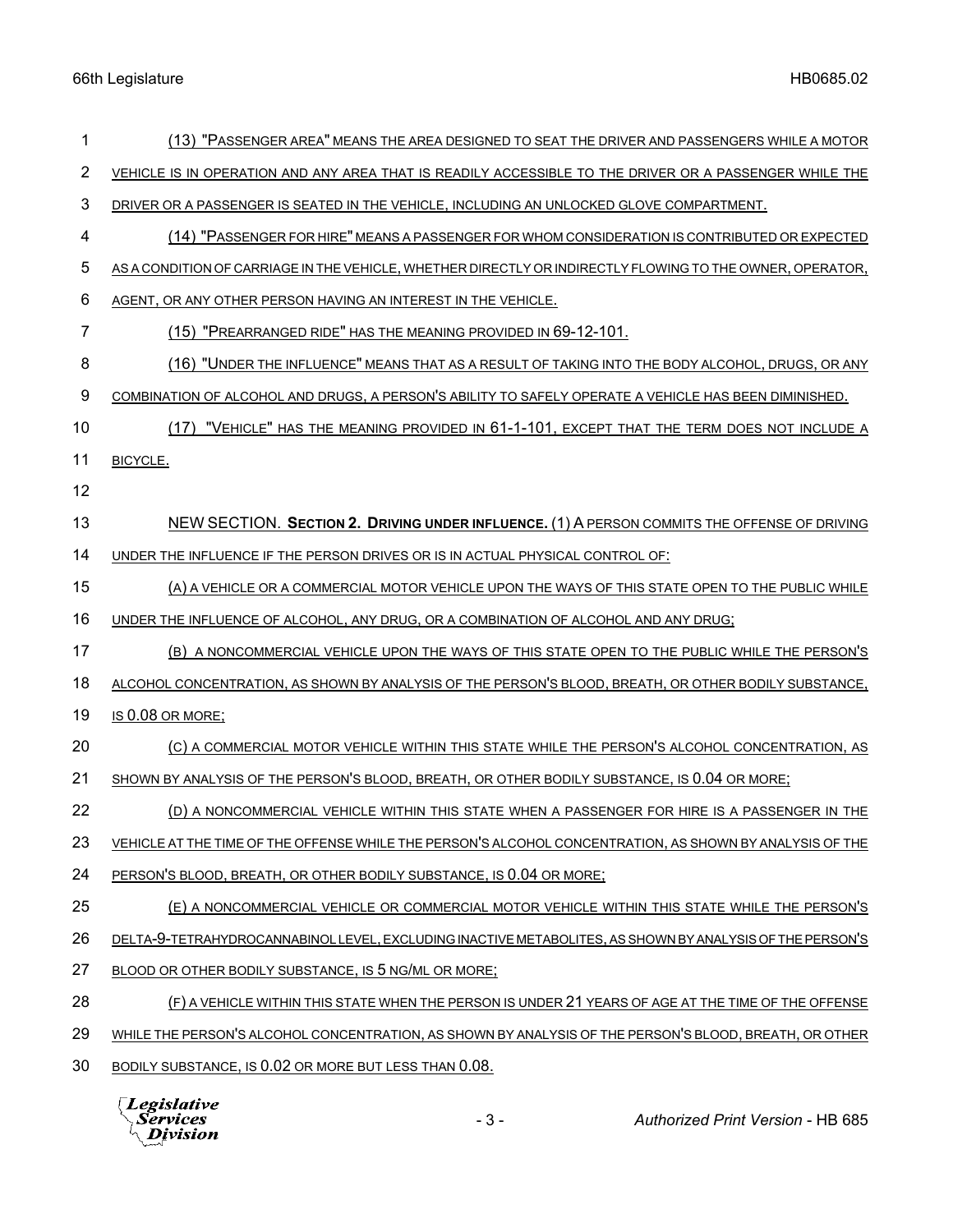| 1              | (2) THE FACT THAT ANY PERSON CHARGED WITH A VIOLATION OF SUBSECTION (1) IS OR HAS BEEN ENTITLED TO        |
|----------------|-----------------------------------------------------------------------------------------------------------|
| $\overline{2}$ | USE ALCOHOL OR A DRUG UNDER THE LAWS OF THIS STATE DOES NOT CONSTITUTE A DEFENSE AGAINST ANY CHARGE OF    |
| 3              | VIOLATING SUBSECTION (1).                                                                                 |
| 4              | (3) UPON THE TRIAL OF ANY CIVIL OR CRIMINAL ACTION OR PROCEEDING ARISING OUT OF ACTS ALLEGED TO HAVE      |
| 5              | BEEN COMMITTED BY ANY PERSON DRIVING OR IN ACTUAL PHYSICAL CONTROL OF A VEHICLE WHILE UNDER THE INFLUENCE |
| 6              | OF ALCOHOL, THE CONCENTRATION OF ALCOHOL IN THE PERSON AT THE TIME OF A TEST, AS SHOWN BY ANALYSIS OF A   |
| 7              | SAMPLE OF THE PERSON'S BLOOD, BREATH, OR OTHER BODILY SUBSTANCE DRAWN OR TAKEN WITHIN A REASONABLE TIME   |
| 8              | AFTER THE ALLEGED ACT, GIVES RISE TO THE FOLLOWING INFERENCES:                                            |
| 9              | (A) IF THERE WAS AT THAT TIME AN ALCOHOL CONCENTRATION OF 0.04 OR LESS, IT MAY BE INFERRED THAT THE       |
| 10             | PERSON WAS NOT UNDER THE INFLUENCE OF ALCOHOL;                                                            |
| 11             | (B) IF THERE WAS AT THAT TIME AN ALCOHOL CONCENTRATION IN EXCESS OF 0.04 BUT LESS THAN 0.08, THAT         |
| 12             | FACT MAY NOT GIVE RISE TO ANY INFERENCE THAT THE PERSON WAS OR WAS NOT UNDER THE INFLUENCE OF ALCOHOL,    |
| 13             | BUT THE FACT MAY BE CONSIDERED WITH OTHER COMPETENT EVIDENCE IN DETERMINING THE GUILT OR INNOCENCE OF     |
| 14             | THE PERSON; AND                                                                                           |
| 15             | (C) IF THERE WAS AT THAT TIME AN ALCOHOL CONCENTRATION OF 0.08 OR MORE, IT MAY BE INFERRED THAT THE       |
| 16             | PERSON WAS UNDER THE INFLUENCE OF ALCOHOL. THE INFERENCE IS REBUTTABLE.                                   |
| 17             | (4) THE PROVISIONS OF SUBSECTION (3) DO NOT LIMIT THE INTRODUCTION OF ANY OTHER COMPETENT EVIDENCE        |
| 18             | BEARING ON THE ISSUE OF WHETHER THE PERSON WAS UNDER THE INFLUENCE OF ALCOHOL, DRUGS, OR A COMBINATION    |
| 19             | OF ALCOHOL AND DRUGS.                                                                                     |
| 20             | (5) EACH MUNICIPALITY IN THIS STATE IS GIVEN AUTHORITY TO ENACT THIS SECTION, WITH THE WORD "STATE"       |
| 21             | CHANGED TO READ "MUNICIPALITY", AS AN ORDINANCE AND IS GIVEN JURISDICTION OF THE ENFORCEMENT OF THE       |
| 22             | ORDINANCE AND THE IMPOSITION OF THE FINES AND PENALTIES PROVIDED IN THE ORDINANCE.                        |
| 23             | (6) ABSOLUTE LIABILITY, AS PROVIDED IN 45-2-104, IS IMPOSED FOR A VIOLATION OF THIS SECTION.              |
| 24             | (7) WHEN THE SAME ACTS MAY ESTABLISH THE COMMISSION OF AN OFFENSE UNDER SUBSECTION (1), A PERSON          |
| 25             | CHARGED WITH THE CONDUCT MAY BE PROSECUTED FOR A VIOLATION OF ANOTHER RELEVANT SUBSECTION UNDER           |
| 26             | SUBSECTION (1). HOWEVER, THE PERSON MAY BE CONVICTED OF ONLY ONE OFFENSE UNDER THIS SECTION OR OF A       |
| 27             | SIMILAR OFFENSE UNDER PREVIOUS LAWS OF THIS STATE.                                                        |
| 28             |                                                                                                           |
| 29             | NEW SECTION. SECTION 3. PENALTY FOR DRIVING UNDER INFLUENCE -- FIRST THROUGH THIRD OFFENSES.              |

30 (1)(A)EXCEPT AS PROVIDED IN SUBSECTION (1)(B) OR (1)(C), A PERSON CONVICTED OF A VIOLATION OF [SECTION 2(1)(A)]

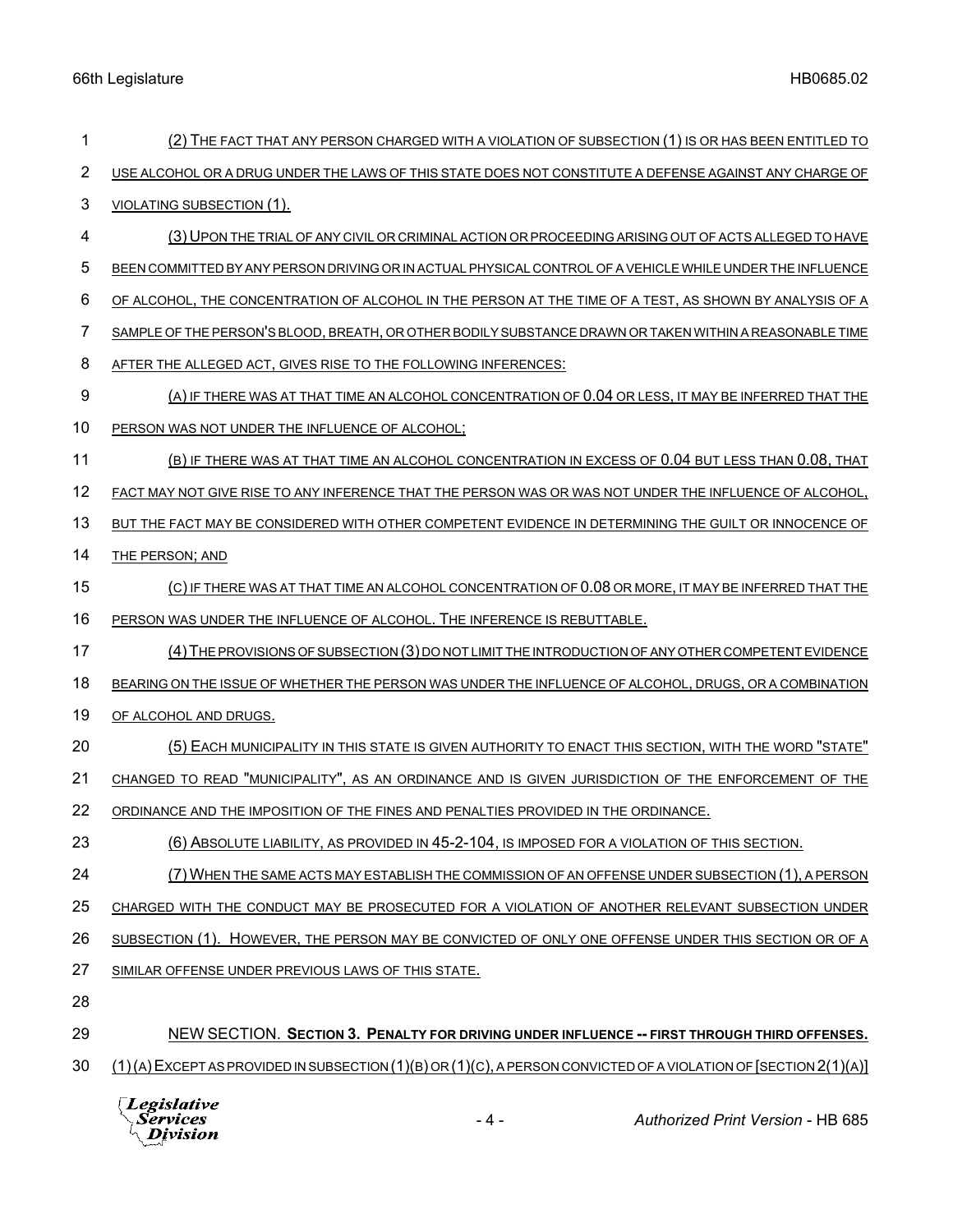| 1  | SHALL BE PUNISHED AS FOLLOWS:                                                                                        |
|----|----------------------------------------------------------------------------------------------------------------------|
| 2  | (I) FOR A FIRST VIOLATION, BY IMPRISONMENT FOR NOT LESS THAN 24 CONSECUTIVE HOURS OR MORE THAN 6                     |
| 3  | MONTHS AND BY A FINE OF NOT LESS THAN \$600 OR MORE THAN \$1,000, EXCEPT THAT IF ONE OR MORE PASSENGERS              |
| 4  | UNDER 16 YEARS OF AGE WERE IN THE VEHICLE AT THE TIME OF THE OFFENSE, THE PERSON SHALL BE PUNISHED BY                |
| 5  | IMPRISONMENT FOR NOT LESS THAN 48 CONSECUTIVE HOURS OR MORE THAN 1 YEAR AND BY A FINE OF NOT LESS THAN               |
| 6  | \$1,200 OR MORE THAN \$2,000;                                                                                        |
| 7  | (II) FOR A SECOND VIOLATION, BY IMPRISONMENT FOR NOT LESS THAN 7 CONSECUTIVE DAYS OR MORE THAN 1                     |
| 8  | YEAR AND BY A FINE OF NOT LESS THAN \$1,200 OR MORE THAN \$2,000, EXCEPT THAT IF ONE OR MORE PASSENGERS              |
| 9  | UNDER 16 YEARS OF AGE WERE IN THE VEHICLE AT THE TIME OF THE OFFENSE, THE PERSON SHALL BE PUNISHED BY                |
| 10 | IMPRISONMENT FOR NOT LESS THAN 14 DAYS OR MORE THAN 1 YEAR AND A FINE OF NOT LESS THAN \$2,400 OR MORE               |
| 11 | <b>THAN \$4,000; OR</b>                                                                                              |
| 12 | (III) FOR A THIRD VIOLATION, BY IMPRISONMENT FOR NOT LESS THAN 30 CONSECUTIVE DAYS OR MORE THAN 1                    |
| 13 | YEAR AND BY A FINE OF NOT LESS THAN \$2,500 OR MORE THAN \$5,000, EXCEPT THAT IF ONE OR MORE PASSENGERS              |
| 14 | UNDER 16 YEARS OF AGE WERE IN THE VEHICLE AT THE TIME OF THE OFFENSE, THE PERSON SHALL BE PUNISHED BY                |
| 15 | IMPRISONMENT FOR NOT LESS THAN 60 DAYS OR MORE THAN 1 YEAR AND BY A FINE OF NOT LESS THAN \$5,000 OR MORE            |
| 16 | THAN \$10,000.                                                                                                       |
| 17 | (B) IF THE PERSON HAS A PRIOR CONVICTION UNDER 45-5-106, THE PERSON SHALL BE PUNISHED AS PROVIDED                    |
| 18 | IN SECTION 4] FOR A FOURTH OR SUBSEQUENT OFFENSE OF DRIVING UNDER THE INFLUENCE, INCLUDING [SECTION 2(1)(A),         |
| 19 | $(1)(B)$ , $(1)(C)$ , $(1)(D)$ , OR $(1)(E)$ ], AN OFFENSE THAT MEETS THE DEFINITION OF AGGRAVATED DRIVING UNDER THE |
| 20 | INFLUENCE IN SECTION 1, OR A SIMILAR OFFENSE UNDER PREVIOUS LAWS OF THIS STATE OR THE LAWS OF ANOTHER                |
| 21 | STATE.                                                                                                               |
| 22 | (C) IF THE PERSON HAS A PRIOR CONVICTION OR PENDING CHARGE FOR A VIOLATION OF DRIVING UNDER THE                      |
| 23 | INFLUENCE, INCLUDING [SECTION 2(1)(A), (1)(B), (1)(C), (1)(D), OR (1)(E)], AN OFFENSE THAT MEETS THE DEFINITION OF   |
| 24 | AGGRAVATED DRIVING UNDER THE INFLUENCE IN [SECTION 1], OR A SIMILAR OFFENSE UNDER PREVIOUS LAWS OF THIS              |
| 25 | STATE OR THE LAWS OF ANOTHER STATE, AND THE VIOLATION MEETS THE DEFINITION OF AGGRAVATED DRIVING UNDER               |
| 26 | THE INFLUENCE IN [SECTION 1], THE PERSON SHALL BE PUNISHED AS PROVIDED IN SUBSECTION (4) OF THIS SECTION.            |
| 27 | (2) (A) EXCEPT AS PROVIDED IN SUBSECTION (2) (B) OR (2) (C), A PERSON CONVICTED OF A VIOLATION OF [SECTION           |
| 28 | $2(1)(B)$ , $(1)(C)$ , $(1)(D)$ , OR $(1)(E)$ SHALL BE PUNISHED AS FOLLOWS:                                          |
| 29 | (I) FOR A FIRST VIOLATION, BY IMPRISONMENT FOR NOT MORE THAN 6 MONTHS AND BY A FINE OF NOT LESS THAN                 |
| 30 | \$600 OR MORE THAN \$1,000, EXCEPT THAT IF ONE OR MORE PASSENGERS UNDER 16 YEARS OF AGE WERE IN THE                  |

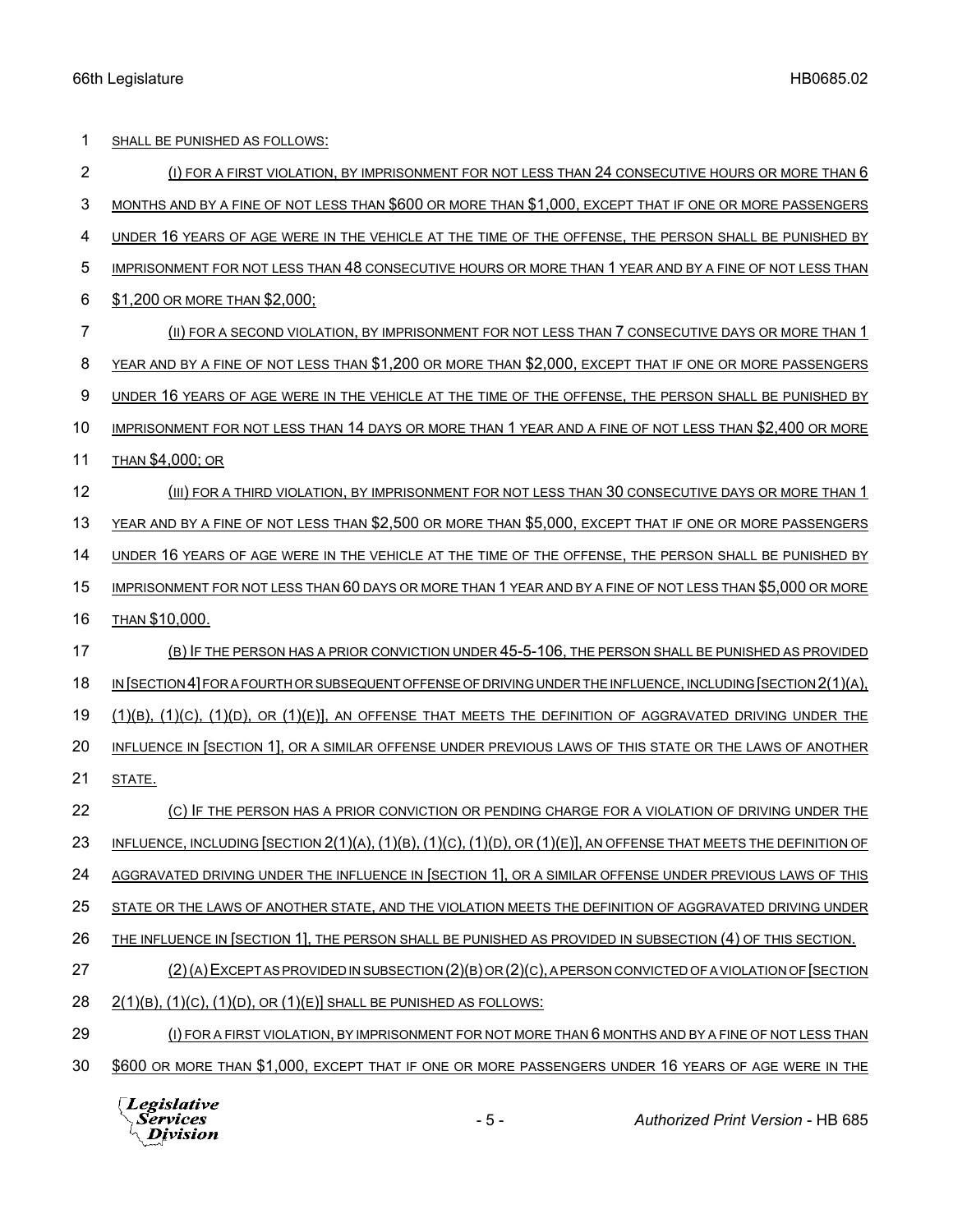| 1  | VEHICLE AT THE TIME OF THE OFFENSE, THE PERSON SHALL BE PUNISHED BY IMPRISONMENT FOR NOT MORE THAN 6                              |
|----|-----------------------------------------------------------------------------------------------------------------------------------|
| 2  | MONTHS AND BY A FINE OF NOT LESS THAN \$1,200 OR MORE THAN \$2,000;                                                               |
| 3  | (II) FOR A SECOND VIOLATION, BY IMPRISONMENT FOR NOT LESS THAN 5 CONSECUTIVE DAYS OR MORE THAN 1                                  |
| 4  | YEAR AND BY A FINE OF NOT LESS THAN \$1,200 OR MORE THAN \$2,000, EXCEPT THAT IF ONE OR MORE PASSENGERS                           |
| 5  | UNDER 16 YEARS OF AGE WERE IN THE VEHICLE AT THE TIME OF THE OFFENSE, THE PERSON SHALL BE PUNISHED BY                             |
| 6  | IMPRISONMENT FOR NOT LESS THAN 10 CONSECUTIVE DAYS OR MORE THAN 1 YEAR AND BY A FINE OF NOT LESS THAN                             |
| 7  | \$2,400 OR MORE THAN \$4,000; OR                                                                                                  |
| 8  | (III) FOR A THIRD VIOLATION, BY IMPRISONMENT FOR NOT LESS THAN 30 CONSECUTIVE DAYS OR MORE THAN 1                                 |
| 9  | YEAR AND BY A FINE OF NOT LESS THAN \$2,500 OR MORE THAN \$5,000, EXCEPT THAT IF ONE OR MORE PASSENGERS                           |
| 10 | UNDER 16 YEARS OF AGE WERE IN THE VEHICLE AT THE TIME OF THE OFFENSE, THE PERSON SHALL BE PUNISHED BY                             |
| 11 | IMPRISONMENT FOR NOT LESS THAN 60 CONSECUTIVE DAYS OR MORE THAN 1 YEAR AND BY A FINE OF NOT LESS THAN                             |
| 12 | \$5,000 OR MORE THAN \$10,000.                                                                                                    |
| 13 | (B) IF THE PERSON HAS A PRIOR CONVICTION UNDER 45-5-106, THE PERSON SHALL BE PUNISHED AS PROVIDED                                 |
| 14 | IN SECTION 4 FOR A FOURTH OR SUBSEQUENT OFFENSE OF DRIVING UNDER THE INFLUENCE, INCLUDING SECTION 2(1)(A),                        |
| 15 | $(1)(B)$ , $(1)(C)$ , $(1)(D)$ , OR $(1)(E)$ , AN OFFENSE THAT MEETS THE DEFINITION OF AGGRAVATED DRIVING UNDER THE               |
| 16 | INFLUENCE IN SECTION 1], OR A SIMILAR OFFENSE UNDER PREVIOUS LAWS OF THIS STATE OR THE LAWS OF ANOTHER                            |
| 17 | STATE.                                                                                                                            |
| 18 | (C) IF THE PERSON HAS A PRIOR CONVICTION OR PENDING CHARGE FOR A VIOLATION OF DRIVING UNDER THE                                   |
| 19 | INFLUENCE, INCLUDING [SECTION $2(1)(A)$ , $(1)(B)$ , $(1)(C)$ , $(1)(D)$ , OR $(1)(E)$ ], AN OFFENSE THAT MEETS THE DEFINITION OF |
| 20 | <u>AGGRAVATED DRIVING UNDER THE INFLUENCE IN [SECTION 1], OR A SIMILAR OFFENSE UNDER PREVIOUS LAWS OF THIS</u>                    |
| 21 | STATE OR THE LAWS OF ANOTHER STATE, AND THE VIOLATION MEETS THE DEFINITION FOR AGGRAVATED DRIVING UNDER                           |
| 22 | THE INFLUENCE IN [SECTION 1], THE PERSON SHALL BE PUNISHED AS PROVIDED IN SUBSECTION (4) OF THIS SECTION.                         |
| 23 | $(3)$ (A) A PERSON CONVICTED OF A VIOLATION OF [SECTION $2(1)(F)$ ] SHALL BE PUNISHED AS FOLLOWS:                                 |
| 24 | (I) FOR A FIRST VIOLATION, THE PERSON MUST BE FINED NOT LESS THAN \$200 OR MORE THAN \$500, EXCEPT                                |
| 25 | THAT IF ONE OR MORE PASSENGERS UNDER 16 YEARS OF AGE WERE IN THE VEHICLE AT THE TIME OF THE OFFENSE, THE                          |
| 26 | PERSON SHALL BE FINED NOT LESS THAN \$400 OR MORE THAN \$1,000. A CONVICTION UNDER THIS SECTION MAY NOT                           |
| 27 | BE COUNTED AS A PRIOR CONVICTION UNDER [SECTION 2], A SIMILAR OFFENSE UNDER PREVIOUS LAWS OF THIS STATE,                          |
| 28 | OR A SIMILAR OFFENSE UNDER THE LAWS OF ANOTHER STATE.                                                                             |
| 29 | (II) EXCEPT AS PROVIDED IN 61-8-723, FOR A SECOND VIOLATION, THE PERSON SHALL BE SENTENCED IN                                     |
| 30 | ACCORDANCE WITH SUBSECTION (2)(A)(II). A CONVICTION UNDER THIS SECTION MAY NOT BE COUNTED AS A PRIOR                              |

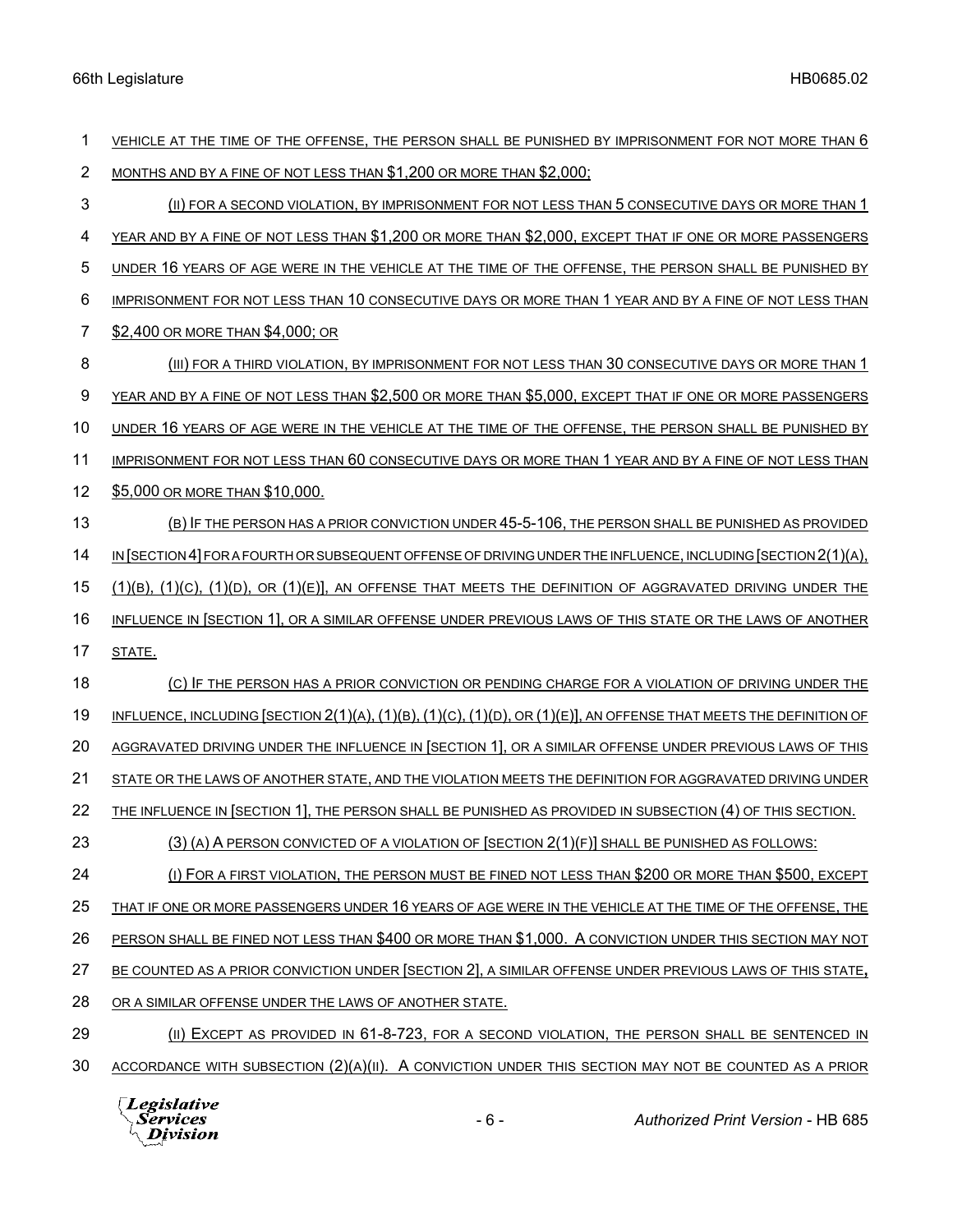| 1              | CONVICTION UNDER [SECTION 2], A SIMILAR OFFENSE UNDER PREVIOUS LAWS OF THIS STATE, OR A SIMILAR OFFENSE    |
|----------------|------------------------------------------------------------------------------------------------------------|
| $\overline{2}$ | UNDER THE LAWS OF ANOTHER STATE.                                                                           |
| 3              | (III) EXCEPT AS PROVIDED IN SECTION 61-8-723, FOR A THIRD OR SUBSEQUENT VIOLATION, THE PERSON SHALL        |
| 4              | BE SENTENCED IN ACCORDANCE WITH SUBSECTION (2)(A)(III). A CONVICTION UNDER THIS SECTION MAY NOT BE COUNTED |
| 5              | AS A PRIOR CONVICTION UNDER SECTION 2], A SIMILAR OFFENSE UNDER PREVIOUS LAWS OF THIS STATE, OR A SIMILAR  |
| 6              | OFFENSE UNDER THE LAWS OF ANOTHER STATE.                                                                   |
| 7              | (4) (A) IF A VIOLATION OF [SECTION 2] MEETS THE DEFINITION OF AGGRAVATED DRIVING UNDER THE INFLUENCE       |
| 8              | IN SECTION 1, THE PERSON SHALL BE PUNISHED AS FOLLOWS:                                                     |
| 9              | (I) FOR A FIRST VIOLATION, BY IMPRISONMENT FOR NOT LESS THAN 2 CONSECUTIVE DAYS OR MORE THAN 1 YEAR        |
| 10             | AND BY A FINE OF \$1,000, EXCEPT THAT IF ONE OR MORE PASSENGERS UNDER 16 YEARS OF AGE WERE IN THE VEHICLE  |
| 11             | AT THE TIME OF THE OFFENSE, THE PERSON SHALL BE PUNISHED BY IMPRISONMENT FOR NOT LESS THAN 4 CONSECUTIVE   |
| 12             | DAYS OR MORE THAN 1 YEAR AND BY A FINE OF \$2,000;                                                         |
| 13             | (II) FOR A SECOND VIOLATION, BY IMPRISONMENT FOR NOT LESS THAN 15 CONSECUTIVE DAYS OR MORE THAN 1          |
| 14             | YEAR AND BY A FINE OF \$2,500, EXCEPT THAT IF ONE OR MORE PASSENGERS UNDER 16 YEARS OF AGE WERE IN THE     |
| 15             | VEHICLE AT THE TIME OF THE OFFENSE, THE PERSON SHALL BE PUNISHED BY IMPRISONMENT FOR NOT LESS THAN 45      |
| 16             | CONSECUTIVE DAYS OR MORE THAN 1 YEAR AND BY A FINE OF \$5,000; OR                                          |
| 17             | (III) FOR A THIRD VIOLATION, BY IMPRISONMENT FOR NOT LESS THAN 60 CONSECUTIVE DAYS OR MORE THAN 1          |
| 18             | YEAR AND BY A FINE OF \$5,000, EXCEPT THAT IF ONE OR MORE PASSENGERS UNDER 16 YEARS OF AGE WERE IN THE     |
| 19             | VEHICLE AT THE TIME OF THE OFFENSE, THE PERSON SHALL BE PUNISHED BY IMPRISONMENT FOR NOT LESS THAN 120     |
| 20             | DAYS OR MORE THAN 1 YEAR AND BY A FINE OF \$10,000.                                                        |
| 21             | (B) THE MANDATORY MINIMUM IMPRISONMENT TERM MAY NOT BE SERVED UNDER HOME ARREST AND MAY NOT                |
| 22             | BE SUSPENDED UNLESS THE JUDGE FINDS THAT THE IMPOSITION OF THE IMPRISONMENT SENTENCE WILL POSE A RISK TO   |
| 23             | THE PERSON'S PHYSICAL OR MENTAL WELL-BEING.                                                                |
| 24             | (C) THE REMAINDER OF THE IMPRISONMENT SENTENCE MAY BE SUSPENDED FOR A PERIOD OF UP TO 1 YEAR               |
| 25             | PENDING THE PERSON'S SUCCESSFUL COMPLETION OF A CHEMICAL DEPENDENCY TREATMENT PROGRAM PURSUANT TO          |
| 26             | [SECTION 5]. DURING ANY SUSPENDED PORTION OF SENTENCE IMPOSED BY THE COURT:                                |
| 27             | (I) THE PERSON IS SUBJECT TO ALL CONDITIONS OF THE SUSPENDED SENTENCE IMPOSED BY THE COURT,                |
| 28             | INCLUDING MANDATORY PARTICIPATION IN DRUG OR DUI COURTS, IF AVAILABLE;                                     |
| 29             | (II) THE PERSON IS SUBJECT TO ALL CONDITIONS OF THE 24/7 SOBRIETY AND DRUG MONITORING PROGRAM, IF          |
| 30             | AVAILABLE AND IF IMPOSED BY THE COURT; AND                                                                 |
|                |                                                                                                            |

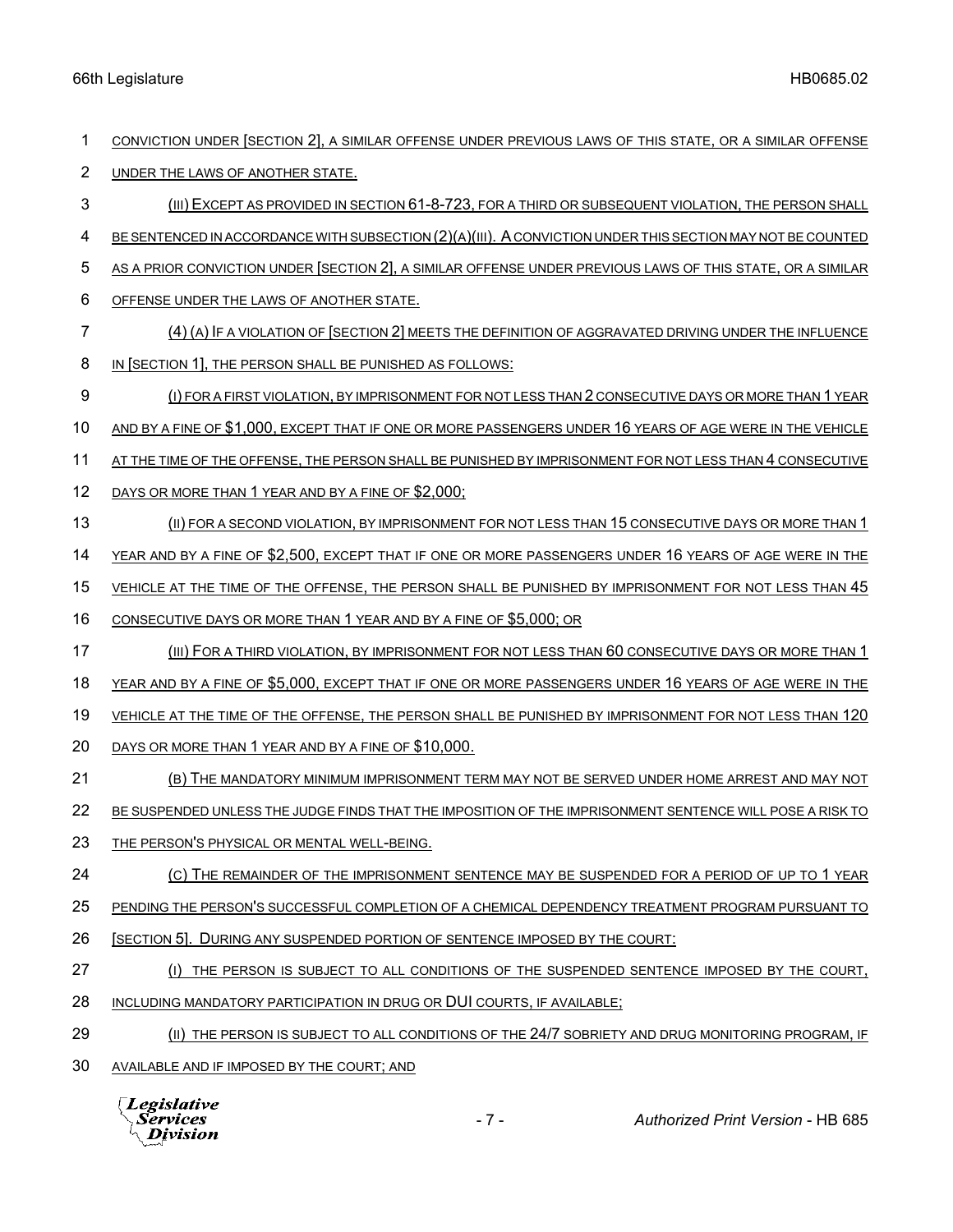| 1  | (III) IF THE PERSON VIOLATES ANY CONDITION OF THE SUSPENDED SENTENCE OR ANY TREATMENT REQUIREMENT,                  |
|----|---------------------------------------------------------------------------------------------------------------------|
| 2  | THE COURT MAY IMPOSE THE REMAINDER OF ANY IMPRISONMENT TERM THAT WAS IMPOSED AND SUSPENDED.                         |
| 3  | (D) IF THE PERSON HAS A PRIOR CONVICTION OR PENDING CHARGE FOR A VIOLATION OF DRIVING UNDER THE                     |
| 4  | INFLUENCE, INCLUDING (SECTION 2(1)(A), (1)(B), (1)(C), (1)(D), OR (1)(E)], AN OFFENSE THAT MEETS THE DEFINITION OF  |
| 5  | AGGRAVATED DRIVING UNDER THE INFLUENCE IN [SECTION 1], OR A SIMILAR OFFENSE UNDER PREVIOUS LAWS OF THIS             |
| 6  | STATE OR THE LAWS OF ANOTHER STATE, THE PERSON SHALL BE PUNISHED AS PROVIDED IN THIS SUBSECTION (4).                |
| 7  | (E) IF THE PERSON HAS A PRIOR CONVICTION UNDER 45-5-106, THE PERSON SHALL BE PUNISHED AS PROVIDED                   |
| 8  | IN [SECTION 4] FOR A FOURTH OR SUBSEQUENT OFFENSE OF DRIVING UNDER THE INFLUENCE, INCLUDING [SECTION 2(1)(A),       |
| 9  | $(1)(B)$ , $(1)(C)$ , $(1)(D)$ , OR $(1)(E)$ , AN OFFENSE THAT MEETS THE DEFINITION OF AGGRAVATED DRIVING UNDER THE |
| 10 | INFLUENCE IN SECTION 1], OR A SIMILAR OFFENSE UNDER PREVIOUS LAWS OF THIS STATE OR THE LAWS OF ANOTHER              |
| 11 | STATE.                                                                                                              |
| 12 | (5) IN ADDITION TO THE PUNISHMENT PROVIDED IN THIS SECTION, REGARDLESS OF DISPOSITION, THE PERSON                   |
| 13 | SHALL COMPLY WITH THE CHEMICAL DEPENDENCY EDUCATION COURSE AND CHEMICAL DEPENDENCY TREATMENT                        |
| 14 | PROVISIONS IN [SECTION 5] AS ORDERED BY THE COURT.                                                                  |
| 15 |                                                                                                                     |
|    |                                                                                                                     |
| 16 | NEW SECTION. SECTION 4. PENALTY FOR DRIVING UNDER INFLUENCE -- FOURTH AND SUBSEQUENT                                |
| 17 | OFFENSES. (1) EXCEPT AS PROVIDED IN SUBSECTION (4), A PERSON IS GUILTY OF A FELONY IF:                              |
| 18 | (A) THE PERSON IS CONVICTED OF A VIOLATION OF DRIVING UNDER THE INFLUENCE, INCLUDING [SECTION 2(1)(A),              |
| 19 | $(1)(B)$ , $(1)(C)$ , $(1)(D)$ , OR $(1)(E)$ , AN OFFENSE THAT MEETS THE DEFINITION OF AGGRAVATED DRIVING UNDER THE |
| 20 | INFLUENCE IN SECTION 1], OR A SIMILAR OFFENSE UNDER PREVIOUS LAWS OF THIS STATE OR THE LAWS OF ANOTHER              |
| 21 | STATE;                                                                                                              |
| 22 | (B) THE PERSON HAS EITHER A SINGLE CONVICTION UNDER 45-5-106 OR ANY COMBINATION OF THREE OR MORE                    |
| 23 | PRIOR CONVICTIONS UNDER 45-5-104, 45-5-205, 45-5-628(1)(E), OR DRIVING UNDER THE INFLUENCE, INCLUDING               |
| 24 | [SECTION 2(1)(A), (1)(B), (1)(C), (1)(D), OR (1)(E)], AN OFFENSE THAT MEETS THE DEFINITION OF AGGRAVATED DRIVING    |
| 25 | UNDER THE INFLUENCE IN SECTION 1, OR A SIMILAR OFFENSE UNDER PREVIOUS LAWS OF THIS STATE OR THE LAWS OF             |
| 26 | <b>ANOTHER STATE; AND</b>                                                                                           |
| 27 | (C) THE OFFENSE UNDER 45-5-104, IF APPLICABLE, OCCURRED WHILE THE PERSON WAS OPERATING A VEHICLE                    |
| 28 | WHILE UNDER THE INFLUENCE OF ALCOHOL, A DANGEROUS DRUG, ANY OTHER DRUG, OR ANY COMBINATION OF THE THREE,            |
| 29 | AS PROVIDED IN [SECTION 2(1)].                                                                                      |



- 8 - *Authorized Print Version* - HB 685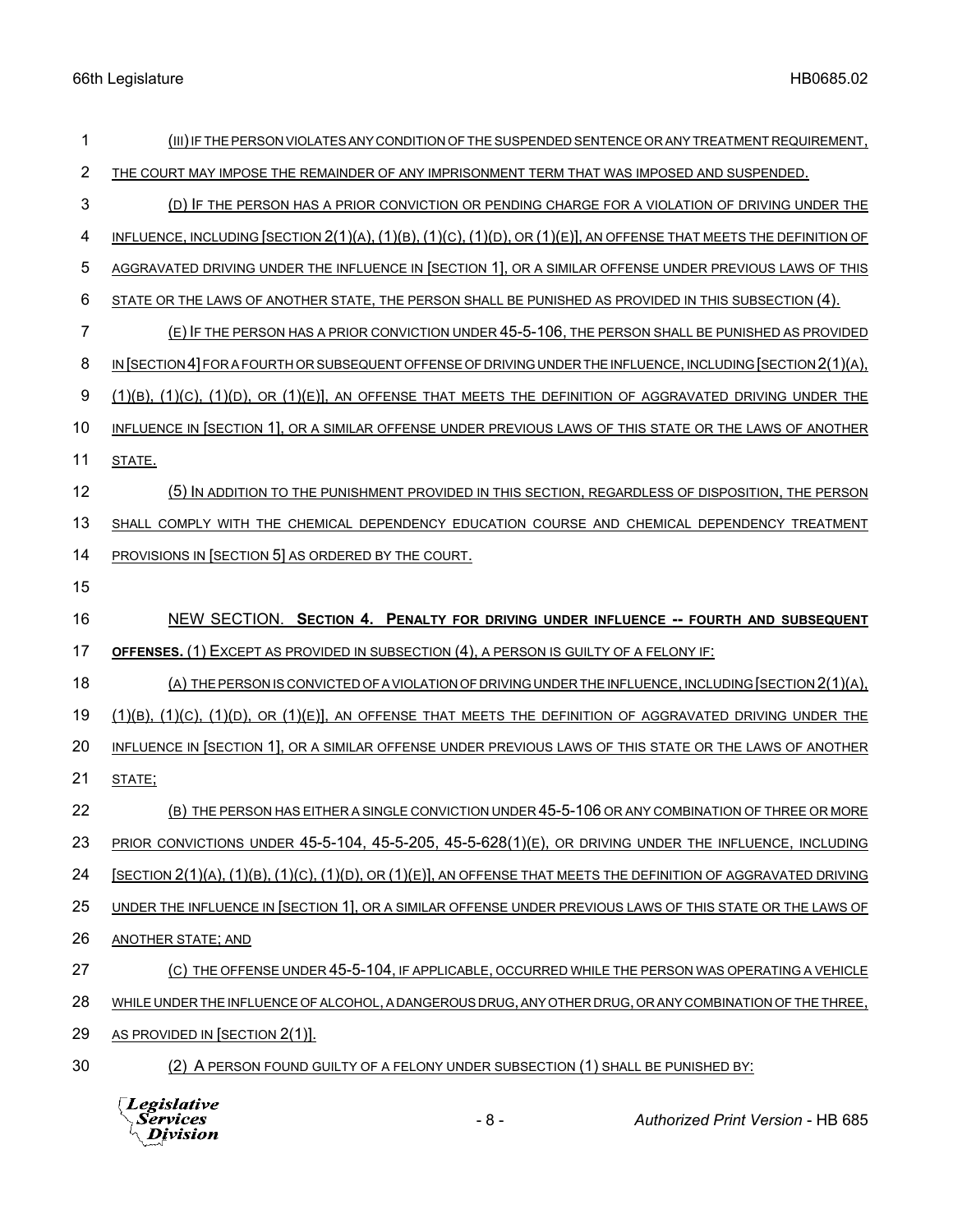| 1              | (A) (I) BEING SENTENCED TO THE DEPARTMENT OF CORRECTIONS FOR PLACEMENT IN AN APPROPRIATE                            |
|----------------|---------------------------------------------------------------------------------------------------------------------|
| $\overline{2}$ | CORRECTIONAL FACILITY OR PROGRAM FOR A TERM OF NOT LESS THAN 13 MONTHS OR MORE THAN 2 YEARS. THE COURT              |
| 3              | SHALL ORDER THAT IF THE PERSON SUCCESSFULLY COMPLETES A RESIDENTIAL ALCOHOL TREATMENT PROGRAM                       |
| 4              | APPROVED BY THE DEPARTMENT OF CORRECTIONS, THE REMAINDER OF THE SENTENCE MUST BE SERVED ON PROBATION.               |
| 5              | THE IMPOSITION OR EXECUTION OF THE SENTENCE MAY NOT BE DEFERRED OR SUSPENDED, AND THE PERSON IS NOT                 |
| 6              | <b>ELIGIBLE FOR PAROLE.</b>                                                                                         |
| 7              | (II) BEING SENTENCED TO EITHER THE DEPARTMENT OF CORRECTIONS OR THE MONTANA STATE PRISON OR                         |
| 8              | MONTANA WOMEN'S PRISON FOR A TERM OF NOT MORE THAN 5 YEARS, ALL OF WHICH MUST BE SUSPENDED, TO RUN                  |
| 9              | CONSECUTIVELY TO THE TERM IMPOSED UNDER SUBSECTION (2)(A)(I); AND                                                   |
| 10             | $(III)$ A FINE OF NOT LESS THAN \$5,000 OR MORE THAN \$10,000; OR                                                   |
| 11             | (B) BEING SENTENCED TO AN APPROPRIATE TREATMENT COURT PROGRAM FOR A TERM OF NOT MORE THAN 5                         |
| 12             | YEARS, WITH REQUIRED COMPLETION, AND A FINE OF NOT LESS THAN \$5,000 OR MORE THAN \$10,000. IF SENTENCED            |
| 13             | UNDER THIS SUBSECTION (2)(B), THE PERSON MAY BE ENTITLED TO A SUSPENDED SENTENCE AND IS NOT ELIGIBLE FOR            |
| 14             | A DEFERRED IMPOSITION OF SENTENCE.                                                                                  |
| 15             | $(3)$ THE DEPARTMENT OF CORRECTIONS MAY PLACE AN OFFENDER SENTENCED UNDER SUBSECTION $(2)(A)$ IN A                  |
| 16             | RESIDENTIAL ALCOHOL TREATMENT PROGRAM APPROVED BY THE DEPARTMENT OF CORRECTIONS.                                    |
| 17             | (4) (A) A PERSON MEETING THE FOLLOWING CRITERIA SHALL BE PUNISHED BY IMPRISONMENT FOR NOT MORE                      |
| 18             | THAN 10 YEARS AND BY A FINE OF NOT LESS THAN \$5,000 OR MORE THAN \$10,000:                                         |
| 19             | (I) THE PERSON IS CONVICTED OF A VIOLATION OF DRIVING UNDER THE INFLUENCE, INCLUDING [SECTION 2(1)(A),              |
| 20             | $(1)(B)$ , $(1)(C)$ , $(1)(D)$ , OR $(1)(E)$ , AN OFFENSE THAT MEETS THE DEFINITION OF AGGRAVATED DRIVING UNDER THE |
| 21             | INFLUENCE IN SECTION 1], OR A SIMILAR OFFENSE UNDER PREVIOUS LAWS OF THIS STATE OR THE LAWS OF ANOTHER              |
| 22             | STATE:                                                                                                              |
| 23             | (II) THE PERSON HAS EITHER A SINGLE CONVICTION UNDER 45-5-106 OR ANY COMBINATION OF FOUR OR MORE                    |
| 24             | PRIOR CONVICTIONS UNDER 45-5-104, 45-5-205, 45-5-628(1)(E), OR DRIVING UNDER THE INFLUENCE, INCLUDING               |
| 25             | [SECTION 2(1)(A), (1)(B), (1)(C), (1)(D), OR (1)(E)], AN OFFENSE THAT MEETS THE DEFINITION OF AGGRAVATED DRIVING    |
| 26             | UNDER THE INFLUENCE IN SECTION 1], OR A SIMILAR OFFENSE UNDER PREVIOUS LAWS OF THIS STATE OR THE LAWS OF            |
| 27             | <b>ANOTHER STATE; AND</b>                                                                                           |
| 28             | (III) THE OFFENSE UNDER 45-5-104, IF APPLICABLE, OCCURRED WHILE THE PERSON WAS OPERATING A VEHICLE                  |
| 29             | WHILE UNDER THE INFLUENCE AS PROVIDED IN [SECTION 1(1) AND SECTION 2] OR A SIMILAR OFFENSE UNDER PREVIOUS           |
| 30             | LAWS OF THIS STATE AND THE PERSON WAS PREVIOUSLY SENTENCED UNDER EITHER SUBSECTION (2)(A) OR (2)(B).                |
|                | Legislative<br>$-9-$<br><b>Authorized Print Version - HB 685</b><br>Services<br>Division                            |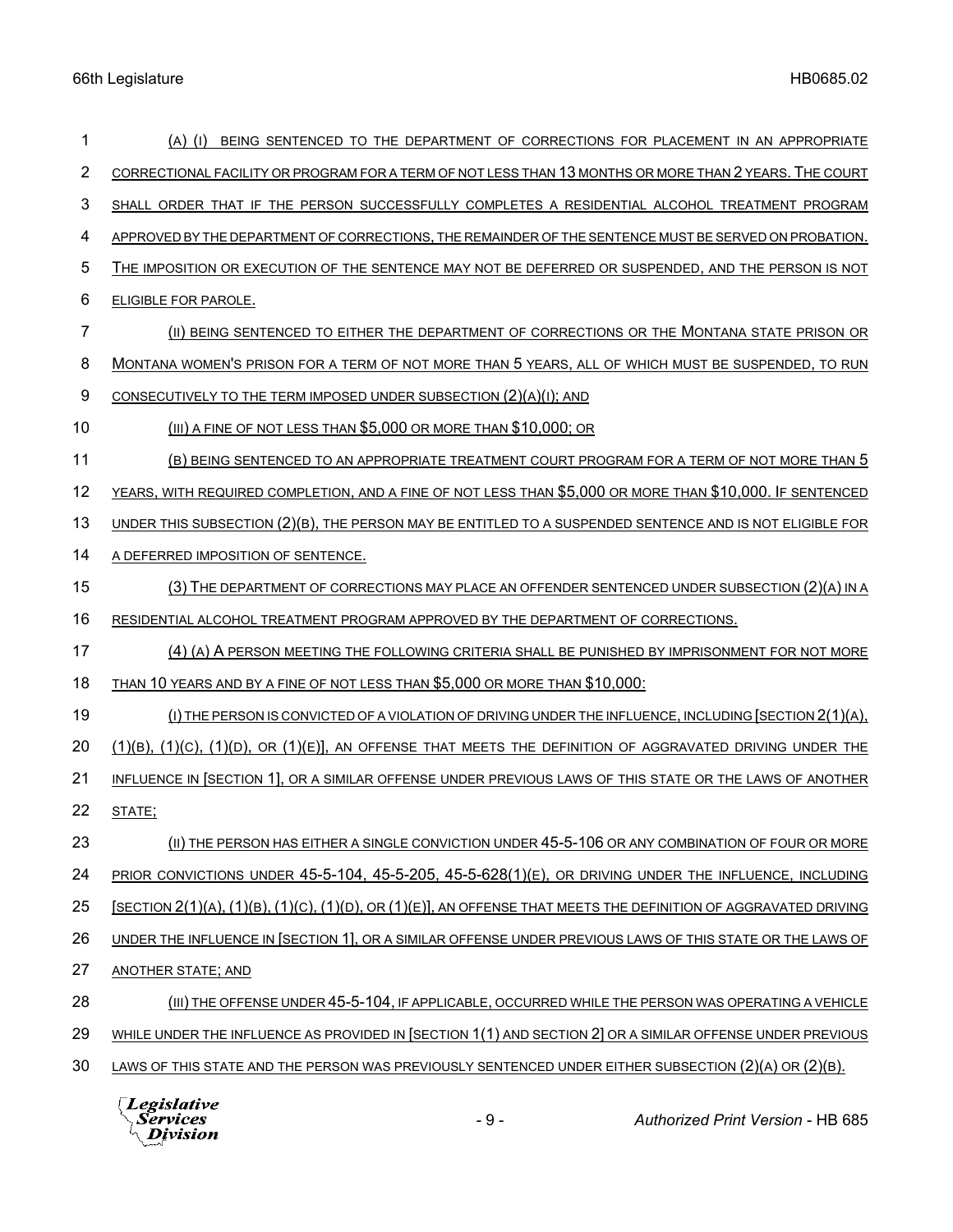| 1              | (B) IF SENTENCED UNDER THIS SUBSECTION (4), THE PERSON IS NOT ELIGIBLE FOR A DEFERRED SENTENCE. IF       |
|----------------|----------------------------------------------------------------------------------------------------------|
| $\overline{2}$ | THE COURT DETERMINES, BASED ON THE FINDINGS CONTAINED IN A CHEMICAL DEPENDENCY ASSESSMENT PREPARED       |
| 3              | PURSUANT TO [SECTION 5], THAT A LONG-TERM RESIDENTIAL ALCOHOL TREATMENT PROGRAM AFFORDS A BETTER         |
| 4              | OPPORTUNITY FOR REHABILITATION OF THE OFFENDER AND FOR THE PROTECTION OF SOCIETY, THE OFFENDER'S TERM    |
| 5              | OF IMPRISONMENT MAY INCLUDE PLACEMENT IN A LONG-TERM RESIDENTIAL ALCOHOL TREATMENT PROGRAM APPROVED      |
| 6              | BY THE DEPARTMENT OF CORRECTIONS. THE COURT SHALL INCLUDE IN ITS JUDGMENT A STATEMENT OF THE REASONS     |
| 7              | FOR ITS DETERMINATION.                                                                                   |
| 8              | (5) IF A PERSON HAS PREVIOUSLY BEEN CONVICTED AND SENTENCED UNDER SUBSECTION (4) ON A DIFFERENT          |
| 9              | OCCASION OTHER THAN THE FIRST, THE PERSON SHALL BE FINED NOT LESS THAN \$5,000 OR MORE THAN \$10,000 AND |
| 10             | BE SENTENCED TO IMPRISONMENT FOR NOT MORE THAN 25 YEARS. IF SENTENCED UNDER THIS SUBSECTION (5), THE     |
| 11             | PERSON IS NOT ELIGIBLE FOR A DEFERRED SENTENCE.                                                          |
| 12             | (6) THE COURT SHALL, AS A CONDITION OF PROBATION, ORDER THAT:                                            |
| 13             | (A) THE PERSON ABIDE BY THE STANDARD CONDITIONS OF PROBATION PROMULGATED BY THE DEPARTMENT OF            |
| 14             | CORRECTIONS;                                                                                             |
| 15             | A PERSON WHO IS FINANCIALLY ABLE PAY THE COSTS OF IMPRISONMENT, PROBATION, AND ALCOHOL<br>(B)            |
| 16             | TREATMENT UNDER THIS SECTION;                                                                            |
| 17             | THE PERSON MAY NOT FREQUENT AN ESTABLISHMENT WHERE ALCOHOLIC BEVERAGES ARE SERVED;<br>(C)                |
| 18             | THE PERSON MAY NOT CONSUME ALCOHOLIC BEVERAGES;<br>(D)                                                   |
| 19             | THE PERSON MAY NOT OPERATE A MOTOR VEHICLE UNLESS AUTHORIZED BY THE PERSON'S PROBATION<br>(E)            |
| 20             | OFFICER;                                                                                                 |
| 21             | (F) THE PERSON ENTER IN AND REMAIN IN AN AFTERCARE TREATMENT PROGRAM FOR THE ENTIRE PROBATIONARY         |
| 22             | PERIOD;                                                                                                  |
| 23             | (G) THE PERSON SUBMIT TO RANDOM OR ROUTINE DRUG AND ALCOHOL TESTING; AND                                 |
| 24             | (H) IF THE PERSON IS PERMITTED TO OPERATE A MOTOR VEHICLE, THE VEHICLE BE EQUIPPED WITH AN IGNITION      |
| 25             | INTERLOCK DEVICE.                                                                                        |
| 26             | (7) THE SENTENCING JUDGE MAY IMPOSE ON THE DEFENDANT ANY OTHER REASONABLE RESTRICTIONS OR                |
| 27             | CONDITIONS DURING THE PERIOD OF PROBATION. REASONABLE RESTRICTIONS OR CONDITIONS MAY INCLUDE BUT ARE NOT |
| 28             | <b>LIMITED TO:</b>                                                                                       |
| 29             | (A) PAYMENT OF A FINE AS PROVIDED IN 46-18-231;                                                          |
| 30             | (B) PAYMENT OF COSTS AS PROVIDED IN 46-18-232 AND 46-18-233;                                             |



- 10 - *Authorized Print Version* - HB 685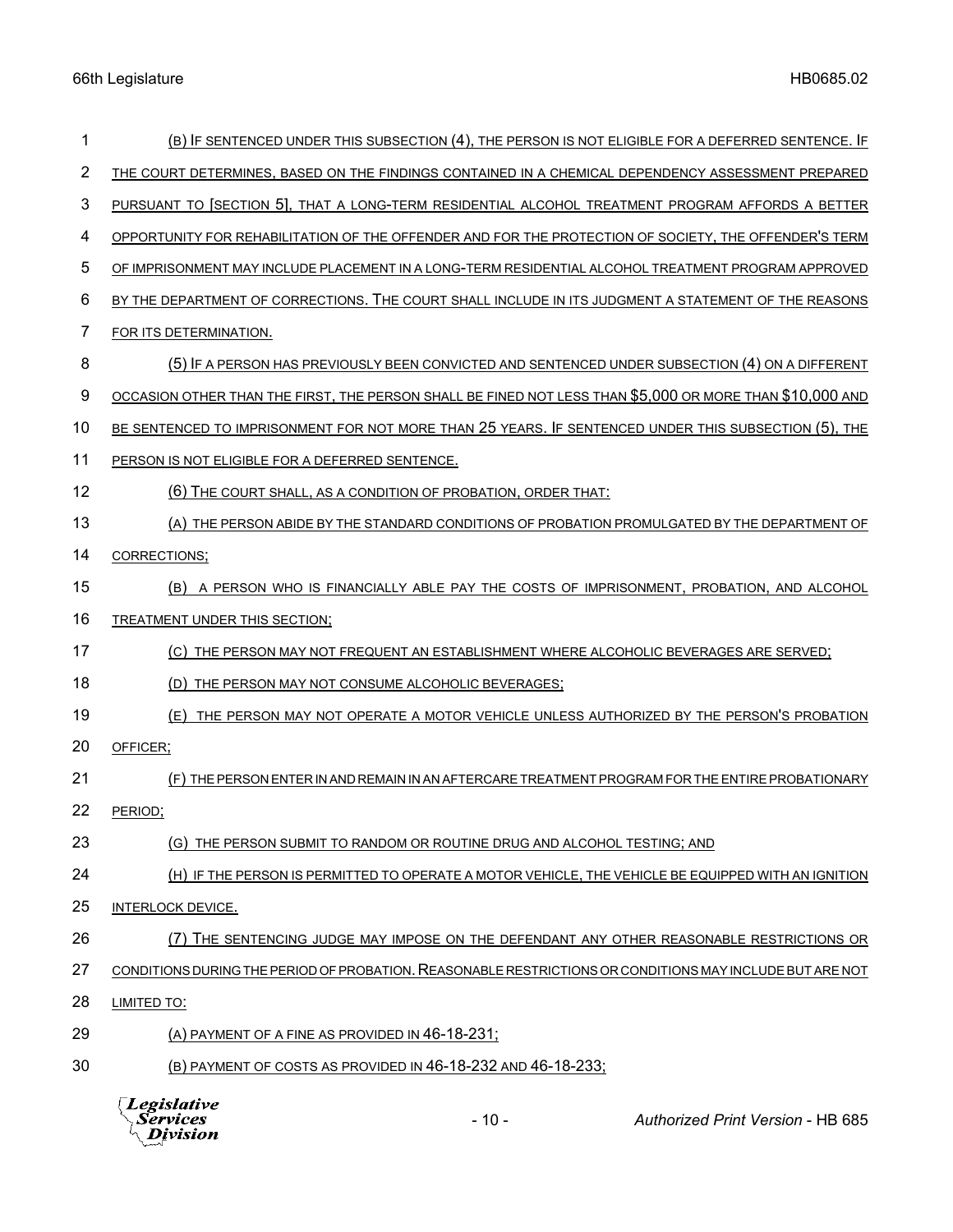| 1              | (C) PAYMENT OF COSTS OF ASSIGNED COUNSEL AS PROVIDED IN 46-8-113;                                                  |
|----------------|--------------------------------------------------------------------------------------------------------------------|
| $\overline{2}$ | (D) COMMUNITY SERVICE;                                                                                             |
| 3              | (E) ANY OTHER REASONABLE RESTRICTIONS OR CONDITIONS CONSIDERED NECESSARY FOR REHABILITATION OR                     |
| 4              | FOR THE PROTECTION OF SOCIETY; OR                                                                                  |
| 5              | (F) ANY COMBINATION OF THE RESTRICTIONS OR CONDITIONS LISTED IN SUBSECTIONS (7)(A) THROUGH (7)(E).                 |
| 6              | (8) FOLLOWING INITIAL PLACEMENT OF A DEFENDANT IN A TREATMENT FACILITY UNDER SUBSECTION (3), THE                   |
| 7              | DEPARTMENT OF CORRECTIONS MAY, AT ITS DISCRETION, PLACE THE OFFENDER IN ANOTHER FACILITY OR PROGRAM.               |
| 8              | (9) THE PROVISIONS OF 46-18-203, 46-23-1001 THROUGH 46-23-1005, 46-23-1011 THROUGH 46-23-1014,                     |
| 9              | AND 46-23-1031 APPLY TO PERSONS SENTENCED UNDER THIS SECTION.                                                      |
| 10             |                                                                                                                    |
| 11             | NEW SECTION. SECTION 5. DRIVING UNDER INFLUENCE -- ASSESSMENT, EDUCATION, AND TREATMENT                            |
| 12             | REQUIRED. (1) IN ADDITION TO THE PUNISHMENTS PROVIDED IN [SECTIONS 3 AND 4], REGARDLESS OF DISPOSITION, A          |
| 13             | DEFENDANT CONVICTED OF A VIOLATION OF DRIVING UNDER THE INFLUENCE, INCLUDING SECTION 2, AN OFFENSE THAT            |
| 14             | MEETS THE DEFINITION OF AGGRAVATED DRIVING UNDER THE INFLUENCE IN [SECTION 1], A SIMILAR OFFENSE UNDER             |
| 15             | PREVIOUS LAWS OF THIS STATE OR THE LAWS OF ANOTHER STATE SHALL COMPLETE A CHEMICAL DEPENDENCY                      |
| 16             | ASSESSMENT AND:                                                                                                    |
| 17             | (A) FOR A FIRST CONVICTION, EXCEPT AS PROVIDED IN SUBSECTION (8)(B), A CHEMICAL DEPENDENCY EDUCATION               |
| 18             | COURSE; OR                                                                                                         |
| 19             | (B) FOR A SECOND OR SUBSEQUENT CONVICTION FOR A VIOLATION OF DRIVING UNDER THE INFLUENCE, INCLUDING                |
| 20             | $[SECTION 2(1)(A), (1)(B), (1)(C), (1)(D), OR (1)(E)],$ AN OFFENSE THAT MEETS THE DEFINITION OF AGGRAVATED DRIVING |
| 21             | UNDER THE INFLUENCE IN [SECTION 1], OR A SIMILAR OFFENSE UNDER PREVIOUS LAWS OF THIS STATE OR THE LAWS OF          |
| 22             | ANOTHER STATE, EXCEPT A FOURTH OR SUBSEQUENT CONVICTION FOR WHICH THE DEFENDANT COMPLETES A                        |
| 23             | RESIDENTIAL ALCOHOL TREATMENT PROGRAM UNDER [SECTION 4(3)], OR AS REQUIRED BY SUBSECTION (8) OF THIS               |
| 24             | SECTION, CHEMICAL DEPENDENCY TREATMENT.                                                                            |
| 25             | (2) THE SENTENCING JUDGE MAY, IN THE JUDGE'S DISCRETION, REQUIRE THE DEFENDANT TO COMPLETE THE                     |
| 26             | CHEMICAL DEPENDENCY ASSESSMENT PRIOR TO SENTENCING THE DEFENDANT. IF THE ASSESSMENT IS NOT ORDERED OR              |
| 27             | COMPLETED BEFORE SENTENCING, THE JUDGE SHALL ORDER THE CHEMICAL DEPENDENCY ASSESSMENT AS PART OF THE               |
| 28             | SENTENCE.                                                                                                          |
| 29             | (3) (A) THE CHEMICAL DEPENDENCY ASSESSMENT MUST BE CONDUCTED BY A LICENSED ADDICTION COUNSELOR.                    |
| 30             | THE CHEMICAL DEPENDENCY EDUCATION COURSE MUST BE CONDUCTED BY A CERTIFIED INSTRUCTOR AT A TREATMENT                |
|                | Legislative<br>$-11-$<br><b>Authorized Print Version - HB 685</b><br>Services<br>Division                          |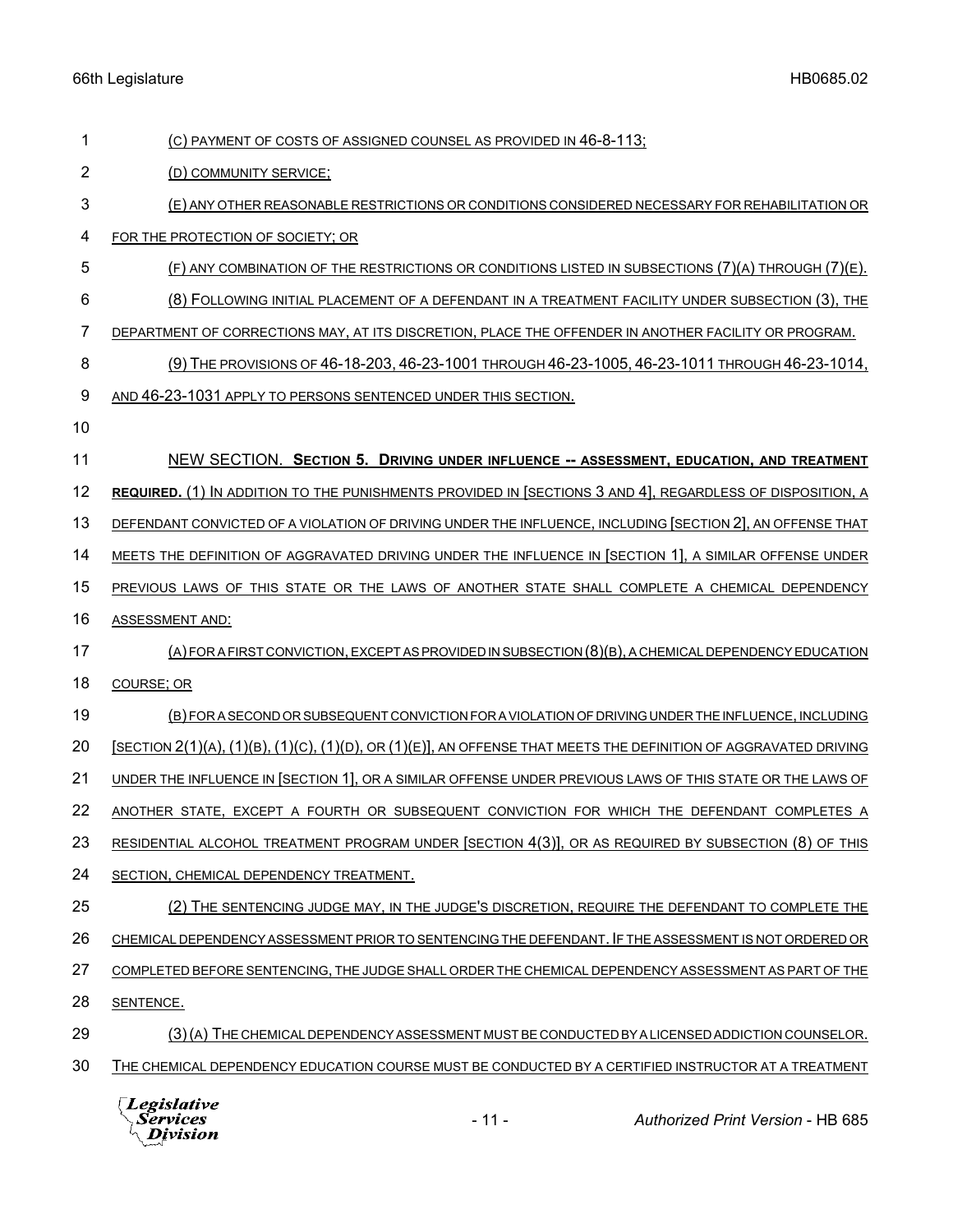PROGRAM APPROVED BY THE DEPARTMENT OF PUBLIC HEALTH AND HUMAN SERVICES. IN ADDITION TO THE PUNISHMENTS 2 PROVIDED IN [SECTIONS 3 AND 4], REGARDLESS OF DISPOSITION, A DEFENDANT CONVICTED OF A VIOLATION OF DRIVING UNDER THE INFLUENCE FOR A FIRST OR SECOND TIME WHO DOES NOT MEET THE CLINICAL CRITERIA FOR MODERATE OR SEVERE CHEMICAL DEPENDENCY MUST COMPLETE AN EVIDENCE-BASED INTERVENTION THAT IS APPROPRIATE TO THE LEVEL OF OFFENSE AND IS APPROVED BY THE DEPARTMENT OF PUBLIC HEALTH AND HUMAN SERVICES. FOR A FIRST CONVICTION, THE EVIDENCE-BASED INTERVENTION MAY INCLUDE A CHEMICAL DEPENDENCY EDUCATION COURSE. (B) THE DEFENDANT MAY ATTEND A TREATMENT PROGRAM OF THE DEFENDANT'S CHOICE AS LONG AS THE TREATMENT SERVICES ARE PROVIDED BY A LICENSED ADDICTION COUNSELOR. THE DEFENDANT SHALL PAY THE COST OF THE ASSESSMENT, THE EDUCATION COURSE, AND CHEMICAL DEPENDENCY TREATMENT AND MAY USE HEALTH INSURANCE TO COVER THE COSTS WHEN POSSIBLE. (4)THE ASSESSMENT MUST BE CONDUCTED BY A LICENSED ADDICTION COUNSELOR USING NATIONAL STANDARD PRACTICE ASSESSMENT AND PLACEMENT CRITERIA THAT HAS BEEN APPROVED BY THE DEPARTMENT OF PUBLIC HEALTH AND HUMAN SERVICES. IT MUST PRESCRIBE THE LEVEL OF CARE THAT IS CLINICALLY WARRANTED TO TREAT THE DEFENDANT'S DISORDER.A DEFENDANT WHO DISAGREES WITH THE INITIAL ASSESSMENT MAY, AT THE DEFENDANT'S COST, OBTAIN A SECOND ASSESSMENT PROVIDED BY A LICENSED ADDICTION COUNSELOR OR A PROGRAM APPROVED BY THE DEPARTMENT OF PUBLIC HEALTH AND HUMAN SERVICES. (5) THE TREATMENT PROVIDED TO THE DEFENDANT AT A TREATMENT PROGRAM MUST BE AT A LEVEL OF CARE PRESCRIBED IN A DEFENDANT'S CLINICAL ASSESSMENT AS DESCRIBED IN SUBSECTION (4). THE RULES DEFINING LEVELS OF CARE AND TREATMENT MUST MANDATE EVIDENCE-BASED TREATMENT PROGRAMS OR COURSES APPROVED BY THE DEPARTMENT THAT ARE LIKELY TO REDUCE RECIDIVISM. UPON DETERMINATION, THE COURT SHALL ORDER THE DEFENDANT'S APPROPRIATE LEVEL OF TREATMENT. IF MORE THAN ONE COUNSELOR MAKES A DETERMINATION AS 22 PROVIDED IN THIS SUBSECTION, THE COURT SHALL ORDER AN APPROPRIATE LEVEL OF TREATMENT BASED ON THE DETERMINATION OF ONE OF THE COUNSELORS. (6) EACH COUNSELOR PROVIDING EDUCATION OR TREATMENT SHALL, AT THE COMMENCEMENT OF THE EDUCATION OR TREATMENT, NOTIFY THE COURT THAT THE DEFENDANT HAS BEEN ENROLLED IN A CHEMICAL DEPENDENCY EDUCATION COURSE OR TREATMENT PROGRAM. IF THE DEFENDANT FAILS TO ATTEND THE COURSE OR TREATMENT PROGRAM, THE COUNSELOR SHALL NOTIFY THE COURT OF THE FAILURE. 28 (7) A COURT OR COUNSELOR MAY NOT REQUIRE ATTENDANCE AT A SELF-HELP PROGRAM OTHER THAN AT AN OPEN MEETING, AS THAT TERM IS DEFINED BY THE SELF-HELP PROGRAM. A DEFENDANT MAY VOLUNTARILY PARTICIPATE IN SELF-HELP PROGRAMS.

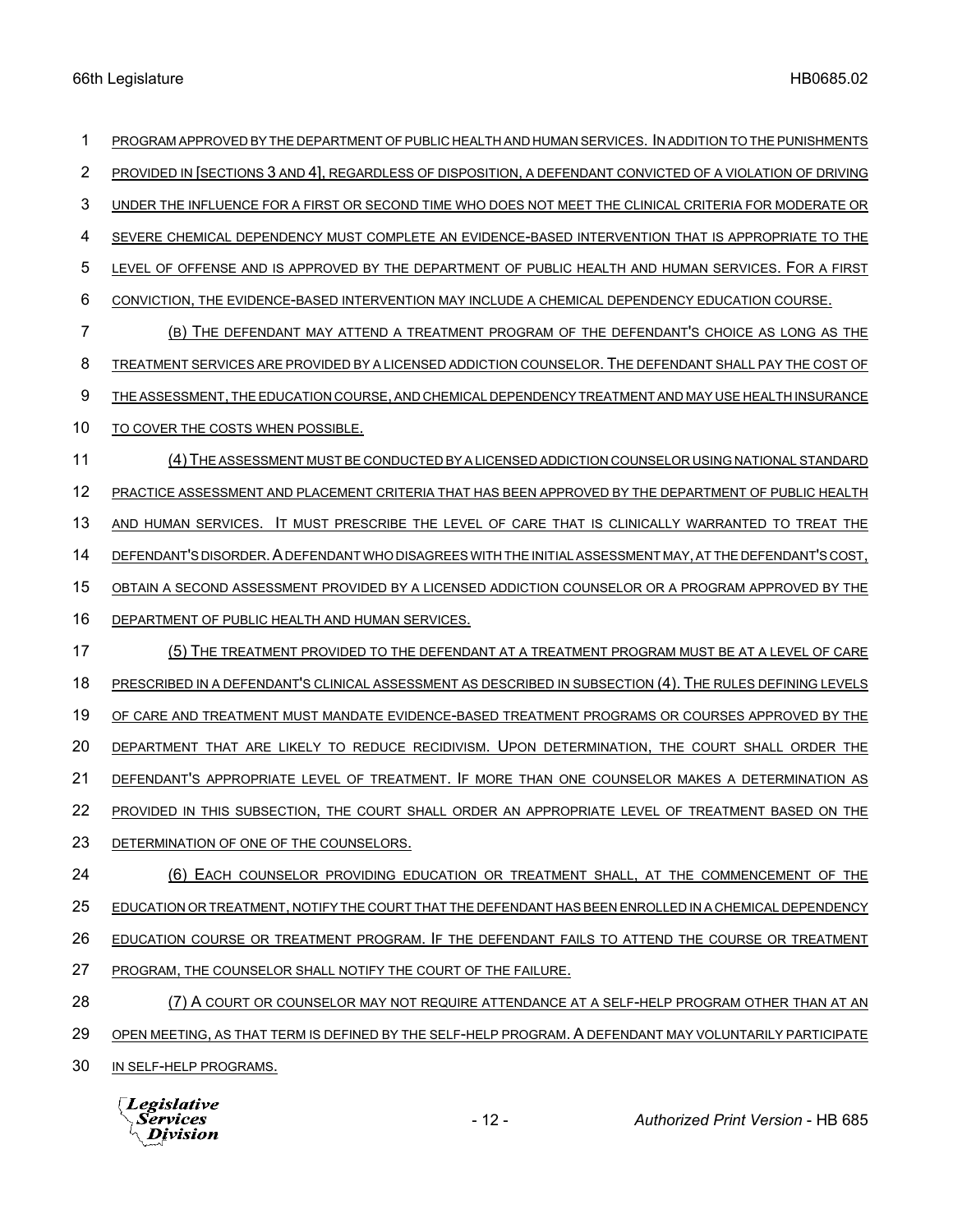| 1  | (8) (A) CHEMICAL DEPENDENCY TREATMENT MUST BE ORDERED FOR A FIRST-TIME OR SECOND-TIME OFFENDER            |
|----|-----------------------------------------------------------------------------------------------------------|
| 2  | CONVICTED OF A VIOLATION OF DRIVING UNDER THE INFLUENCE, INCLUDING [SECTION 2], AN OFFENSE THAT MEETS THE |
| 3  | DEFINITION OF AGGRAVATED DRIVING UNDER THE INFLUENCE IN SECTION 1, OR A SIMILAR OFFENSE UNDER PREVIOUS    |
| 4  | LAWS OF THIS STATE OR THE LAWS OF ANOTHER STATE, UPON A FINDING OF MODERATE OR SEVERE ALCOHOL OR DRUG     |
| 5  | USE DISORDER MADE BY A LICENSED ADDICTION COUNSELOR PURSUANT TO DIAGNOSIS AND PATIENT PLACEMENT RULES     |
| 6  | ADOPTED BY THE DEPARTMENT OF PUBLIC HEALTH AND HUMAN SERVICES.                                            |
| 7  | (B) IF TREATMENT IS ORDERED UNDER SUBSECTION (8)(A) FOR A FIRST-TIME OFFENDER, THE OFFENDER MAY NOT       |
| 8  | ALSO BE REQUIRED TO ATTEND A CHEMICAL DEPENDENCY EDUCATION COURSE.                                        |
| 9  | (9) (A) ON A THIRD CONVICTION, THE TREATMENT PROGRAM PROVIDED FOR IN SUBSECTION (5) MUST BE ONE           |
| 10 | OF THE FOLLOWING:                                                                                         |
| 11 | (I) DUI OR DRUG TREATMENT COURT;                                                                          |
| 12 | (II) INPATIENT TREATMENT, IF THE ASSESSMENT COMPLETED SUPPORTS IT;                                        |
| 13 | (III) A CHEMICAL DEPENDENCY TREATMENT PROGRAM OPERATED THROUGH THE DEPARTMENT OF CORRECTIONS;             |
| 14 | OR                                                                                                        |
| 15 | (IV) OUTPATIENT TREATMENT WITH APPROPRIATE CLINICAL MONITORING FOR A PERIOD SPECIFIED IN A                |
| 16 | DEFENDANT'S INDIVIDUALIZED TREATMENT PLAN.                                                                |
| 17 | (B) IN THE EVENT THAT A DEFENDANT'S CHEMICAL DEPENDENCY ASSESSMENT DOES NOT SUPPORT ANY OF THE            |
| 18 | ABOVE, A DEFENDANT MAY PETITION THE COURT FOR AN ALTERNATIVE SENTENCE.                                    |
| 19 | (C) IF THE DEFENDANT IS SENTENCED TO A PROGRAM OPERATED THROUGH THE DEPARTMENT OF CORRECTIONS,            |
| 20 | THE DEPARTMENT SHALL CONFIRM THAT SPACE IS AVAILABLE SO THAT THE COURT MAY ORDER THAT THE OFFENDER BE     |
| 21 | PLACED INTO THE CHEMICAL DEPENDENCY TREATMENT PROGRAM.                                                    |
| 22 | (D) IF A DEFENDANT FAILS TO COMPLY WITH THE MONITORING PROGRAM IMPOSED UNDER SUBSECTION(9)(A)(IV),        |
| 23 | THE COURT SHALL REVOKE THE SUSPENDED SENTENCE, IF ANY, SHALL IMPOSE ANY REMAINING PORTION OF THE          |
| 24 | SUSPENDED SENTENCE, AND MAY INCLUDE ADDITIONAL MONTHLY MONITORING FOR UP TO AN ADDITIONAL 1 YEAR.         |
| 25 | (10) NOTWITHSTANDING 46-18-201(2), WHENEVER A JUDGE SUSPENDS A SENTENCE IMPOSED UNDER [SECTION            |
| 26 | 3] AND ORDERS THE PERSON TO COMPLETE CHEMICAL DEPENDENCY TREATMENT UNDER THIS SECTION, THE JUDGE          |
| 27 | RETAINS JURISDICTION TO IMPOSE ANY SUSPENDED SENTENCE FOR UP TO 1 YEAR.                                   |
| 28 |                                                                                                           |
| 29 | NEW SECTION. SECTION 6. DRIVING UNDER INFLUENCE -- IGNITION INTERLOCK DEVICE -- 24/7 SOBRIETY AND         |
| 30 | DRUG MONITORING PROGRAM. (1) FOR A PERSON CONVICTED OF A FIRST OFFENSE OF DRIVING UNDER THE INFLUENCE,    |
|    | Legislative<br>$-13-$<br>Services<br><b>Authorized Print Version - HB 685</b><br>Division                 |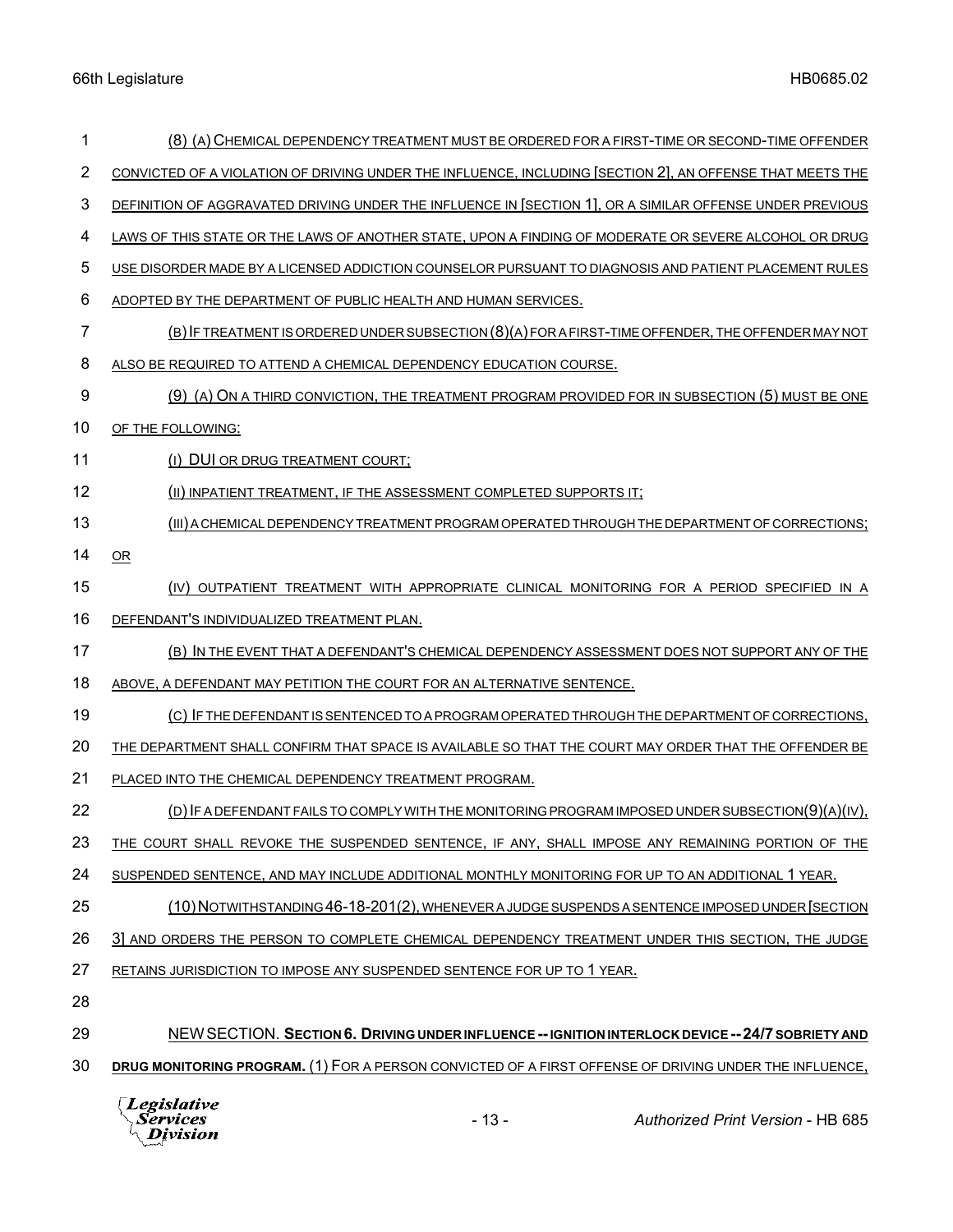| 1  | INCLUDING SECTION 2 OR A SIMILAR OFFENSE UNDER PREVIOUS LAWS OF THIS STATE OR THE LAWS OF ANOTHER STATE,       |
|----|----------------------------------------------------------------------------------------------------------------|
| 2  | THE COURT MAY REQUIRE THE PERSON TO PARTICIPATE IN A COURT-APPROVED ALCOHOL OR DRUG DETECTION TESTING          |
| 3  | PROGRAM AND TO PAY THE FEES ASSOCIATED WITH THE TESTING PROGRAM.                                               |
| 4  | (2) ON A SECOND OR SUBSEQUENT CONVICTION FOR A VIOLATION OF DRIVING UNDER THE INFLUENCE, INCLUDING             |
| 5  | [SECTION 2], AN OFFENSE THAT MEETS THE DEFINITION OF AGGRAVATED DRIVING UNDER THE INFLUENCE IN [SECTION 1],    |
| 6  | OR A SIMILAR OFFENSE UNDER THE LAWS OF ANOTHER STATE, OR A SECOND OR SUBSEQUENT CONVICTION UNDER               |
| 7  | 61-5-212 WHEN THE REASON FOR THE SUSPENSION OR REVOCATION WAS THAT THE PERSON WAS CONVICTED OF A               |
| 8  | VIOLATION OF DRIVING UNDER THE INFLUENCE, INCLUDING SECTION 2, AN OFFENSE THAT MEETS THE DEFINITION OF         |
| 9  | AGGRAVATED DRIVING UNDER THE INFLUENCE IN [SECTION 1], OR A SIMILAR OFFENSE UNDER PREVIOUS LAWS OF THIS        |
| 10 | STATE OR THE LAWS OF ANOTHER STATE, OR THE SUSPENSION WAS UNDER SECTION 8 OR A SIMILAR LAW OF ANOTHER          |
| 11 | STATE FOR REFUSAL TO TAKE A TEST FOR ALCOHOL OR DRUGS REQUESTED BY A PEACE OFFICER WHO BELIEVED THAT THE       |
| 12 | PERSON MIGHT BE DRIVING UNDER THE INFLUENCE, THE COURT SHALL:                                                  |
| 13 | (A) REQUIRE THE PERSON TO PARTICIPATE IN THE 24/7 SOBRIETY AND DRUG MONITORING PROGRAM PROVIDED                |
| 14 | FOR IN 44-4-1203 AND TO PAY THE FEES ASSOCIATED WITH THE PROGRAM;                                              |
| 15 | (B) RESTRICT THE PERSON TO DRIVING ONLY A MOTOR VEHICLE EQUIPPED WITH A FUNCTIONING IGNITION                   |
| 16 | INTERLOCK DEVICE DURING THE PROBATIONARY PERIOD AND REQUIRE THE PERSON TO PAY THE REASONABLE COST OF           |
| 17 | LEASING, INSTALLING, AND MAINTAINING THE DEVICE; OR                                                            |
| 18 | (C) REQUIRE THE PERSON TO PARTICIPATE IN A COURT-APPROVED ALCOHOL OR DRUG DETECTION TESTING                    |
| 19 | PROGRAM AND TO PAY THE FEES ASSOCIATED WITH THE TESTING PROGRAM.                                               |
| 20 |                                                                                                                |
| 21 | NEW SECTION. SECTION 7. DRIVING UNDER INFLUENCE -- CONVICTION DEFINED -- PLACE OF IMPRISONMENT                 |
| 22 | -- HOME ARREST -- EXCEPTIONS -- DEFERRAL OF SENTENCE NOT ALLOWED. (1) (A) FOR THE PURPOSE OF DETERMINING       |
| 23 | THE NUMBER OF CONVICTIONS FOR PRIOR OFFENSES REFERRED TO IN [SECTIONS 1 THROUGH 4], "CONVICTION", AS           |
| 24 | DEFINED IN 45-2-101, MEANS:                                                                                    |
| 25 | (I) A FINAL CONVICTION IN THIS STATE, OR ON A FEDERALLY RECOGNIZED INDIAN RESERVATION, WITHIN A                |
| 26 | MUNICIPALITY FOR A MUNICIPAL ORDINANCE ENACTED UNDER THE AUTHORITY GRANTED IN [SECTION 2(5)];                  |
| 27 | (II) A FORFEITURE, WHICH HAS NOT BEEN VACATED, OF BAIL OR COLLATERAL DEPOSITED TO SECURE THE                   |
| 28 | DEFENDANT'S APPEARANCE IN COURT IN THIS STATE, IN ANOTHER STATE, OR ON A FEDERALLY RECOGNIZED INDIAN           |
| 29 | <b>RESERVATION; OR</b>                                                                                         |
| 30 | $(III)$ A CONVICTION FOR A VIOLATION OF DRIVING UNDER THE INFLUENCE, INCLUDING [SECTION $2(1)(A)$ , $(1)(B)$ , |

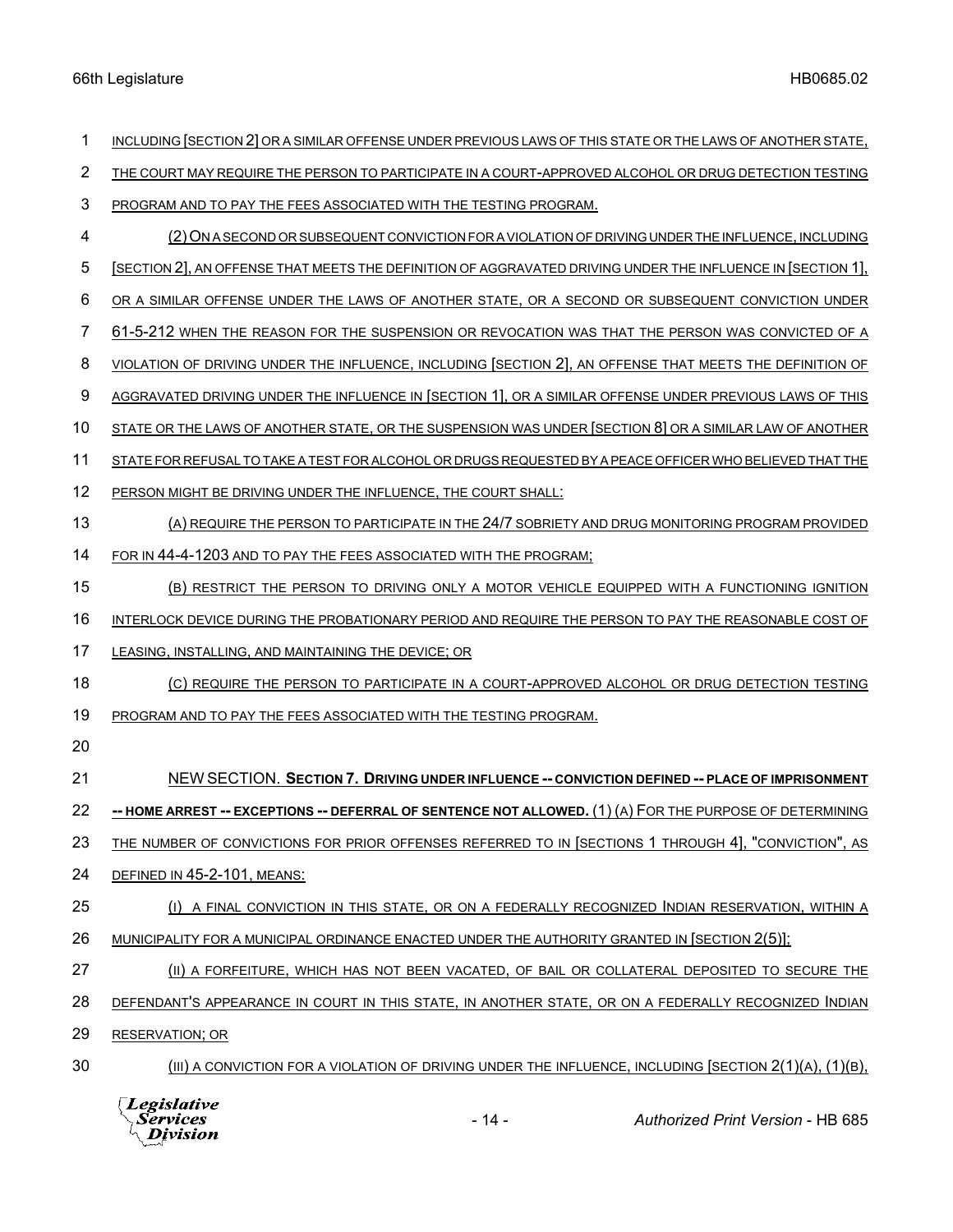(1)(C), (1)(D), OR (1)(E)], AN OFFENSE THAT MEETS THE DEFINITION OF AGGRAVATED DRIVING UNDER THE INFLUENCE IN 2 [SECTION 1], OR A SIMILAR OFFENSE UNDER PREVIOUS LAWS OF THIS STATE OR THE LAWS OF ANOTHER STATE. (B)(I)EXCEPT AS PROVIDED IN SUBSECTION (1)(B)(II), AN OFFENDER IS CONSIDERED TO HAVE BEEN PREVIOUSLY CONVICTED FOR THE PURPOSES OF SENTENCING IF LESS THAN 10 YEARS HAVE ELAPSED BETWEEN THE COMMISSION OF THE PRESENT OFFENSE AND A PREVIOUS CONVICTION UNLESS THE OFFENSE IS THE OFFENDER'S THIRD OR SUBSEQUENT OFFENSE, IN WHICH CASE ALL PREVIOUS CONVICTIONS MUST BE USED FOR SENTENCING PURPOSES. (II) SUBSECTION (1)(B)(I) DOES NOT APPLY TO AN OFFENDER FOR WHOM AN EXPUNGEMENT PURSUANT TO 46-18-1101 HAS BEEN ORDERED. (C) FOR THE PURPOSE OF DETERMINING THE NUMBER OF SUBSEQUENT CONVICTIONS FOR A VIOLATION OF DRIVING UNDER THE INFLUENCE, INCLUDING [SECTIONS 2(1)(A),(1)(B),(1)(C),(1)(D), OR (1)(E)], AN OFFENSE THAT MEETS THE DEFINITION OF AGGRAVATED DRIVING UNDER THE INFLUENCE IN [SECTION 1], OR A SIMILAR OFFENSE UNDER PREVIOUS LAWS OF THIS STATE OR THE LAWS OF ANOTHER STATE, THE FOLLOWING MUST BE COUNTED: (I) A PREVIOUS CONVICTION UNDER [SECTION 3] FOR VIOLATION OF DRIVING UNDER THE INFLUENCE, INCLUDING [SECTION 2(1)(A), (1)(B), (1)(C), (1)(D), OR (1)(E)], AN OFFENSE THAT MEETS THE DEFINITION OF AGGRAVATED DRIVING UNDER THE INFLUENCE IN [SECTION 1], OR A SIMILAR OFFENSE UNDER PREVIOUS LAWS OF THIS STATE OR THE LAWS OF ANOTHER STATE; 17 (II) A PREVIOUS CONVICTION FOR A VIOLATION OF 45-5-104 FOR WHICH THE OFFENSE UNDER 45-5-104 OCCURRED WHILE THE PERSON WAS OPERATING A VEHICLE IN VIOLATION OF DRIVING UNDER THE INFLUENCE, INCLUDING [SECTION 2(1)(A), (1)(B), (1)(C), (1)(D), OR (1)(E)], AN OFFENSE THAT MEETS THE DEFINITION OF AGGRAVATED DRIVING UNDER THE INFLUENCE IN [SECTION 1], OR A SIMILAR OFFENSE UNDER PREVIOUS LAWS OF THIS STATE OR THE LAWS OF ANOTHER STATE; AND (III) A PREVIOUS CONVICTION FOR A VIOLATION OF 45-5-106, 45-5-205, OR 45-5-628(1)(E). 23 (2) EXCEPT AS PROVIDED IN [SECTION 4], THE COURT MAY ORDER THAT A TERM OF IMPRISONMENT IMPOSED UNDER [SECTION 3 OR 4] BE SERVED IN ANOTHER FACILITY MADE AVAILABLE BY THE COUNTY AND APPROVED BY THE SENTENCING COURT. THE DEFENDANT, IF FINANCIALLY ABLE, SHALL BEAR THE EXPENSE OF THE IMPRISONMENT IN THE FACILITY.THE COURT MAY IMPOSE RESTRICTIONS ON THE DEFENDANT'S ABILITY TO LEAVE THE PREMISES OF THE FACILITY AND MAY REQUIRE THAT THE DEFENDANT FOLLOW THE RULES OF THE FACILITY. THE FACILITY MAY BE, BUT IS NOT REQUIRED TO BE, A COMMUNITY-BASED PRERELEASE CENTER AS PROVIDED FOR IN 53-1-203. THE PRERELEASE CENTER MAY ACCEPT OR REJECT A DEFENDANT REFERRED BY THE SENTENCING COURT. (3)SUBJECT TO THE LIMITATIONS SET FORTH IN [SECTION 3] CONCERNING MINIMUM PERIODS OF IMPRISONMENT,

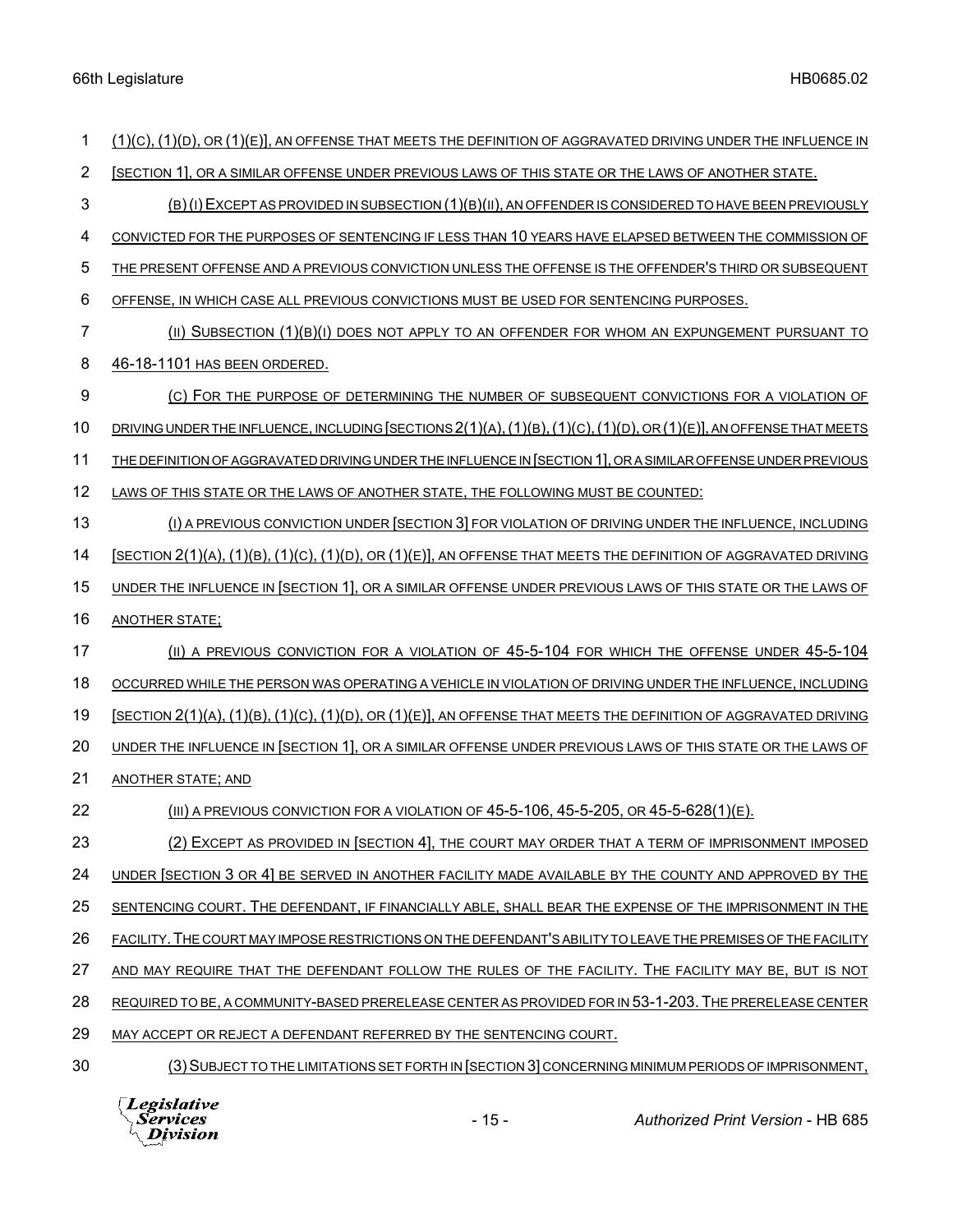| 1              | THE COURT MAY ORDER THAT A TERM OF IMPRISONMENT IMPOSED UNDER [SECTION 3] BE SERVED BY IMPRISONMENT            |
|----------------|----------------------------------------------------------------------------------------------------------------|
| $\overline{2}$ | UNDER HOME ARREST, AS PROVIDED IN TITLE 46, CHAPTER 18, PART 10.                                               |
| $\mathbf{3}$   | (4) A COURT MAY NOT DEFER IMPOSITION OF SENTENCE UNDER [SECTION 3 OR 4].                                       |
| 4              | (5) THE PROVISIONS OF 61-2-107, 61-5-205(2), AND 61-5-208(2), RELATING TO SUSPENSION OF DRIVER'S               |
| 5              | LICENSES AND LATER REINSTATEMENT OF DRIVING PRIVILEGES, APPLY TO ANY CONVICTION UNDER [SECTION 3] FOR A        |
| 6              | <b>VIOLATION OF [SECTION 2].</b>                                                                               |
| 7              |                                                                                                                |
| 8              | NEW SECTION. SECTION 8. IMPLIED CONSENT -- BLOOD OR BREATH TESTS FOR ALCOHOL, DRUGS, OR BOTH                   |
| 9              | -- REFUSAL TO SUBMIT TO TEST. (1) A PERSON WHO OPERATES OR IS IN ACTUAL PHYSICAL CONTROL OF A VEHICLE OR       |
| 10             | COMMERCIAL MOTOR VEHICLE UPON THE WAYS OF THIS STATE OPEN TO THE PUBLIC IS CONSIDERED TO HAVE GIVEN            |
| 11             | CONSENT TO A TEST OR TESTS OF THE PERSON'S BLOOD, BREATH, OR OTHER BODILY SUBSTANCE FOR THE PURPOSE OF         |
| 12             | DETERMINING ANY MEASURED AMOUNT OR DETECTED PRESENCE OF ALCOHOL OR DRUGS IN THE PERSON'S BODY.                 |
| 13             | (2) (A) THE TEST OR TESTS MUST BE ADMINISTERED AT THE DIRECTION OF A PEACE OFFICER WHEN:                       |
| 14             | (I) THE PEACE OFFICER HAS PARTICULARIZED SUSPICION TO BELIEVE THAT THE PERSON HAS BEEN DRIVING OR              |
| 15             | HAS BEEN IN ACTUAL PHYSICAL CONTROL OF A VEHICLE OR COMMERCIAL MOTOR VEHICLE UPON THE WAYS OF THIS STATE       |
| 16             | OPEN TO THE PUBLIC WHILE UNDER THE INFLUENCE OF ALCOHOL, DRUGS, OR A COMBINATION OF THE TWO AND THE            |
| 17             | PERSON HAS BEEN DETAINED FOR A VIOLATION OF DRIVING UNDER THE INFLUENCE AS PROVIDED IN [SECTION 2] OR AN       |
| 18             | OFFENSE THAT MEETS THE DEFINITION OF AGGRAVATED DRIVING UNDER THE INFLUENCE IN [SECTION 1];                    |
| 19             | (II) THE PERSON IS UNDER THE AGE OF 21 AND THE PEACE OFFICER HAS PARTICULARIZED SUSPICION TO BELIEVE           |
| 20             | THAT THE PERSON HAS BEEN DRIVING OR IN ACTUAL PHYSICAL CONTROL OF A VEHICLE IN VIOLATION OF [SECTION 2(1)(F)]; |
| 21             | OR                                                                                                             |
| 22             | (III) THE OFFICER HAS PROBABLE CAUSE TO BELIEVE THAT THE PERSON WAS DRIVING OR IN ACTUAL PHYSICAL              |
| 23             | CONTROL OF A VEHICLE OR COMMERCIAL MOTOR VEHICLE:                                                              |
| 24             | (A) IN VIOLATION OF DRIVING UNDER THE INFLUENCE AS PROVIDED IN [SECTION 2], AND THE PERSON HAS BEEN            |
| 25             | PLACED UNDER ARREST;                                                                                           |
| 26             | (B) IN VIOLATION OF DRIVING UNDER THE INFLUENCE AS PROVIDED IN [SECTION 2], AND THE PERSON HAS BEEN            |
| 27             | INVOLVED IN A MOTOR VEHICLE CRASH OR COLLISION RESULTING IN PROPERTY DAMAGE;                                   |
| 28             | (C) AND THE PERSON HAS BEEN INVOLVED IN A MOTOR VEHICLE CRASH OR COLLISION RESULTING IN SERIOUS                |
| 29             | BODILY INJURY, AS DEFINED IN 45-2-101, OR DEATH; OR                                                            |
| 30             | (D) IN VIOLATION OF DRIVING UNDER THE INFLUENCE AS PROVIDED IN [SECTION 2] AND MEETS THE DEFINITION            |
|                |                                                                                                                |



- 16 - *Authorized Print Version* - HB 685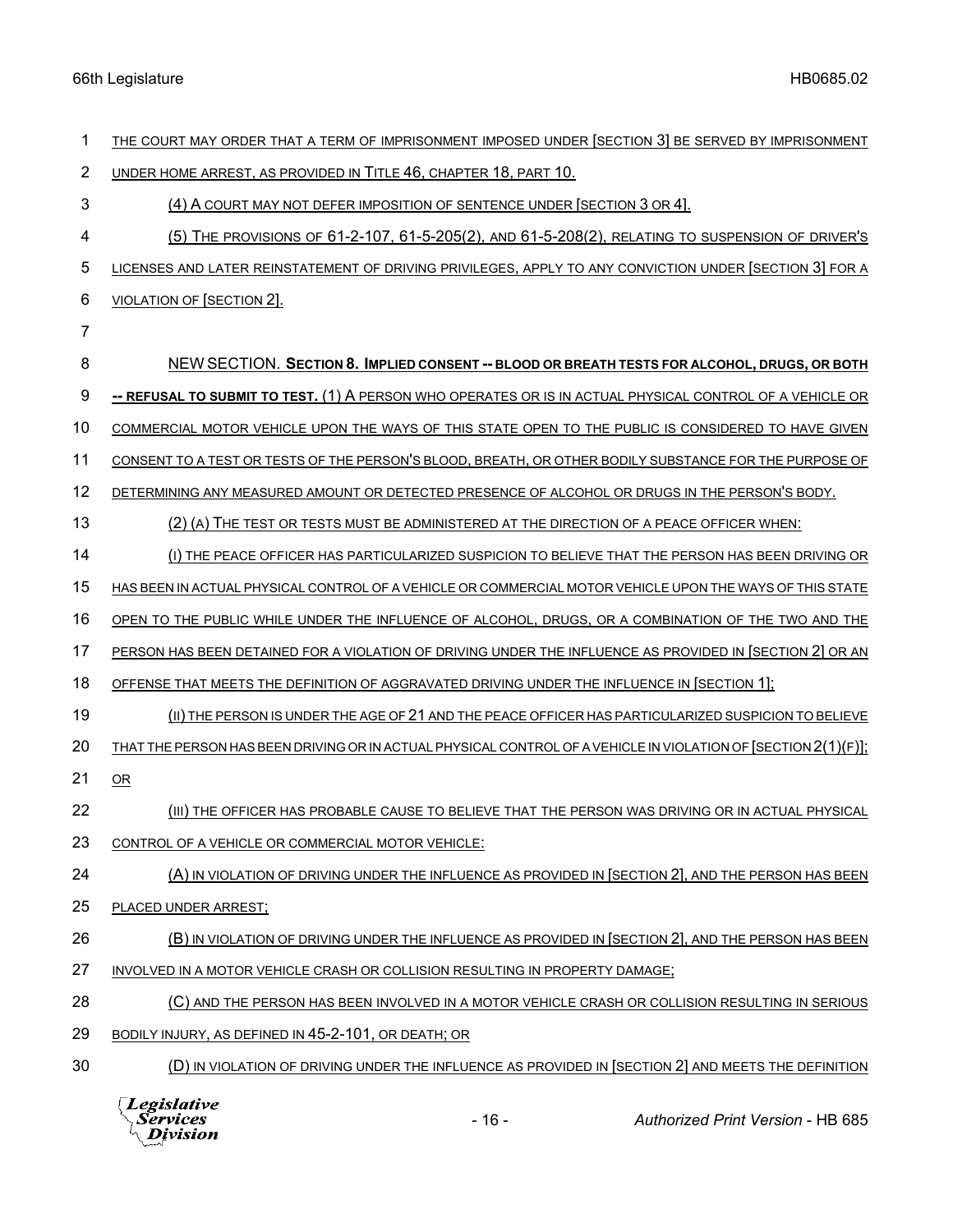OF AGGRAVATED DRIVING UNDER THE INFLUENCE IN [SECTION 1].

- (B) A PEACE OFFICER MAY DESIGNATE WHICH TEST OR TESTS ARE ADMINISTERED.
- (3)A PERSON WHO IS UNCONSCIOUS OR WHO IS OTHERWISE IN A CONDITION RENDERING THE PERSON INCAPABLE
- OF REFUSAL HAS NOT WITHDRAWN CONSENT.
- (4) IF A PERSON REFUSES TO SUBMIT TO ONE OR MORE TESTS REQUESTED BY THE PEACE OFFICER:
- 6 (A) THE OFFICER MAY APPLY FOR A SEARCH WARRANT TO BE ISSUED PURSUANT TO 46-5-224 TO COLLECT A
- SAMPLE OF THE PERSON'S BLOOD FOR TESTING IF ANY OF THE FOLLOWING APPLY:
- (I) THE PERSON IS UNDER THE ORDER OF A COURT OR THE DEPARTMENT TO EQUIP ANY MOTOR VEHICLE THE
- PERSON OPERATES WITH AN APPROVED INTERLOCK IGNITION DEVICE;
- (II) THE PERSON HAS A PASSENGER UNDER THE AGE OF 16 IN THE VEHICLE;
- (III) THE PERSON HAS BEEN INVOLVED IN A MOTOR VEHICLE CRASH OR COLLISION RESULTING IN PROPERTY
- DAMAGE, SERIOUS BODILY INJURY AS DEFINED IN 45-2-101, OR DEATH;
- (IV) THE PERSON'S DRIVER'S LICENSE OR PRIVILEGE TO DRIVE IS SUSPENDED, CANCELED, OR REVOKED UNDER
- 14 THE PROVISIONS OF AN IMPLIED CONSENT STATUTE OR AS A RESULT OF A PRIOR VIOLATION OF DRIVING UNDER THE
- INFLUENCE, INCLUDING A VIOLATION OF [SECTION 2(1)(A),(1)(B),(1)(C),(1)(D) OR (1)(E)], AN OFFENSE THAT MEETS THE
- DEFINITION OF AGGRAVATED DRIVING UNDER THE INFLUENCE, OR A SIMILAR OFFENSE UNDER THE PREVIOUS LAWS OF THIS
- STATE OR THE LAWS OF ANOTHER STATE; OR
- 18 (V) THE PERSON HAS REFUSED TO PROVIDE A BREATH, BLOOD, OR OTHER BODILY SUBSTANCE UNDER THIS
- SECTION IN A PRIOR INVESTIGATION IN THIS STATE OR UNDER A SUBSTANTIALLY SIMILAR STATUTE IN ANOTHER
- JURISDICTION OR THE ARRESTED PERSON HAS A PRIOR CONVICTION OR PENDING OFFENSE FOR A VIOLATION OF 45-5-104,
- 45-5-106, 45-5-205, [SECTION 2(1)(A), (1)(B), (1)(C), (1)(D), OR (1)(E)], OR A SIMILAR STATUTE IN ANOTHER
- JURISDICTION; AND
- (B) THE OFFICER SHALL IMMEDIATELY SEIZE THE PERSON'S DRIVER LICENSE AND IMMEDIATELY FORWARD THE
- LICENSE TO THE DEPARTMENT, ALONG WITH A REPORT CERTIFIED UNDER PENALTY OF LAW STATING THE BASIS FOR THE

TESTING REQUEST AND CONFIRMING THAT THE PERSON REFUSED TO SUBMIT TO ONE OR MORE TESTS REQUESTED BY THE

- PEACE OFFICER.
- (5) UPON SEIZURE OF A DRIVER'S LICENSE, THE PEACE OFFICER SHALL ISSUE, ON BEHALF OF THE DEPARTMENT,
- A TEMPORARY DRIVING PERMIT, WHICH IS EFFECTIVE 24 HOURS AFTER ISSUANCE AND IS VALID FOR 5 DAYS FOLLOWING
- THE DATE OF ISSUANCE, AND SHALL PROVIDE THE DRIVER WITH WRITTEN NOTICE OF THE LICENSE SUSPENSION AND THE
- RIGHT TO A HEARING AS PROVIDED IN [SECTION 9].

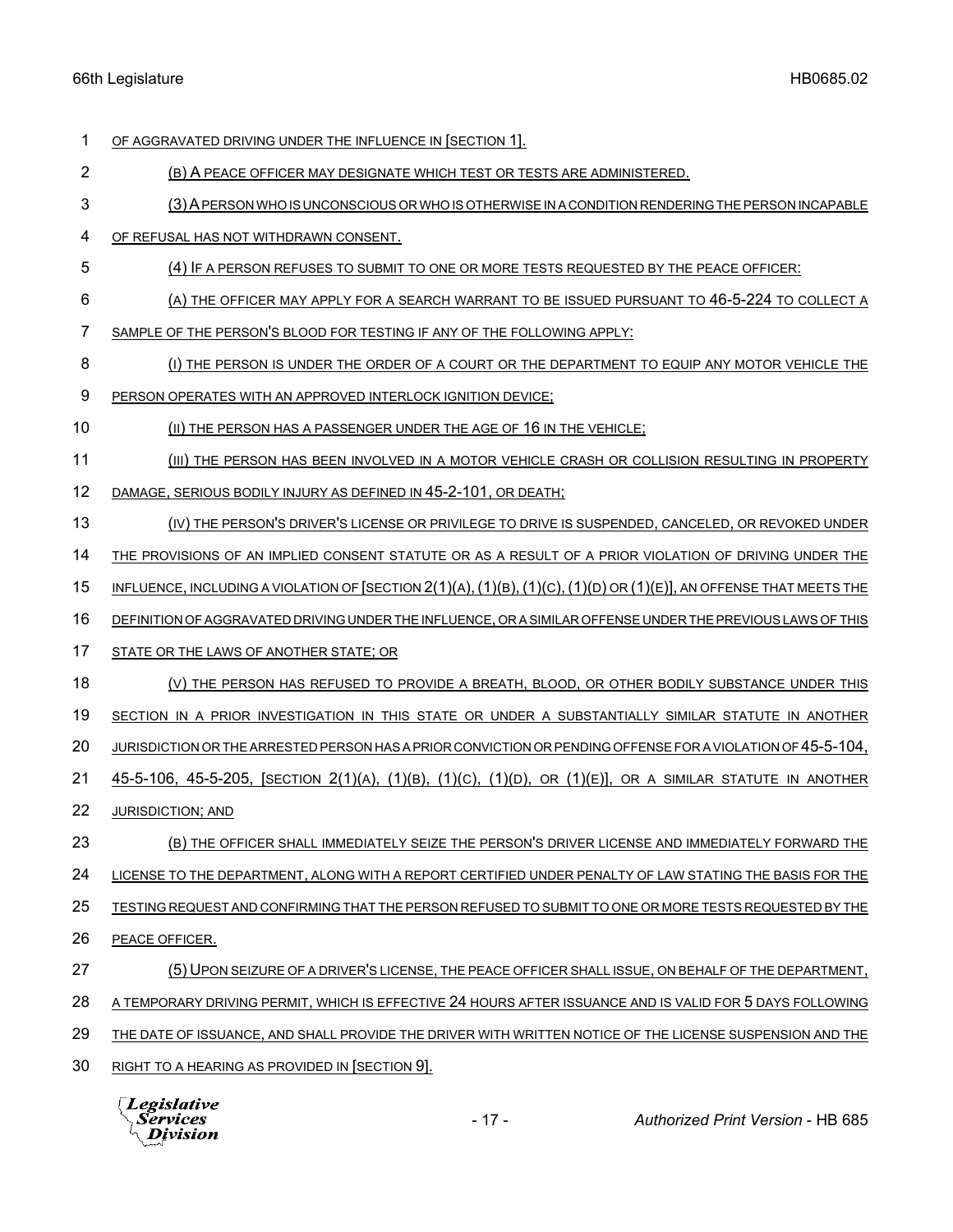| 1  | (6) A NONRESIDENT DRIVER'S LICENSE SEIZED UNDER THIS SECTION MUST BE SENT BY THE DEPARTMENT TO THE          |
|----|-------------------------------------------------------------------------------------------------------------|
| 2  | LICENSING AUTHORITY OF THE NONRESIDENT'S HOME STATE WITH A REPORT OF THE NONRESIDENT'S REFUSAL TO SUBMIT    |
| 3  | TO ONE OR MORE TESTS REQUESTED BY THE PEACE OFFICER.                                                        |
| 4  | (7) THIS SECTION DOES NOT APPLY TO TESTS, SAMPLES, AND ANALYSES OF BLOOD, BREATH, OR OTHER BODILY           |
| 5  | SUBSTANCES USED FOR PURPOSES OF MEDICAL TREATMENT OR CARE OF AN INJURED MOTORIST, RELATED TO A LAWFUL       |
| 6  | SEIZURE FOR A SUSPECTED VIOLATION OF AN OFFENSE NOT IN THIS PART, OR PERFORMED PURSUANT TO A SEARCH         |
| 7  | WARRANT.                                                                                                    |
| 8  | (8) THIS SECTION DOES NOT PROHIBIT THE RELEASE OF INFORMATION OBTAINED FROM TESTS, SAMPLES, AND             |
| 9  | ANALYSES OF BLOOD OR BREATH FOR LAW ENFORCEMENT PURPOSES AS PROVIDED IN 46-4-301 AND [SECTION 11(6)].       |
| 10 |                                                                                                             |
| 11 | NEW SECTION. SECTION 9. RIGHT OF APPEAL TO COURT. (1) WITHIN 30 DAYS AFTER NOTICE OF THE RIGHT              |
| 12 | TO A HEARING HAS BEEN GIVEN BY A PEACE OFFICER, A PERSON MAY FILE A PETITION TO CHALLENGE THE LICENSE       |
| 13 | SUSPENSION OR REVOCATION IN THE DISTRICT COURT IN THE COUNTY WHERE THE ARREST WAS MADE.                     |
| 14 | (2) THE COURT HAS JURISDICTION AND SHALL SET THE MATTER FOR HEARING. THE COURT SHALL GIVE AT LEAST          |
| 15 | 10 DAYS' WRITTEN NOTICE OF THE HEARING TO THE COUNTY ATTORNEY OF THE COUNTY WHERE THE ARREST WAS MADE       |
| 16 | AND TO THE CITY ATTORNEY IF THE INCIDENT LEADING TO THE SUSPENSION OR REVOCATION RESULTED IN A CHARGE FILED |
| 17 | IN A CITY OR MUNICIPAL COURT. THE COUNTY ATTORNEY OR CITY ATTORNEY MAY REPRESENT THE STATE. IF THE COUNTY   |
| 18 | ATTORNEY AND THE CITY ATTORNEY CANNOT AGREE ON WHO WILL REPRESENT THE STATE, THE COUNTY ATTORNEY SHALL      |
| 19 | REPRESENT THE STATE.                                                                                        |
| 20 | (3) UPON REQUEST OF THE PETITIONER. THE COURT MAY ORDER THE DEPARTMENT TO RETURN THE SEIZED                 |
| 21 | LICENSE OR ISSUE A STAY OF THE SUSPENSION OR REVOCATION ACTION PENDING THE HEARING.                         |
| 22 | (4) THE COURT SHALL TAKE TESTIMONY AND EXAMINE THE FACTS OF THE CASE, EXCEPT THAT THE ISSUES ARE            |
| 23 | LIMITED TO WHETHER:                                                                                         |
| 24 | (A) A PEACE OFFICER HAD PARTICULARIZED SUSPICION TO BELIEVE THAT THE PERSON HAD BEEN DRIVING OR WAS         |
| 25 | IN ACTUAL PHYSICAL CONTROL OF A VEHICLE WITHIN THIS STATE WHILE UNDER THE INFLUENCE OF ALCOHOL, DRUGS, OR   |
| 26 | A COMBINATION OF THE TWO AND THE PERSON WAS DETAINED FOR A VIOLATION OF [SECTION 2] OR MET THE DEFINITION   |
| 27 | OF AGGRAVATED DRIVING UNDER THE INFLUENCE IN [SECTION 1];                                                   |
| 28 | (B) THE PERSON IS UNDER 21 YEARS OF AGE AND WAS PLACED UNDER ARREST FOR A VIOLATION OF [SECTION             |
| 29 | $2(1)(F)$ :                                                                                                 |
| 30 | (C) THE OFFICER HAD PROBABLE CAUSE TO BELIEVE THAT THE PERSON WAS DRIVING OR IN ACTUAL PHYSICAL             |

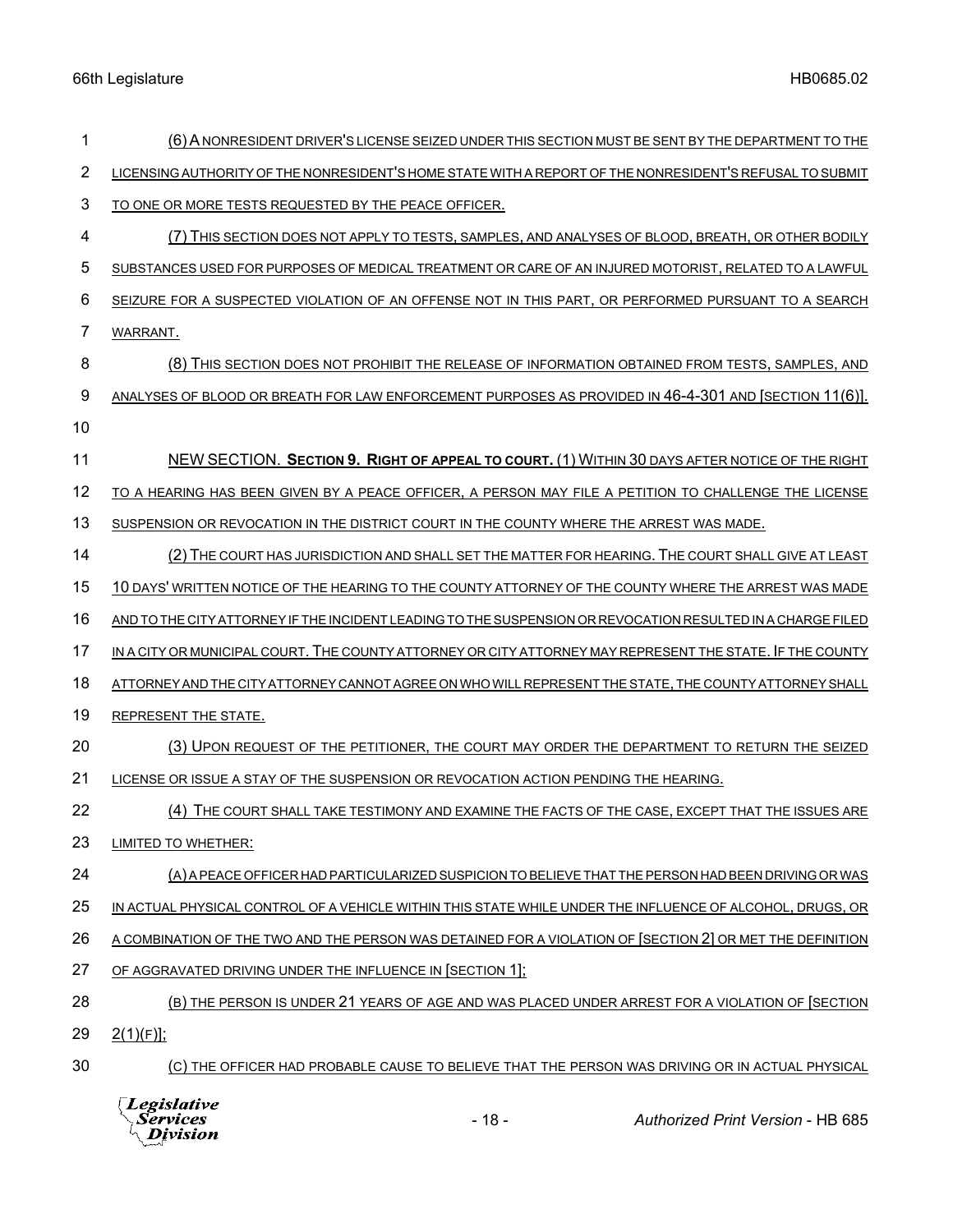| 1   | CONTROL OF A VEHICLE IN VIOLATION OF [SECTION 2] AND THE PERSON WAS INVOLVED IN A MOTOR VEHICLE ACCIDENT |
|-----|----------------------------------------------------------------------------------------------------------|
| 2   | OR COLLISION RESULTING IN PROPERTY DAMAGE, BODILY INJURY, OR DEATH; AND                                  |
| 3   | (D) THE PERSON REFUSED TO SUBMIT TO ONE OR MORE TESTS DESIGNATED BY THE OFFICER.                         |
| 4   | (5) FOR A NONCOMMERCIAL DRIVER WHOSE REFUSAL TOOK PLACE IN A NONCOMMERCIAL VEHICLE, THE COURT            |
| 5   | SHALL ORDER THE DEPARTMENT TO EITHER:                                                                    |
| 6   | (A) REMOVE THE REFUSAL FROM THE DRIVING RECORD BECAUSE OF THE ISSUES IN SUBSECTION (4) AND NO            |
| 7   | OTHER;                                                                                                   |
| 8   | (B) KEEP THE REFUSAL ON THE DRIVING RECORD AND ORDER THE DEPARTMENT TO SUSPEND THE DRIVER'S              |
| 9   | LICENSE OR PRIVILEGE TO DRIVE FOR THE DURATION OF THE SUSPENSION PERIOD UNDER [SECTION 8]; OR            |
| 10  | (C) KEEP THE REFUSAL ON THE DRIVING RECORD AND ORDER THE DEPARTMENT TO TAKE NO FURTHER                   |
| 11  | SUSPENSION ACTION AGAINST THE DRIVER.                                                                    |
| 12  | (6) (A) FOR A COMMERCIAL DRIVER OR FOR A DRIVER OPERATING A COMMERCIAL MOTOR VEHICLE, THE COURT          |
| 13  | SHALL ORDER THE DEPARTMENT TO EITHER:                                                                    |
| 14  | (I) REMOVE THE REFUSAL FROM THE DRIVING RECORD BECAUSE OF THE ISSUES IN SUBSECTION (4) AND NO            |
| 15  | OTHER; OR                                                                                                |
| 16  | (II) KEEP THE REFUSAL ON THE DRIVING RECORD AND ORDER THE DEPARTMENT TO SUSPEND THE DRIVER'S             |
| 17  | LICENSE OR PRIVILEGE TO DRIVE FOR THE DURATION OF THE ORIGINAL SUSPENSION UNDER [SECTION 8] OR 61-8-802. |
| 18  | (B) FOR A COMMERCIAL DRIVER OR A DRIVER WHO WAS OPERATING A COMMERCIAL VEHICLE, THE COURT MAY            |
| 19  | NOT ORDER THE DEPARTMENT TO:                                                                             |
| 20  | (1) LEAVE THE REFUSAL ON THE DRIVING RECORD AND NOT TAKE THE SUSPENSION UNDER [SECTION 8] OR             |
| 21  | 61-8-802; OR                                                                                             |
| 22  | (II) PERMANENTLY STAY THE SUSPENSION TAKEN UNDER [SECTION 8] OR 61-8-802.                                |
| 23  | (7) IF THE COURT DOES NOT ISSUE A RULING ON THE APPEAL WITHIN 1 YEAR OF FILING, THE DEPARTMENT SHALL     |
| 24  | DEEM THE COURT TO HAVE DENIED THE PETITION AND SHALL SUSPEND THE DRIVER FOR THE DURATION OF THE ORIGINAL |
| 25  | SUSPENSION UNDER [SECTION 8] OR 61-8-802.                                                                |
| 26  | (8) THIS SECTION DOES NOT GRANT A RIGHT OF APPEAL TO A STATE COURT IF A DRIVER'S LICENSE IS INITIALLY    |
| 27  | SEIZED, SUSPENDED, OR REVOKED PURSUANT TO A TRIBAL LAW OR REGULATION THAT REQUIRES ALCOHOL OR DRUG       |
| 28  | TESTING OF MOTOR VEHICLE OPERATORS.                                                                      |
| nn. |                                                                                                          |

29

30 NEW SECTION. **SECTION 10. EVIDENCE ADMISSIBLE -- CONDITIONS OF ADMISSIBILITY.** (1) UPON THE TRIAL

- 
- 
- 6 (A) REMOVE THE REFUSAL FROM THE DRIVING RECORD BECAUSE OF THE ISSUES IN SUBSECTION (4) AND NO
- 
- 8 (B) KEEP THE REFUSAL ON THE DRIVING RECORD AND ORDER THE DEPARTMENT TO SUSPEND THE DRIVER'S
- 9 LICENSE OR PRIVILEGE TO DRIVE FOR THE DURATION OF THE SUSPENSION PERIOD UNDER [SECTION 8]; OR
- 10 6 10 (C) KEEP THE REFUSAL ON THE DRIVING RECORD AND ORDER THE DEPARTMENT TO TAKE NO FURTHER
- 11 SUSPENSION ACTION AGAINST THE DRIVER.
- 12 (6) (A) FOR A COMMERCIAL DRIVER OR FOR A DRIVER OPERATING A COMMERCIAL MOTOR VEHICLE, THE COURT
- 13 SHALL ORDER THE DEPARTMENT TO EITHER:
- 14 (I) REMOVE THE REFUSAL FROM THE DRIVING RECORD BECAUSE OF THE ISSUES IN SUBSECTION (4) AND NO
- 16 (II) KEEP THE REFUSAL ON THE DRIVING RECORD AND ORDER THE DEPARTMENT TO SUSPEND THE DRIVER'S
- 17 LICENSE OR PRIVILEGE TO DRIVE FOR THE DURATION OF THE ORIGINAL SUSPENSION UNDER [SECTION 8] OR 61-8-802.
- 18 (B) FOR A COMMERCIAL DRIVER OR A DRIVER WHO WAS OPERATING A COMMERCIAL VEHICLE, THE COURT MAY
- 19 NOT ORDER THE DEPARTMENT TO:
- 20 (I) LEAVE THE REFUSAL ON THE DRIVING RECORD AND NOT TAKE THE SUSPENSION UNDER [SECTION 8] OR

## 21 <u>61-8-802; or</u>

- 22 (II) PERMANENTLY STAY THE SUSPENSION TAKEN UNDER [SECTION 8] OR 61-8-802.
- 23 (7) IF THE COURT DOES NOT ISSUE A RULING ON THE APPEAL WITHIN 1 YEAR OF FILING, THE DEPARTMENT SHALL

- 25 SUSPENSION UNDER SECTION 8 OR 61-8-802.
- 26 (8) THIS SECTION DOES NOT GRANT A RIGHT OF APPEAL TO A STATE COURT IF A DRIVER'S LICENSE IS INITIALLY
- 27 SEIZED, SUSPENDED, OR REVOKED PURSUANT TO A TRIBAL LAW OR REGULATION THAT REQUIRES ALCOHOL OR DRUG

*Legislative*<br>Services  $\setminus$  Division

- 19 - *Authorized Print Version* - HB 685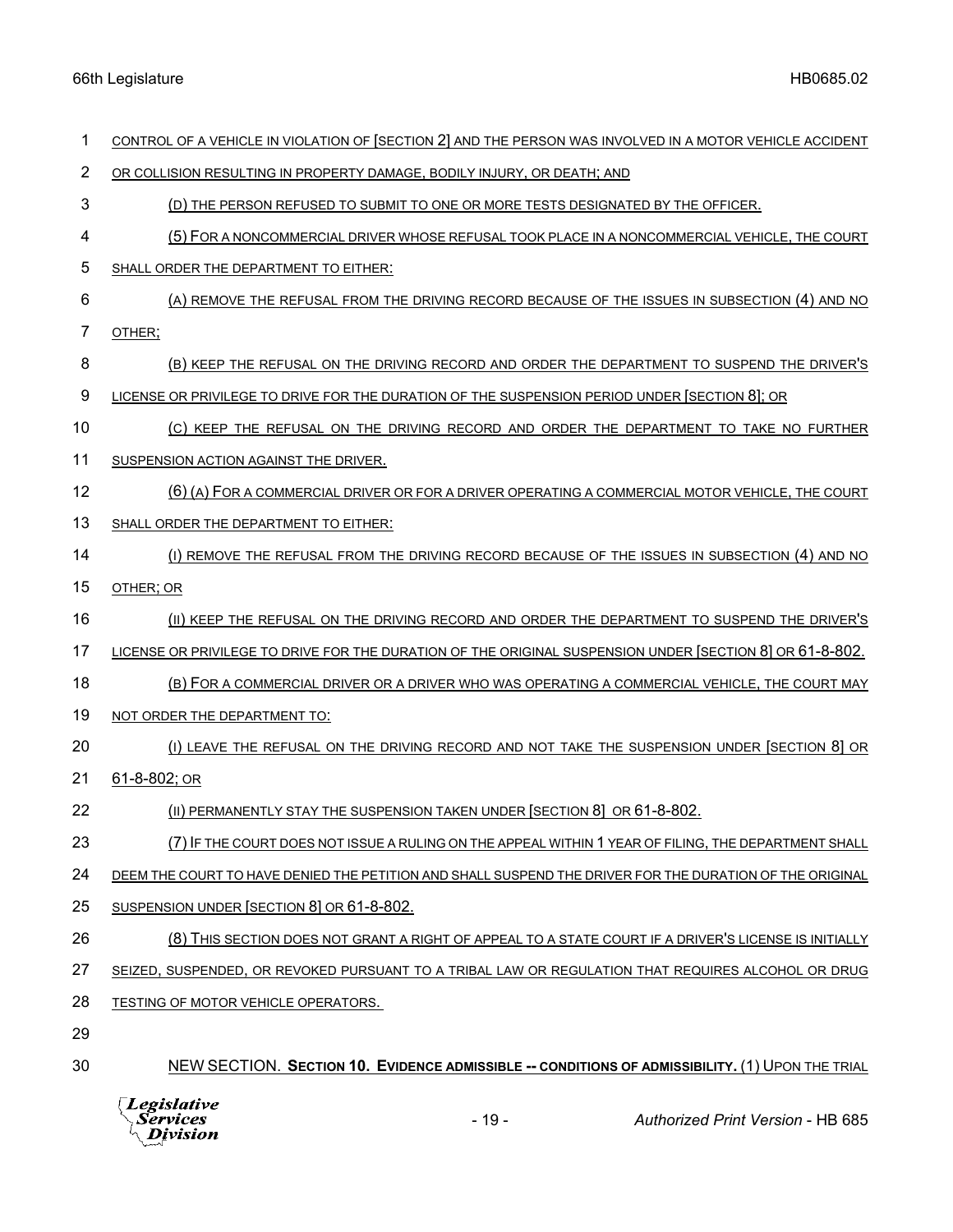| 1  | OF A CRIMINAL ACTION OR OTHER PROCEEDING ARISING OUT OF ACTS ALLEGED TO HAVE BEEN COMMITTED BY A PERSON      |
|----|--------------------------------------------------------------------------------------------------------------|
| 2  | IN VIOLATION OF DRIVING UNDER THE INFLUENCE, INCLUDING [SECTION 2], AN OFFENSE THAT MEETS THE DEFINITION OF  |
| 3  | AGGRAVATED DRIVING UNDER THE INFLUENCE IN [SECTION 1], A SIMILAR OFFENSE UNDER PREVIOUS LAWS OF THIS STATE   |
| 4  | OR THE LAWS OF ANOTHER STATE, OR 61-8-805:                                                                   |
| 5  | (A) EVIDENCE OF ANY MEASURED AMOUNT OR DETECTED PRESENCE OF ALCOHOL, DRUGS, OR A COMBINATION                 |
| 6  | OF ALCOHOL AND DRUGS IN THE PERSON AT THE TIME OF A TEST, AS SHOWN BY AN ANALYSIS OF THE PERSON'S BLOOD,     |
| 7  | BREATH, OR OTHER BODILY SUBSTANCE, IS ADMISSIBLE. A POSITIVE TEST RESULT DOES NOT, IN ITSELF, PROVE THAT THE |
| 8  | PERSON WAS UNDER THE INFLUENCE OF A DRUG OR DRUGS AT THE TIME THE PERSON WAS IN CONTROL OF A VEHICLE. A      |
| 9  | PERSON MAY NOT BE CONVICTED OF A VIOLATION OF [SECTION 2] BASED ON THE PRESENCE OF A DRUG OR DRUGS IN THE    |
| 10 | PERSON UNLESS SOME OTHER COMPETENT EVIDENCE EXISTS THAT TENDS TO ESTABLISH THAT THE PERSON WAS UNDER         |
| 11 | THE INFLUENCE OF A DRUG OR DRUGS WHILE DRIVING OR IN ACTUAL PHYSICAL CONTROL OF A MOTOR VEHICLE WITHIN THIS  |
| 12 | STATE.                                                                                                       |
| 13 | (B) A REPORT OF THE FACTS AND RESULTS OF ONE OR MORE TESTS OF A PERSON'S BLOOD, BREATH, OR OTHER             |
| 14 | BODILY SUBSTANCE IS ADMISSIBLE IN EVIDENCE IF:                                                               |
| 15 | (I) A BREATH TEST OR PRELIMINARY ALCOHOL SCREENING TEST WAS PERFORMED BY A PERSON CERTIFIED BY THE           |
| 16 | FORENSIC SCIENCES DIVISION OF THE DEPARTMENT TO ADMINISTER THE TEST; OR                                      |
| 17 | (II) A BLOOD SAMPLE OR OTHER BODILY SUBSTANCE SAMPLE WAS ANALYZED IN A LABORATORY OPERATED OR                |
| 18 | CERTIFIED BY THE DEPARTMENT OR IN A LABORATORY EXEMPT FROM CERTIFICATION UNDER THE RULES OF THE              |
| 19 | DEPARTMENT AND, IF THE SAMPLE WAS BLOOD, THE BLOOD WAS WITHDRAWN FROM THE PERSON BY A PERSON                 |
| 20 | <b>COMPETENT TO DO SO UNDER [SECTION 11(1)]:</b>                                                             |
| 21 | (C) A REPORT OF THE FACTS AND RESULTS OF A PHYSICAL, PSYCHOMOTOR, OR PHYSIOLOGICAL ASSESSMENT OF             |
| 22 | A PERSON IS ADMISSIBLE IN EVIDENCE IF IT WAS MADE BY A PERSON TRAINED BY THE DEPARTMENT OR BY A PERSON WHO   |
| 23 | HAS RECEIVED TRAINING RECOGNIZED BY THE DEPARTMENT.                                                          |
| 24 | (2) IF THE PERSON UNDER ARREST REFUSED TO SUBMIT TO ONE OR MORE TESTS UNDER [SECTION 8], WHETHER             |
| 25 | OR NOT A SAMPLE WAS SUBSEQUENTLY COLLECTED FOR ANY PURPOSE, PROOF OF REFUSAL IS ADMISSIBLE IN ANY            |
| 26 | CRIMINAL ACTION OR PROCEEDING ARISING OUT OF ACTS ALLEGED TO HAVE BEEN COMMITTED WHILE THE PERSON WAS        |
| 27 | DRIVING OR IN ACTUAL PHYSICAL CONTROL OF A VEHICLE UPON THE WAYS OF THIS STATE OPEN TO THE PUBLIC WHILE      |
| 28 | UNDER THE INFLUENCE OF ALCOHOL, DRUGS, OR A COMBINATION OF ALCOHOL AND DRUGS. THE TRIER OF FACT MAY INFER    |
| 29 | FROM THE REFUSAL THAT THE PERSON WAS UNDER THE INFLUENCE. THE INFERENCE IS REBUTTABLE.                       |
| 30 | (3) THE PROVISIONS OF THIS PART DO NOT LIMIT THE INTRODUCTION OF ANY OTHER COMPETENT EVIDENCE                |
|    | Legislative<br>$-20-$<br><i>Services</i><br><b>Authorized Print Version - HB 685</b><br>Division             |

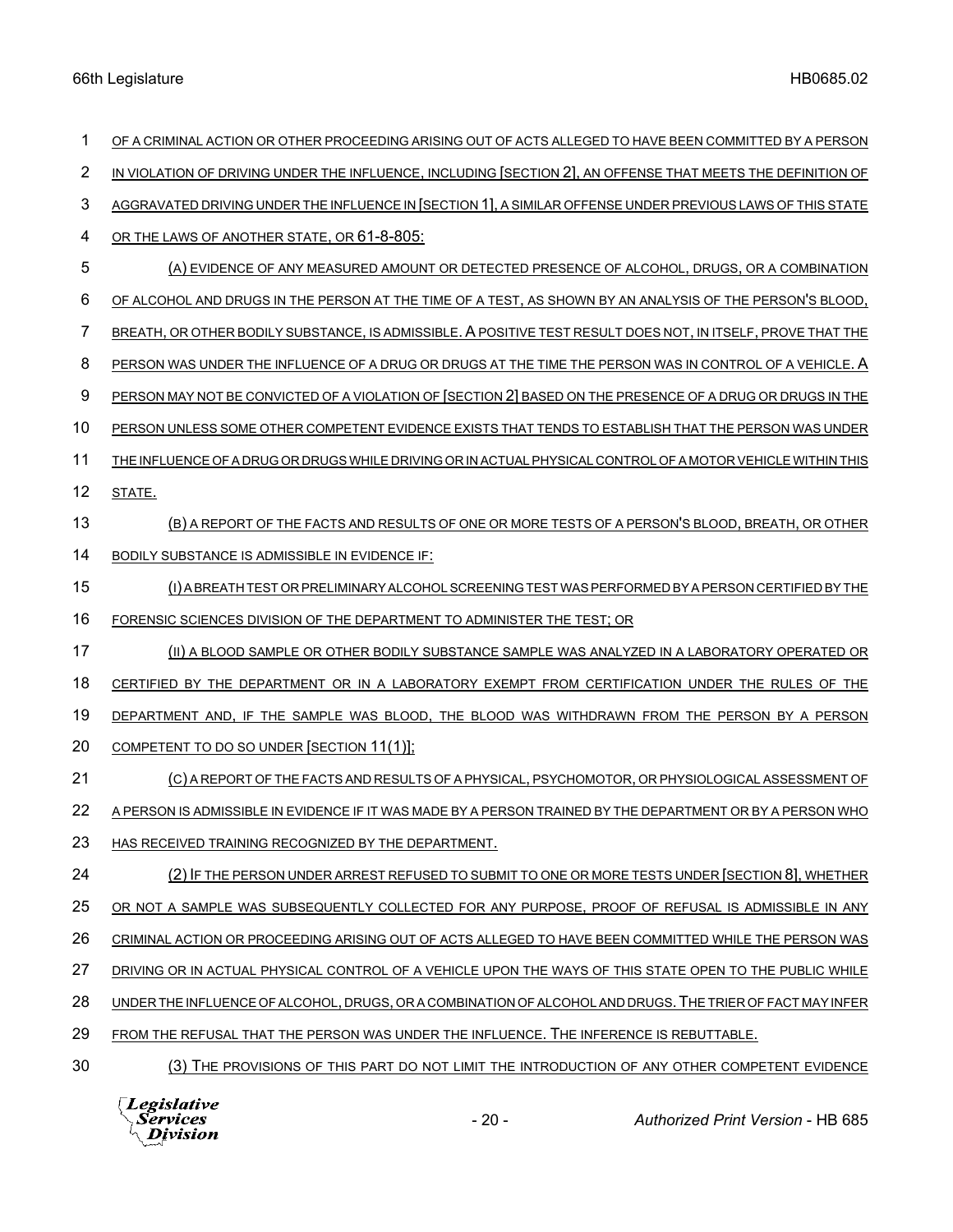BEARING ON THE QUESTION OF WHETHER THE PERSON WAS UNDER THE INFLUENCE OF ALCOHOL, DRUGS, OR A COMBINATION OF ALCOHOL AND DRUGS.

 NEW SECTION. **SECTION 11. ADMINISTRATION OF TESTS.** (1) ONLY A LICENSED PHYSICIAN, A REGISTERED NURSE, A PHLEBOTOMIST TRAINED IN A LICENSED HOSPITAL OR EDUCATIONAL INSTITUTION, OTHER MEDICAL PERSONNEL TRAINED IN A LICENSED HOSPITAL OR EDUCATIONAL INSTITUTION TO WITHDRAW BLOOD, OR A LAW ENFORCEMENT PHLEBOTOMIST TRAINED IN A LICENSED HOSPITAL OR EDUCATIONAL INSTITUTION THAT FOLLOWS CLINICAL AND LABORATORY STANDARDS INSTITUTE PROTOCOL REGARDING VENIPUNCTURE STANDARDS MAY, AT THE ORDER OR REQUEST OF A PEACE OFFICER, WITHDRAW BLOOD FOR THE PURPOSE OF DETERMINING ANY MEASURED AMOUNT OR 10 DETECTED PRESENCE OF ALCOHOL, DRUGS, OR ANY COMBINATION OF ALCOHOL AND DRUGS IN THE PERSON. THIS LIMITATION DOES NOT APPLY TO THE SAMPLING OF BREATH OR OTHER BODILY SUBSTANCES. BLOOD DRAWS BY A LAW ENFORCEMENT PHLEBOTOMIST MUST BE CONDUCTED IN AN ENVIRONMENT THAT MEETS CLINICAL AND LABORATORY STANDARDS INSTITUTE VENIPUNCTURE STANDARDS AND IS APPROVED BY THE DEPARTMENT.THE QUALIFICATIONS OF THE 14 INDIVIDUAL WITHDRAWING THE BLOOD AND THE METHOD USED TO WITHDRAW THE BLOOD ARE NOT FOUNDATIONAL PREREQUISITES FOR THE ADMISSIBILITY OF A BLOOD ALCOHOL CONTENT OR TOXICOLOGICAL DETERMINATION MADE PURSUANT TO THIS SUBSECTION. (2) IN ADDITION TO ANY TEST ADMINISTERED AT THE DIRECTION OF A PEACE OFFICER, A PERSON MAY REQUEST 18 THAT AN INDEPENDENT BLOOD SAMPLE BE DRAWN BY A PHYSICIAN OR REGISTERED NURSE FOR THE PURPOSE OF DETERMINING ANY MEASURED AMOUNT OR DETECTED PRESENCE OF ALCOHOL, DRUGS, OR ANY COMBINATION OF ALCOHOL AND DRUGS IN THE PERSON. THE PEACE OFFICER MAY NOT UNREASONABLY IMPEDE THE PERSON'S RIGHT TO OBTAIN AN 21 INDEPENDENT BLOOD TEST. THE OFFICER MAY, BUT HAS NO DUTY TO, TRANSPORT THE PERSON TO A MEDICAL FACILITY OR OTHERWISE ASSIST THE PERSON IN OBTAINING THE TEST. THE COST OF AN INDEPENDENT BLOOD TEST IS THE SOLE RESPONSIBILITY OF THE PERSON REQUESTING THE TEST. THE FAILURE OR INABILITY TO OBTAIN AN INDEPENDENT TEST BY A PERSON DOES NOT PRECLUDE THE ADMISSIBILITY IN EVIDENCE OF ANY TEST GIVEN AT THE DIRECTION OF A PEACE OFFICER. (3) UPON THE REQUEST OF THE PERSON TESTED, FULL INFORMATION CONCERNING ANY TEST GIVEN AT THE DIRECTION OF THE PEACE OFFICER MUST BE MADE AVAILABLE TO THE PERSON OR THE PERSON'S ATTORNEY. (4) A LICENSED PHYSICIAN, REGISTERED NURSE, PHLEBOTOMIST TRAINED IN A LICENSED HOSPITAL OR EDUCATIONAL INSTITUTION, OR OTHER MEDICAL PERSONNEL TRAINED IN A LICENSED HOSPITAL OR EDUCATIONAL INSTITUTION DOES NOT INCUR ANY CIVIL OR CRIMINAL LIABILITY AS A RESULT OF THE PROPER ADMINISTERING OF A BLOOD

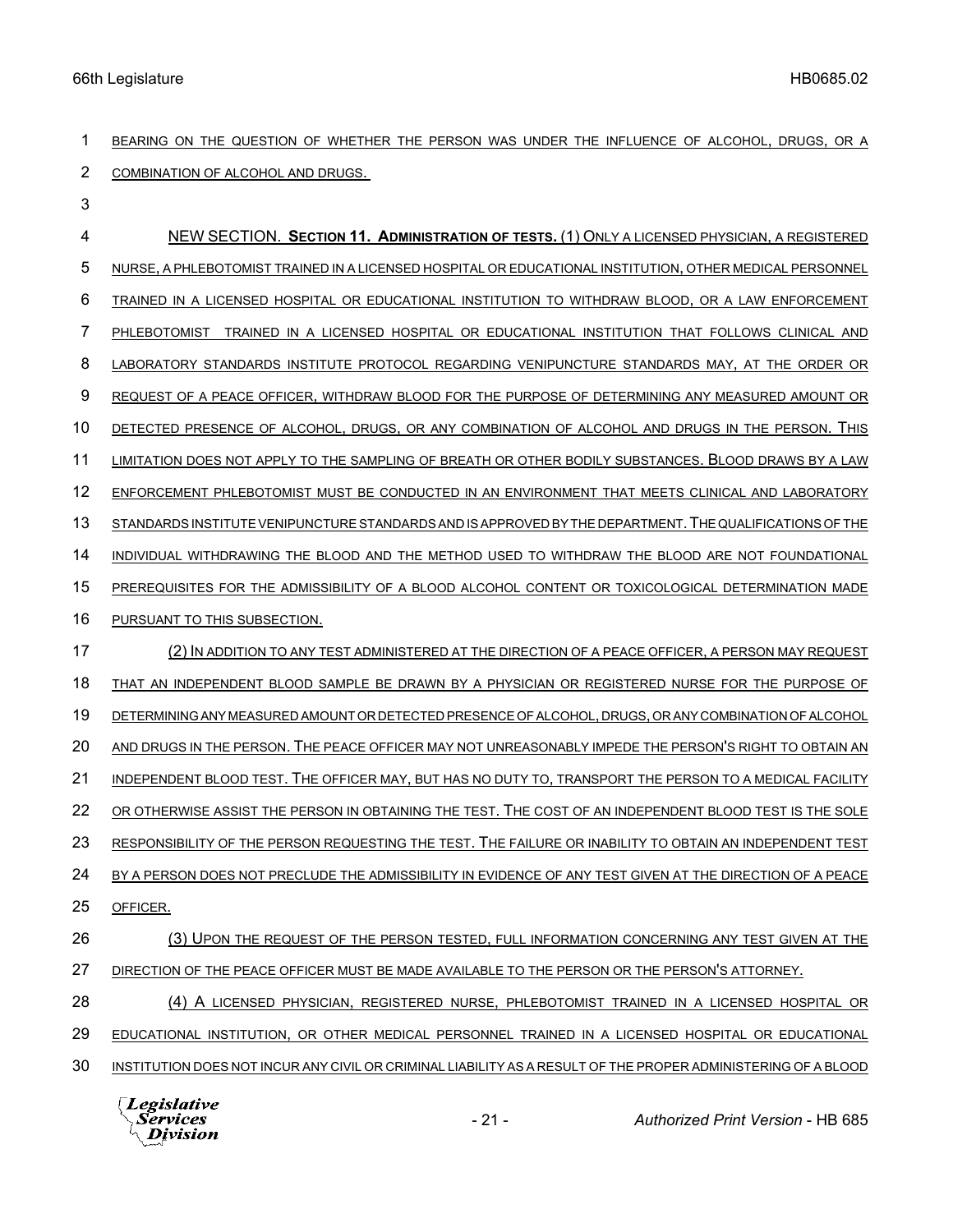| 1  | TEST WHEN REQUESTED IN WRITING BY A PEACE OFFICER TO ADMINISTER THE TEST.                                    |
|----|--------------------------------------------------------------------------------------------------------------|
| 2  | (5) THE DEPARTMENT IN COOPERATION WITH ANY APPROPRIATE AGENCY SHALL ADOPT UNIFORM RULES FOR THE              |
| 3  | GIVING OF TESTS AND MAY REQUIRE CERTIFICATION OF TRAINING TO ADMINISTER THE TESTS AS CONSIDERED NECESSARY.   |
| 4  | (6) IF A PEACE OFFICER HAS PROBABLE CAUSE TO BELIEVE THAT A PERSON HAS VIOLATED [SECTION 2], MEETS           |
| 5  | THE DEFINITION OF AGGRAVATED DRIVING UNDER THE INFLUENCE IN [SECTION 1], OR HAS VIOLATED 61-8-805 AND A      |
| 6  | SAMPLE OF BLOOD, BREATH, OR OTHER BODILY SUBSTANCE IS TAKEN FROM THAT PERSON FOR ANY REASON, A PORTION       |
| 7  | OF THAT SAMPLE SUFFICIENT FOR ANALYSIS MUST BE PROVIDED TO A PEACE OFFICER IF REQUESTED FOR LAW              |
| 8  | ENFORCEMENT PURPOSES AND UPON ISSUANCE OF A SUBPOENA AS PROVIDED IN 46-4-301.                                |
| 9  |                                                                                                              |
| 10 | NEW SECTION. SECTION 12. IGNITION INTERLOCK DEVICE -- ASSISTING IN STARTING AND OPERATING --                 |
| 11 | CIRCUMVENTING -- PENALTY. (1) IT IS UNLAWFUL FOR A PERSON WHO IS SUBJECT TO A RESTRICTION UNDER [SECTION 14] |
| 12 | TO OPERATE A VEHICLE THAT IS NOT EQUIPPED WITH AN IGNITION INTERLOCK DEVICE.                                 |
| 13 | (2) A PERSON MAY NOT KNOWINGLY ASSIST A PERSON WHO IS RESTRICTED TO THE USE OF AN IGNITION                   |
| 14 | INTERLOCK DEVICE TO START AND OPERATE THE RESTRICTED PERSON'S VEHICLE.                                       |
| 15 | (3) A PERSON MAY NOT KNOWINGLY CIRCUMVENT THE OPERATION OF AN IGNITION INTERLOCK DEVICE.                     |
| 16 | (4) A PERSON CONVICTED OF A VIOLATION OF THIS SECTION SHALL BE PUNISHED BY A FINE OF NOT MORE THAN           |
| 17 | \$500 OR BY IMPRISONMENT FOR NOT MORE THAN 6 MONTHS OR BOTH.                                                 |
| 18 | (5) THIS SECTION DOES NOT APPLY IF:                                                                          |
| 19 | (A) THE STARTING OF A MOTOR VEHICLE OR THE REQUEST TO START A MOTOR VEHICLE EQUIPPED WITH AN                 |
| 20 | IGNITION INTERLOCK DEVICE IS DONE FOR THE PURPOSE OF SAFETY OR MECHANICAL REPAIR OF THE DEVICE OR THE        |
| 21 | <b>VEHICLE; AND</b>                                                                                          |
| 22 | (B) THE PERSON SUBJECT TO THE RESTRICTION DOES NOT OPERATE THE VEHICLE.                                      |
| 23 |                                                                                                              |
| 24 | NEW SECTION. SECTION 13. DEPARTMENT RULES REGARDING IGNITION INTERLOCK DEVICES -- IGNITION                   |
| 25 | INTERLOCK DEVICE PROVIDER REQUIREMENTS. (1) THE DEPARTMENT SHALL ADOPT RULES PROVIDING FOR THE APPROVAL      |
| 26 | OF IGNITION INTERLOCK DEVICES AND THE INSTALLATION, CALIBRATION, REPAIR, AND REMOVAL OF APPROVED DEVICES.    |
| 27 | (2) THE DEPARTMENT'S RULES MUST BE BASED ON FEDERAL STANDARDS ISSUED FOR SIMILAR DEVICES.                    |
| 28 | (3) AN IGNITION INTERLOCK DEVICE THAT IS APPROVED BY THE DEPARTMENT MUST ALSO:                               |
| 29 | (A) BE DESIGNED SO IT DOES NOT IMPEDE SAFE OPERATION OF THE VEHICLE;                                         |
| 30 | (B) CORRELATE WELL WITH THE LEVEL ESTABLISHED FOR ALCOHOL IMPAIRMENT;                                        |
|    | $\Box$ eqislative                                                                                            |

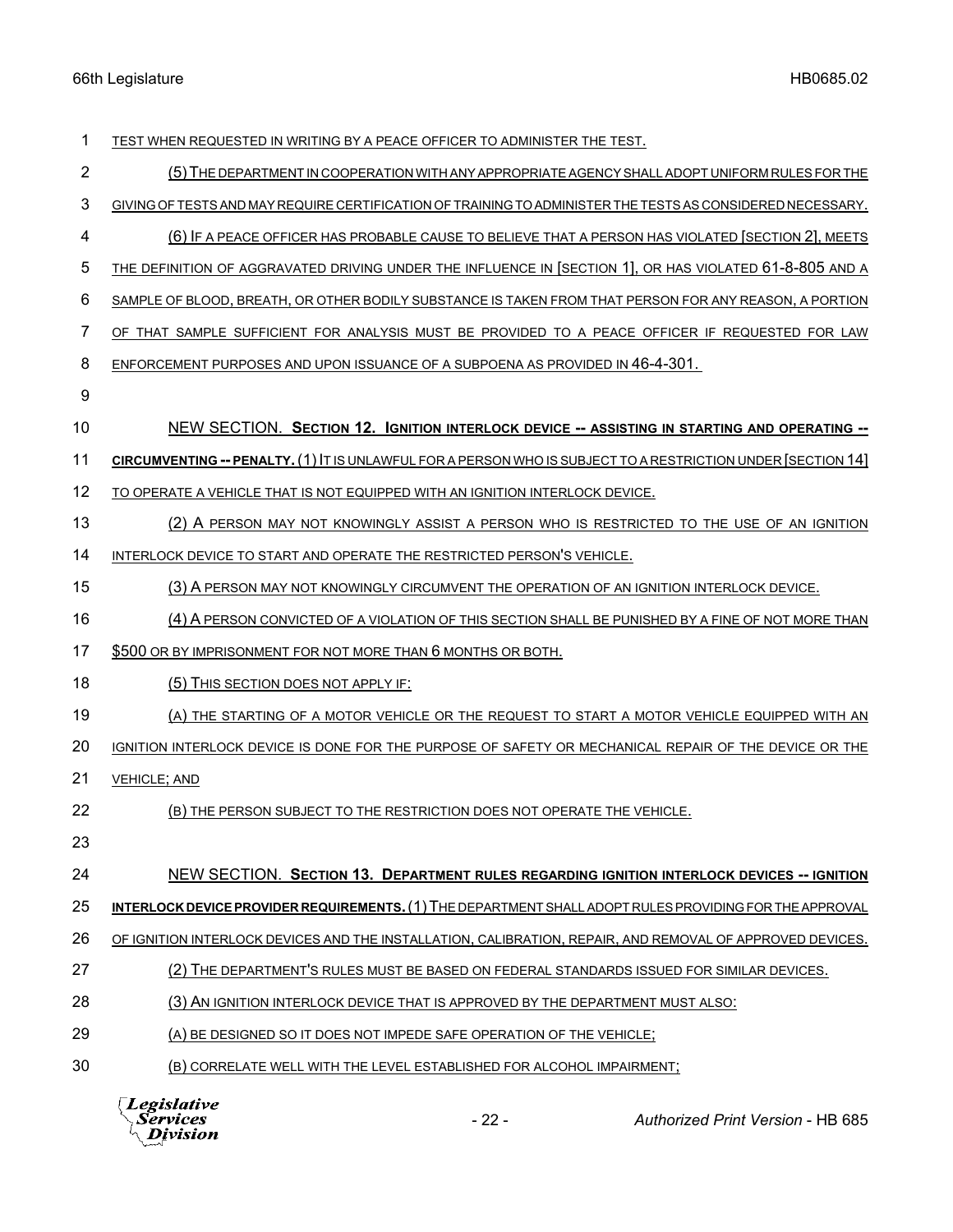| 1  | (C) WORK ACCURATELY AND RELIABLY IN AN UNSUPERVISED ENVIRONMENT AND UNDER EXTREME WEATHER               |
|----|---------------------------------------------------------------------------------------------------------|
| 2  | CONDITIONS;                                                                                             |
| 3  | (D) REQUIRE A DEEP LUNG BREATH SAMPLE OR USE AN EQUALLY ACCURATE MEASURE OF BLOOD ALCOHOL               |
| 4  | CONCENTRATION EQUIVALENCE;                                                                              |
| 5  | (E) RESIST TAMPERING AND SHOW EVIDENCE OF TAMPERING IF IT IS ATTEMPTED;                                 |
| 6  | (F) BE DIFFICULT TO CIRCUMVENT;                                                                         |
| 7  | (G) MINIMIZE INCONVENIENCE OF A SOBER USER;                                                             |
| 8  | (H) OPERATE RELIABLY OVER THE RANGE OF AUTOMOBILE ENVIRONMENTS AND IN CONNECTION WITH VARIOUS           |
| 9  | MANUFACTURING STANDARDS; AND                                                                            |
| 10 | (I) BE MANUFACTURED BY A PERSON WHO IS ADEQUATELY INSURED FOR PRODUCT LIABILITY.                        |
| 11 | (4) AN IGNITION INTERLOCK DEVICE PROVIDER SHALL INCLUDE IN ANY LEASE AGREEMENT FOR AN IGNITION          |
| 12 | INTERLOCK DEVICE A WARNING THAT A PERSON WHO KNOWINGLY TAMPERS WITH, CIRCUMVENTS, OR OTHERWISE MISUSES  |
| 13 | THE DEVICE IS SUBJECT TO CRIMINAL PROSECUTION.                                                          |
| 14 |                                                                                                         |
| 15 | NEW SECTION. SECTION 14. DRIVING UNDER INFLUENCE -- PROBATIONARY DRIVER'S LICENSE. (1) A                |
| 16 | PROBATIONARY NONCOMMERCIAL DRIVER'S LICENSE MAY BE ISSUED TO A PERSON CONVICTED OF A FIRST OFFENSE FOR  |
| 17 | MISDEMEANOR DRIVING UNDER THE INFLUENCE UNLESS THE REPORT OF CONVICTION INCLUDES A STATEMENT THAT THE   |
| 18 | COURT DOES NOT RECOMMEND A PROBATIONARY LICENSE.                                                        |
| 19 | (2) IF RECOMMENDING A PROBATIONARY LICENSE FOR A PERSON CONVICTED OF A SECOND OR SUBSEQUENT             |
| 20 | OFFENSE FOR MISDEMEANOR DRIVING UNDER THE INFLUENCE, THE COURT SHALL FOR THE DURATION OF THE SUSPENSION |
| 21 | UNDER 61-5-208:                                                                                         |
| 22 | (A) REQUIRE THE PERSON TO PARTICIPATE IN THE 24/7 SOBRIETY AND DRUG MONITORING PROGRAM PROVIDED         |
| 23 | FOR IN 44-4-1203 AND TO PAY THE FEES ASSOCIATED WITH THE PROGRAM;                                       |
| 24 | (B) RESTRICT THE PERSON TO DRIVING ONLY A MOTOR VEHICLE EQUIPPED WITH A FUNCTIONING IGNITION            |
| 25 | INTERLOCK DEVICE DURING THE PROBATIONARY PERIOD AND REQUIRE THE PERSON TO PAY THE REASONABLE COST OF    |
| 26 | LEASING, INSTALLING, AND MAINTAINING THE DEVICE; OR                                                     |
| 27 | (C) REQUIRE THE PERSON TO PARTICIPATE IN A COURT-APPROVED ALCOHOL OR DRUG DETECTION TESTING             |
| 28 | PROGRAM AND TO PAY THE FEES ASSOCIATED WITH THE TESTING PROGRAM.                                        |
| 29 |                                                                                                         |
| 30 | NEW SECTION. SECTION 15. UNLAWFUL POSSESSION OF OPEN ALCOHOLIC BEVERAGE CONTAINER IN MOTOR              |
|    |                                                                                                         |

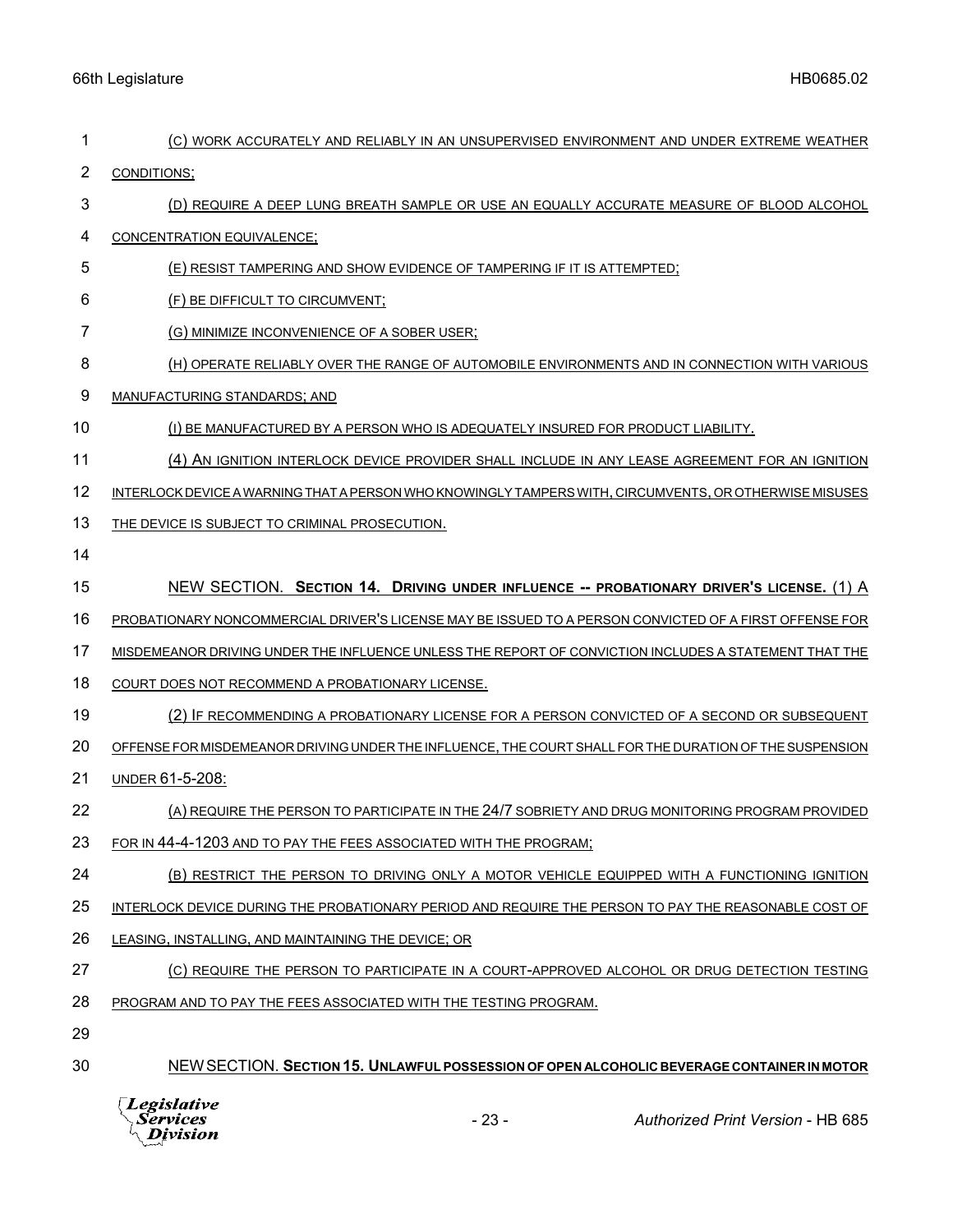| 1  | VEHICLE ON HIGHWAY. (1) EXCEPT AS PROVIDED IN SUBSECTION (2), A PERSON COMMITS THE OFFENSE OF UNLAWFUL         |
|----|----------------------------------------------------------------------------------------------------------------|
| 2  | POSSESSION OF AN OPEN ALCOHOLIC BEVERAGE CONTAINER IN OR ON A MOTOR VEHICLE IF THE PERSON KNOWINGLY            |
| 3  | POSSESSES AN OPEN ALCOHOLIC BEVERAGE CONTAINER WITHIN THE PASSENGER AREA OF A MOTOR VEHICLE ON A               |
| 4  | HIGHWAY.                                                                                                       |
| 5  | (2) THIS SECTION DOES NOT APPLY TO AN OPEN ALCOHOLIC BEVERAGE CONTAINER:                                       |
| 6  | (A) IN A LOCKED GLOVE COMPARTMENT OR STORAGE COMPARTMENT;                                                      |
| 7  | (B) IN A MOTOR VEHICLE TRUNK OR LUGGAGE COMPARTMENT OR RACK, OR IN A TRUCK BED OR CARGO                        |
| 8  | COMPARTMENT;                                                                                                   |
| 9  | (C) BEHIND THE LAST UPRIGHT SEAT OF A MOTOR VEHICLE THAT IS NOT EQUIPPED WITH A TRUNK;                         |
| 10 | (D) IN A CLOSED CONTAINER IN THE AREA OF A MOTOR VEHICLE THAT IS NOT EQUIPPED WITH A TRUNK AND THAT            |
| 11 | IS NOT NORMALLY OCCUPIED BY THE DRIVER OR A PASSENGER; OR                                                      |
| 12 | (E) IN THE IMMEDIATE POSSESSION OF A PASSENGER:                                                                |
| 13 | (I) OF A BUS, TAXI, LIMOUSINE, OR PREARRANGED RIDE THAT IS USED FOR THE TRANSPORTATION OF PERSONS              |
| 14 | FOR COMPENSATION AND THAT INCLUDES THE PROVISION OF A HIRED DRIVER; OR                                         |
| 15 | (II) IN THE LIVING QUARTERS OF A CAMPER, TRAVEL TRAILER, OR MOTOR HOME.                                        |
| 16 | $(3)$ SUBSECTIONS $(2)(A)$ , $(2)(B)$ , $(2)(C)$ , AND $(2)(D)$ APPLY ONLY TO TRANSPORTATION OF OPEN ALCOHOLIC |
| 17 | BEVERAGE CONTAINERS AND DO NOT ALLOW FOR THE CONSUMPTION OF ALCOHOLIC BEVERAGES IN THESE AREAS IN OR           |
| 18 | ON A VEHICLE.                                                                                                  |
| 19 | (4) (A) A PERSON CONVICTED OF THE OFFENSE OF UNLAWFUL POSSESSION OF AN OPEN ALCOHOLIC BEVERAGE                 |
| 20 | CONTAINER IN A MOTOR VEHICLE SHALL BE FINED AN AMOUNT NOT TO EXCEED \$100.                                     |
| 21 | (B) A VIOLATION OF THIS SECTION IS NOT A CRIMINAL OFFENSE WITHIN THE MEANING OF 3-1-317, 3-1-318,              |
| 22 | 45-2-101, 46-18-236, 61-8-104, AND 61-8-711 AND MAY NOT BE RECORDED OR CHARGED AGAINST A DRIVER'S RECORD,      |
| 23 | AND AN INSURANCE COMPANY MAY NOT HOLD A VIOLATION OF THIS SECTION AGAINST THE INSURED OR INCREASE              |
| 24 | PREMIUMS BECAUSE OF THE VIOLATION. THE SURCHARGES PROVIDED FOR IN 3-1-317, 3-1-318, AND 46-18-236 MAY NOT      |
| 25 | BE IMPOSED FOR A VIOLATION OF THIS SECTION.                                                                    |
| 26 |                                                                                                                |
| 27 | NEW SECTION. SECTION 16. SUSPENSION OF IMPRISONMENT SENTENCE FOR DUI COURT PARTICIPATION.                      |
| 28 | (1) IF A PERSON PARTICIPATES IN A DUI COURT, THE COURT MAY, AT THE COURT'S DISCRETION, SUSPEND ALL OR A        |
| 29 | PORTION OF AN IMPRISONMENT SENTENCE UNDER SECTION 3], EXCEPT FOR THE MANDATORY MINIMUM IMPRISONMENT            |
| 30 | TERM.                                                                                                          |
|    |                                                                                                                |

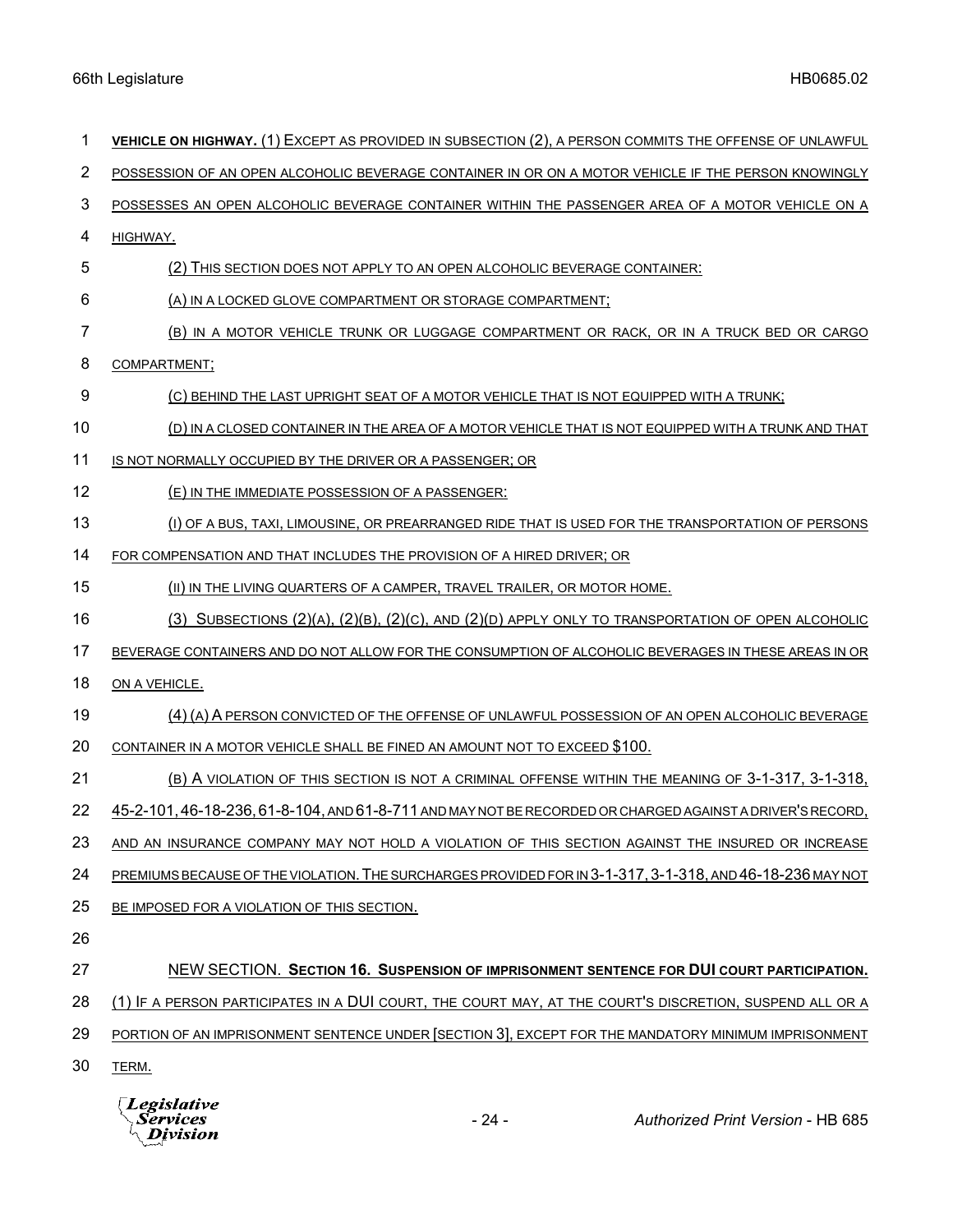| 1  | (2) IF A PERSON PARTICIPATING IN A DUI COURT FAILS TO COMPLY WITH THE CONDITIONS IMPOSED BY THE DUI         |
|----|-------------------------------------------------------------------------------------------------------------|
| 2  | COURT, THE COURT SHALL REVOKE THE SUSPENDED IMPRISONMENT SENTENCE AND ANY SENTENCE SUBSEQUENTLY             |
| 3  | IMPOSED MUST COMMENCE FROM THE EFFECTIVE DATE OF THE REVOCATION.                                            |
| 4  |                                                                                                             |
| 5  | NEW SECTION. SECTION 17. MANDATORY SUSPENSION OF LICENSE FOLLOWING CERTAIN IMPLIED CONSENT                  |
| 6  | ACTION. (1) THE DEPARTMENT SHALL SUSPEND AN INDIVIDUAL'S DRIVER LICENSE IF THE DEPARTMENT RECEIVES A REPORT |
| 7  | FOR AN IMPLIED CONSENT VIOLATION FROM LAW ENFORCEMENT OR ANOTHER REPORTING JURISDICTION THAT, PURSUANT      |
| 8  | TO [SECTION 8], AN INDIVIDUAL HAS REFUSED A TEST OR TESTS OF THE PERSON'S BLOOD, BREATH, OR OTHER BODILY    |
| 9  | SUBSTANCE FOR DETERMINING ANY MEASURED AMOUNT OR DETECTED PRESENCE OF ALCOHOL OR DRUGS IN THE               |
| 10 | PERSON'S BODY.                                                                                              |
| 11 | (2) (A) EXCEPT AS PERMITTED BY LAW, A PERSON WHOSE LICENSE OR PRIVILEGE TO DRIVE A MOTOR VEHICLE ON         |
| 12 | THE PUBLIC HIGHWAYS HAS BEEN SUSPENDED MAY NOT HAVE THE LICENSE OR PRIVILEGE RENEWED OR RESTORED UNTIL      |
| 13 | THE REVOCATION OR SUSPENSION DURATION HAS BEEN COMPLETED.                                                   |
| 14 | (B) THE DEPARTMENT SHALL APPLY THE APPROPRIATE SANCTION TO THE DRIVER BASED ON THE REPORTED                 |
| 15 | CONVICTION AND PRIOR OFFENSES.                                                                              |
| 16 | (C) THE DRIVER SHALL PAY ALL REINSTATEMENT AND ADMINISTRATIVE FEES OWED TO THE DEPARTMENT BEFORE            |
| 17 | A DRIVER'S LICENSE OR PRIVILEGE TO DRIVE IS RESTORED.                                                       |
| 18 | (D) THE DURATION OF THE SUSPENSION COMMENCES FROM THE DATE OF VIOLATION.                                    |
| 19 | (E) IF A PERSON REFUSES TESTS FOR THE SAME INCIDENT, THE DEPARTMENT MAY NOT CONSIDER EACH A                 |
| 20 | SEPARATE REFUSAL FOR PURPOSES OF SUSPENSION.                                                                |
| 21 | (F) THE DEPARTMENT MAY NOT ISSUE A PROBATIONARY LICENSE DURING THE SUSPENSION ISSUED UNDER THIS             |
| 22 | PART.                                                                                                       |
| 23 | (3) (A) A PERSON WHO HAS AN IMPLIED CONSENT VIOLATION SHALL PAY THE DEPARTMENT AN ADMINISTRATIVE            |
| 24 | FEE OF \$300, WHICH MUST BE DEPOSITED IN THE STATE SPECIAL REVENUE ACCOUNT ESTABLISHED PURSUANT TO          |
| 25 | SUBSECTION (3)(B).                                                                                          |
| 26 | (B) THERE IS A BLOOD-DRAW SEARCH WARRANT PROCESSING ACCOUNT IN THE STATE SPECIAL REVENUE FUND               |
| 27 | ESTABLISHED PURSUANT TO 17-2-102(1)(B). MONEY PROVIDED TO THE DEPARTMENT OF JUSTICE PURSUANT TO THIS        |
| 28 | SUBSECTION (3) MUST BE DEPOSITED IN THE ACCOUNT AND MAY BE USED ONLY FOR PROVIDING FORENSIC ANALYSIS OF     |
| 29 | A DRIVER'S BLOOD TO DETERMINE THE PRESENCE OF ALCOHOL OR DRUGS.                                             |
| 30 | (4) (A) UPON RECEIVING A REPORT OF AN IMPLIED CONSENT VIOLATION, THE DEPARTMENT SHALL:                      |



- 25 - *Authorized Print Version* - HB 685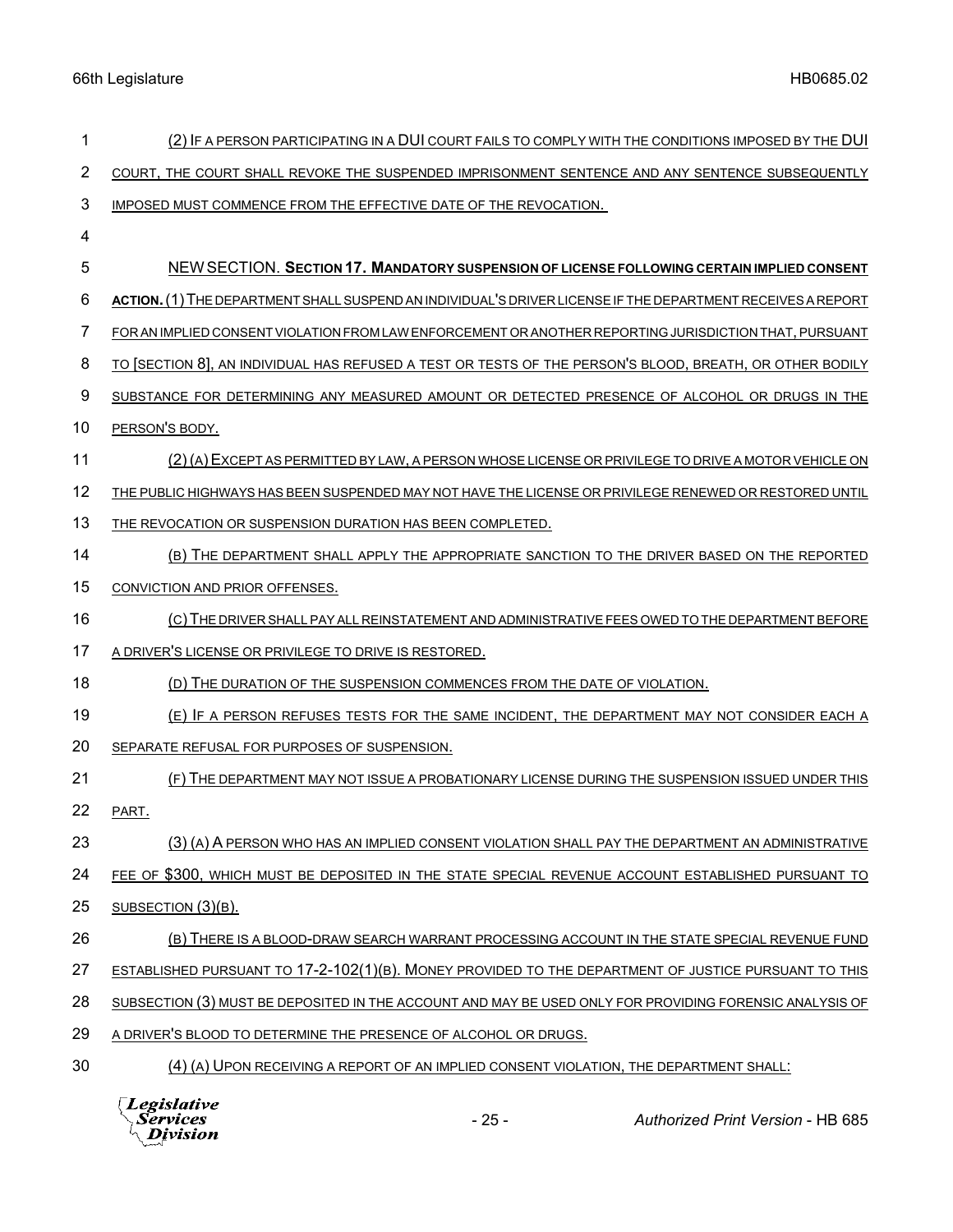| 1              | (I) FOR A FIRST VIOLATION, SUSPEND THE DRIVER'S LICENSE OR DRIVING PRIVILEGE FOR 6 MONTHS; OR                         |
|----------------|-----------------------------------------------------------------------------------------------------------------------|
| $\overline{2}$ | (II) FOR A SECOND VIOLATION, SUSPEND THE DRIVER'S LICENSE OR DRIVING PRIVILEGE FOR 1 YEAR.                            |
| 3              | (B) IF A PERSON WHO REFUSES TO SUBMIT TO ONE OR MORE TESTS UNDER THIS SECTION IS THE HOLDER OF A                      |
| 4              | COMMERCIAL DRIVER'S LICENSE OR WAS DRIVING A COMMERCIAL VEHICLE AT THE TIME OF THE REFUSAL, IN ADDITION TO            |
| 5              | ANY ACTION TAKEN AGAINST THE DRIVER'S NONCOMMERCIAL DRIVING PRIVILEGES, THE DEPARTMENT SHALL APPLY A                  |
| 6              | MAJOR OFFENSE TO THE DRIVING RECORD AND TAKE THE APPROPRIATE SUSPENSION AS PROVIDED IN 61-8-802.                      |
| $\overline{7}$ | (5) A NONRESIDENT DRIVER'S LICENSE SEIZED UNDER THIS SECTION MUST BE SENT BY THE DEPARTMENT TO THE                    |
| 8              | LICENSING AUTHORITY OF THE NONRESIDENT'S HOME STATE WITH A REPORT OF THE NONRESIDENT'S REFUSAL TO SUBMIT              |
| 9              | TO ONE OR MORE TESTS.                                                                                                 |
| 10             | (6) THE DEPARTMENT MAY RECOGNIZE THE SEIZURE OF A LICENSE OF A TRIBAL MEMBER BY A PEACE OFFICER                       |
| 11             | ACTING UNDER THE AUTHORITY OF A TRIBAL GOVERNMENT OR AN ORDER ISSUED BY A TRIBAL COURT SUSPENDING,                    |
| 12             | REVOKING, OR REINSTATING A LICENSE OR ADJUDICATING A LICENSE SEIZURE IF THE ACTIONS ARE CONDUCTED PURSUANT            |
| 13             | TO TRIBAL LAW OR REGULATION REQUIRING ALCOHOL OR DRUG TESTING OF MOTOR VEHICLE OPERATORS AND THE                      |
| 14             | CONDUCT GIVING RISE TO THE ACTIONS OCCURRED WITHIN THE EXTERIOR BOUNDARIES OF A FEDERALLY RECOGNIZED                  |
| 15             | INDIAN RESERVATION IN THIS STATE. ACTION BY THE DEPARTMENT UNDER THIS SUBSECTION IS NOT REVIEWABLE UNDER              |
|                |                                                                                                                       |
| 16             | <b>SECTION 91.</b>                                                                                                    |
| 17             |                                                                                                                       |
| 18             | SECTION 18. SECTION 23-2-535, MCA, IS AMENDED TO READ:                                                                |
| 19             | "23-2-535. Alcohol concentration standards -- evidence admissible -- administration of tests. (1)                     |
| 20             | The inferences contained in $64-8-401(4)$ [section 2(3)] apply to any criminal action or proceeding arising out of    |
| 21             | acts alleged to have been committed in violation of 23-2-523(2).                                                      |
| 22             | (2) Evidence of any measured amount or detected presence of alcohol in a person at the time of the act                |
| 23             | alleged, as shown by analysis of the person's blood, breath, or urine, and any other competent evidence bearing       |
| 24             | on the question of whether the person was under the influence of alcohol, drugs, or a combination of the two at       |
| 25             | the time of the act alleged is admissible in any criminal action or proceeding arising out of acts alleged to have    |
| 26             | been committed in violation of 23-2-523(2).                                                                           |
| 27             | (3) If a person charged with violation of 23-2-523(2) refuses to submit to a test of the person's blood,              |
| 28             | breath, or urine for the purpose of determining any measured amount or detected presence of alcohol, none will        |
| 29             | be given, but proof of refusal is admissible in any criminal action or proceeding arising out of acts alleged to have |
| 30             | been committed in violation of 23-2-523(2).                                                                           |

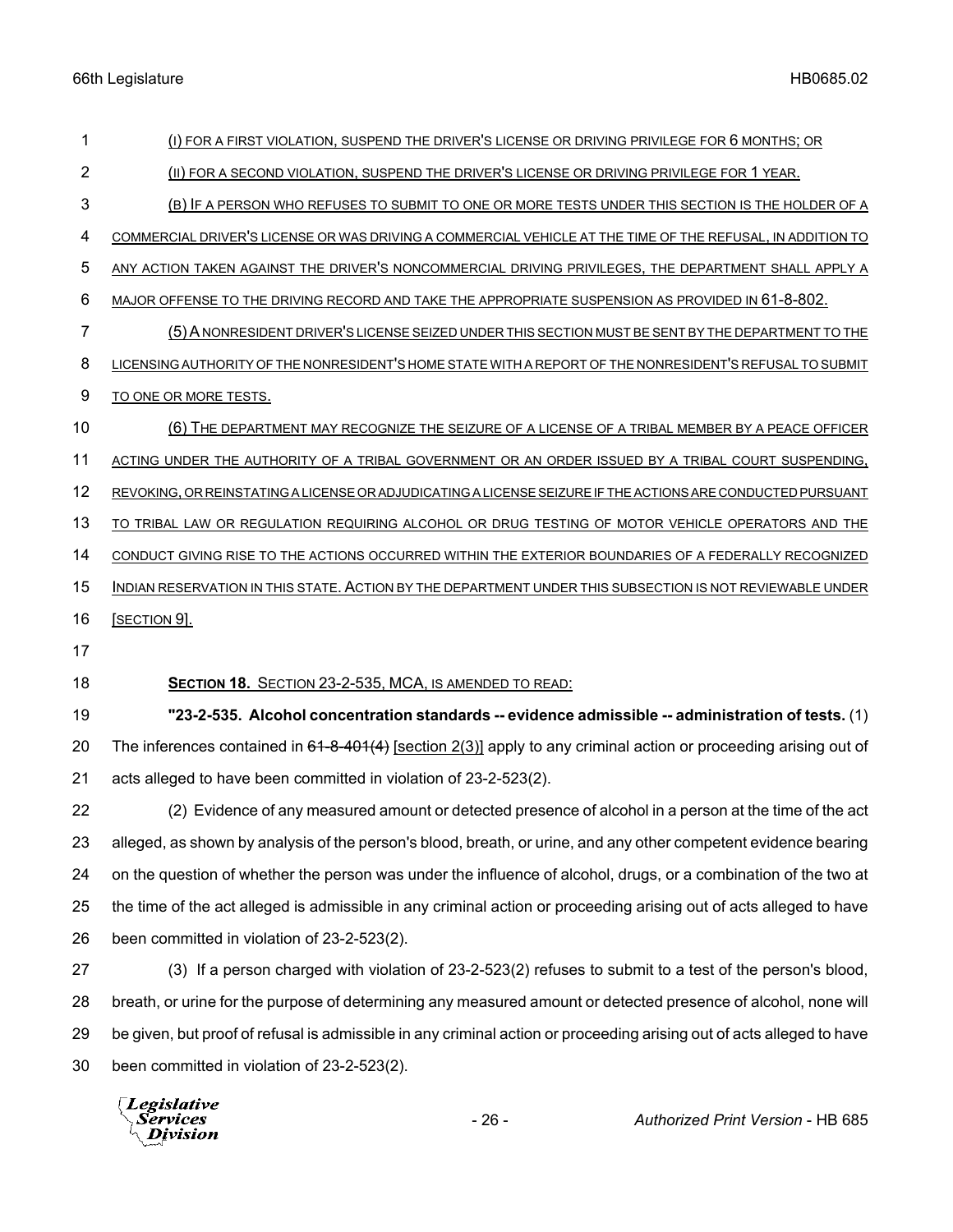| 1              | (4) The provisions relating to administration of tests provided in 64-8-405 [section 11] and the definition            |
|----------------|------------------------------------------------------------------------------------------------------------------------|
| $\overline{c}$ | of alcohol concentration provided in 61-8-407 [section 1] apply to any testing done to a person charged with           |
| 3              | violation of 23-2-523(2).                                                                                              |
| 4              | (5) As used in 23-2-523(2), the term "under the influence" has the meaning provided in $64-8-401(3)$                   |
| 5              | [section 1]."                                                                                                          |
| 6              |                                                                                                                        |
| 7              | SECTION 19. SECTION 44-4-1202, MCA, IS AMENDED TO READ:                                                                |
| 8              | "44-4-1202. Purpose -- definitions. (1) The legislature declares that driving in Montana upon a way of                 |
| 9              | this state open to the public is a privilege, not a right. A driver who wishes to enjoy the benefits of this privilege |
| 10             | shall accept the corresponding responsibilities.                                                                       |
| 11             | (2) The legislature further declares that the purpose of this part is:                                                 |
| 12             | (a) to protect the public health and welfare by reducing the number of people on Montana's highways                    |
| 13             | who drive under the influence of alcohol or dangerous drugs;                                                           |
| 14             | (b) to protect the public health and welfare by reducing the number of repeat offenders for crimes in                  |
| 15             | which the abuse of alcohol or dangerous drugs was a contributing factor in the commission of the crime;                |
| 16             | (c) to strengthen the pretrial and posttrial options available to prosecutors and judges in responding to              |
| 17             | repeat DUI offenders or other repeat offenders who commit crimes in which the abuse of alcohol or dangerous            |
| 18             | drugs was a contributing factor in the commission of the crime; and                                                    |
| 19             | (d) to ensure timely and sober participation in judicial proceedings.                                                  |
| 20             | (3) As used in this part, the following definitions apply:                                                             |
| 21             | (a) "Core components" means those elements of a sobriety program that analysis demonstrates are most                   |
| 22             | likely to account for positive program outcomes.                                                                       |
| 23             | (b) "Dangerous drug" has the meaning provided in 50-32-101.                                                            |
| 24             | (c) "Department" means the department of justice provided for in 2-15-2001.                                            |
| 25             | (d) "Immediate sanction" means a sanction that is applied within minutes of a noncompliant test event.                 |
| 26             | (e) "Law enforcement agency" means the county sheriff's office or another law enforcement agency                       |
| 27             | designated by the county sheriff's office that is charged with enforcing the sobriety program.                         |
| 28             | (f) "Sobriety program" or "program" means the 24/7 sobriety and drug monitoring program established                    |
| 29             | in 44-4-1203, which authorizes a court or an agency as defined in 2-15-102, as a condition of bond, sentence,          |
| 30             | probation, parole, or work permit, to:                                                                                 |
|                | Legislative<br>$-27-$<br>Authorized Print Version - HB 685<br>Services<br>ivision                                      |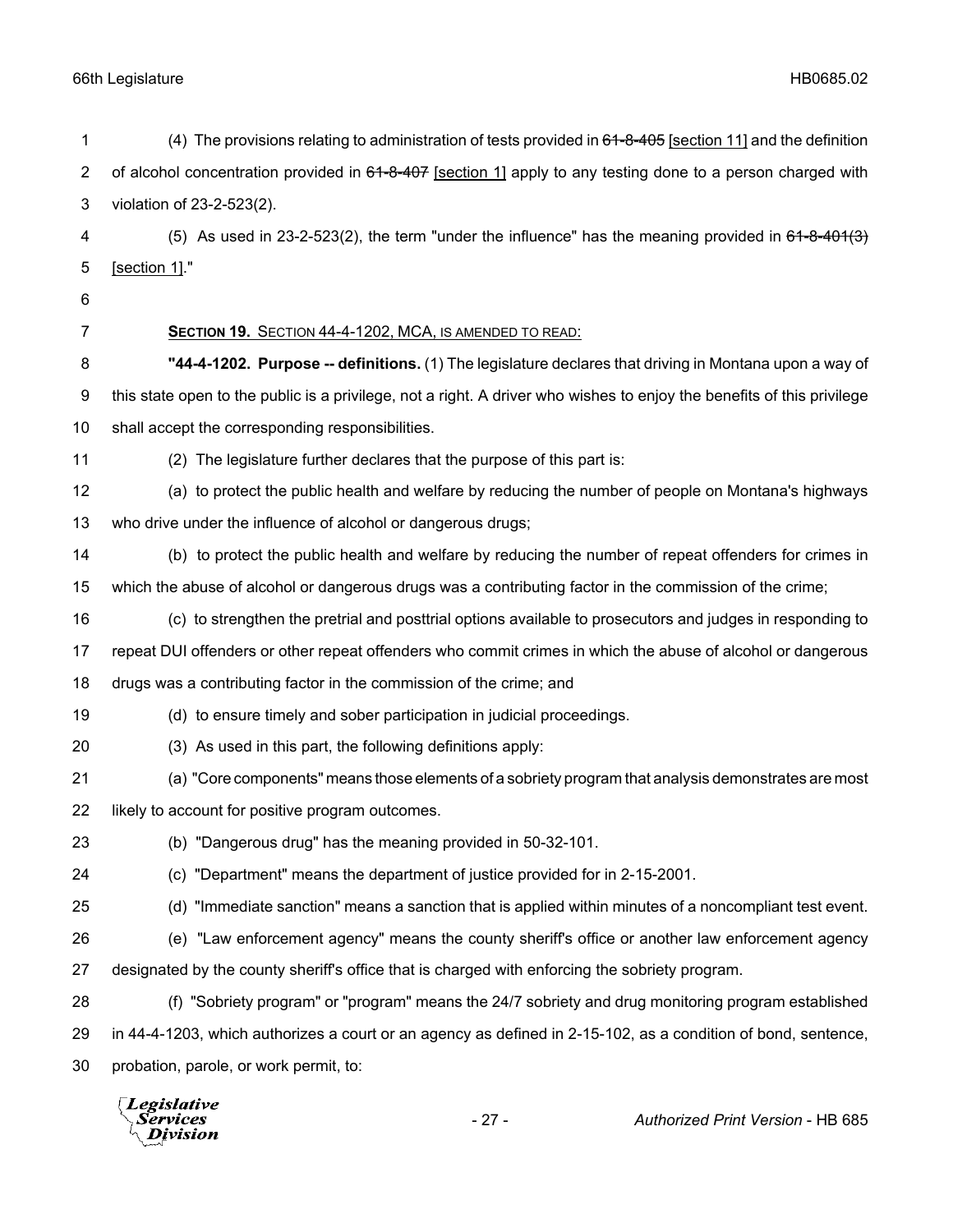| 1              | (i) require an individual who has been charged with or convicted of a crime in which the abuse of alcohol               |
|----------------|-------------------------------------------------------------------------------------------------------------------------|
| $\overline{2}$ | or dangerous drugs was a contributing factor in the commission of the crime, including but not limited to a second      |
| 3              | or subsequent offense of driving under the influence of alcohol or dangerous drugs, to abstain from alcohol or          |
| 4              | dangerous drugs for a period of time; and                                                                               |
| 5              | (ii) require the individual to be subject to testing to determine the presence of alcohol or dangerous                  |
| 6              | drugs:.                                                                                                                 |
| 7              | (A) twice a day at a central location where immediate sanctions may be applied;                                         |
| 8              | (B) when testing twice a day is impractical, by continuous, remote sensing, or transdermal alcohol                      |
| 9              | monitoring by means of an electronic monitoring device that allows timely sanctions to be applied; or                   |
| 10             | (C) with the concurrence of the department, by an alternate method that is consistent with 44-4-1203.                   |
| 11             | (g) "Testing" means a procedure for determining the presence and level of alcohol or a dangerous drug                   |
| 12             | in an individual's breath or body fluid, including blood, urine, saliva, or perspiration, and includes any combination  |
| 13             | of the use of in-person or remote breath testing, drug patch testing, urinalysis testing, saliva testing, or continuous |
| 14             | remote sensing, or transdermal alcohol monitoring. With the concurrence of the department and consistent with           |
| 15             | 44-4-1203, alternate body fluids may be approved for testing.                                                           |
| 16             | (h) "Timely sanction" means a sanction that is applied as soon as practical following a noncompliant test               |
| 17             | event."                                                                                                                 |
| 18             |                                                                                                                         |
| 19             | SECTION 20. SECTION 44-4-1203, MCA, IS AMENDED TO READ:                                                                 |
| 20             | "44-4-1203. Sobriety and drug monitoring program created. (1) There is a statewide 24/7 sobriety                        |
| 21             | and drug monitoring program within the department to be administered by the attorney general.                           |
| 22             | (2) (a) The core components of the sobriety program must include use of a primary testing methodology                   |
| 23             | for the presence of alcohol or dangerous drugs that:                                                                    |
| 24             | (i) best facilitates the ability to apply immediate sanctions for noncompliance; and                                    |
| 25             | (ii) is available at an affordable cost.                                                                                |
| 26             | (b) Primary testing methods for alcohol include twice-a-day, in-person breath testing at a central location             |
| 27             | and other methodologies approved by the department. Primary testing methodologies must utilize devices that             |
| 28             | are capable of determining alcohol concentrations below an equivalent breath alcohol concentration of 0.010             |
| 29             | grams per 210 liters of breath. If the primary testing methodology is a breath alcohol analysis, the device utilized    |
| 30             |                                                                                                                         |
|                | must be listed on the most recent conforming products list for evidential breath alcohol measurement devices as         |

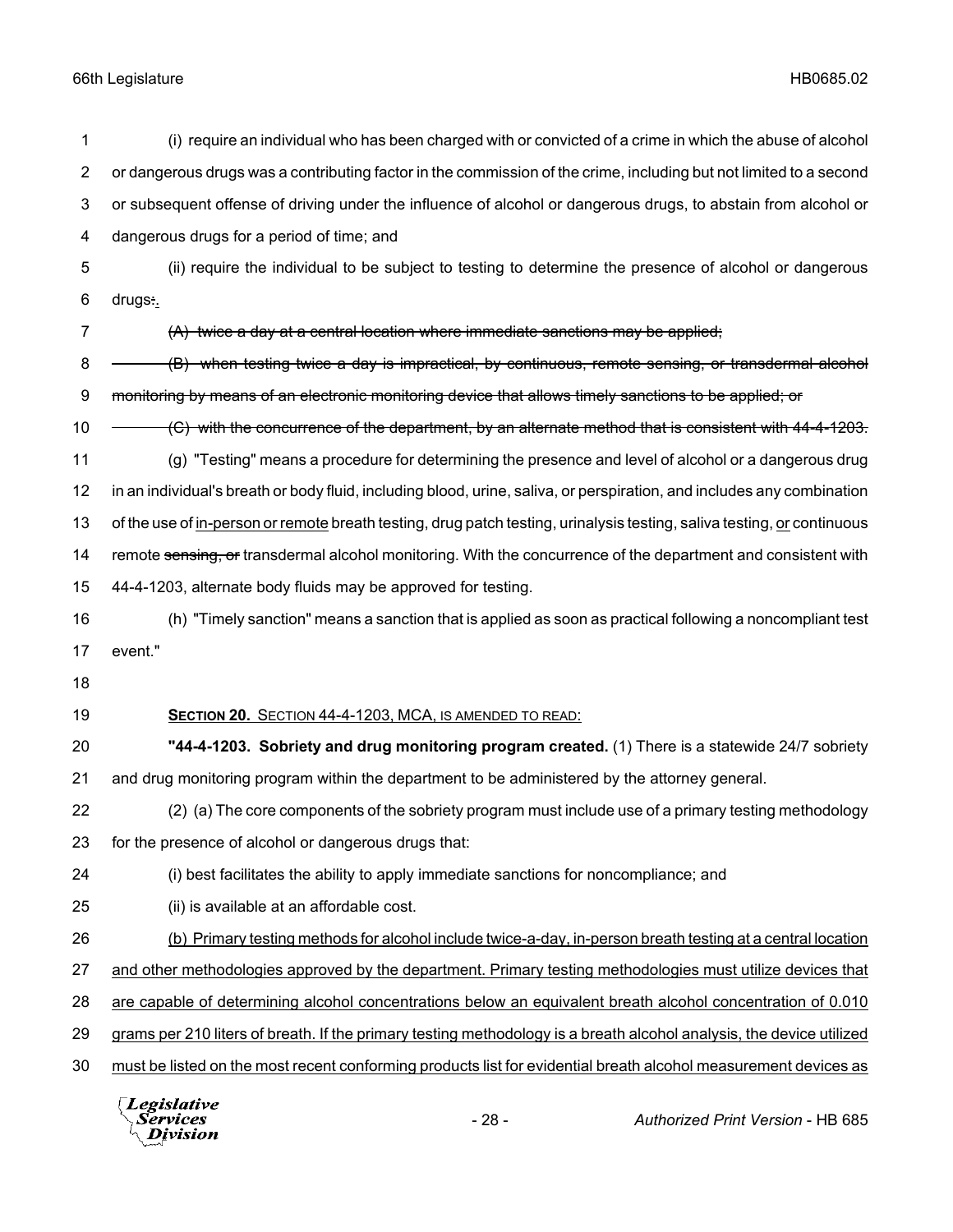1 published by the national highway traffic safety administration.

 (b)(c) In cases of hardship or when a sobriety program participant is subject to less-stringent testing requirements, testing methodologies with timely sanctions for noncompliance may be utilized. Hardship testing 4 methodologies include the use of transdermal alcohol monitoring devices, remote breath test devices, and other 5 methods approved by the department. A hardship testing methodology may be used if the court or agency determines that hardship factors, including but not limited to distance from or lack of access to a primary testing method site, prevent the reasonable use of a primary testing method. (3) The sobriety program must be supported by evidence of effectiveness and satisfy at least two of the

9 following categories:

10 (a) the program is included in the federal registry of evidence-based programs and practices;

11 (b) the program has been reported in a peer-reviewed journal as having positive effects on the primary 12 targeted outcome; or

13 (c) the program has been documented as effective by informed experts and other sources.

14 (4) If a law enforcement agency chooses to participate in the sobriety program, the department shall 15 assist in the creation and administration of the program in the manner provided in this part. The department shall 16 also assist entities participating in the program in determining alternatives to incarceration.

 (5) (a) If a law enforcement agency participates in the program, the law enforcement agency may designate an entity to provide the testing services or to take any other action required or authorized to be provided by the law enforcement agency pursuant to this part, except that the law enforcement agency's designee may not determine whether to participate in the sobriety program.

21 (b) The law enforcement agency shall establish the testing locations and times for the county but must 22 have at least one testing location and two daily testing times approximately 12 hours apart.

23 (6) Any efforts by the department to alter or modify the core components of the statewide sobriety 24 program must include a documented strategy for achieving and measuring the effectiveness of the proposed 25 modifications. Before core components may be modified, a pilot program with defined objectives and timelines 26 must be initiated in which measurements of the effectiveness and impact of any proposed modifications to the 27 core components are monitored. The data collected from the pilot program must be assessed by the department, 28 and a determination must be made as to whether the stated goals were achieved and whether the modifications 29 should be formally implemented in the sobriety program.

30  $(7)(6)$  All alcohol or drug testing ordered by a court must utilize the data management technology plan

Legislative *Services* Division

- 29 - *Authorized Print Version* - HB 685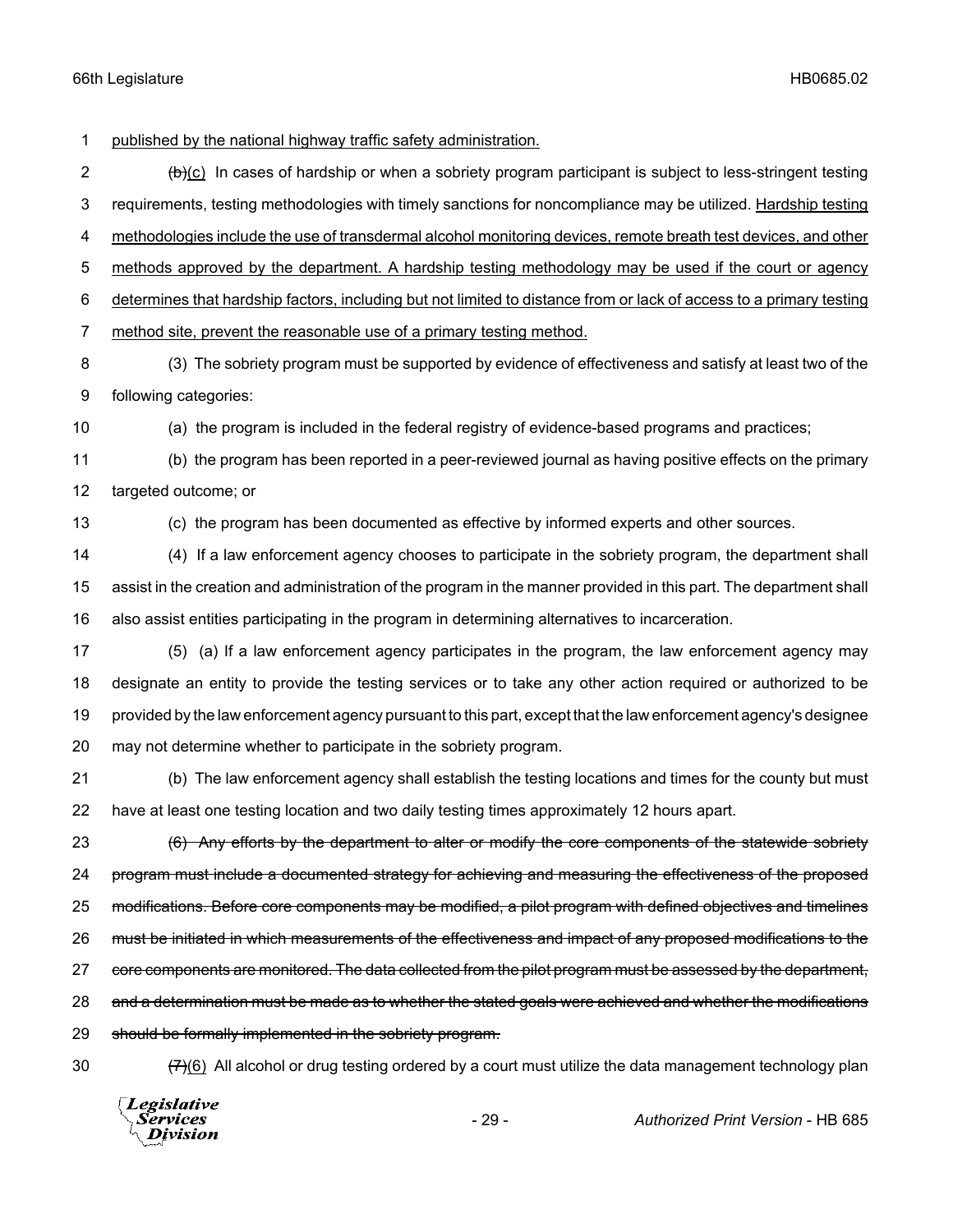1 provided for in 44-4-1204(4). All alcohol or drug testing ordered by a court must utilize the data management 2 technology system in accordance with the data management technology plan provided for in 44-4-1204(4). The 3 data is owned by the state and maintained by the department. Approved testing methodologies, whether 4 designated as primary or hardship, must be capable of electronically transferring data directly into the data 5 management technology system through a department-approved interface.  $6 \left(8\right)$  (7) Alcohol In order to provide a more complete record of drug and alcohol testing results, any alcohol 7 or drug testing required by the department of corrections pursuant to this part other state or local agencies must 8 may utilize the data management technology plan provided for in 44-4-1204(4) system." 9 10 **SECTION 21.** SECTION 44-4-1205, MCA, IS AMENDED TO READ: 11 **"44-4-1205. Authority of court to order participation in sobriety and drug monitoring program --** 12 **probationary license -- imposition of conditions.** (1) (a) Any court or agency utilizing the sobriety program may 13 stay any sanctions that it imposed against an offender while the offender is in compliance with the sobriety 14 program. 15 (b) If an individual convicted of the offense of aggravated driving under the influence in violation of

16 61-8-465 as defined in [section 1], a second or subsequent offense of driving under the influence in violation of 17 61-8-401 [section 2], or a second or subsequent offense of driving with excessive alcohol concentration in 18 violation of 64-8-406 [section 2(1)(b), (1)(c), or (1)(d)] has been required to participate in the sobriety program, 19 the court may, upon the individual's successful completion of a court-approved chemical dependency treatment 20 program and obtaining proof of insurance pursuant to 61-6-301, notify the department that as a participant in the 21 sobriety program, the individual is eligible for a restricted probationary driver's license pursuant to 61-2-302, 22 notwithstanding the requirements of 61-5-208 that an individual is required to complete a certain portion of a 23 suspension period before a probationary license may be issued.

- 24 (c) If the individual fails to comply with the requirements of the sobriety program, the court may notify 25 the department of the individual's noncompliance and direct the department to withdraw the individual's 26 probationary driver's license and reinstate the remainder of the suspension period provided in 61-5-208.
- 27 (2) Upon an offender's participation in the sobriety program and payment of the fees required by 28 44-4-1204:
- 29 (a) the court may condition any bond or pretrial release for an individual charged with a violation of 30 61-8-465 aggravated driving under the influence as defined in [section 1], a second or subsequent violation of

**Legislative** *Services* **Division**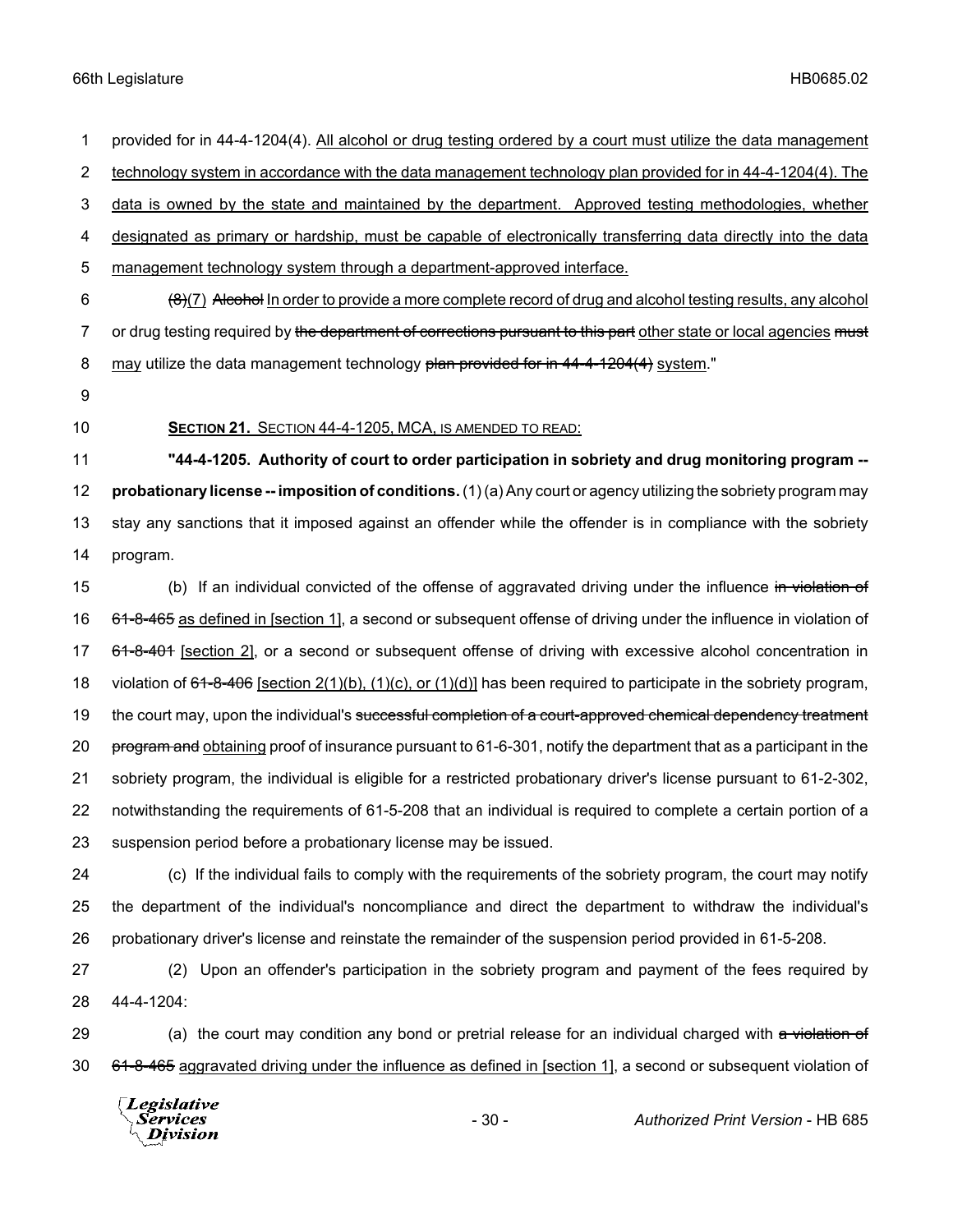1 61-8-401 or 61-8-406 [section  $2(1)(a)$ ,  $(1)(b)$ ,  $(1)(c)$ ,  $(1)(d)$ , or  $(1)(e)$ ] or aggravated driving under the influence 2 as defined in [section 1], or a second or subsequent violation of any other statute that imposes a jail penalty of 3 6 months or more if the abuse of alcohol or dangerous drugs was a contributing factor in the commission of the 4 crime;

 (b) the court may condition the granting of a suspended execution of sentence or probation for an 6 individual convicted of a violation of 61-8-465 aggravated driving under the influence as defined in [section 1], 7 a second or subsequent violation of  $61-8-401$  or  $61-8-406$  [section  $2(1)(a)$ ,  $(1)(b)$ ,  $(1)(c)$ ,  $(1)(d)$ , or  $(1)(e)$ ] or aggravated driving under the influence as defined in [section 1], or a second or subsequent violation of any other statute that imposes a jail penalty of 6 months or more if the abuse of alcohol or dangerous drugs was a contributing factor in the commission of the crime;

11 (c) the board of pardons and parole may condition parole for a violation of 61-8-465 aggravated driving 12 under the influence as defined in [section 1], a second or subsequent violation of 61-8-401 or 61-8-406 [section 13  $2(1)(a)$ ,  $(1)(b)$ ,  $(1)(c)$ ,  $(1)(d)$ , or  $(1)(e)$ ] or aggravated driving under the influence as defined in [section 1], or a 14 second or subsequent violation of any other statute that imposes a jail penalty of 6 months or more if the abuse 15 of alcohol or dangerous drugs was a contributing factor in the commission of the crime; or

16 (d) the department of corrections may establish conditions for conditional release for a violation of 17 61-8-465 aggravated driving under the influence as defined in [section 1], a second or subsequent violation of 18 61-8-401 or 61-8-406 [section  $2(1)(a)$ ,  $(1)(b)$ ,  $(1)(c)$ ,  $(1)(d)$ , or  $(1)(e)$ ] or aggravated driving under the influence 19 as defined in [section 1], or a second or subsequent violation of any other statute that imposes a jail penalty of 20 6 months or more if the abuse of alcohol or dangerous drugs was a contributing factor in the commission of the 21 crime.

 (3) An entity referred to in subsections (2)(a) through (2)(d) may condition any bond or pretrial release, suspended execution of sentence, probation, parole, or conditional release as provided in those subsections for an individual charged with or convicted of a violation of any statute involving domestic abuse or the abuse or neglect of a minor if the abuse of alcohol or dangerous drugs was a contributing factor in the commission of the crime regardless of whether the charge or conviction was for a first, second, or subsequent violation of the 27 statute.

28 (4) A person is eligible to participate in and a court may compel a person to participate in a sobriety 29 program if the person:

30 (a) is charged with violating 61-8-465 aggravated driving under the influence as defined in [section 1];

Legislative *Services* **Division**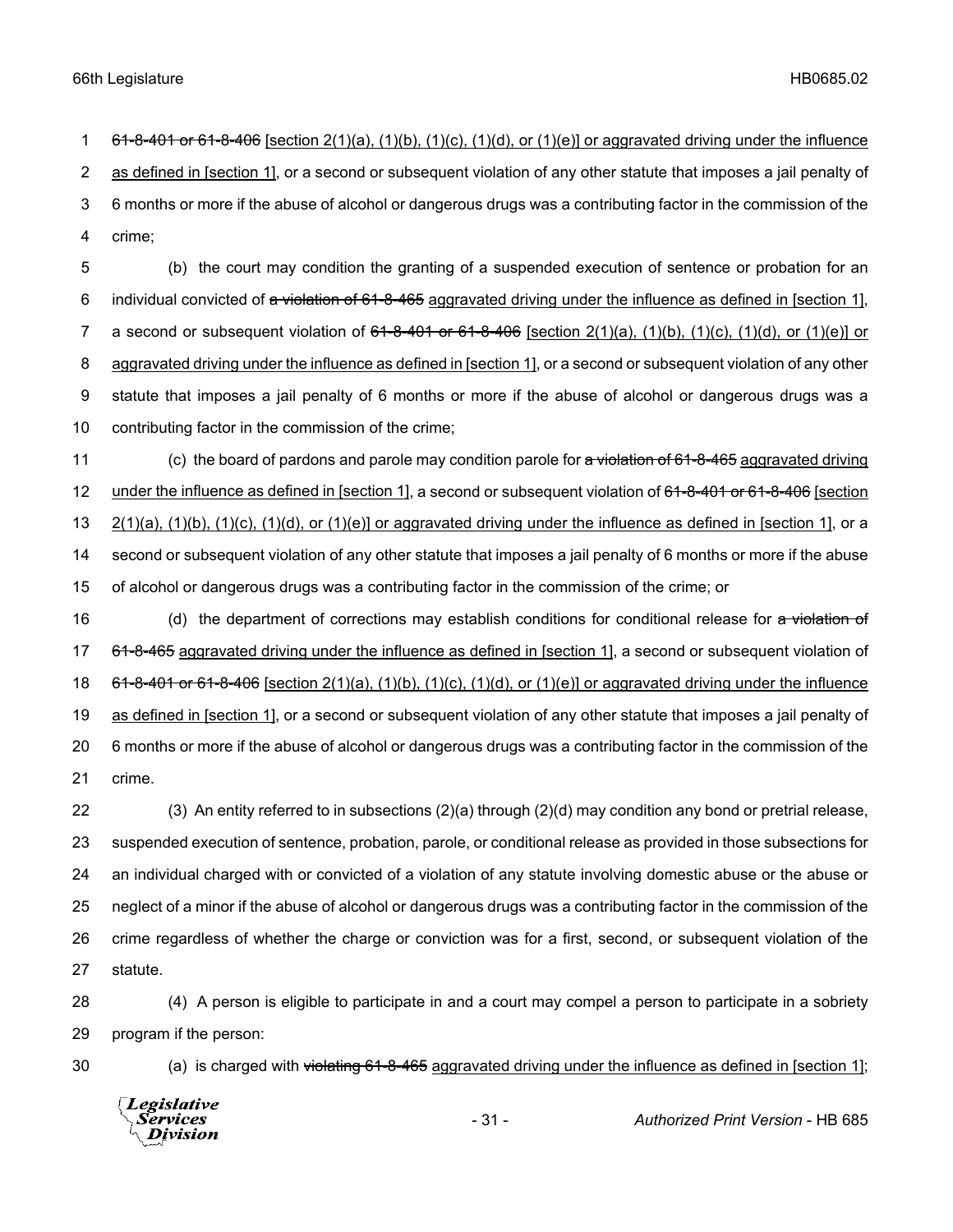| 1              | or                                                                                                                                  |  |  |
|----------------|-------------------------------------------------------------------------------------------------------------------------------------|--|--|
| $\overline{2}$ | (b) (i) is charged with or has been convicted of violating $61-8-401$ or $61-8-406$ [section $2(1)(a)$ , $(1)(b)$ ,                 |  |  |
| 3              | $(1)(c)$ , $(1)(d)$ , or $(1)(e)$ or aggravated driving under the influence as defined in [section 1]; and                          |  |  |
| 4              | (ii) at any time in the 10 years preceding the date of the current charge or conviction:                                            |  |  |
| 5              | (A) has been convicted in this state of a violation of $61-8-401$ , $61-8-406$ , or $61-8-465$ [section $2(1)(a)$ ].                |  |  |
| 6              | $(1)(b)$ , $(1)(c)$ , $(1)(d)$ , or $(1)(e)$ ] or aggravated driving under the influence as defined in [section 1];                 |  |  |
| 7              | has been convicted of a violation of a statute or regulation in another state or on a federally<br>(B)                              |  |  |
| 8              | recognized Indian reservation that is similar to $61-8-401$ , $61-8-406$ , or $61-8-465$ [section $2(1)(a)$ , $(1)(b)$ , $(1)(c)$ , |  |  |
| 9              | $(1)(d)$ , or $(1)(e)$ or aggravated driving under the influence as defined in [section 1]; or                                      |  |  |
| 10             | (C) has forfeited bail or collateral deposited to secure the defendant's appearance in court in this state,                         |  |  |
| 11             | in another state, or on a federally recognized Indian reservation for a charge of violating 61-8-401, 61-8-406,                     |  |  |
| 12             | $64-8-465$ [section 2(1)(a), (1)(b), (1)(c), (1)(d), or (1)(e)] or aggravated driving under the influence as defined in             |  |  |
| 13             | [section 1], or a similar statute or regulation and the forfeiture has not been vacated.                                            |  |  |
| 14             | (5) As used in this section, "conviction" has the meaning provided in 45-2-101."                                                    |  |  |
| 15             |                                                                                                                                     |  |  |
| 16             | SECTION 22. SECTION 45-5-106, MCA, IS AMENDED TO READ:                                                                              |  |  |
| 17             | "45-5-106. Vehicular homicide while under influence. (1) A person commits the offense of vehicular                                  |  |  |
| 18             | homicide while under the influence if the person negligently causes the death of another human being while the                      |  |  |
| 19             | person is operating a vehicle in violation of 61-8-401, 61-8-406, or 61-8-411 [section 2(1)].                                       |  |  |
| 20             | (2) Vehicular homicide while under the influence is not an included offense of deliberate homicide as                               |  |  |
| 21             | described in 45-5-102(1)(b).                                                                                                        |  |  |
| 22             | (3) A person convicted of vehicular homicide while under the influence shall be imprisoned in a state                               |  |  |
| 23             | prison for a term not to exceed 30 years or be fined an amount not to exceed \$50,000, or both. Imposition of a                     |  |  |
| 24             | sentence may not be deferred."                                                                                                      |  |  |
| 25             |                                                                                                                                     |  |  |
| 26             | <b>SECTION 23. SECTION 45-5-205, MCA, IS AMENDED TO READ:</b>                                                                       |  |  |
| 27             | "45-5-205. Negligent vehicular assault -- penalty. (1) A person who negligently operates a vehicle,                                 |  |  |
| 28             | other than a bicycle as defined in 61-8-102, while under the influence of alcohol, a dangerous drug, any other                      |  |  |
| 29             | drug, or any combination of the three, as provided for in $64-8-401(1)$ [section 2], and who causes bodily injury                   |  |  |
| 30             | to another commits the offense of negligent vehicular assault.                                                                      |  |  |
|                | Legislative<br>$-32-$<br><i>Services</i><br>Authorized Print Version - HB 685<br>Division                                           |  |  |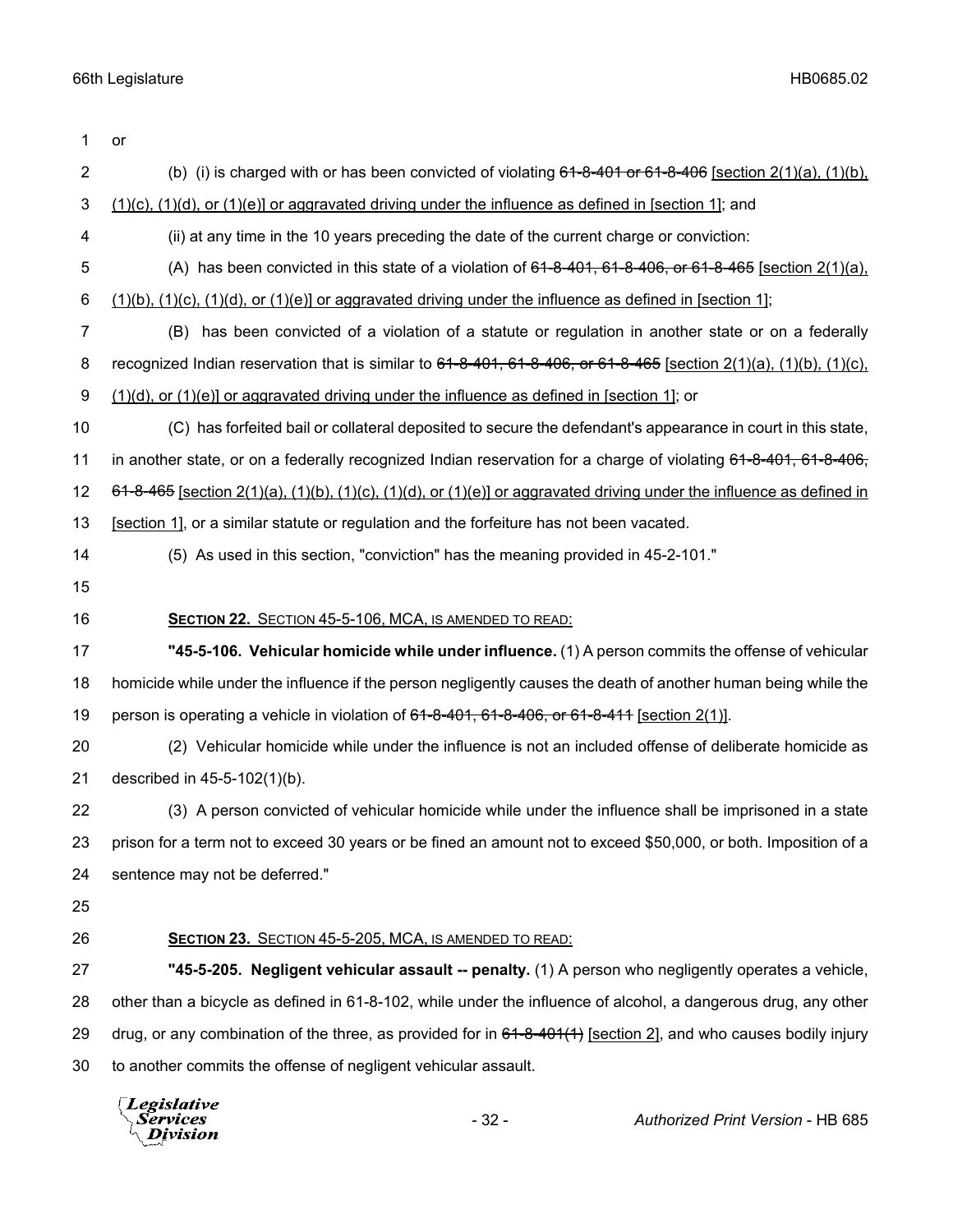| 1              | (2) Subject to subsection (3), a person convicted of the offense of negligent vehicular assault shall be             |
|----------------|----------------------------------------------------------------------------------------------------------------------|
| $\overline{2}$ | fined an amount not to exceed \$1,000 or incarcerated in a county jail for a term not to exceed 1 year, or both, and |
| $\mathbf{3}$   | shall be ordered to pay restitution as provided in 46-18-241.                                                        |
| 4              | (3) A person convicted of the offense of negligent vehicular assault who caused serious bodily injury to             |
| 5              | another shall be fined an amount not to exceed \$10,000 or incarcerated for a term not to exceed 10 years, or        |
| 6              | both, and shall be ordered to pay restitution as provided in 46-18-241.                                              |
| $\overline{7}$ | (4) If a term of incarceration is imposed under subsection (2) or (3), the judge may suspend the term of             |
| 8              | incarceration upon the condition of payment of any fine imposed and of restitution. If the person does not pay the   |
| 9              | fine or restitution, the term of incarceration may be imposed."                                                      |
| 10             |                                                                                                                      |
| 11             | <b>SECTION 24. SECTION 45-5-207, MCA, IS AMENDED TO READ:</b>                                                        |
| 12             | "45-5-207. Criminal endangerment -- penalty. (1) A person who knowingly engages in conduct that                      |
| 13             | creates a substantial risk of death or serious bodily injury to another commits the offense of criminal              |
| 14             | endangerment. This conduct includes but is not limited to knowingly placing in a tree, log, or any other wood any    |
| 15             | steel, iron, ceramic, or other substance for the purpose of damaging a saw or other wood harvesting, processing,     |
| 16             | or manufacturing equipment.                                                                                          |
| 17             | (2) A high blood alcohol concentration <del>, as provided in 61-8-407,</del> alone is not sufficient to support a    |
| 18             | criminal endangerment charge.                                                                                        |
| 19             | (3) A person convicted of the offense of criminal endangerment shall be fined an amount not to exceed                |
| 20             | \$50,000 or imprisoned in the state prison for a term not to exceed 10 years, or both.                               |
| 21             | (4) As used in this section, "alcohol concentration" has the meaning provided in [section 1]."                       |
| 22             |                                                                                                                      |
| 23             | SECTION 25. SECTION 45-5-628, MCA, IS AMENDED TO READ:                                                               |
| 24             | "45-5-628. Criminal child endangerment. (1) A person commits the offense of criminal child                           |
| 25             | endangerment if the person purposely, knowingly, or negligently causes substantial risk of death or serious bodily   |
| 26             | injury to a child under 14 years of age by:                                                                          |
| 27             | (a) failing to seek reasonable medical care for a child suffering from an apparent acute life-threatening            |
| 28             | condition;                                                                                                           |
| 29             | (b) placing a child in the physical custody of another who the person knows has previously purposely                 |
| 30             | or knowingly caused bodily injury to a child;                                                                        |

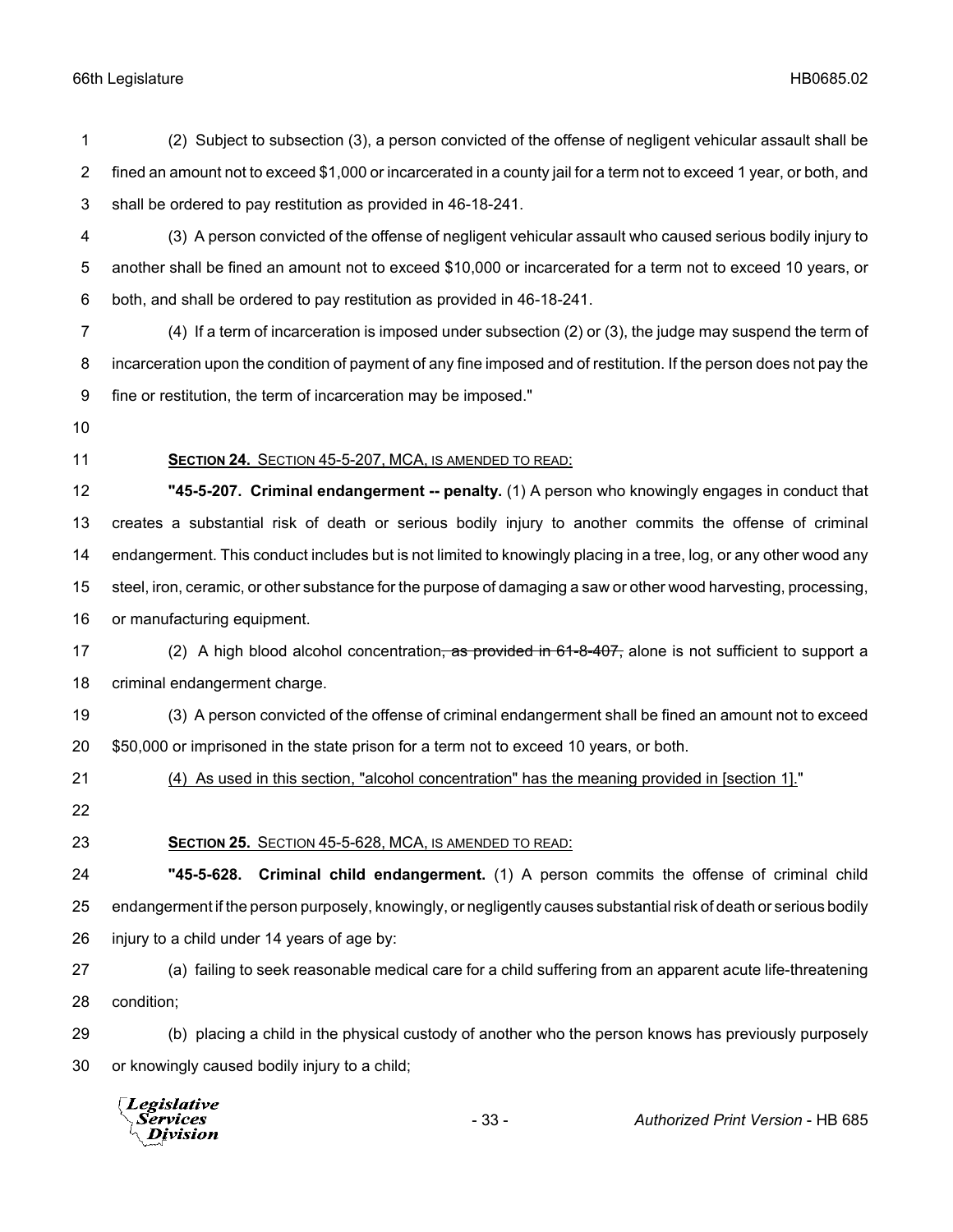|                | Legislative<br>$-34-$<br>Authorized Print Version - HB 685<br>Services<br>ivision                                    |  |
|----------------|----------------------------------------------------------------------------------------------------------------------|--|
| 30             | admissibility of evidence, specified testimony, or dispositions if the deferral of the prosecution is terminated and |  |
| 29             | waives the right to speedy trial for the period of deferral. The agreement may include stipulations concerning the   |  |
| 28             | (b) The agreement must be in writing, must be signed by the parties, and must state that the defendant               |  |
| 27             | (v) any other reasonable conditions.                                                                                 |  |
| 26             | or                                                                                                                   |  |
| 25             | (iv) that the defendant shall make restitution in a specified manner for harm or loss caused by the offense;         |  |
| 24             | treatment, counseling, training, or education;                                                                       |  |
| 23             | (iii) that the defendant shall participate in a supervised rehabilitation program, which may include                 |  |
| 22             | relationship to the conduct upon which the charge against the defendant is based;                                    |  |
| 21             | (ii) that the defendant may not engage in specified activities, conduct, and associations bearing a                  |  |
| 20             | (i) that the defendant may not commit any offense;                                                                   |  |
| 19             | period of time based on one or more of the following conditions:                                                     |  |
| 18             | has counsel or who has voluntarily waived counsel may agree to the deferral of a prosecution for a specified         |  |
| 17             | "46-16-130. Pretrial diversion. (1) (a) Prior to the filing of a charge, the prosecutor and a defendant who          |  |
| 16             | SECTION 26. SECTION 46-16-130, MCA, IS AMENDED TO READ:                                                              |  |
| 15             |                                                                                                                      |  |
| 14             | is a result of insufficient nutrition and is not secondary to a diagnosed medical condition."                        |  |
| 13             | (4) For purposes of this section, "nonorganic failure to thrive" means inadequate physical growth that               |  |
| 12             | exceed \$50,000 or be imprisoned in the state prison for a term not to exceed 10 years, or both.                     |  |
| 11             | (3) A person convicted of the offense of criminal child endangerment shall be fined an amount not to                 |  |
| 10             | other person's custody pursuant to a court order.                                                                    |  |
| 9              | (2) A person may not be charged under subsection $(1)(b)$ or $(1)(c)$ if the person placed the child in the          |  |
| 8              | failure to thrive.                                                                                                   |  |
| 7              | (f) failing to attempt to provide proper nutrition for a child, resulting in a medical diagnosis of nonorganic       |  |
| 6              | [section 1] with a child in the vehicle; or                                                                          |  |
| 5              | 61-8-406, 61-8-410, or 61-8-465 [section 2] or committing aggravated driving under the influence as defined in       |  |
| 4              | (e) operating a motor vehicle under the influence of alcohol or dangerous drugs in violation of 61-8-401,            |  |
| 3              | (d) manufacturing or distributing dangerous drugs in a place where a child is present;                               |  |
| $\overline{c}$ | an offense against the child under 45-5-502 or 45-5-503;                                                             |  |
| 1              | (c) placing a child in the physical custody of another who the person knows has previously committed                 |  |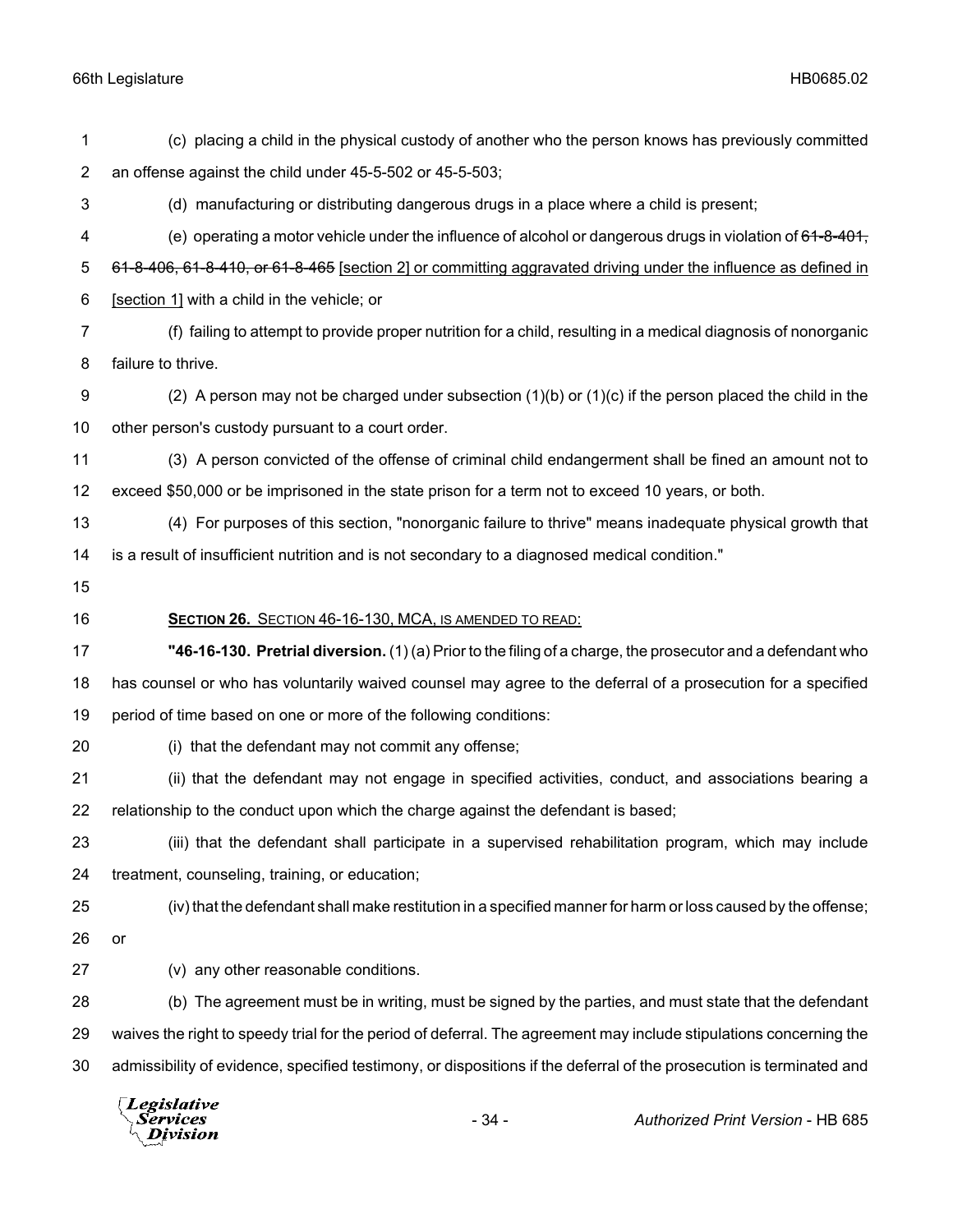there is a trial on the charge.

 (c) The prosecution must be deferred for the period specified in the agreement unless there has been a violation of its terms.

- (d) The agreement must be terminated and the prosecution automatically dismissed with prejudice upon expiration and compliance with the terms of the agreement.
- (2) A condition of pretrial diversion may be for the court to refer a defendant for evaluation to determine the appropriateness of proceedings pursuant to Title 53, chapter 21.
- (3) Except as provided in 46-1-1104 and 46-1-1204, after a charge has been filed, a deferral of prosecution may be entered into only after the prosecutor provides notice to the court.
- 10 (4) A prosecution for a violation of <del>61-8-401, 61-8-406, 61-8-410, 61-8-411, or 61-8-465</del> [section 2 or aggravated driving under the influence as defined in [section 1] may not be deferred."
- 

## **SECTION 27.** SECTION 46-18-201, MCA, IS AMENDED TO READ:

 **"46-18-201. Sentences that may be imposed.** (1) (a) Whenever a person has been found guilty of an offense upon a verdict of guilty or a plea of guilty or nolo contendere, a sentencing judge may defer imposition of sentence, except as otherwise specifically provided by statute, for a period:

(i) not exceeding 1 year for a misdemeanor or for a period not exceeding 3 years for a felony; or

 (ii) not exceeding 2 years for a misdemeanor or for a period not exceeding 6 years for a felony if a financial obligation is imposed as a condition of sentence for either the misdemeanor or the felony, regardless of whether any other conditions are imposed.

 (b) Except as provided in 46-18-222, imposition of sentence in a felony case may not be deferred in the case of an offender who has been convicted of a felony on a prior occasion, whether or not the sentence was imposed, imposition of the sentence was deferred, or execution of the sentence was suspended.

 (2) Whenever a person has been found guilty of an offense upon a verdict of guilty or a plea of guilty or nolo contendere, a sentencing judge may suspend execution of sentence, except as otherwise specifically provided by statute, for a period up to the maximum sentence allowed or for a period of 6 months, whichever is greater, for each particular offense.

 (3) (a) Whenever a person has been found guilty of an offense upon a verdict of guilty or a plea of guilty or nolo contendere, a sentencing judge may impose a sentence that may include:

(i) a fine as provided by law for the offense;

**Legislative** Services **Division**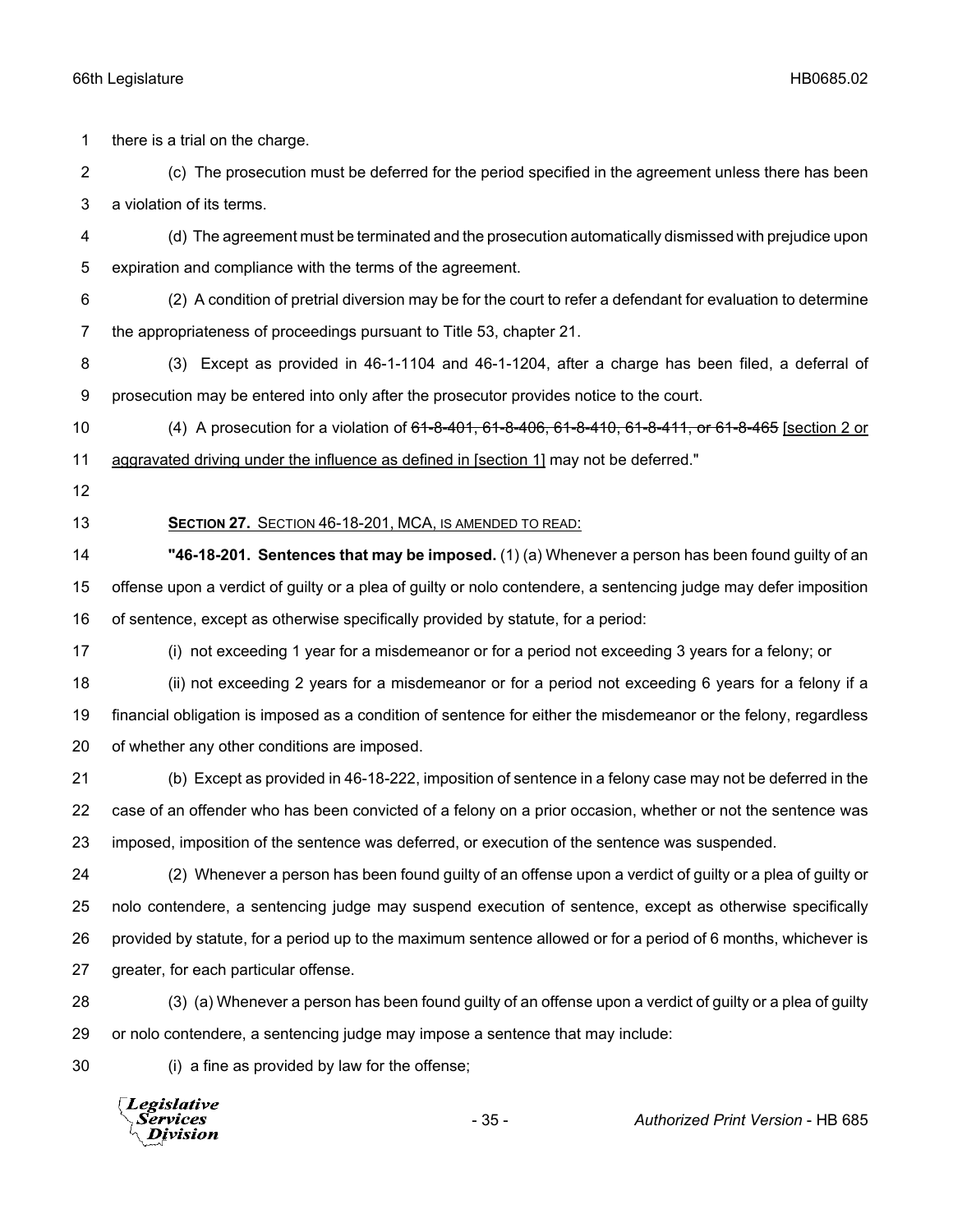(ii) payment of costs, as provided in 46-18-232, or payment of costs of assigned counsel as provided in 46-8-113;

 (iii) a term of incarceration, as provided in Title 45 for the offense, at a county detention center or at a state prison to be designated by the department of corrections;

(iv) commitment of:

 $(A)$  an offender not referred to in subsection  $(3)(a)(iv)(B)$  to the department of corrections with a recommendation for placement in an appropriate correctional facility or program; however, all but the first 5 years of the commitment to the department of corrections must be suspended, except as provided in 45-5-503(4), 45-5-507(5), 45-5-601(3), 45-5-602(3), 45-5-603(2)(b), and 45-5-625(4); or

 (B) a youth transferred to district court under 41-5-206 and found guilty in the district court of an offense enumerated in 41-5-206 to the department of corrections for a period determined by the court for placement in an appropriate correctional facility or program;

 (v) chemical treatment of sexual offenders, as provided in 45-5-512, if applicable, that is paid for by and for a period of time determined by the department of corrections, but not exceeding the period of state supervision of the person;

 (vi) commitment of an offender to the department of corrections with the requirement that immediately subsequent to sentencing or disposition the offender is released to community supervision and that any subsequent violation must be addressed as provided in 46-23-1011 through 46-23-1015; or

(vii) any combination of subsections (2) and (3)(a)(i) through (3)(a)(vii).

(b) A court may permit a part or all of a fine to be satisfied by a donation of food to a food bank program.

 (4) When deferring imposition of sentence or suspending all or a portion of execution of sentence, the sentencing judge may impose on the offender any reasonable restrictions or conditions during the period of the deferred imposition or suspension of sentence. Reasonable restrictions or conditions imposed under subsection (1)(a) or (2) may include but are not limited to:

- (a) limited release during employment hours as provided in 46-18-701;
- (b) incarceration in a detention center not exceeding 180 days;
- (c) conditions for probation;
- (d) payment of the costs of confinement;
- (e) payment of a fine as provided in 46-18-231;
- (f) payment of costs as provided in 46-18-232 and 46-18-233;

**Legislative** Services Division

- 36 - *Authorized Print Version* - HB 685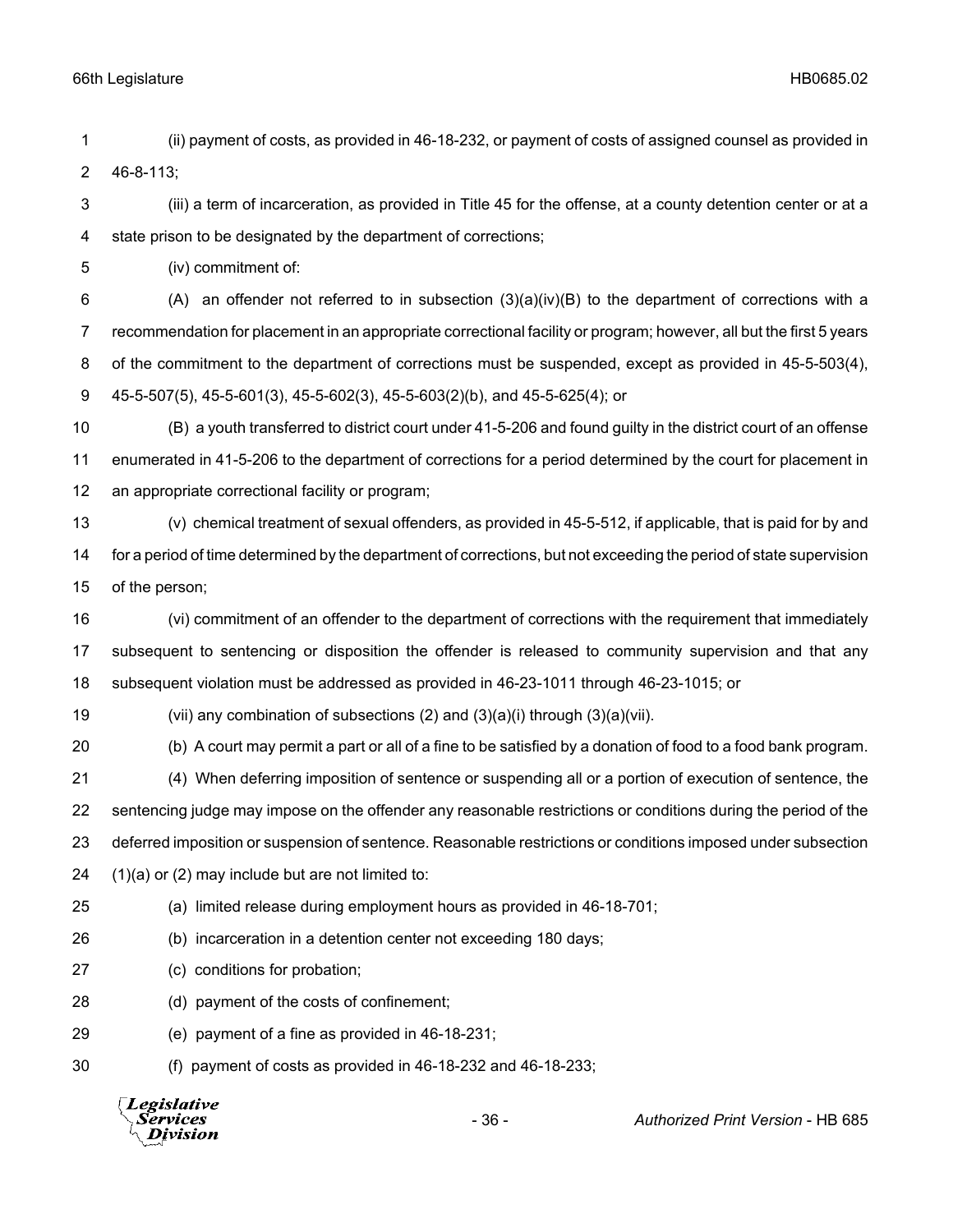(g) payment of costs of assigned counsel as provided in 46-8-113; (h) with the approval of the facility or program, an order that the offender be placed in a community corrections facility or program as provided in 53-30-321; (i) with the approval of the prerelease center or prerelease program and confirmation by the department of corrections that space is available and that the offender is a suitable candidate, an order that the offender be placed in a chemical dependency treatment program, prerelease center, or prerelease program for a period not to exceed 1 year; (j) community service; (k) home arrest as provided in Title 46, chapter 18, part 10; (l) payment of expenses for use of a judge pro tempore or special master as provided in 3-5-116; (m) participation in a day reporting program provided for in 53-1-203; (n) participation in the 24/7 sobriety and drug monitoring program provided for in Title 44, chapter 4, part 13 12, for a violation of 61-8-465 aggravated driving under the influence as defined in [section 1], a second or 14 subsequent violation of 61-8-401, 61-8-406, or 61-8-411 [section 2], or a second or subsequent violation of any other statute that imposes a jail penalty of 6 months or more if the abuse of alcohol or dangerous drugs was a contributing factor in the commission of the crime or for a violation of any statute involving domestic abuse or the abuse or neglect of a minor if the abuse of alcohol or dangerous drugs was a contributing factor in the commission of the crime regardless of whether the charge or conviction was for a first, second, or subsequent violation of the statute; (o) participation in a restorative justice program approved by court order and payment of a participation fee of up to \$150 for program expenses if the program agrees to accept the offender; (p) any other reasonable restrictions or conditions considered necessary for rehabilitation or for the protection of the victim or society; (q) with approval of the program and confirmation by the department of corrections that space is available, an order that the offender be placed in a residential treatment program; or (r) any combination of the restrictions or conditions listed in this subsection (4). (5) In addition to any other penalties imposed, if a person has been found guilty of an offense upon a verdict of guilty or a plea of guilty or nolo contendere and the sentencing judge finds that a victim, as defined in 46-18-243, has sustained a pecuniary loss, the sentencing judge shall, as part of the sentence, require payment of full restitution to the victim, as provided in 46-18-241 through 46-18-249, whether or not any part of the **Legislative** *Services* - 37 - *Authorized Print Version* - HB 685**Division**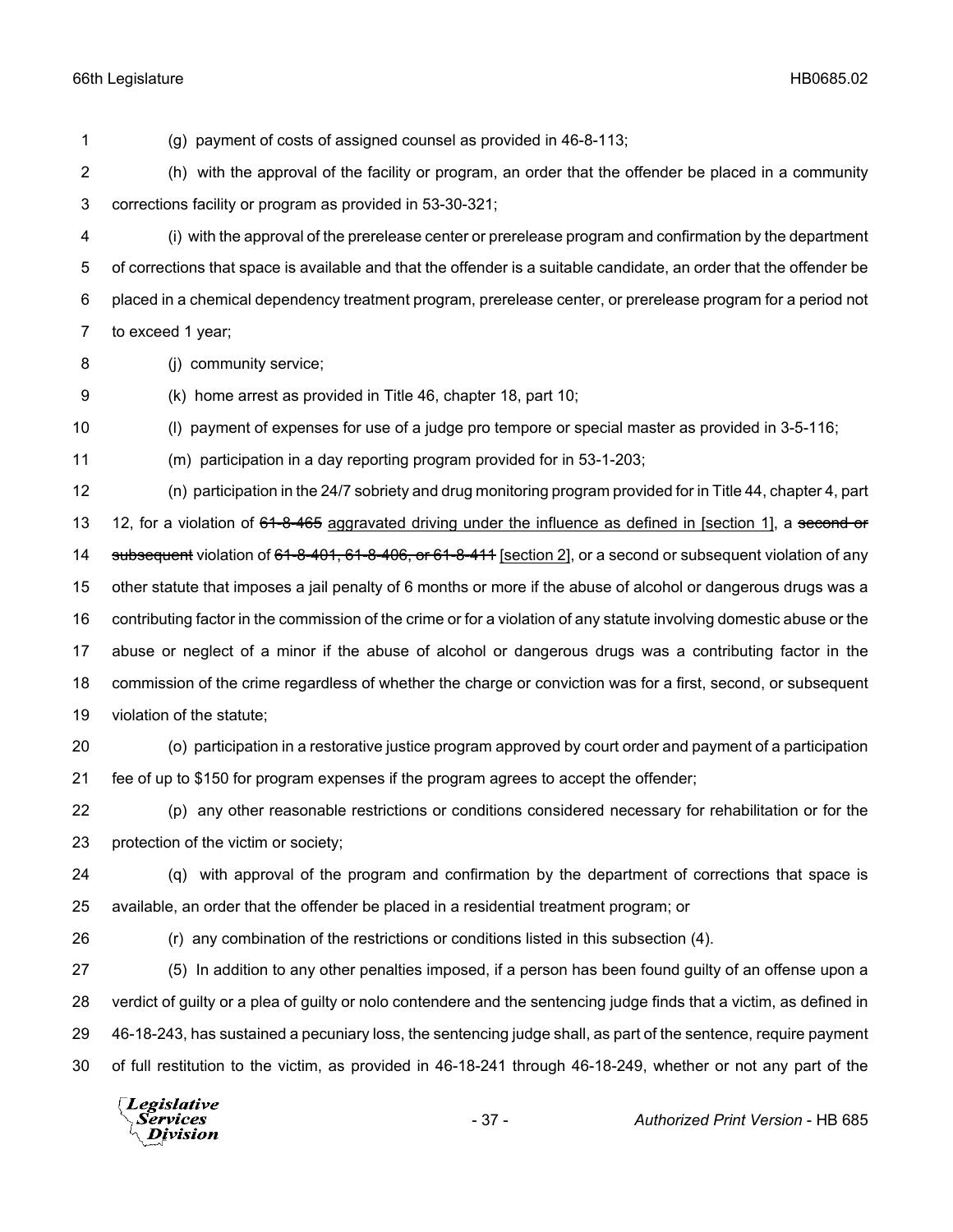sentence is deferred or suspended.

 (6) In addition to any of the penalties, restrictions, or conditions imposed pursuant to subsections (1) through (5), the sentencing judge may include the suspension of the license or driving privilege of the person to be imposed upon the failure to comply with any penalty, restriction, or condition of the sentence. A suspension of the license or driving privilege of the person must be accomplished as provided in 61-5-214 through 61-5-217. (7) In imposing a sentence on an offender convicted of a sexual or violent offense, as defined in 46-23-502, the sentencing judge may not waive the registration requirement provided in Title 46, chapter 23, part 5. (8) If a felony sentence includes probation, the department of corrections shall supervise the offender unless the court specifies otherwise. (9) When imposing a sentence under this section that includes incarceration in a detention facility or the state prison, as defined in 53-30-101, the court shall provide credit for time served by the offender before trial or sentencing. (10) As used in this section, "dangerous drug" has the meaning provided in 50-32-101." **SECTION 28.** SECTION 46-18-236, MCA, IS AMENDED TO READ: **"46-18-236. (Temporary) Imposition of charge upon conviction or forfeiture -- administration.** (1) Except as provided in subsection (2), there must be imposed by all courts of original jurisdiction on a person upon conviction for any conduct made criminal by state statute or upon forfeiture of bond or bail a charge that is in addition to other taxable court costs, fees, or fines, as follows: (a) \$15 for each misdemeanor charge; (b) the greater of \$20 or 10% of the fine levied for each felony charge; and 23 (c) an additional \$50 for each misdemeanor and felony charge under Title 45, 61-8-401, 61-8-406, or 61-8-411 or [section 2].

 (2) If a convicting court determines under 46-18-231 and 46-18-232 that the person is not able to pay the fine and costs or that the person is unable to pay within a reasonable time, the court shall waive payment of the charge imposed by this section.

 (3) The charges imposed by this section are not fines and must be imposed in addition to any fine and may not be used in determining the jurisdiction of any court.

(4) When the payment of a fine is to be made in installments over a period of time, the charges imposed

Legislative Services **Division**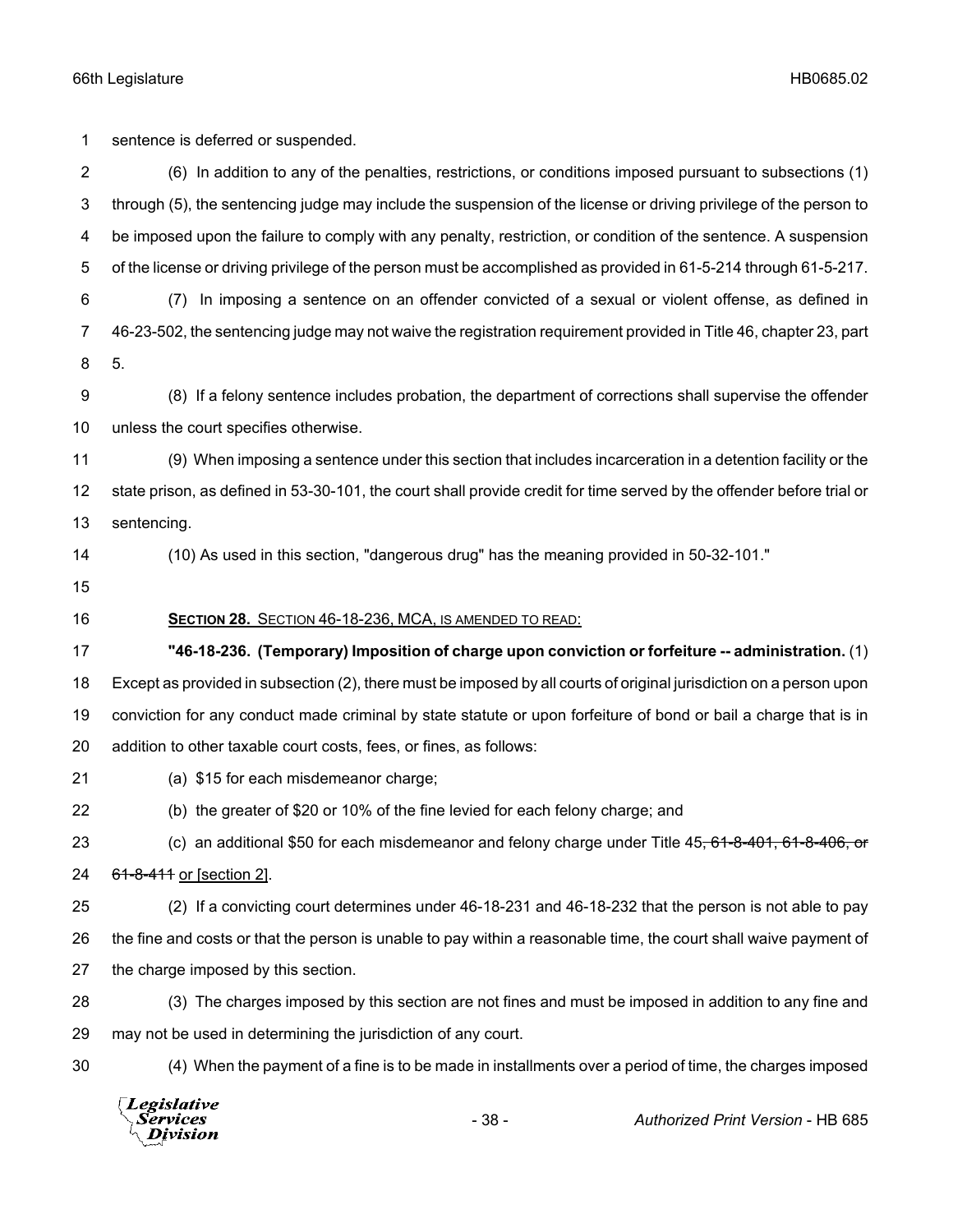by this section must be collected from the first payment made and each subsequent payment as necessary if the first payment is not sufficient to cover the charges.

 (5) The charges collected under subsection (1), except those collected under subsections (1)(a) and (1)(b) by a justice's court, must be deposited with the appropriate local government finance officer or treasurer. If a city municipal court or city or town court is the court of original jurisdiction, the charges collected under subsection (1) must be deposited with the city or town finance officer or treasurer. If a district court or justice's court is the court of original jurisdiction, the charges collected under subsection (1) must be deposited with the county finance officer or treasurer. If the court of original jurisdiction is a court within a consolidated city-county government within the meaning of Title 7, chapter 3, the charges collected under subsection (1) must be deposited with the finance officer or treasurer of the consolidated government.

 (6) (a) A city or town finance officer or treasurer may retain the charges collected under subsections (1)(a) and (1)(b) by a city municipal court or a city or town court and may use that money for the payment of salaries of the city or town attorney and deputies.

 (b) Each county finance officer or treasurer may retain the charges collected under subsections (1)(a) and (1)(b) by district courts for crimes committed or alleged to have been committed within that county. The county finance officer or treasurer shall use the money for the payment of salaries of its deputy county attorneys and for the payment of other salaries in the office of the county attorney, and any funds not needed for those 18 salaries may be used for the payment of any other county salaries.

 (7) (a) Except as provided in subsection (7)(b), each county, city, or town finance officer or treasurer may 20 retain the charges collected under subsection  $(1)(c)$  for payment of the expenses of a victim and witness advocate program, including a program operated by a private, nonprofit organization, that provides the services specified in Title 40, chapter 15, and Title 46, chapter 24, and that is operated or used by the county, city, or town.

 (b) The appropriate county, city, or town finance officer or treasurer shall deposit \$1 of each charge collected under subsection (1)(c) in the collecting court's fund for mitigation of administrative costs incurred by 25 the court in the collection of the charge. The funds deposited under this subsection (7)(b) are not subject to allocation under 46-18-251.

 (c) Except as provided in subsection (7)(b), if the county, city, or town does not operate or use a victim and witness advocate program, all charges collected under subsection (1)(c) must be paid to the crime victims compensation and assistance program in the department of justice for deposit in the account provided for in 53-9-113. (Terminates June 30, 2021--sec. 27, Ch. 285, L. 2015; sec. 1, Ch. 292, L. 2015.)

Legislative *Services* **Division**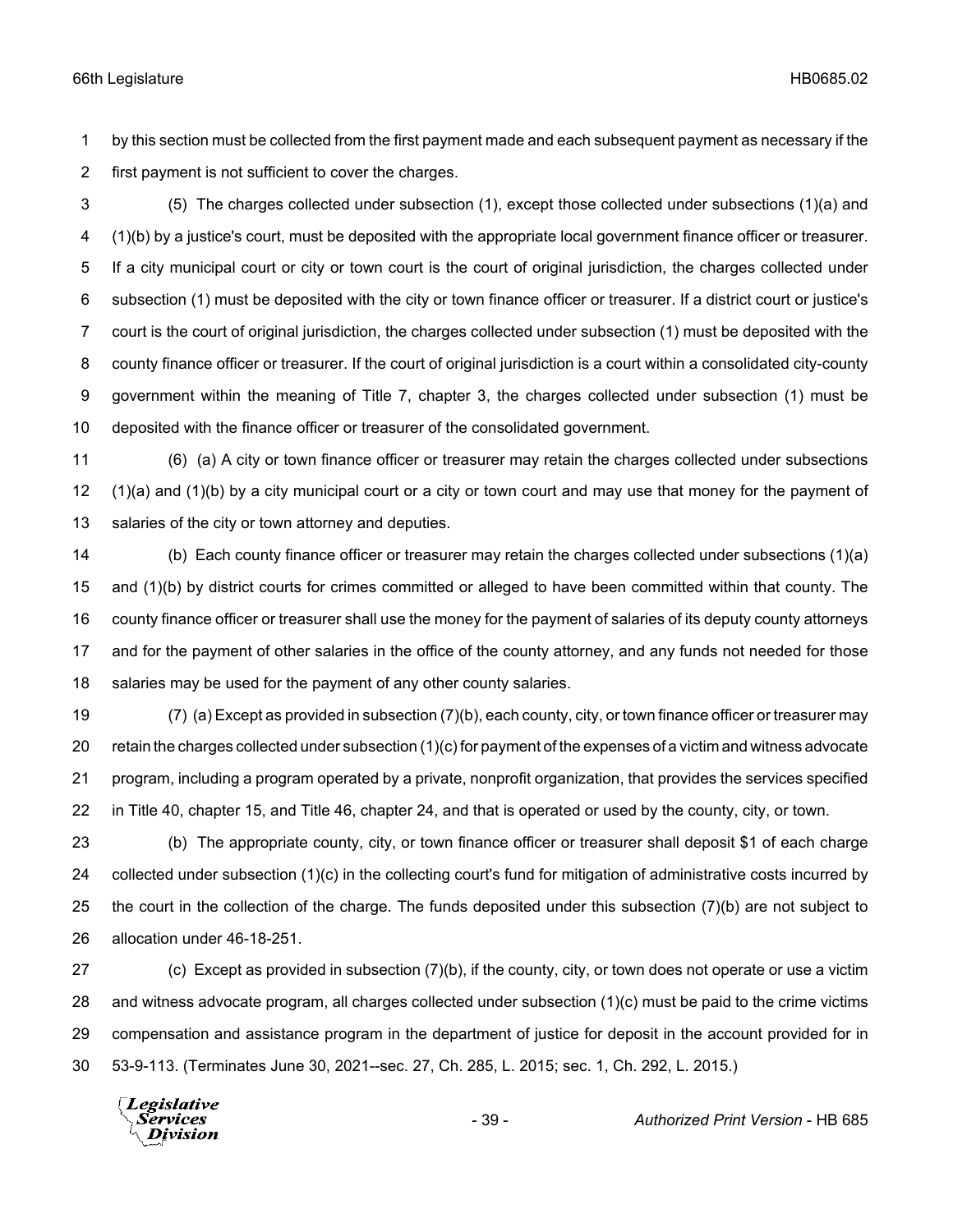| 1                       | 46-18-236. (Effective July 1, 2021) Imposition of charge upon conviction or forfeiture --                                   |
|-------------------------|-----------------------------------------------------------------------------------------------------------------------------|
| 2                       | administration. (1) Except as provided in subsection (2), there must be imposed by all courts of original                   |
| 3                       | jurisdiction on a person upon conviction for any conduct made criminal by state statute or upon forfeiture of bond          |
| $\overline{\mathbf{4}}$ | or bail a charge that is in addition to other taxable court costs, fees, or fines, as follows:                              |
| 5                       | (a) \$15 for each misdemeanor charge;                                                                                       |
| 6                       | (b) the greater of \$20 or 10% of the fine levied for each felony charge; and                                               |
| 7                       | (c) an additional \$50 for each misdemeanor and felony charge under Title 45, 61-8-401, 61-8-406, or                        |
| 8                       | 61-8-411 or [section 2].                                                                                                    |
| 9                       | (2) If a convicting court determines under 46-18-231 and 46-18-232 that the person is not able to pay                       |
| 10                      | the fine and costs or that the person is unable to pay within a reasonable time, the court shall waive payment of           |
| 11                      | the charge imposed by this section.                                                                                         |
| 12                      | (3) The charges imposed by this section are not fines and must be imposed in addition to any fine and                       |
| 13                      | may not be used in determining the jurisdiction of any court.                                                               |
| 14                      | (4) When the payment of a fine is to be made in installments over a period of time, the charges imposed                     |
| 15                      | by this section must be collected from the first payment made and each subsequent payment as necessary if the               |
| 16                      | first payment is not sufficient to cover the charges.                                                                       |
| 17                      | (5) The charges collected under subsection (1), except those collected under subsections (1)(a) and                         |
| 18                      | (1)(b) by a justice's court, must be deposited with the appropriate local government finance officer or treasurer.          |
| 19                      | If a city municipal court or city or town court is the court of original jurisdiction, the charges collected under          |
| 20                      | subsection (1) must be deposited with the city or town finance officer or treasurer. If a district court or justice's       |
| 21                      | court is the court of original jurisdiction, the charges collected under subsection (1) must be deposited with the          |
| 22                      | county finance officer or treasurer. If the court of original jurisdiction is a court within a consolidated city-county     |
| 23                      | government within the meaning of Title 7, chapter 3, the charges collected under subsection (1) must be                     |
| 24                      | deposited with the finance officer or treasurer of the consolidated government.                                             |
| າ⊏                      | $(\beta)$ , $(\alpha)$ , $\beta$ oity or town finance officer or tropouror moy rate the oberges collected under subsections |

 (6) (a) A city or town finance officer or treasurer may retain the charges collected under subsections (1)(a) and (1)(b) by a city municipal court or a city or town court and may use that money for the payment of salaries of the city or town attorney and deputies.

 (b) Each county finance officer or treasurer may retain the charges collected under subsections (1)(a) and (1)(b) by district courts for crimes committed or alleged to have been committed within that county. The county finance officer or treasurer shall use the money for the payment of salaries of its deputy county attorneys

*Legislative*<br>\ *Services* **Division**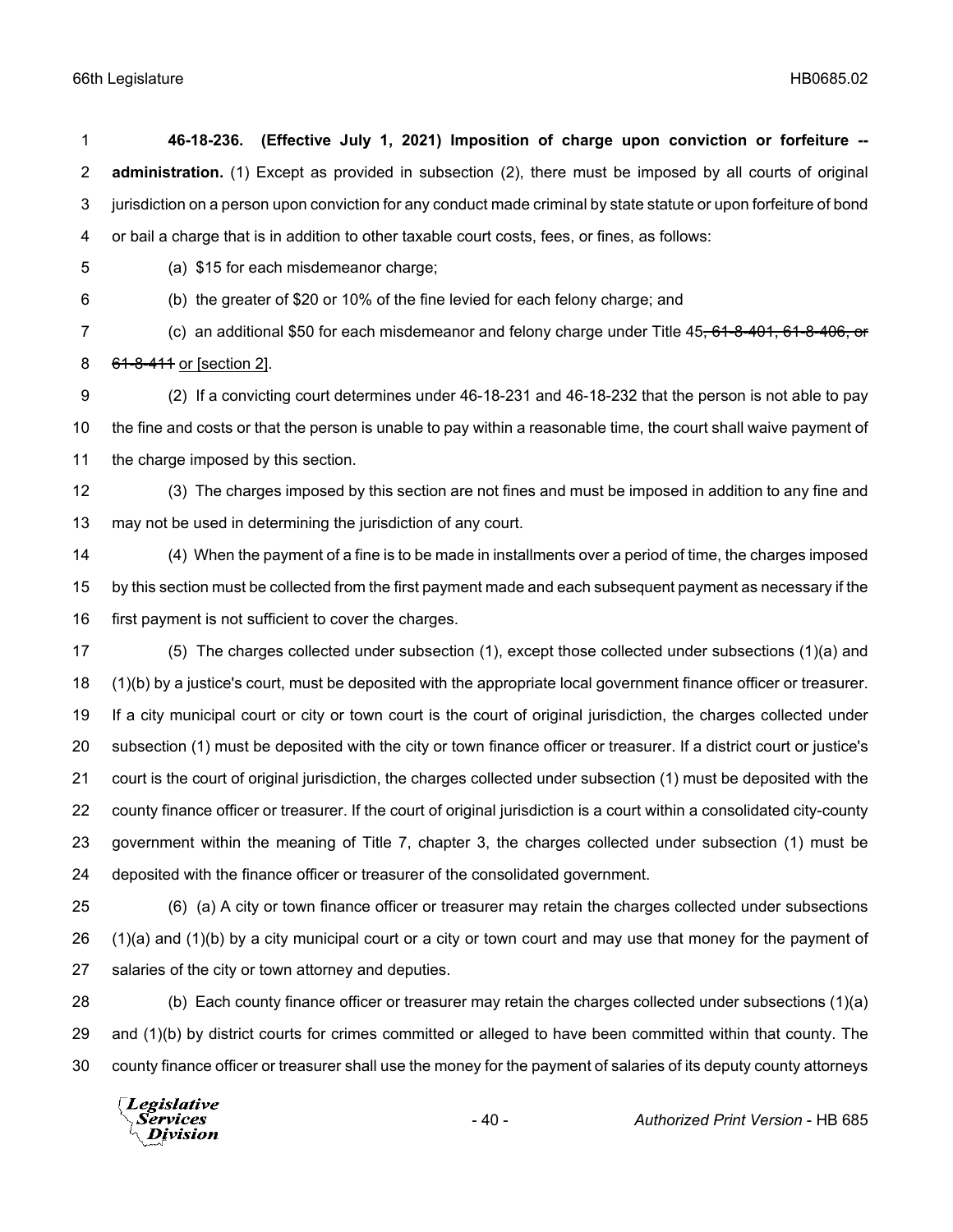and for the payment of other salaries in the office of the county attorney, and any funds not needed for those salaries may be used for the payment of any other county salaries.

 (7) (a) Except as provided in subsection (7)(b), each county, city, or town finance officer or treasurer may retain the charges collected under subsection (1)(c) for payment of the expenses of a victim and witness advocate program, including a program operated by a private, nonprofit organization, that provides the services specified in Title 40, chapter 15, and Title 46, chapter 24, and that is operated or used by the county, city, or town.

 (b) The appropriate county, city, or town finance officer or treasurer shall deposit \$1 of each charge collected under subsection (1)(c) in the collecting court's fund for mitigation of administrative costs incurred by the court in the collection of the charge. The funds deposited under this subsection (7)(b) are not subject to allocation under 46-18-251.

 (c) Except as provided in subsection (7)(b), if the county, city, or town does not operate or use a victim and witness advocate program, all charges collected under subsection (1)(c) must be paid to the crime victims compensation and assistance program in the department of justice for deposit in the state general fund to be used to provide services to crime victims as provided in Title 53, chapter 9, part 1."

# **SECTION 29.** SECTION 50-46-320, MCA, IS AMENDED TO READ:

**"50-46-320. Limitations of act.** (1) This part does not permit:

(a) any individual, including a registered cardholder, to operate, navigate, or be in actual physical control

of a motor vehicle, aircraft, or motorboat while under the influence of marijuana; or

- (b) except as provided in subsection (3), the use of marijuana by a registered cardholder:
- (i) in a health care facility as defined in 50-5-101;
- (ii) in a school or a postsecondary school as defined in 20-5-402;
- (iii) on or in any property owned by a school district or a postsecondary school;
- (iv) on or in any property leased by a school district or a postsecondary school when the property is being
- used for school-related purposes;
- (v) in a school bus or other form of public transportation;
- (vi) when ordered by any court of competent jurisdiction into a correctional facility or program;
- (vii) if a court has imposed restrictions on the cardholder's use pursuant to 46-18-202;
- (viii) at a public park, public beach, public recreation center, or youth center;
- (ix) in or on the property of any church, synagogue, or other place of worship;

**Legislative Services** - 41 - *Authorized Print Version* - HB 685Division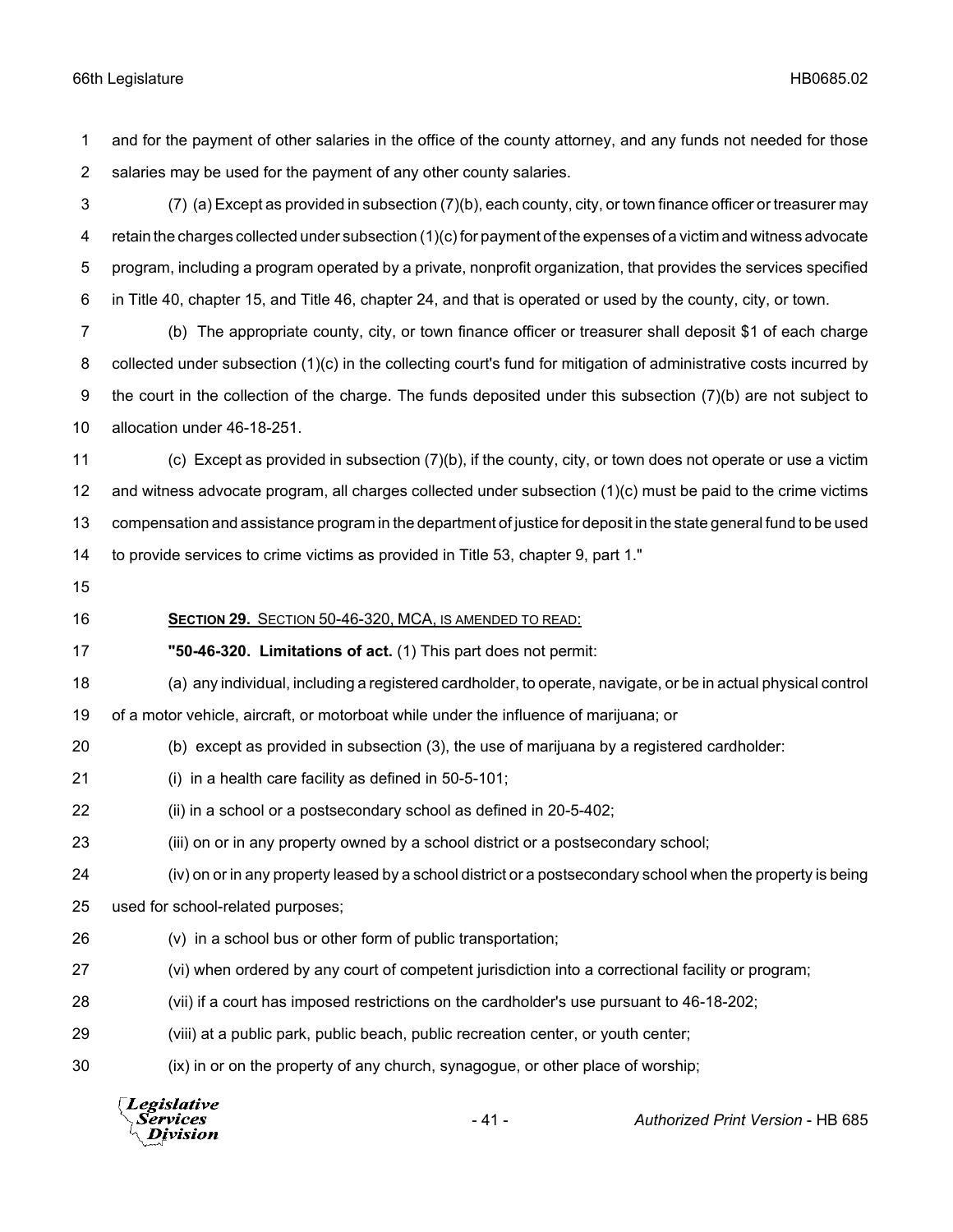(x) in plain view of or in a place open to the general public; or

 (xi) where exposure to the marijuana smoke significantly adversely affects the health, safety, or welfare of children.

 (2) A registered cardholder, provider, or marijuana-infused products provider may not cultivate marijuana or manufacture marijuana concentrates or marijuana-infused products for use by a registered cardholder in a manner that is visible from the street or other public area.

 (3) A hospice or residential care facility licensed under Title 50, chapter 5, may adopt a policy that allows use of marijuana by a registered cardholder.

(4) Nothing in this part may be construed to require:

 (a) a government medical assistance program, a group benefit plan that is covered by the provisions of Title 2, chapter 18, an insurer covered by the provisions of Title 33, or an insurer as defined in 39-71-116 to reimburse an individual for costs associated with the use of marijuana by a registered cardholder;

(b) an employer to accommodate the use of marijuana by a registered cardholder;

 (c) a school or postsecondary school to allow a registered cardholder to participate in extracurricular activities; or

 (d) a landlord to allow a tenant who is a registered cardholder, provider, marijuana-infused products provider, dispensary, or testing laboratory to cultivate, manufacture, dispense, sell, or test marijuana, marijuana concentrates, or marijuana-infused products or to allow a registered cardholder to use marijuana.

(5) Nothing in this part may be construed to:

 (a) prohibit an employer from including in any contract a provision prohibiting the use of marijuana for a debilitating medical condition; or

 (b) permit a cause of action against an employer for wrongful discharge pursuant to 39-2-904 or discrimination pursuant to 49-1-102.

 (6) Nothing in this part may be construed to allow a provider, marijuana-infused products provider, or employee of a licensee to use marijuana or to prevent criminal prosecution of a provider, marijuana-infused products provider, or employee of a licensee who uses marijuana or paraphernalia for personal use.

 (7) (a) A law enforcement officer who has reasonable cause to believe that an individual with a valid registry identification card is driving under the influence of marijuana may apply for a search warrant to require 29 the individual to provide a sample of the individual's blood for testing pursuant to the provisions of 61-8-405 [section 11]. An individual with a delta-9-tetrahydrocannabinol level of 5 ng/ml or more may be charged with a

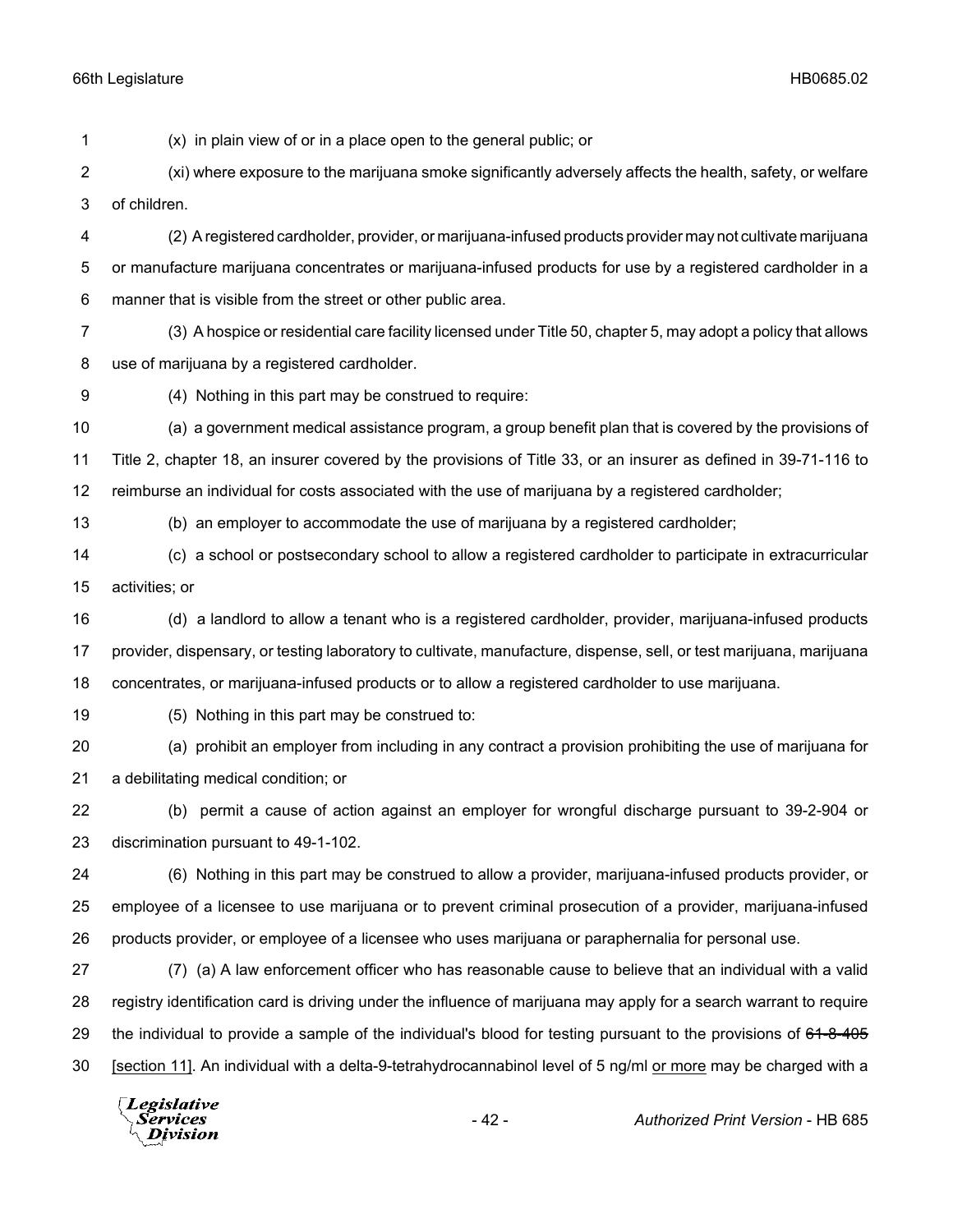1 violation of <del>61-8-401 or 61-8-411</del> [section 2(1)(a) or (1)(e)]. (b) A registered cardholder, provider, or marijuana-infused products provider who violates subsection (1)(a) is subject to revocation of the individual's registry identification card or license if the individual is convicted of or pleads guilty to any offense related to driving under the influence of alcohol or drugs when the initial offense 5 with which the individual was charged was a violation of 61-8-401, 61-8-406, 61-8-410, or 61-8-411 [section 2]. A revocation under this section must be for the period of suspension or revocation set forth: 7 (i) in 61-5-208 for a violation of <del>61-8-401, 61-8-406, or 61-8-411</del> [section 2(1)(a), (1)(b), (1)(c), (1)(d), or (1)(e)]; or 9 (ii) in  $61-8-410$  [section 3(3)] for a violation of  $61-8-410$  [section 2(1)(f)]. (c) If an individual's registry identification card or license is subject to renewal during the revocation period, the individual may not renew the card until the full revocation period has elapsed. The card or license may be renewed only if the individual submits all materials required for renewal. (8) A provider or marijuana-infused products provider who violates 15-64-103 or 15-64-104 is subject to revocation of the person's license from the date of the violation until a period of up to 1 year after the department of revenue certifies compliance with 15-64-103 or 15-64-104." **SECTION 30.** SECTION 53-9-103, MCA, IS AMENDED TO READ: **"53-9-103. Definitions.** As used in this part, the following definitions apply: (1) "Claimant" means any of the following claiming compensation under this part: (a) a victim; (b) a dependent of a deceased victim; or (c) an authorized person acting on behalf of any of them. (2) "Collateral source" means a source of benefits, other than welfare benefits, or advantages for economic loss otherwise compensable under this part that the claimant has received or that is readily available to the claimant from: (a) the offender; (b) the government of the United States or any agency thereof, a state or any of its political subdivisions, or an instrumentality of two or more states, unless the law providing for the benefits or advantages makes them excess or secondary to benefits under this part; (c) social security, medicare, and medicaid;

**Legislative** Services Division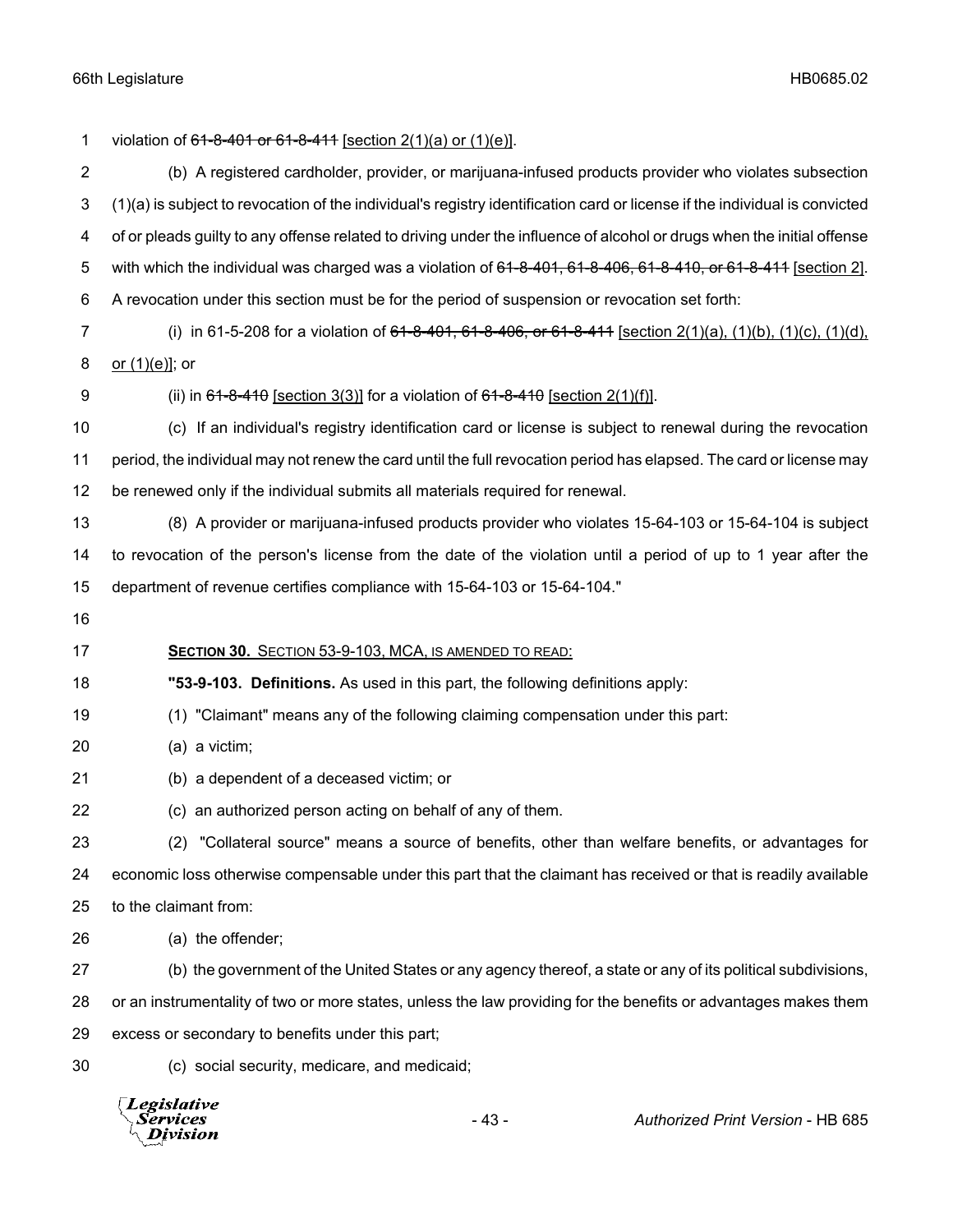(d) workers' compensation; (e) wage continuation programs of any employer; (f) proceeds of a contract of insurance payable to the claimant for loss that was sustained because of the criminally injurious conduct; (g) a contract, including an insurance contract, providing hospital and other health care services or benefits for disability. A contract in this state may not provide that benefits under this part are a substitute for benefits under the contract or that the contract is a secondary source of benefits and benefits under this part are a primary source. (h) a crime victims compensation program operated by the state in which the victim was injured or killed that compensates residents of this state injured or killed in that state; or (i) any other third party. (3) "Criminally injurious conduct" means conduct that: (a) occurs or is attempted in this state or an act of international terrorism, as defined in 18 U.S.C. 2331, committed outside of the United States against a resident of this state; (b) results in bodily injury or death or involves domestic violence in a home where minor children were present; and (c) is punishable by fine, imprisonment, or death or would be so punishable except that the person engaging in the conduct lacked capacity to commit the crime under the laws of this state; however, criminally injurious conduct does not include conduct arising out of the ownership, maintenance, or use of a motor vehicle unless the bodily injury or death occurred during the commission of an offense defined in Title 45 that requires the mental state of purposely as an element of the offense or the injury or death was inflicted by the driver of a motor vehicle who is found by the office, by a preponderance of the evidence, to have been operating the motor 23 vehicle while under the influence, as that term is defined in  $61-8-401$  [section 1]; or (d) is committed in a state without a crime victims compensation program that covers a resident of this 25 state if the conduct meets the requirements in subsections  $(3)(b)$  and  $(3)(c)$ . (4) "Dependent" means a natural person who is recognized under the law of this state to be wholly or partially dependent upon the victim for care or support and includes a child of the victim conceived before the victim's death but born after the victim's death, including a child that is conceived as a result of the criminally injurious conduct. (5) "Office" means the office of victims services established in 2-15-2016.

**Legislative** Services **Division** 

- 44 - *Authorized Print Version* - HB 685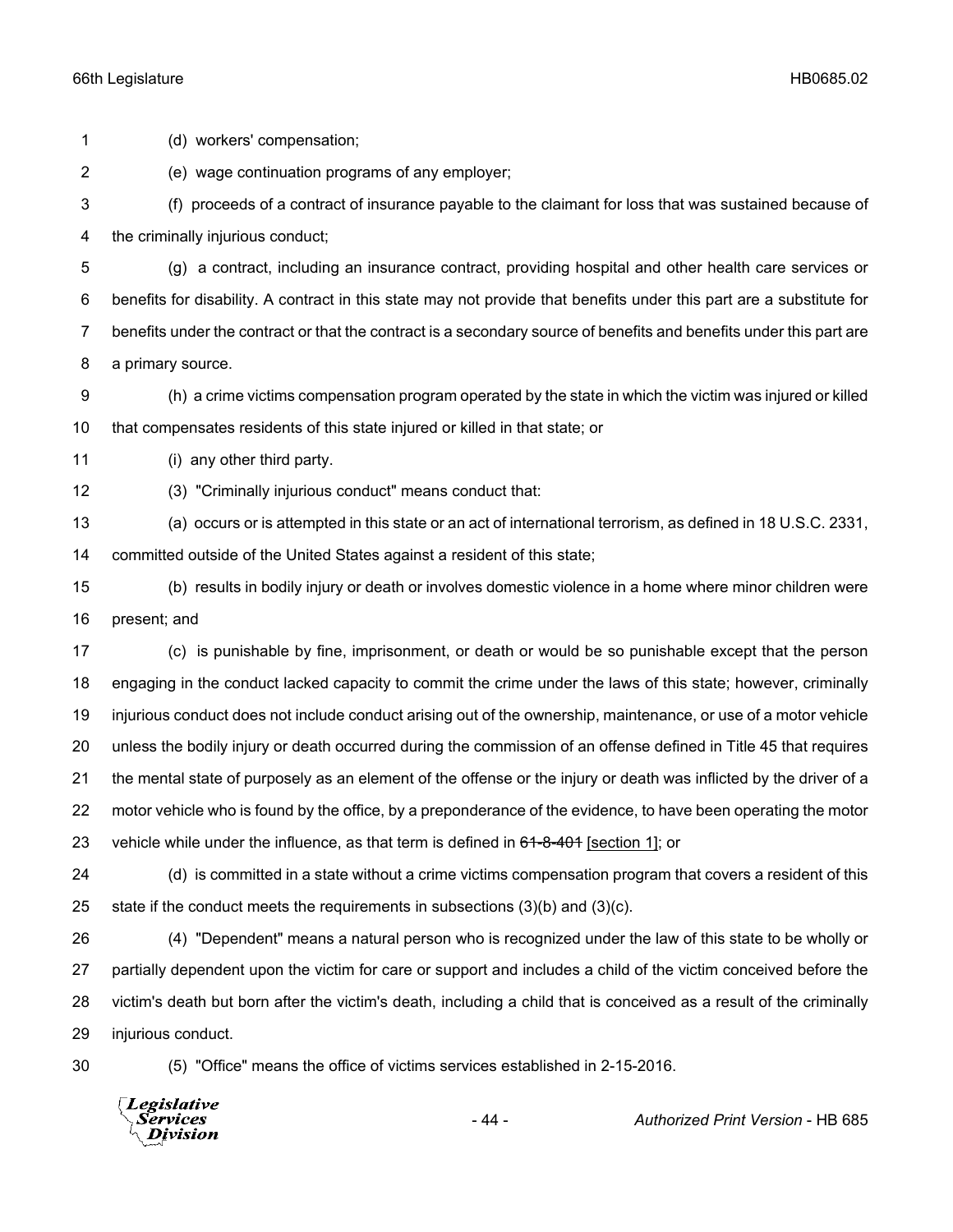| 1              | (6) "Victim" means:                                                                                                    |
|----------------|------------------------------------------------------------------------------------------------------------------------|
| $\overline{2}$ | (a) a person who suffers bodily injury or death as a result of:                                                        |
| 3              | (i) criminally injurious conduct;                                                                                      |
| 4              | (ii) the person's good faith effort to prevent criminally injurious conduct; or                                        |
| 5              | (iii) the person's good faith effort to apprehend a person reasonably suspected of engaging in criminally              |
| 6              | injurious conduct; or                                                                                                  |
| 7              | (b) a minor child present in a home where domestic violence occurred."                                                 |
| 8              |                                                                                                                        |
| 9              | SECTION 31. SECTION 61-1-101, MCA, IS AMENDED TO READ:                                                                 |
| 10             | "61-1-101. Definitions. As used in this title, unless the context indicates otherwise, the following                   |
| 11             | definitions apply:                                                                                                     |
| 12             | (1) (a) "Authorized agent" means a person who has executed a written agreement with the department                     |
| 13             | and is specifically authorized by the department to electronically access and update the department's motor            |
| 14             | vehicle titling, registration, or driver records, using an approved automated interface, for specific functions or     |
| 15             | purposes on behalf of a third party.                                                                                   |
| 16             | (b) For purposes of this subsection (1), "person" means an individual, corporation, partnership, limited               |
| 17             | partnership, limited liability company, association, joint venture, state agency, local government unit, another state |
| 18             | government, the United States, a political subdivision of this or another state, or any other legal or commercial      |
| 19             | entity.                                                                                                                |
| 20             | (2) "Authorized agent agreement" means the written agreement executed between an authorized agent                      |
| 21             | and the department that sets the technical and operational program standards, compliance criteria, payment             |
| 22             | options, and service expectations by which the authorized agent is required to operate in performing specific          |
| 23             | motor vehicle or driver-related record functions.                                                                      |
| 24             | (3) "Bus" means a motor vehicle designed for carrying more than 10 passengers and used for the                         |
| 25             | transportation of persons and any other motor vehicle, other than a taxicab, designed and used for the                 |
| 26             | transportation of persons for compensation.                                                                            |
| 27             | (4) (a) "Business entity" means a corporation, association, partnership, limited liability partnership, limited        |
| 28             | liability company, or other legal entity recognized under state law.                                                   |
| 29             | (b) The term does not include an individual.                                                                           |
| 30             | (5) (a) "Camper" means a structure designed to be mounted in the cargo area of a truck or attached to                  |
|                | Legislative<br>$-45-$<br>Authorized Print Version - HB 685<br>Services<br>Division                                     |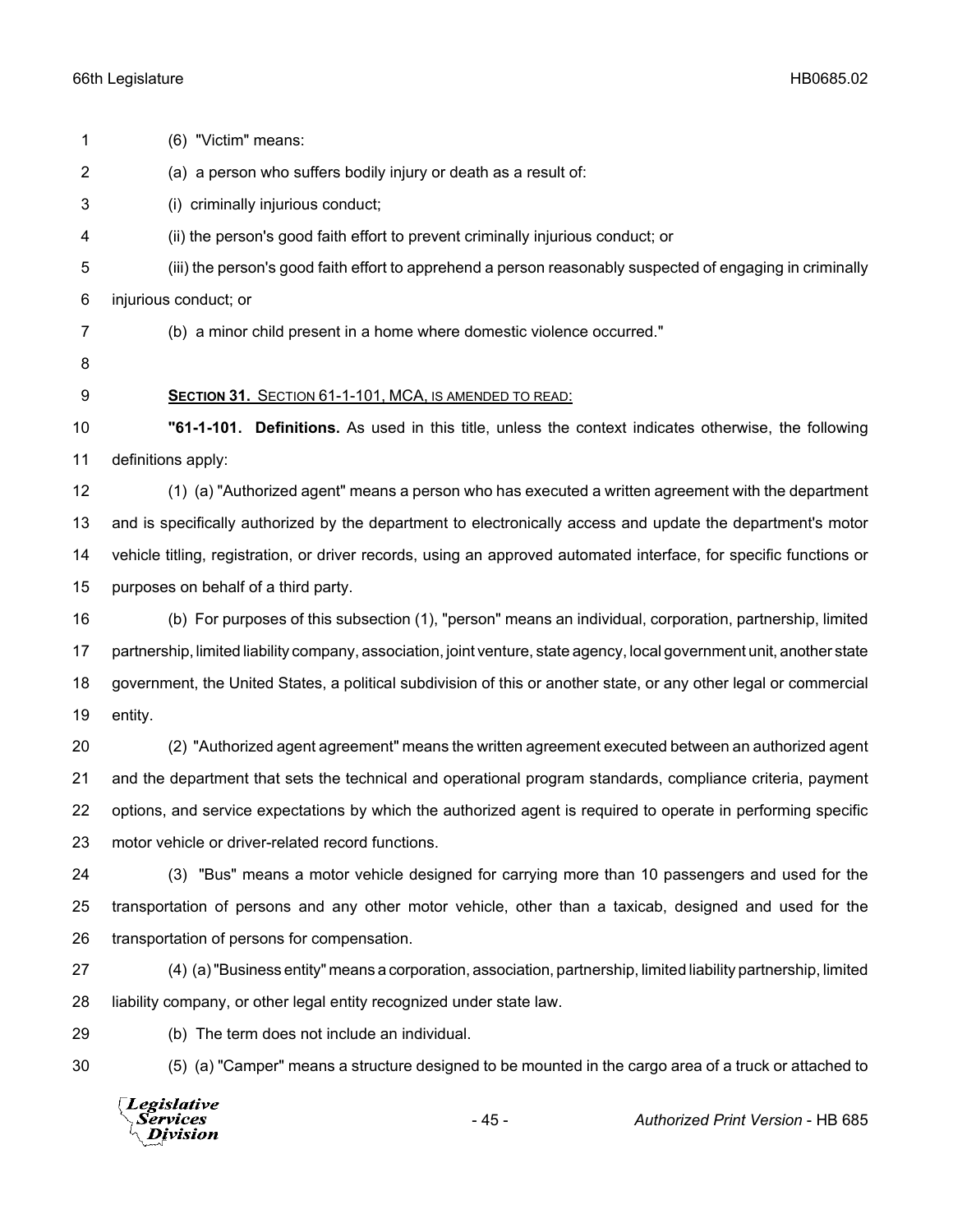|                | Legislative<br>Services<br>Division                                                                     | $-46-$ | Authorized Print Version - HB 685                                                                                    |
|----------------|---------------------------------------------------------------------------------------------------------|--------|----------------------------------------------------------------------------------------------------------------------|
| 30             |                                                                                                         |        | (A) controlled and operated by a farmer, family member of the farmer, or person employed by the farmer;              |
| 29             | (ii) a vehicle:                                                                                         |        |                                                                                                                      |
| 28             | capacity;                                                                                               |        |                                                                                                                      |
| 27             |                                                                                                         |        | (B) operated when responding to or returning from an emergency call or operated in another official                  |
| 26             | (A) equipped with audible and visual signals as required under 61-9-401 and 61-9-402; and               |        |                                                                                                                      |
| 25             | (i) an authorized emergency vehicle:                                                                    |        |                                                                                                                      |
| 24             | (b) The following vehicles are not commercial motor vehicles:                                           |        |                                                                                                                      |
| 23             | (v) is of any size and is used in the transportation of hazardous materials.                            |        |                                                                                                                      |
| 22             | (iv) is a school bus; or                                                                                |        |                                                                                                                      |
| 21             | (iii) is designed to transport at least 16 passengers, including the driver;                            |        |                                                                                                                      |
| 20             | greater;                                                                                                |        |                                                                                                                      |
| 19             |                                                                                                         |        | (ii) has a gross vehicle weight rating or a gross vehicle weight of 26,001 pounds or more, whichever is              |
| 18             |                                                                                                         |        | whichever is greater, inclusive of a towed unit with a gross vehicle weight rating of more than 10,000 pounds;       |
| 17             |                                                                                                         |        | (i) has a gross combination weight rating or a gross combination weight of 26,001 pounds or more,                    |
| 16             | commerce to transport passengers or property if the vehicle:                                            |        |                                                                                                                      |
| 15             |                                                                                                         |        | (9) (a) "Commercial motor vehicle" means a motor vehicle or combination of motor vehicles used in                    |
| 14             | commercial driver's license.                                                                            |        |                                                                                                                      |
| 13             |                                                                                                         |        | (b) the privilege of a person to drive a commercial motor vehicle, whether or not the person holds a valid           |
| 12             | a class of commercial motor vehicle; or                                                                 |        |                                                                                                                      |
| 11             |                                                                                                         |        | (a) a driver's license issued under or granted by the laws of this state that authorizes a person to operate         |
| 10             | (8) "Commercial driver's license" means:                                                                |        |                                                                                                                      |
| 9              | in the motor vehicle.                                                                                   |        |                                                                                                                      |
| 8              |                                                                                                         |        | and the motor vehicle specifically described in the record and that provides notice of a perfected security interest |
| 7              |                                                                                                         |        | of another jurisdiction that establishes a verifiable record of ownership between an identified person or persons    |
| 6              |                                                                                                         |        | (7) "Certificate of title" means the paper record issued by the department or by the appropriate agency              |
| 5              | and history stored as part of the commercial driver's license system established under 49 U.S.C. 31309. |        |                                                                                                                      |
| 4              |                                                                                                         |        | (6) "CDLIS driver record" means the electronic record of a person's commercial driver's license status               |
| 3              | (b) The term does not include a truck canopy cover or topper.                                           |        |                                                                                                                      |
| $\overline{c}$ | cab-over, half cab-over, noncab-over, telescopic, and telescopic cab-over.                              |        |                                                                                                                      |
| 1              |                                                                                                         |        | an incomplete vehicle for the purpose of providing shelter for persons. The term includes but is not limited to a    |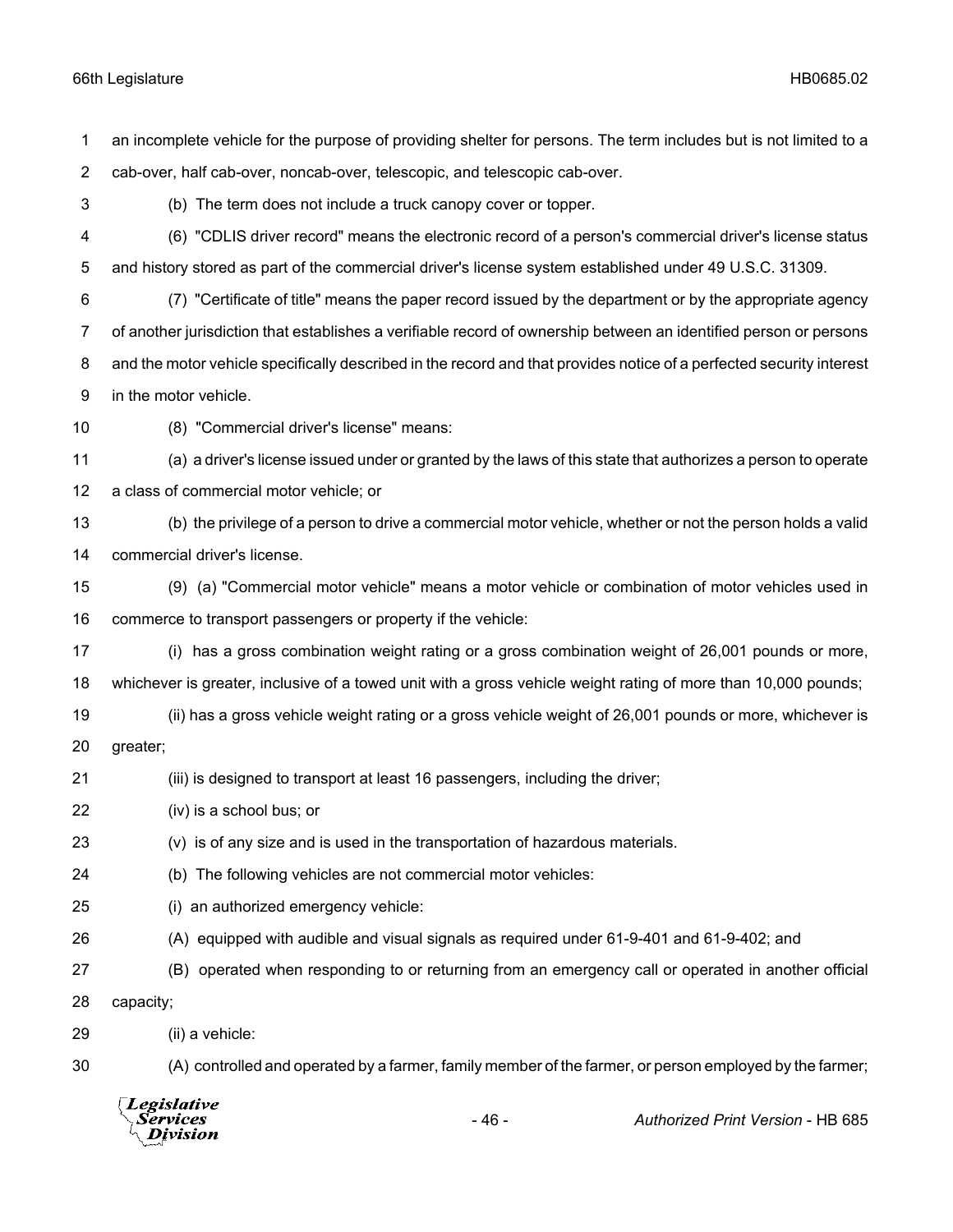|                     | Legislative<br><i>Services</i><br>Division                                                                                                                                                                                        | $-47-$                                                                                      | Authorized Print Version - HB 685                                                                                     |  |
|---------------------|-----------------------------------------------------------------------------------------------------------------------------------------------------------------------------------------------------------------------------------|---------------------------------------------------------------------------------------------|-----------------------------------------------------------------------------------------------------------------------|--|
| 30                  | (13) "Customer identification number" means:                                                                                                                                                                                      |                                                                                             |                                                                                                                       |  |
| 29                  | materials.                                                                                                                                                                                                                        |                                                                                             |                                                                                                                       |  |
| 28                  |                                                                                                                                                                                                                                   |                                                                                             | (b) has been altered from the manufacturer's original design or has a body constructed from nonoriginal               |  |
| 27                  | 25 years old; and                                                                                                                                                                                                                 |                                                                                             |                                                                                                                       |  |
| 26                  |                                                                                                                                                                                                                                   |                                                                                             | calendar year, including a kit vehicle intended to resemble a vehicle manufactured after 1948 and that is at least    |  |
| 25                  |                                                                                                                                                                                                                                   |                                                                                             | (ii) was built to resemble a vehicle manufactured after 1948 and at least 25 years before the current                 |  |
| 24                  |                                                                                                                                                                                                                                   | (a) (i) was manufactured with a model year after 1948 and that is at least 25 years old; or |                                                                                                                       |  |
| 23                  | (12) "Custom vehicle" means a motor vehicle other than a motorcycle that:                                                                                                                                                         |                                                                                             |                                                                                                                       |  |
| 22                  | constructed in whole or in part from nonoriginal materials.                                                                                                                                                                       |                                                                                             |                                                                                                                       |  |
| 21                  |                                                                                                                                                                                                                                   |                                                                                             | (b) an engine that was manufactured to resemble an engine 20 or more years old and that has been                      |  |
| 20                  | altered from the manufacturer's original design; or                                                                                                                                                                               |                                                                                             |                                                                                                                       |  |
| 19                  |                                                                                                                                                                                                                                   |                                                                                             | (a) an engine that was manufactured 20 years prior to the current calendar year and that has been                     |  |
| 18                  |                                                                                                                                                                                                                                   | (11) "Custom-built motorcycle" means a motorcycle that is equipped with:                    |                                                                                                                       |  |
| 17                  |                                                                                                                                                                                                                                   | (10) "Commission" means the state transportation commission.                                |                                                                                                                       |  |
| 16                  |                                                                                                                                                                                                                                   | (iv) "school bus" has the meaning provided in 49 CFR 383.5.                                 |                                                                                                                       |  |
| 15                  | a single vehicle; and                                                                                                                                                                                                             |                                                                                             |                                                                                                                       |  |
| 14                  |                                                                                                                                                                                                                                   |                                                                                             | (iii) "gross vehicle weight rating" means the value specified by the manufacturer as the loaded weight of             |  |
| 13                  | of a combination or articulated vehicle;                                                                                                                                                                                          |                                                                                             |                                                                                                                       |  |
| 12                  |                                                                                                                                                                                                                                   |                                                                                             | (ii) "gross combination weight rating" means the value specified by the manufacturer as the loaded weight             |  |
| 11                  | crops or the raising of livestock owned by or under the direct control of that person;                                                                                                                                            |                                                                                             |                                                                                                                       |  |
| 10                  |                                                                                                                                                                                                                                   |                                                                                             | (i) "farmer" means a person who operates a farm or who is directly involved in the cultivation of land or             |  |
| 9                   | (c) For purposes of this subsection (9):                                                                                                                                                                                          |                                                                                             |                                                                                                                       |  |
| 8                   | coast guard personnel.                                                                                                                                                                                                            |                                                                                             |                                                                                                                       |  |
| 7                   |                                                                                                                                                                                                                                   |                                                                                             | personnel in part-time national guard training, and national guard military technicians, or active duty United States |  |
| 6                   |                                                                                                                                                                                                                                   |                                                                                             | reserves, a member of the national guard on active duty, including personnel on full-time national guard duty,        |  |
| 5                   | (iii) a vehicle operated for military purposes by active duty military personnel, a member of the military                                                                                                                        |                                                                                             |                                                                                                                       |  |
| 4                   | (C) not used to transport goods for compensation or for hire; or                                                                                                                                                                  |                                                                                             |                                                                                                                       |  |
| 3                   | of the farm, including any area within that perimeter that is in the adjoining state; and                                                                                                                                         |                                                                                             |                                                                                                                       |  |
| 1<br>$\overline{c}$ | (B) used to transport farm products, farm machinery, or farm supplies to or from the farm within Montana<br>within 150 miles of the farm or, if there is a reciprocity agreement with a state adjoining Montana, within 150 miles |                                                                                             |                                                                                                                       |  |
|                     |                                                                                                                                                                                                                                   |                                                                                             |                                                                                                                       |  |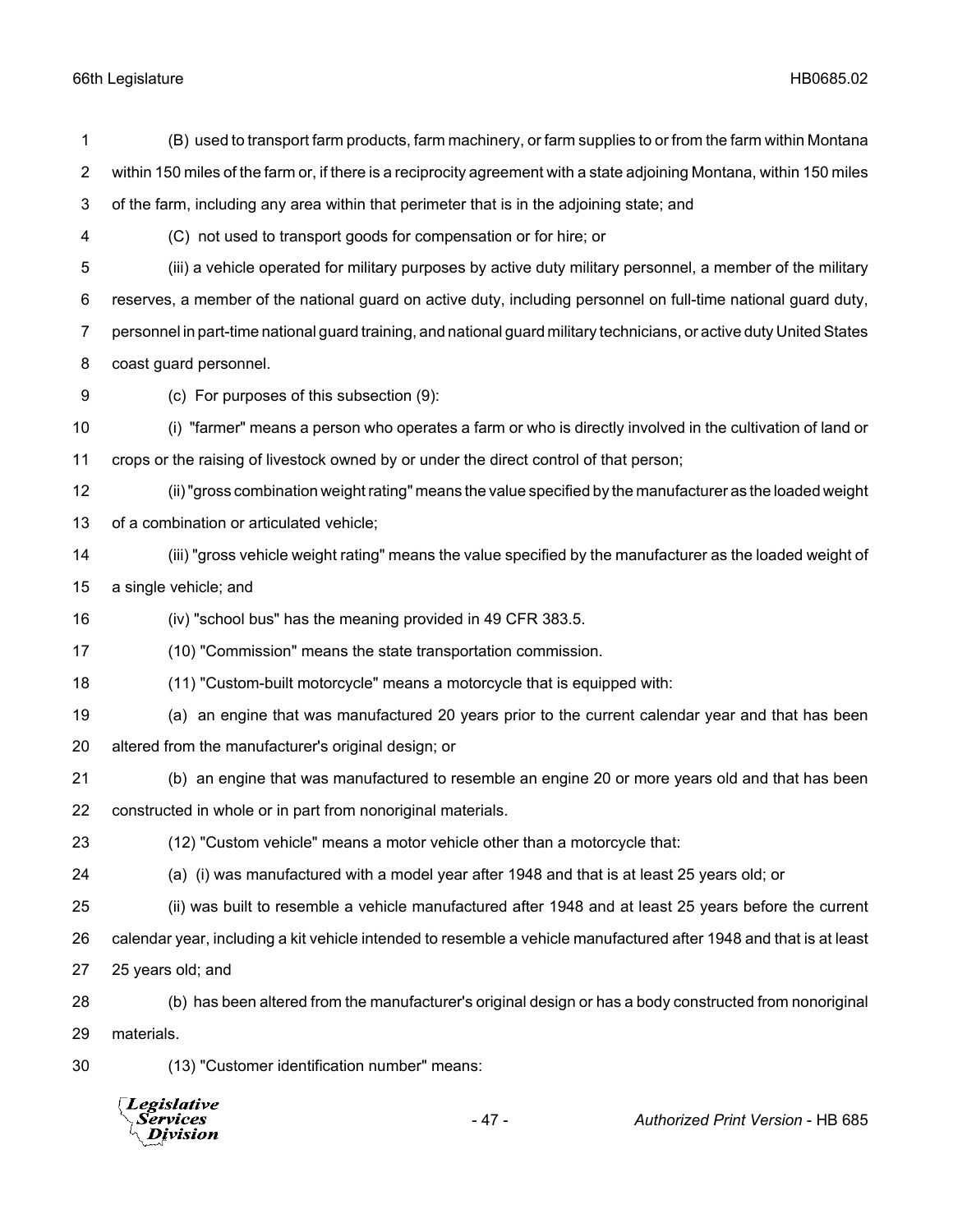(a) a driver's license or identification card number when the customer is an individual who has been issued a driver's license or identification card by a state driver licensing authority;

 (b) a federal employer or tax identification number when the customer is a business entity that has been issued a federal employer or tax identification number;

 (c) the identification number assigned by the secretary of state to a business entity authorized to do business in this state under Title 35 if the customer is a business entity that does not have a federal employer or tax identification number other than a social security number; or

 (d) if the customer has not been issued one of the numbers described in subsections (13)(a) through (13)(c), a number assigned to the customer by the department when a transaction is initiated under this title.

 (14) (a) "Dealer" means a person that, for commission or profit, engages in whole or in part in the business of buying, selling, exchanging, or accepting on consignment new or used motor vehicles, trailers, semitrailers, pole trailers, travel trailers, motorboats, sailboats, snowmobiles, off-highway vehicles, or special mobile equipment that is not registered in the name of the person.

(b) The term does not include the following:

 (i) receivers, trustees, administrators, executors, guardians, or other persons appointed by or acting under a judgment or order of any court of competent jurisdiction;

 (ii) employees of the persons included in subsection (14)(b)(i) when engaged in the specific performance of their duties as employees; or

(iii) public officers while performing or in the operation of their duties.

 (15) "Declared weight" means the total unladen weight of a vehicle plus the weight of the maximum load to be carried on the vehicle as stated by the registrant in the application for registration.

 (16) "Department" means the department of justice acting directly or through its duly authorized officers or agents.

 (17) "Dolly or converter gear" means a device consisting of one or two axles with a fifth wheel and trailer tongue used to support the forward end of a semitrailer, converting a semitrailer into a trailer.

- (18) "Domiciled" means a place where:
- (a) an individual establishes residence;
- (b) a business entity maintains its principal place of business;

(c) the business entity's registered agent maintains an address; or

(d) a business entity most frequently uses, dispatches, or controls a motor vehicle, trailer, semitrailer,

**Legislative** Services Division

- 48 - *Authorized Print Version* - HB 685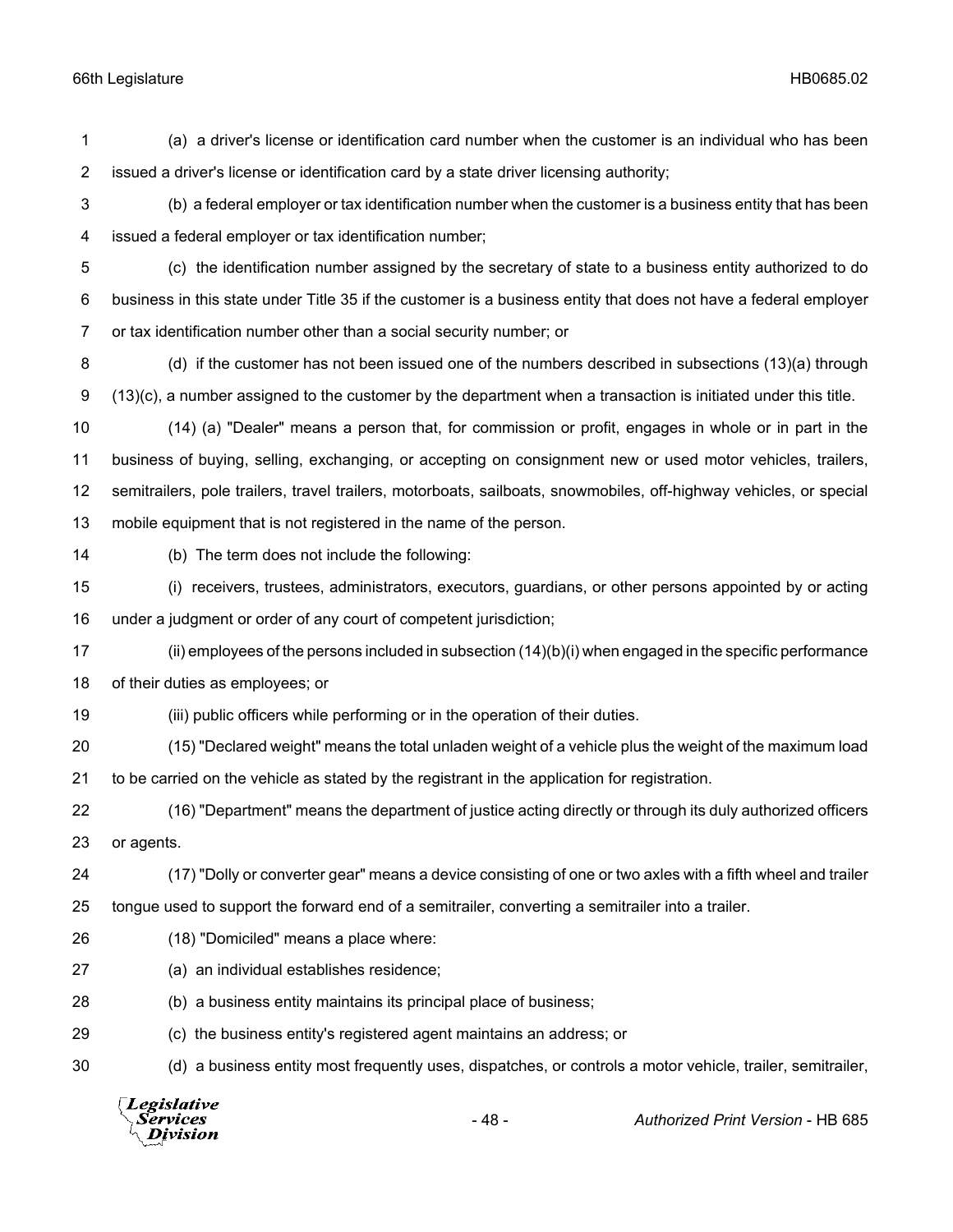or pole trailer that it owns or leases. (19) "Downgrade" means the removal of a person's privilege to operate a commercial motor vehicle, as maintained by the department on the individual Montana driving record and the CDLIS driver record for that person. (20) "Driver" means a person who drives or is in actual physical control of a vehicle. (21) "Driver's license" means a license or permit to operate a motor vehicle issued under or granted by the laws of this state, including: (a) any temporary license or learner license; (b) the privilege of any person to drive a motor vehicle, whether or not the person holds a valid license; (c) any nonresident's driving privilege; (d) a motorcycle endorsement; or (e) a commercial driver's license. (22) "Electric personal assistive mobility device" means a device that has two nontandem wheels, is self-balancing, and is designed to transport only one person with an electric propulsion system that limits the maximum speed of the device to 12 1/2 miles an hour. (23) "For hire" means an action performed for remuneration of any kind, whether paid or promised, either directly or indirectly, or received or obtained through leasing, brokering, or buy-and-sell arrangements from which a remuneration is obtained or derived for transportation service. (24) (a) "Golf cart" means a motor vehicle that is designed for use on a golf course to carry a person or persons and golf equipment and that has an average speed of less than 15 miles per hour. (b) Except as provided in 61-3-201, a golf cart is exempt from titling, registration, and mandatory liability insurance requirements under this title. (25) "Gross vehicle weight" means the weight of a vehicle without load plus the weight of any load on the vehicle. (26) "Hazardous material" means: (a) any material that has been designated as hazardous under 49 U.S.C. 5103 and is required to be placarded under 49 CFR, part 172; or (b) any quantity of a material listed as a select agent or toxin in 42 CFR, part 73. (27) "Highway" or "public highway" means the entire width between the boundary lines of every publicly maintained way when any part of the publicly maintained way is open to the use of the public for purposes of **Legislative** 

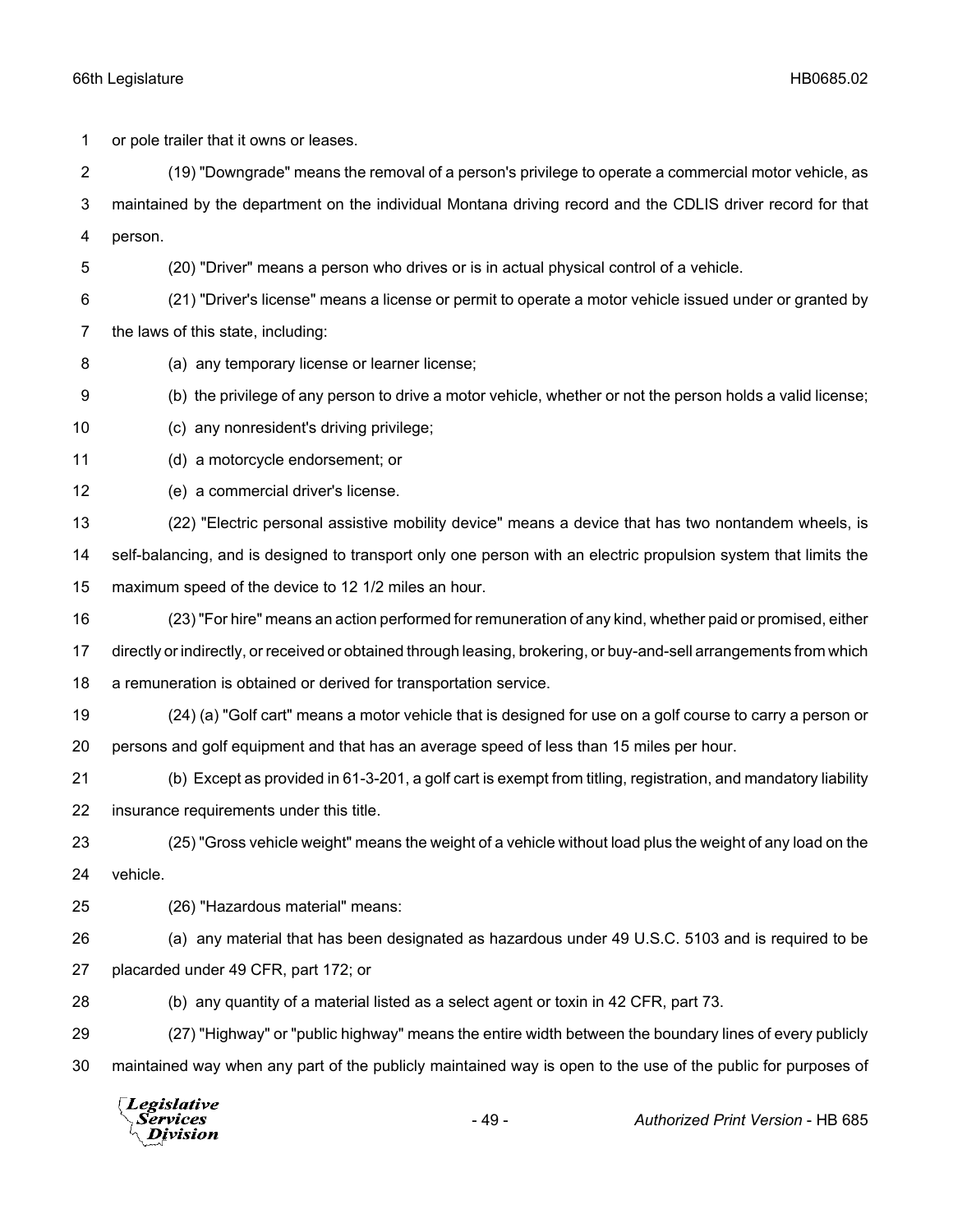vehicular travel. (28) "Highway patrol officer" means a state officer authorized to direct or regulate traffic or to make arrests for violations of traffic regulations. (29) "Implement of husbandry" means a vehicle that is designed for agricultural purposes and exclusively used by the owner of the vehicle in the conduct of the owner's agricultural operations. (30) "Kit vehicle" is a motor vehicle assembled from a manufactured kit either as: (a) a complete kit, consisting of a prefabricated body and chassis, to construct a new motor vehicle; or (b) a kit with a prefabricated body to be mounted to an existing motor vehicle chassis and drivetrain, commonly referred to as a donor vehicle. (31) "Light vehicle" means a motor vehicle commonly referred to as an automobile, van, sport utility vehicle, or truck having a manufacturer's rated capacity of 1 ton or less. (32) "Low-speed electric vehicle" means a motor vehicle, on or by which a person may be transported, that: (a) has four wheels; (b) has a maximum speed of at least 20 miles an hour and no greater than 40 miles an hour as certified by the manufacturer; (c) is propelled by its own power, using an electric motor or other device that transforms stored electrical energy into the motion of the vehicle; (d) stores electricity in batteries, ultracapacitors, or similar devices, which are charged from the power grid or from renewable electrical energy sources; (e) has a wheelbase of 40 inches or greater and a wheel diameter of 10 inches or greater; (f) exhibits a manufacturer's compliance with 49 CFR, part 565, or displays a 17-character vehicle identification number as provided in 49 CFR, part 565; and (g) is equipped as provided in 61-9-432. (33) "Low-speed restricted driver's license" means a license limited to the operation of a low-speed electric vehicle or a golf cart issued under or granted by the laws of this state, including: (a) a temporary license or learner license; (b) the privilege of a person to drive a low-speed electric vehicle or golf cart under the authority of 61-5-122, whether or not the person holds a valid driver's license; and (c) a nonresident's similarly restricted driving privilege.

**Legislative** Services **Division** 

- 50 - *Authorized Print Version* - HB 685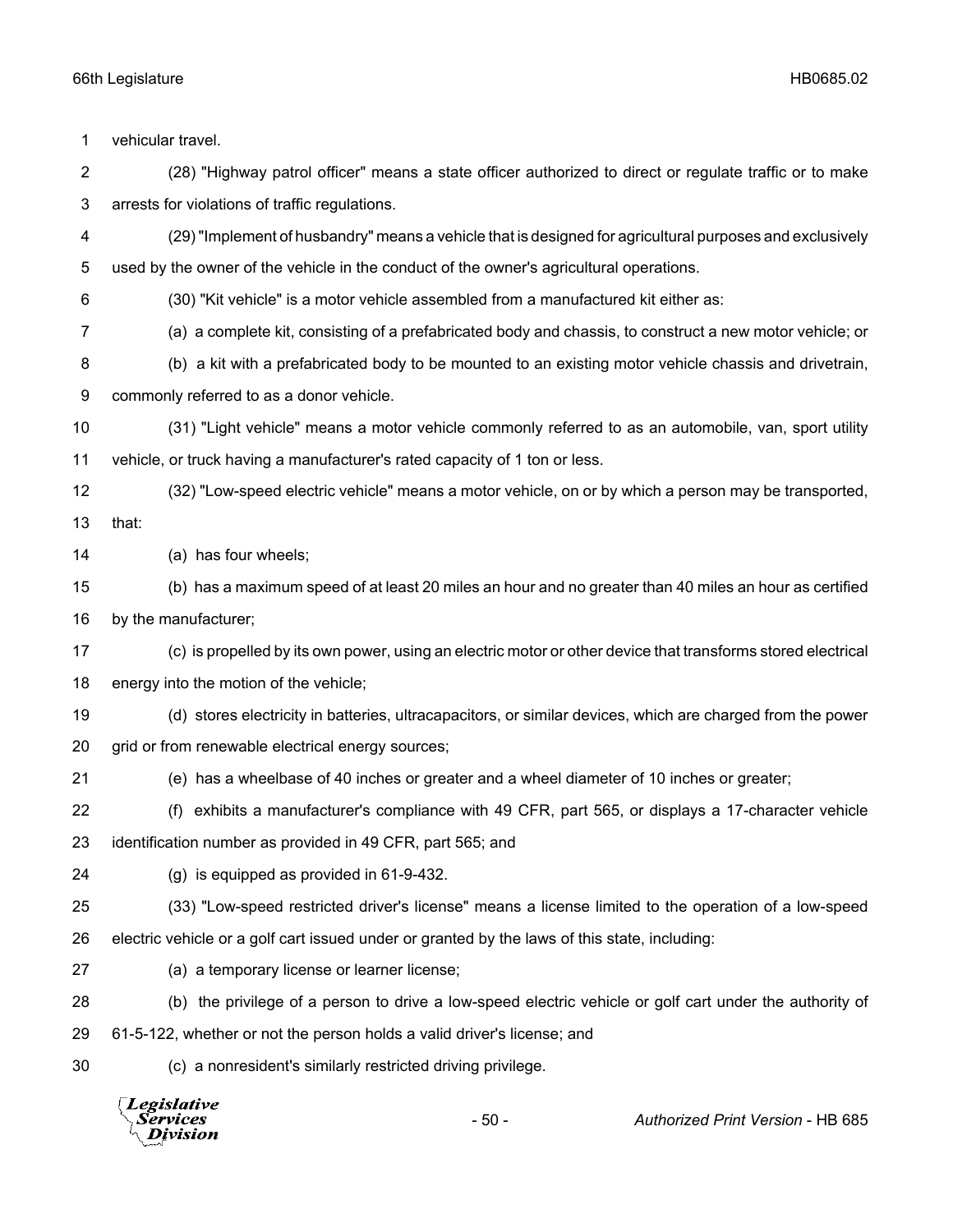(34) "Manufactured home" has the meaning provided in 15-24-201. (35) "Manufacturer" includes any person engaged in the manufacture of motor vehicles, trailers, semitrailers, pole trailers, travel trailers, motorboats, sailboats, snowmobiles, or off-highway vehicles as a regular business. (36) "Manufacturer's certificate of origin" means the original paper record produced and issued by the manufacturer of a vehicle or, if in a medium authorized by the department, an electronic record created and transmitted by the manufacturer of a vehicle to the manufacturer's agent or a licensed dealer. The record must establish the origin of the vehicle specifically described in the record and, upon assignment, transfers of ownership of the vehicle to the person or persons named in the certificate. (37) (a) "Medium-speed electric vehicle" is a motor vehicle, on or by which a person may be transported, that: (i) has a maximum speed of 45 miles an hour as certified by the manufacturer; (ii) is propelled by its own power, using an electric motor or other device that transforms stored electrical energy into the motion of the vehicle; (iii) stores electricity in batteries, ultracapacitors, or similar devices, which are charged from the power 16 grid or from renewable electrical energy sources; (iv) is fully enclosed and includes at least one door for entry; (v) has a wheelbase of 40 inches or greater and a wheel diameter of 10 inches or greater; (vi) exhibits a manufacturer's compliance with 49 CFR, part 565, or displays a 17-character vehicle identification number as provided in 49 CFR, part 565; (vii) bears a sticker, affixed by the manufacturer or dealer, on the left side of the rear window that indicates the vehicle's maximum speed rating; and (viii) as certified by the manufacturer, is equipped as provided in 61-9-432. (b) A medium-speed electric vehicle must be treated as a light vehicle for purposes of titling and registration under Title 61, chapter 3. (c) A medium-speed electric vehicle may not have a gross vehicle weight in excess of 5,000 pounds. (38) "Mobile home" or "housetrailer" has the meaning provided in 15-24-201. (39) "Montana resident" means: (a) an individual who resides in Montana as determined under 1-1-215; or (b) for the purposes of chapter 3, a business entity that maintains a principal place of business or a **Legislative** Services - 51 - *Authorized Print Version* - HB 685Division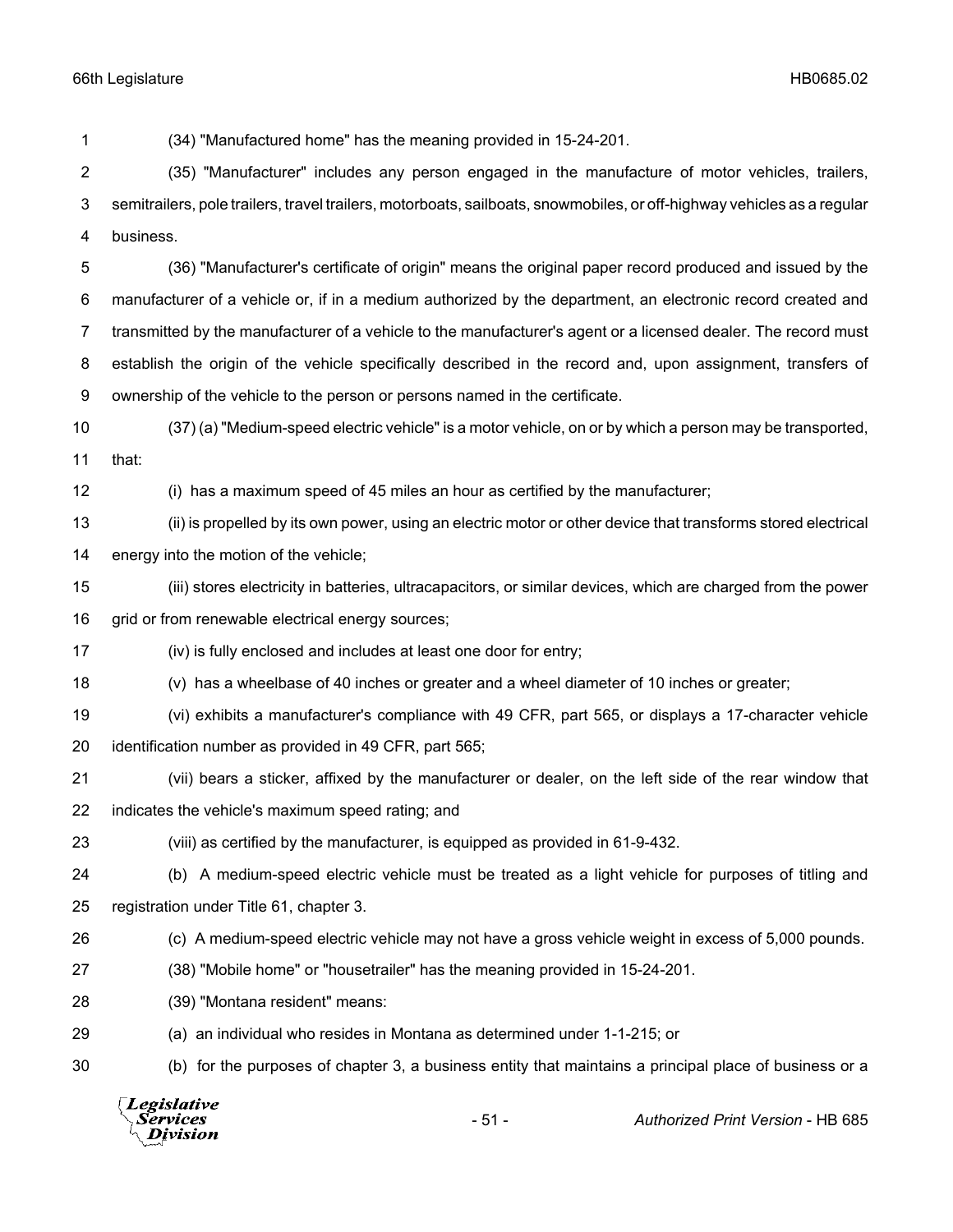registered agent in this state.

 (40) (a) "Motorboat" means a vessel, including a personal watercraft or pontoon, propelled by any machinery, motor, or engine of any description, whether or not the machinery, motor, or engine is the principal source of propulsion. The term includes boats temporarily equipped with detachable motors or engines.

 (b) The term does not include a vessel that has a valid marine document issued by the U.S. coast guard or any successor federal agency.

 (41) (a) "Motor carrier" means a person or corporation or its lessees, trustees, or receivers appointed by a court that are operating motor vehicles on a public highway in this state for the transportation of property for hire on a commercial basis.

(b) The term does not include motor carriers regulated under Title 69, chapter 12.

 (42) (a) "Motorcycle" means a motor vehicle that has a seat or saddle for the use of the operator and that is designated to travel on not more than three wheels in contact with the ground. A motorcycle may carry one or more attachments and a seat for the conveyance of a passenger.

(b) A motorcycle designed for use on highways is a motor vehicle unless otherwise prescribed.

 (c) A motorcycle designed for off-road recreational use is an off-highway vehicle unless it has been modified to meet the equipment standards specified in chapter 9 and has been registered for highway use.

 (d) The term does not include a tractor, a bicycle or a moped as defined in 61-8-102, a motorized nonstandard vehicle, or a two- or three-wheeled all-terrain vehicle that is used exclusively on private property.

 (43) (a) "Motor-driven cycle" means a motorcycle, including a motor scooter, with a motor that produces 5 horsepower or less.

 (b) The term does not include a bicycle or a moped, as defined in 61-8-102, or a motorized nonstandard vehicle.

(44) "Motor home" means a motor vehicle:

(a) designed to provide temporary living quarters, built as an integral part of or permanently attached to

a self-propelled motor vehicle chassis or van;

 (b) containing permanently installed independent life support systems that meet the ANSIA/A119.2 standard; and

(c) providing at least four of the following types of facilities:

(i) cooking, refrigeration, or icebox;

(ii) self-contained toilet;

**Legislative** Services Division

- 52 - *Authorized Print Version* - HB 685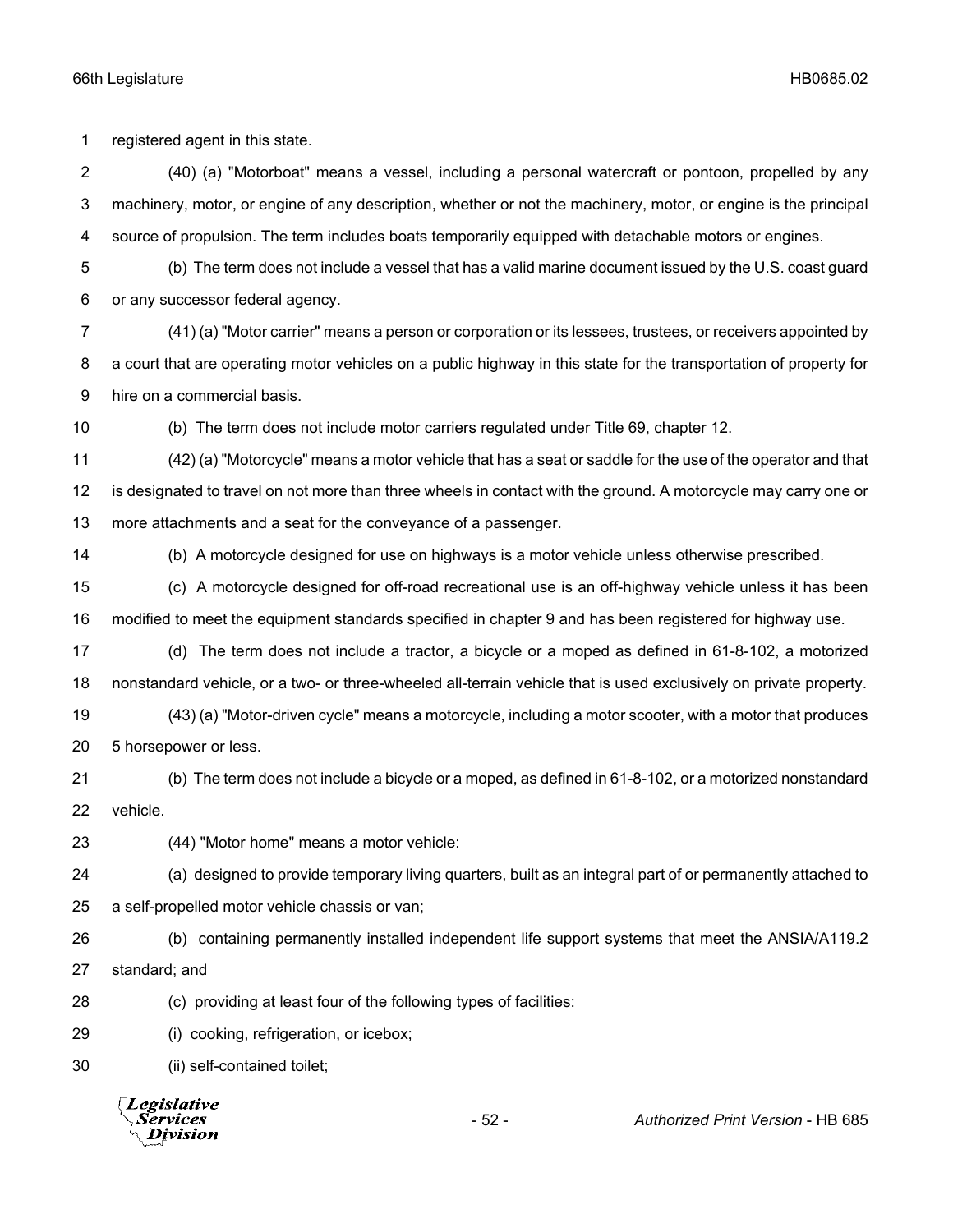(iii) heating or air conditioning, or both; (iv) potable water supply, including a faucet and sink; or (v) separate 110-volt or 125-volt electrical power supply or a liquefied petroleum gas supply, or both. (45) (a) "Motorized nonstandard vehicle" means a vehicle, on or by which a person may be transported, that: (i) is propelled by its own power, using an internal combustion engine or an electric motor; (ii) has a wheelbase of less than 40 inches and a wheel diameter of less than 10 inches; and (iii) does not display a manufacturer's certification in accordance with 49 CFR, part 567, or have a 17-character vehicle identification number assigned by the manufacturer in accordance with 49 CFR, part 565. (b) The term includes but is not limited to a motorized skateboard and a vehicle commonly known as a "pocket rocket". (c) The term does not include a moped as defined in 61-8-102, an electric personal assistive mobility device, or a motorized wheelchair or other low-powered, mechanically propelled vehicle designed specifically for use by a physically disabled person. (46) (a) "Motor vehicle" means: (i) a vehicle propelled by its own power and designed or used to transport persons or property on the highways of the state; (ii) a quadricycle if it is equipped for use on the highways as prescribed in chapter 9; or (iii) a golf cart only if it is equipped for use on the highways as prescribed in chapter 9 and is operated pursuant to 61-8-391 or by a person with a low-speed restricted driver's license. (b) The term does not include a bicycle or a moped as defined in 61-8-102, an electric personal assistive mobility device, a motorized nonstandard vehicle, or a motorized wheelchair or other low-powered, mechanically propelled vehicle that is designed specifically for use by a physically disabled person and that is used as a means of mobility for that person. (47) "New motor vehicle" means a motor vehicle, regardless of the mileage of the vehicle, the legal or equitable title to which has never been transferred by a manufacturer, distributor, or dealer to another person as 27 the result of a retail sale. (48) "Nonresident" means a person who is not a Montana resident. (49) (a) "Not used for general transportation purposes" means the operation of a motor vehicle registered as a collector's item, a custom vehicle, a street rod, or a custom-built motorcycle to or from a car or motorcycle

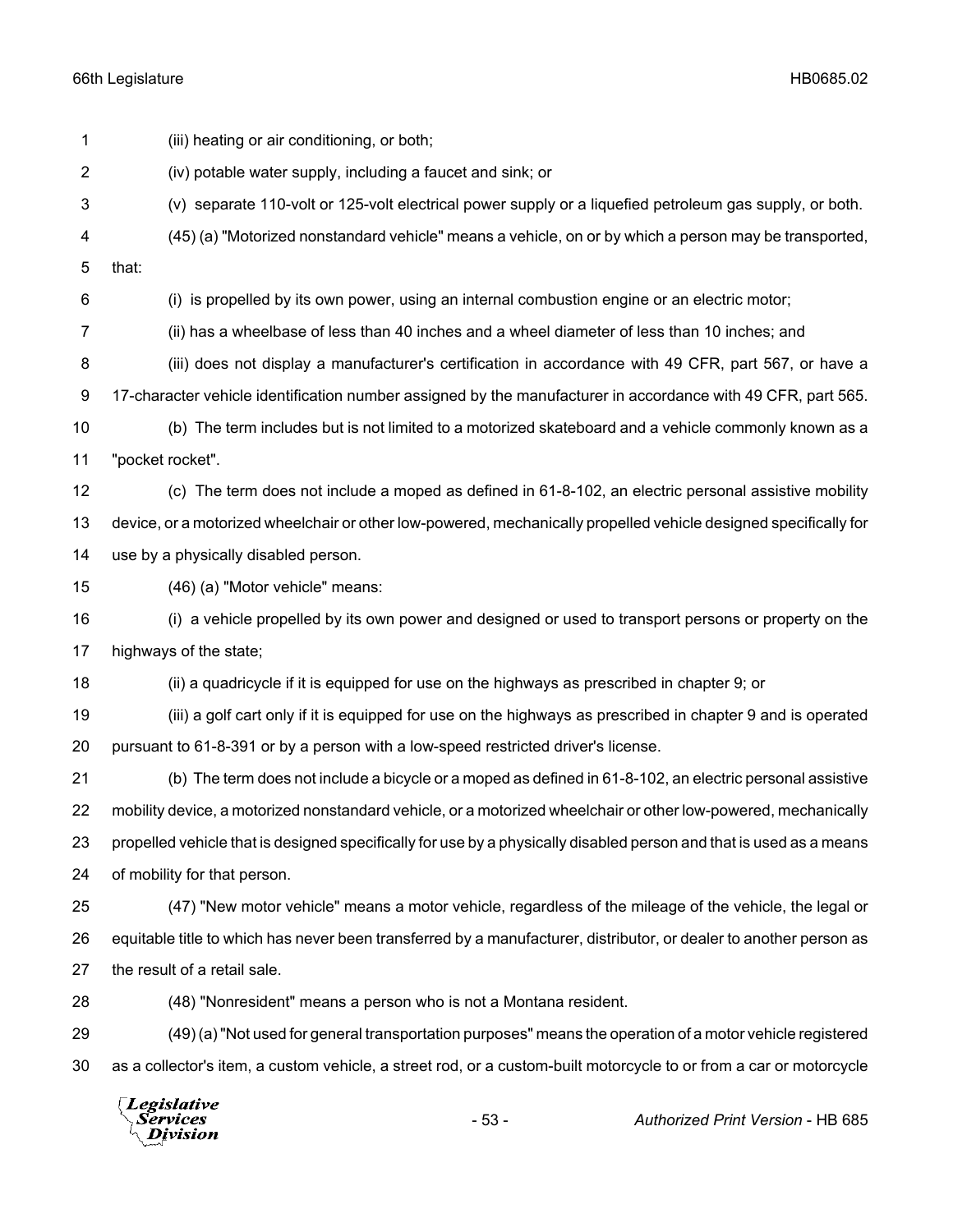club activity or event or an exhibit, show, cruise night, or parade, or for other occasional transportation activity.

 (b) The term does not include operation of a motor vehicle for routine or ordinary household maintenance, employment, education, or other similar purposes.

 (50) (a) "Off-highway vehicle" means a self-propelled vehicle designed for recreation or cross-country travel on public lands, trails, easements, lakes, rivers, or streams. The term includes but is not limited to motorcycles, quadricycles, dune buggies, amphibious vehicles, air cushion vehicles, and any other means of land transportation deriving motive power from any source other than muscle or wind.

(b) The term does not include:

(i) vehicles designed primarily for travel on, over, or in the water;

(ii) snowmobiles; or

 (iii) motor vehicles designed to transport persons or property on the highways unless the vehicle is used for off-road recreation on public lands.

(51) "Operator" means a person who is in actual physical control of a motor vehicle.

 (52) "Owner" means a person who holds the legal title to a vehicle. If a vehicle is the subject of an agreement for the conditional sale of the vehicle with the right of purchase upon performance of the conditions stated in the agreement and with an immediate right of possession vested in the conditional vendee, or in the event a vehicle is subject to a lease, contract, or other legal arrangement vesting right of possession or control, for security or otherwise, or in the event a mortgagor of a vehicle is entitled to possession, then the owner is the person in whom is vested the right of possession or control.

(53) "Person" means an individual, corporation, partnership, association, firm, or other legal entity.

 (54) "Personal watercraft" means a vessel that uses an outboard motor or an inboard engine powering a water jet pump as its primary source of propulsion and that is designed to be operated by a person sitting, standing, or kneeling on the vessel rather than by the conventional method of sitting or standing in the vessel.

 (55) "Pole trailer" means a vehicle without power designed to be drawn by another vehicle and attached to the towing vehicle by means of a reach or pole or by being boomed or otherwise secured to the towing vehicle and ordinarily used for transporting long or irregularly shaped loads such as poles, pipes, or structural members capable generally of sustaining themselves as beams between the supporting connections.

 (56) "Police officer" means an officer authorized to direct or regulate traffic or to make arrests for violations of traffic regulations.

(57) (a) "Quadricycle" means a four-wheeled motor vehicle, designed for on-road or off-road use, having

Legislative *Services* **Division**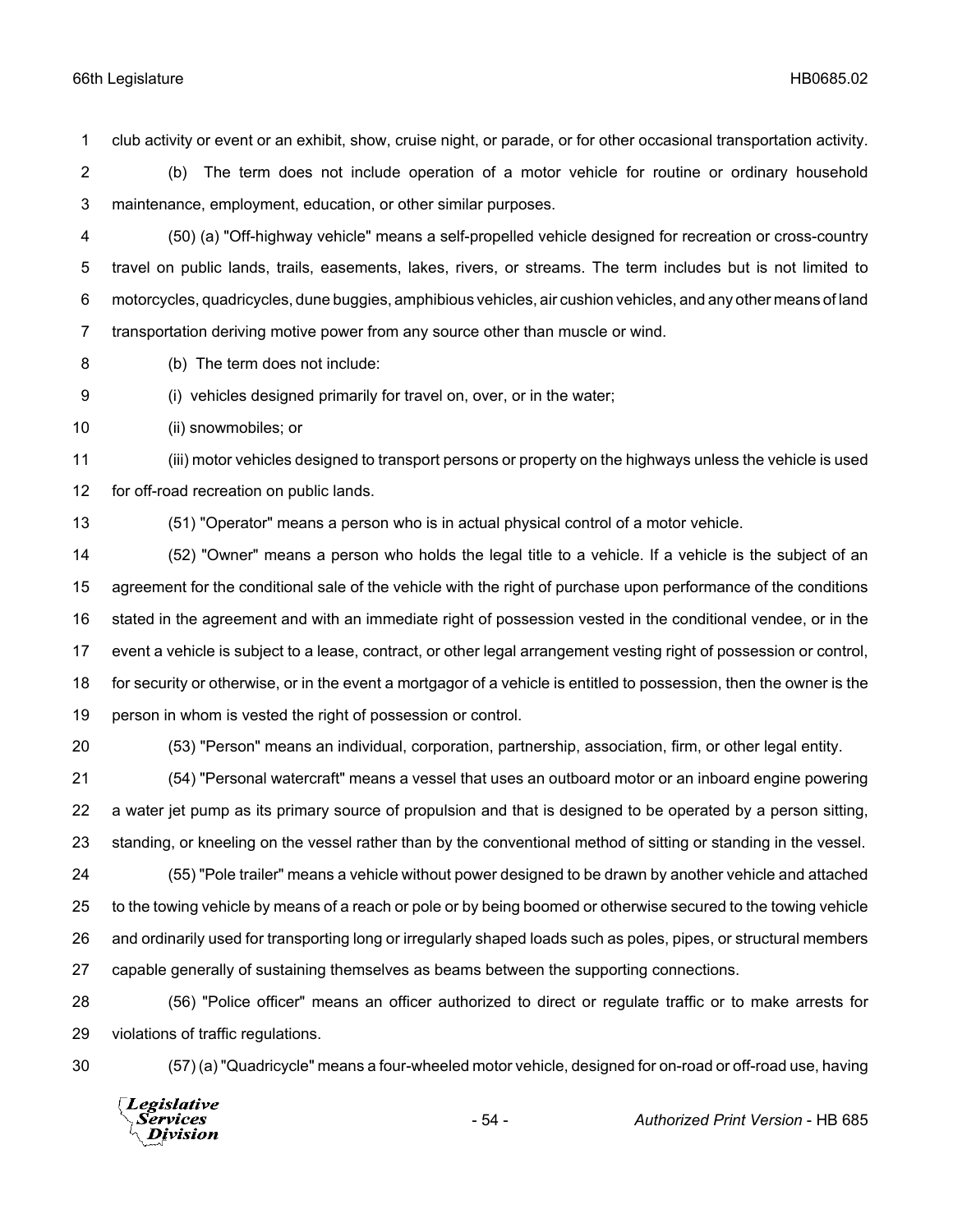a seat or saddle on which the operator sits.

(b) The term does not include golf carts.

 (58) "Railroad" means a carrier of persons or property on cars, other than streetcars, operated on stationary rails.

 (59) (a) "Railroad train" or "train" means a steam engine or electric or other motor, with or without cars coupled to the engine, that is operated on rails.

(b) The term does not include streetcars.

(60) "Recreational vehicle" includes a motor home, travel trailer, or camper.

 (61) "Registration" or "register" means the act or process of creating an electronic record, maintained by the department, of the assignment of a license plate or a set of license plates to and the issuance of a registration decal for a specific vehicle, the ownership of which has been established or is presumed in department records.

 (62) "Registration decal" means an adhesive sticker produced by the department and issued by the department, its authorized agent, or a county treasurer to the owner of a motor vehicle, trailer, semitrailer, pole trailer, motorboat, sailboat, personal watercraft, or snowmobile as proof of payment of all fees imposed for the registration period indicated on the sticker as recorded by the department under 61-3-101.

 (63) "Registration receipt" means a paper record that is produced and issued or, if authorized by the department, an electronic record that is transmitted by the department, its authorized agent, or a county treasurer to the owner of a vehicle that identifies a vehicle, based on information maintained in the electronic record of title for the vehicle, and that provides evidence of the payment of all fees required to be paid for the registration of the vehicle for the registration period indicated in the receipt.

 (64) "Retail sale" means the sale of a motor vehicle, trailer, semitrailer, pole trailer, travel trailer, motorboat, snowmobile, off-highway vehicle, or special mobile equipment by a dealer to a person for purposes other than resale.

 (65) "Revocation" means the termination by action of the department of a person's driver's license, privilege to drive a motor vehicle on the public highways, and privilege to apply for and be issued a driver's license for a period of time designated by law, during which the license or privilege may not be renewed, restored, or exercised. An application for a new license may be presented and acted on by the department after the expiration of the period of the revocation.

 (66) "Roadway" means that portion of a highway improved, designed, or ordinarily used for vehicular travel, exclusive of the berm or shoulder. In the event that a highway includes two or more separate roadways,

Legislative Services **Division**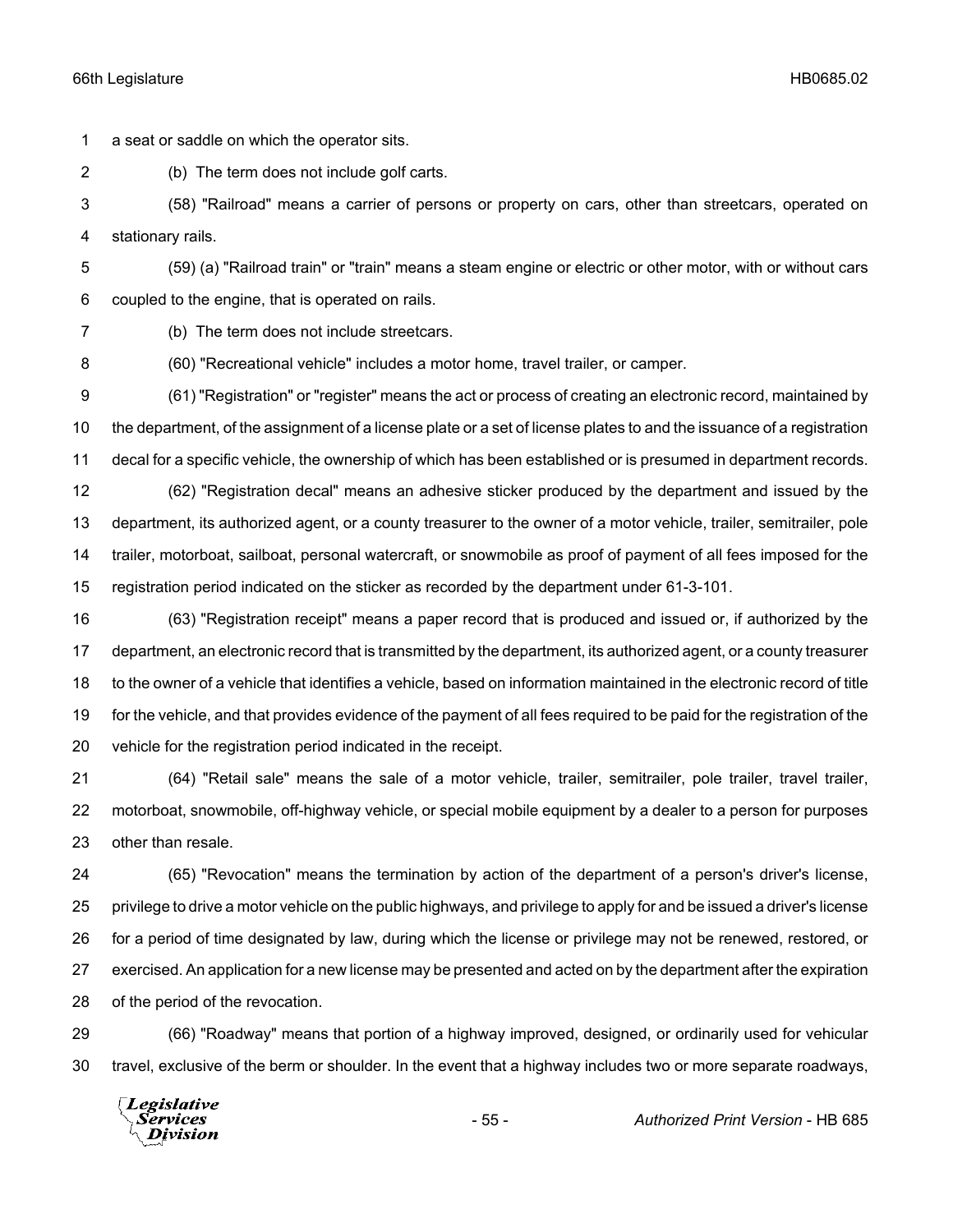the term refers to any roadway separately but not to all roadways collectively.

(67) (a) "Sailboat" means a vessel that uses a sail and wind as its primary source of propulsion.

(b) The term does not include a canoe or kayak propelled by wind.

 (68) "School zone" means an area near a school beginning at the school's front door, encompassing the campus and school property, and including the streets directly adjacent to the school property and for as many blocks surrounding the school as determined by the local authority establishing a special speed limit under 61-8-310(1)(d).

 (69) "Sell" means to transfer ownership from one person to another person or from a dealer to another person for consideration.

 (70) "Semitrailer" means a vehicle, with or without motive power, other than a pole trailer, designed for carrying property and for being drawn by a motor vehicle and constructed so that some part of its weight and that of its load rests on or is carried by another vehicle.

 (71) "Snowmobile" means a self-propelled vehicle of an overall width of 48 inches or less, excluding accessories, that is designed primarily for travel on snow or ice, that may be steered by skis or runners, and that is not otherwise registered or licensed under the laws of the state of Montana.

 (72) "Special mobile equipment" means a vehicle not designed for the transportation of persons or property on the highways but incidentally operated or moved over the highways, including road construction or maintenance machinery, ditch-digging apparatus, and well-boring apparatus. The fact that equipment is permanently attached to a vehicle does not make the vehicle special mobile equipment. The enumeration in this subsection is partial and does not exclude other vehicles that are within the general terms of this subsection.

(73) (a) "Specially constructed vehicle" means a motor vehicle, including a motorcycle, that:

 (i) was not originally constructed under a distinctive make, model, or type by a generally recognized manufacturer of motor vehicles;

 (ii) has been structurally modified so that it does not have the same appearance as similar vehicles from a generally recognized manufacturer of motor vehicles;

 (iii) has been constructed or assembled entirely from custom-built parts and materials not obtained from other vehicles;

 (iv) has been constructed or assembled by using major component parts from one or more manufactured vehicles and that cannot be identified as a specific make or model; or

(v) has been constructed by the use of a kit that cannot be visually identified as a specific make or model.

Legislative *Services* **Division** 

- 56 - *Authorized Print Version* - HB 685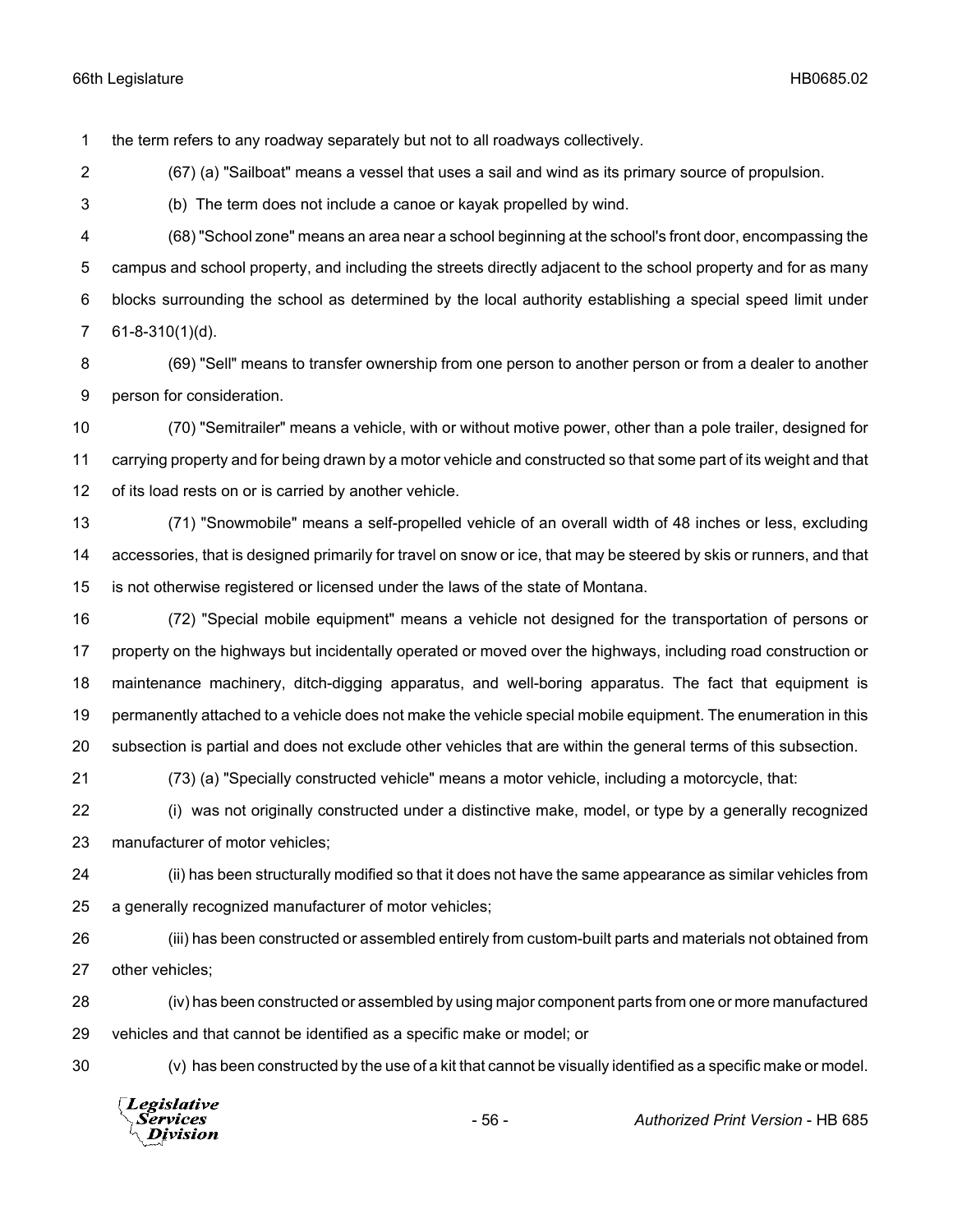(b) The term does not include a motor vehicle that has been repaired or restored to its original design by replacing parts.

 (74) (a) "Sport utility vehicle" means a light vehicle designed to transport 10 or fewer persons that is constructed on a truck chassis or that has special features for occasional off-road use.

(b) The term does not include trucks having a manufacturer's rated capacity of 1 ton or less.

(75) (a) "Stop", when required, means complete cessation from movement.

 (b) "Stop", "stopping", or "standing", when prohibited, means any stopping or standing of a vehicle, whether occupied or not, except when necessary to avoid conflict with other traffic or in compliance with the directions of a police officer, highway patrol officer, or traffic control sign or signal.

 (76) "Storage lot" means property owned, leased, or rented by a dealer that is not contiguous to the dealer's established place of business where a motor vehicle from the dealer's inventory may be placed when space at the dealer's established place of business is not available.

 (77) "Street" means the entire width between the boundary lines of every publicly maintained way when any part of the publicly maintained way is open to the use of the public for purposes of vehicular travel.

(78) "Street rod" means a motor vehicle, other than a motorcycle, that:

 (a) was manufactured prior to 1949 or was built to resemble a vehicle manufactured before 1949, including a kit vehicle intended to resemble a vehicle manufactured before 1949; and

 (b) has been altered from the manufacturer's original design or has a body constructed from nonoriginal materials.

 (79) "Suspension" means the temporary withdrawal by action of the department of a person's driver's license, privilege to drive a motor vehicle on the public highways, and privilege to apply for or be issued a driver's license for a period of time designated by law.

(80) "Temporary registration permit" means a paper record:

 (a) issued by the department, an authorized agent, a county treasurer, or a person, using a department-approved electronic interface after an electronic record has been transmitted to the department, that contains:

(i) required vehicle and owner information; and

(ii) the purpose for which the record was generated; and

 (b) that, when placed in a durable license-plate style plastic pouch approved by the department and displayed as prescribed in 61-3-224, authorizes a person to operate the described motor vehicle, motorboat,

Legislative Services **Division**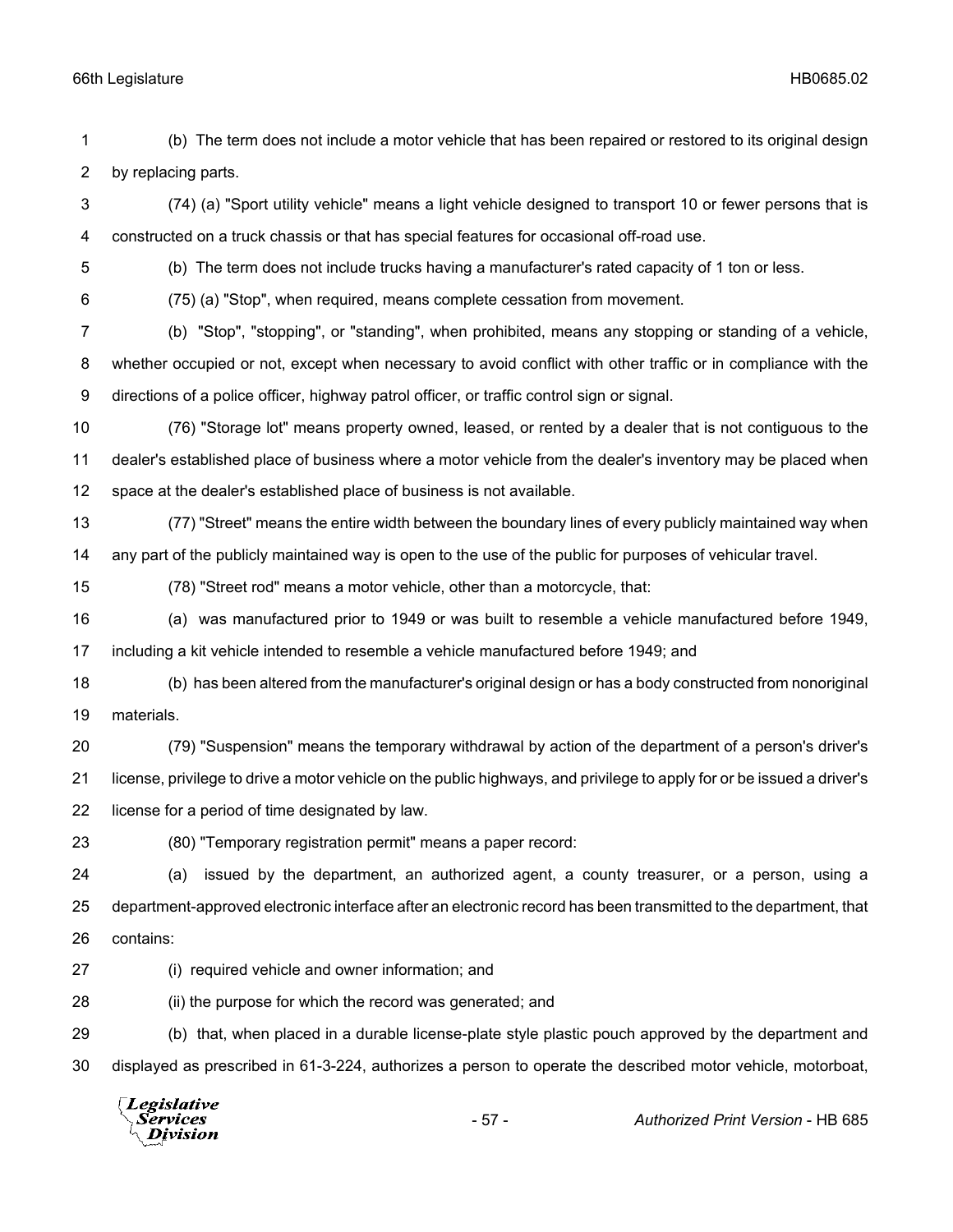sailboat that is 12 feet in length or longer, snowmobile, or off-highway vehicle for:

 (i) 40 days from the date the record is issued or until the vehicle is registered under Title 23 or this title, whichever first occurs; or

(ii) 90 days from the date the record is issued for a permit issued pursuant to 61-3-303(3)(b).

 (81) "Traffic" means pedestrians, ridden or herded animals, vehicles, streetcars, and other conveyances either singly or together while using any highways for purposes of travel.

 (82) (a) "Trailer" means a vehicle, with or without motive power, other than a pole trailer, designed for carrying property and for being drawn by a motor vehicle and constructed so that no part of its weight rests on the towing vehicle.

(b) The term does not include a mobile home or a manufactured home, as defined in 15-1-101.

 (83) "Transaction summary receipt" means an electronic record produced and issued by the department, its authorized agent, or a county treasurer for which a paper receipt is issued. The record may be created by the department and transmitted to the owner of a vehicle, a secured party, or a lienholder. The record must contain a unique transaction record number and summarize and verify the electronic filing of the transaction described in the receipt on the electronic record of title maintained under 61-3-101.

(84) "Travel trailer" means a vehicle:

(a) that is 40 feet or less in length;

(b) that is of a size or weight that does not require special permits when towed by a motor vehicle;

(c) with gross trailer area of less than 320 square feet; and

 (d) that is designed to provide temporary facilities for recreational, travel, or camping use and not used as a principal residence.

 (85) "Truck" or "motortruck" means a motor vehicle designed, used, or maintained primarily for the transportation of property.

 (86) "Truck tractor" means a motor vehicle designed and used primarily for drawing other vehicles and not constructed to carry a load other than a part of the weight of the vehicle and load drawn.

26 (87) "Under the influence" has the meaning provided in 61-8-401 [section 1].

 (88) "Used motor vehicle" includes any motor vehicle that has been sold, bargained, exchanged, or given away or had its title transferred from the person who first took title to it from the manufacturer, importer, dealer,

wholesaler, or agent of the manufacturer or importer and that has been used so as to have become what is

commonly known as "secondhand" within the ordinary meaning of that term.

Legislative *Services* **Division**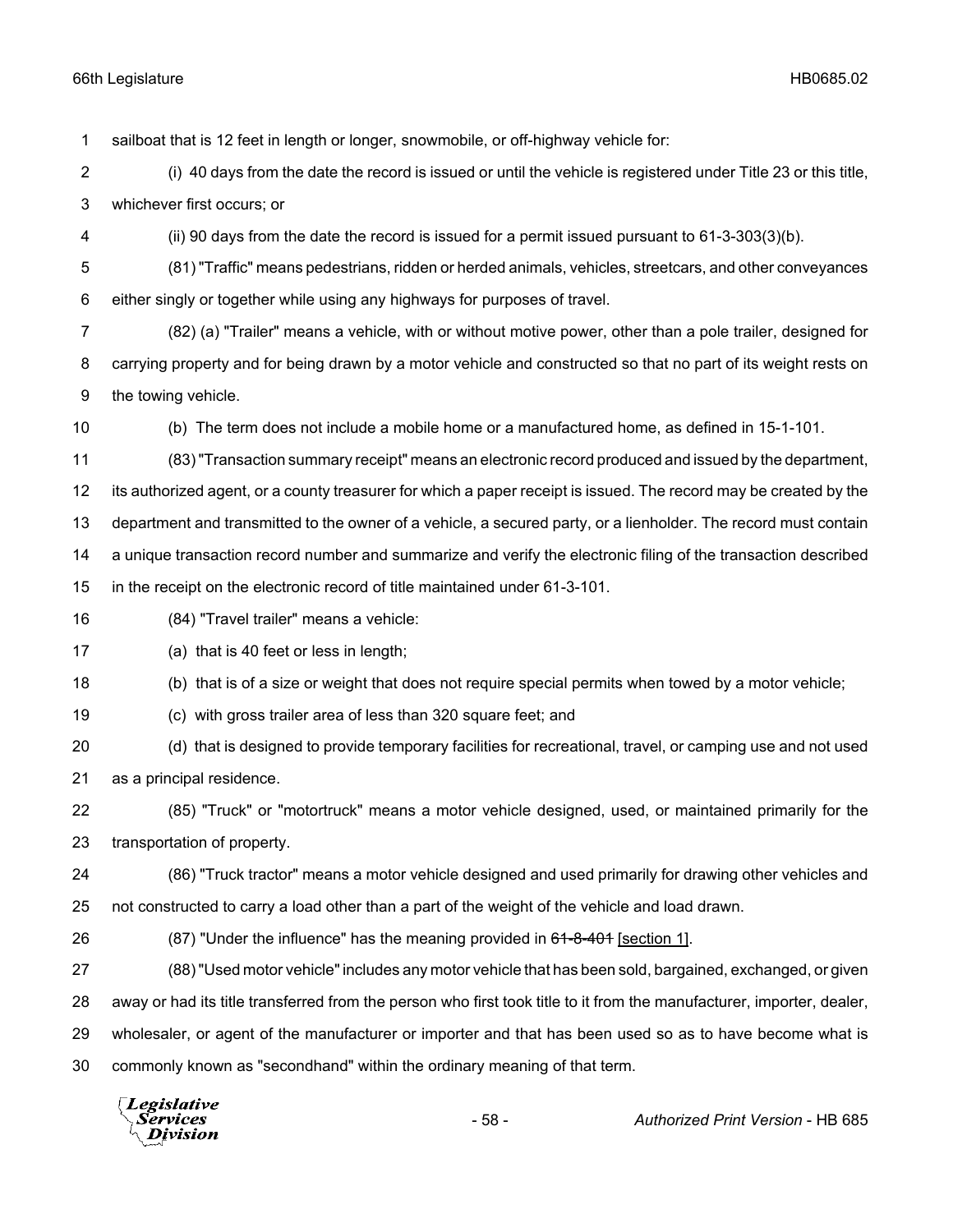- (89) "Van" means a motor vehicle designed for the transportation of at least six persons and not more than nine persons and intended for but not limited to family or personal transportation without compensation.
- (90) (a) "Vehicle" means a device in, on, or by which any person or property may be transported or drawn on a public highway, except devices moved by animal power or used exclusively on stationary rails or tracks.
- (b) The term does not include a manually or mechanically propelled wheelchair or other low-powered, mechanically propelled vehicle that is designed specifically for use by a physically disabled person and that is used as a means of mobility for that person.
- (91) "Vehicle identification number" means the number, letters, or combination of numbers and letters assigned by the manufacturer, by the department, or in accordance with the laws of another state or country for the purpose of identifying the motor vehicle or a component part of the motor vehicle.
- (92) "Vessel" means every description of watercraft, unless otherwise defined by the department, other than a seaplane on the water, used or capable of being used as a means of transportation on water.

 (93) "Wholesaler" means a person that for a commission or with intent to make a profit or gain of money or other thing of value sells, exchanges, or attempts to negotiate a sale or exchange of an interest in a used motor vehicle, trailer, semitrailer, pole trailer, travel trailer, motorboat, snowmobile, off-highway vehicle, or special mobile equipment only to dealers and auto auctions licensed under chapter 4, part 1."

**SECTION 32.** SECTION 61-2-107, MCA, IS AMENDED TO READ:

 **"61-2-107. License reinstatement fee to fund county drinking and driving prevention programs.** (1) Notwithstanding the provisions of any other law of the state, a driver's license that has been suspended or 21 revoked under 61-5-205 or 61-8-402 [section 8] must remain suspended or revoked until the driver has paid to 22 the department a fee of \$200 in addition to any other fines, forfeitures, and penalties assessed as a result of conviction for a violation of the traffic laws of the state.

 (2) The department shall deposit one-half of the fees collected under subsection (1) in the general fund and the other half in an account in the state special revenue fund to be used for funding county drinking and driving prevention programs as provided in 61-2-108."

# **SECTION 33.** SECTION 61-2-302, MCA, IS AMENDED TO READ:

 **"61-2-302. Establishment of driver rehabilitation and improvement program -- participation by offending drivers.** (1) The department may establish by administrative rules a driver rehabilitation and

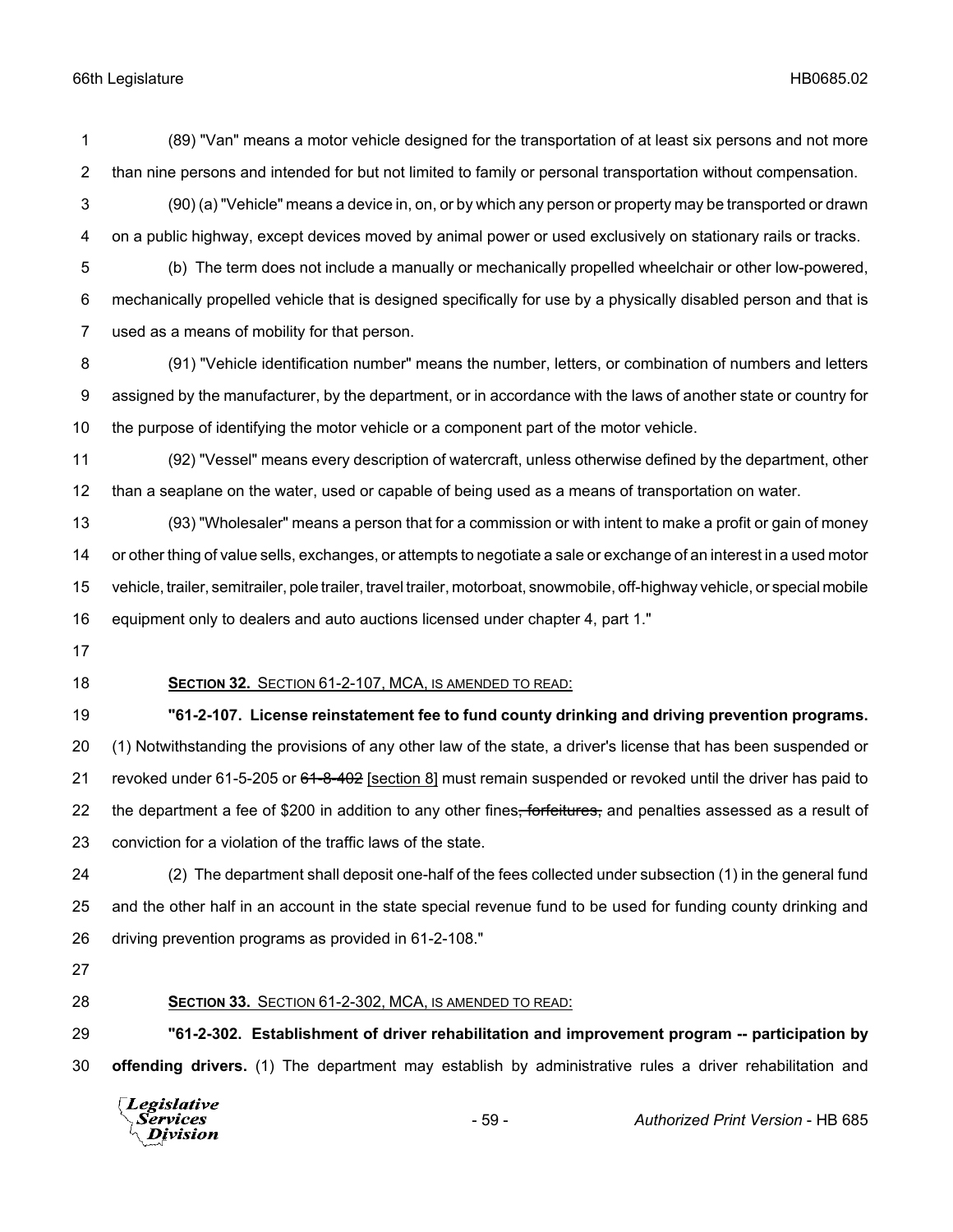improvement program or programs. The programs may consist of classroom instruction in rules of the road, driving techniques, defensive driving, driver attitudes and habits, actual on-the-road driver's training, and other subjects or tasks designed to contribute to proper driving attitudes, habits, and techniques and must include the requirements for obtaining a restricted probationary driver's license.

- (2) Except when otherwise provided or restricted by statute, a person whose driver's license is suspended or revoked by the department, unless the suspension or revocation was for an offense under 7 61-8-401, 61-8-406, or 61-8-411 [section  $2(1)(a)$ ,  $(1)(b)$ ,  $(1)(c)$ ,  $(1)(d)$ , or  $(1)(e)$ ], may participate in any driver rehabilitation and improvement program established under this section if the person's license is:
- (a) suspended as a result of a violation of the traffic laws of this state, unless the suspension was imposed under the authority provided in Title 61, chapter 8, part 8; or

(b) revoked and the person has:

(i) completed at least 3 months of a 1-year revocation; or

(ii) completed 1 year of a 3-year revocation; and

(iii) met the requirements for reobtaining a Montana driver's license.

 (3) Notwithstanding any provision of this part inconsistent with any other law of the state of Montana, the enforcement of any suspension or revocation order that constitutes the basis for any person's participation in the driver rehabilitation and improvement program provided for in this section may be stayed if that person complies with the requirements established for the driver rehabilitation and improvement program and meets the eligibility requirements of subsection (2).

 (4) If a person's driver's license has been surrendered before the person's selection for participation in the driver rehabilitation and improvement program, the license may be returned upon receipt of the person's agreement to participate in the program.

 (5) The stay of enforcement of any suspension or revocation action must be terminated and the suspension or revocation action must be reinstated if a person declines to participate in the driver rehabilitation and improvement program or fails to meet the attendance or other requirements established for participation in the program.

(6) This part does not create a right to be included in any program established under this part.

 (7) The department may establish a schedule of fees that may be charged to those persons participating in the driver improvement and rehabilitation program. The fees must be used to help defray costs of maintaining the program.

Legislative Division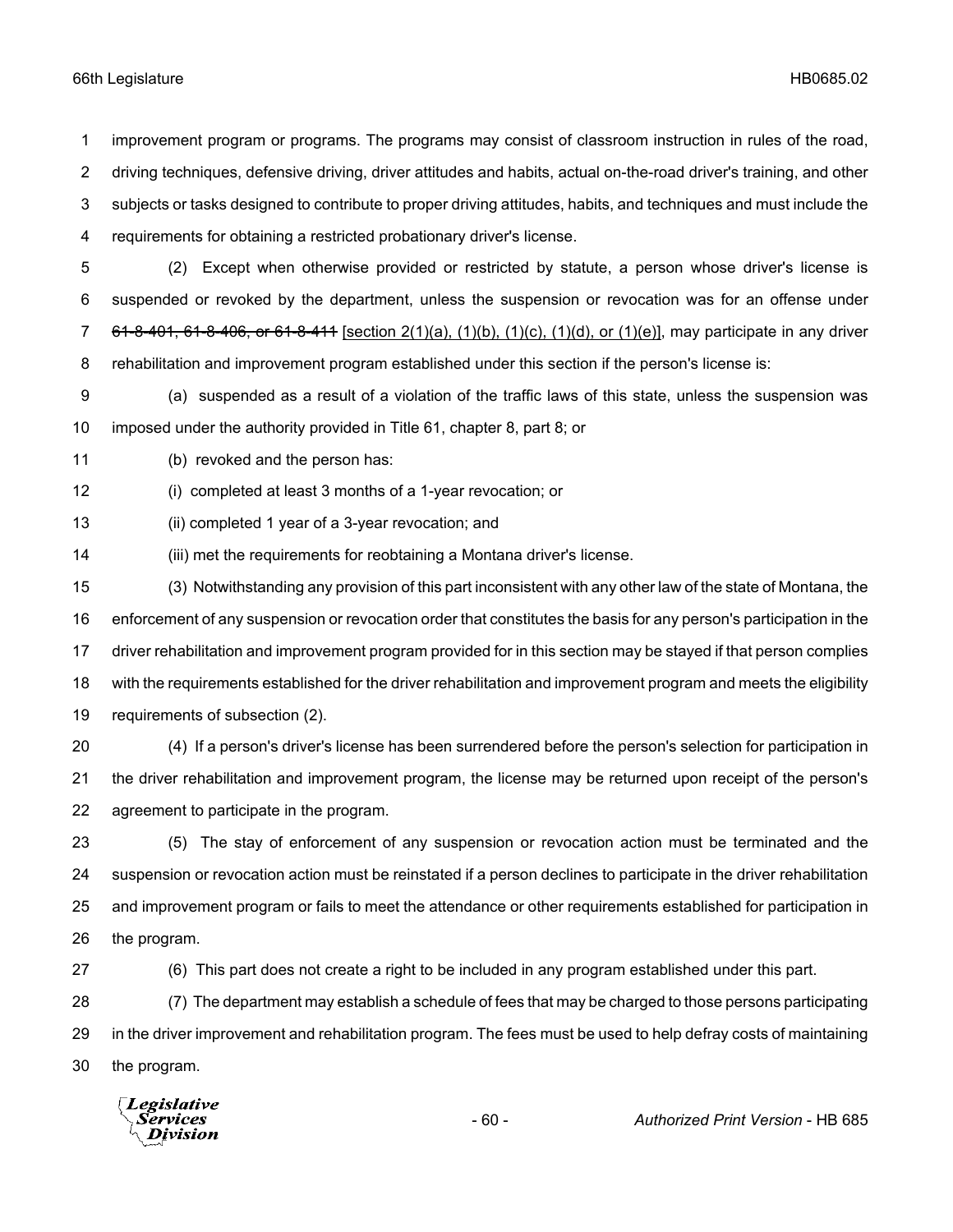(8) A person may be referred to this program by a driver improvement analyst, city judge, justice of the peace, youth court judge, judge of a district court of the state, or hearing examiner of the department. (9) (a) Except as provided in subsection (9)(b), the department may issue a restricted probationary license to any person who enrolls and participates in the driver rehabilitation and improvement program. Upon issuance of a probationary license under this section, the licensee is subject to the restrictions set forth on the license. (b) The department may not issue a restricted probationary license that would permit an individual to drive a commercial motor vehicle during a period in which: (i) the individual is disqualified from operating a commercial motor vehicle under state or federal law; or (ii) the individual's driver's license or driving privilege is revoked, suspended, or canceled. (10) It is a misdemeanor for a person to operate a motor vehicle in any manner in violation of the restrictions imposed on a restricted license issued to the person under this section." **SECTION 34.** SECTION 61-5-125, MCA, IS AMENDED TO READ: **"61-5-125. Authority of department -- rulemaking authority.** (1) The department shall administer and enforce the provisions of this chapter. (2) The department shall adopt rules setting standards to govern driver's license examinations and reexaminations. The rules: (a) must specifically address the functional abilities and skills required for a person to exercise ordinary and reasonable control in the safe operation of a motor vehicle on a highway; (b) must include minimum uncorrected or corrected visual acuity requirements for both unrestricted and restricted licensure and may include minimum field of vision and depth perception requirements and hearing requirements for unrestricted and restricted licensure; (c) may direct the design of one or more types of skills tests to assess an applicant's or licensee's ability to exercise ordinary and reasonable control in the safe operation of a motor vehicle on the highway. A skills test may consist of: (i) a comprehensive assessment of a person's functional abilities by means of an actual demonstration of the applicant's ability to exercise ordinary and reasonable control in the safe operation of a motor vehicle; or (ii) a more limited assessment of a person's functional abilities, conducted at the discretion of the department, as related to a specific physical or mental condition or conditions or a request for reexamination; Legislative

Services Division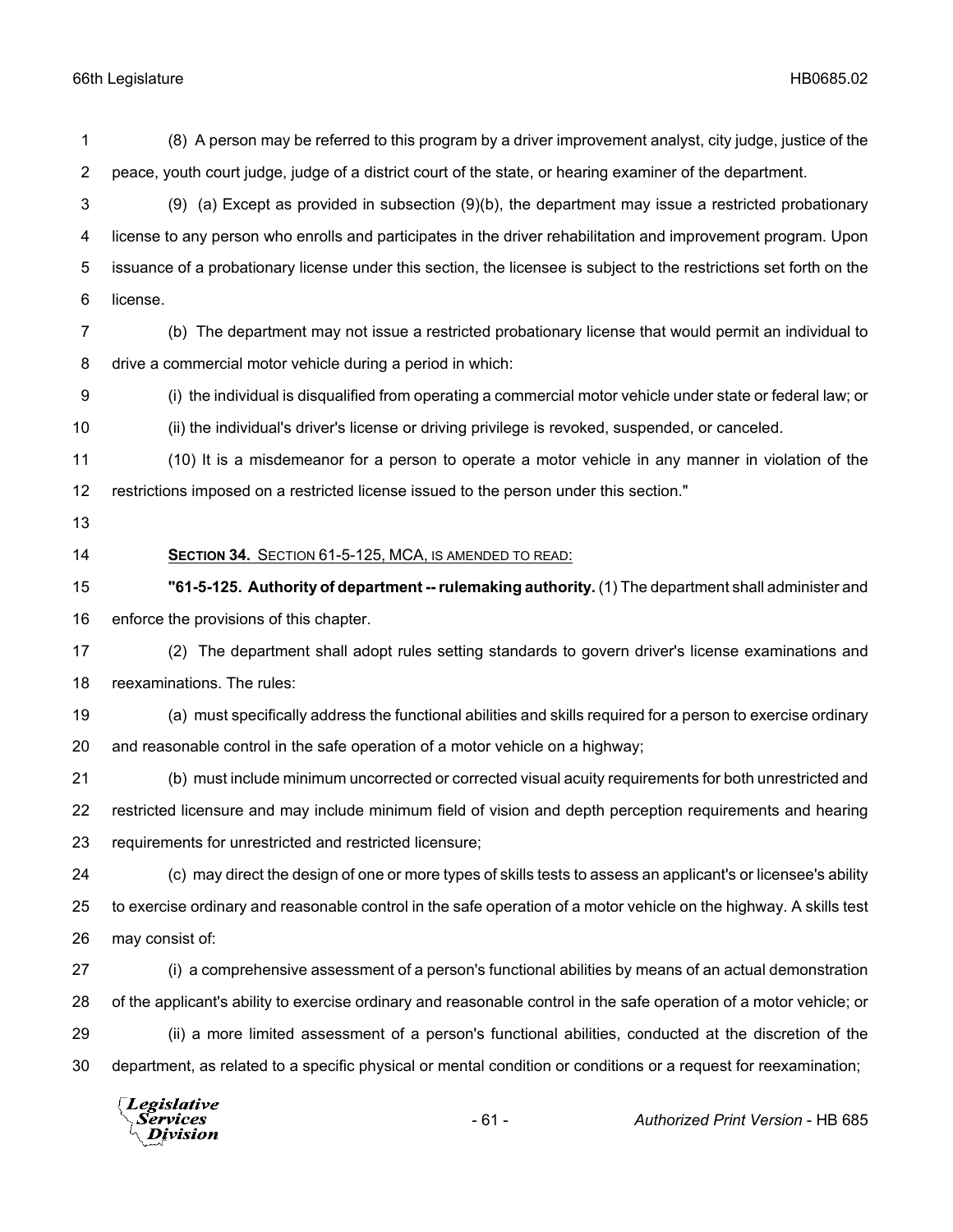(d) must include operational restrictions based upon the visual acuity of an applicant or licensee; (e) may take into consideration any nationally recognized standards or recommended practices for assessment of a person's ability to exercise ordinary and reasonable control in the safe operation of a motor vehicle on the highway;

 (f) must include appropriate licensing criteria relating to the use of adaptive equipment or operational limits that can be readily discerned by law enforcement or a licensing agency in another jurisdiction;

 (g) may be derived from medical guidelines and information compiled by driver licensing medical advisory or review boards from other jurisdictions, as well as information received from advocacy groups for persons with disabilities and senior citizens; and

 (h) except as provided in 61-5-105, may not use a person's age or physical or mental disability, limitation, or condition as a justification for denial of a license.

 (3) The department shall adopt rules governing the issuance of a hardship license to an underage applicant, including but not limited to an applicant who is 14 years of age or older who holds a valid learner license under 61-5-106. The rules must consider whether a hardship license is needed because the applicant's licensed parent or guardian is not available to accompany the licensee due to employment or circumstances related to the operation of a farm or ranch and the licensee is required to drive more than 7 miles from the licensee's residence to the licensee's school bus stop.

(4) The department may adopt additional rules governing:

 (a) acceptable methods of proof of identification that must be supplied by a person upon application for or renewal of a driver's license;

 (b) the cancellation of a driver's license upon receipt of an insufficient funds check in payment of license fees;

 (c) circumstances under which the department may issue a probationary license to a person whose license has been suspended or revoked or a person whose license is subject to a discretionary suspension or revocation;

- (d) restrictions and duration to be imposed upon a probationary license;
- (e) renewal of a driver's license by a person in the military assigned to active duty who had a valid Montana driver's license at the time of entering active duty;
- 29 (f) issuance of a replacement driver's license; and

(g) a determination of the driver's license expiration date, minimum and maximum license terms, and

**Legislative** Services - 62 - *Authorized Print Version* - HB 685Division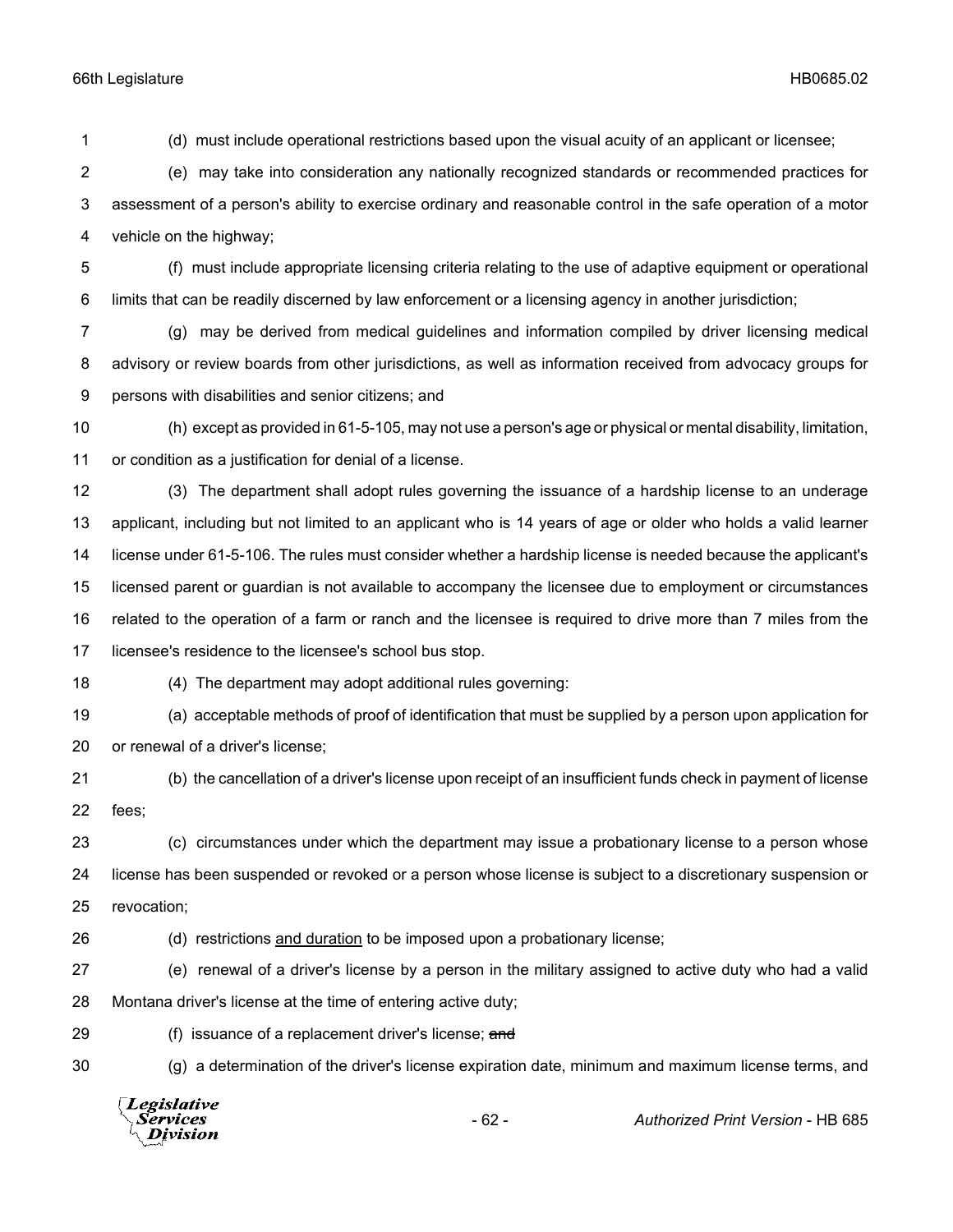|                | Legislative<br>Services<br>Division                                                                                                                                                   | $-63-$ | Authorized Print Version - HB 685                                                                                     |
|----------------|---------------------------------------------------------------------------------------------------------------------------------------------------------------------------------------|--------|-----------------------------------------------------------------------------------------------------------------------|
| 30             | $(a)$ a driving offense under 61-8-401, 61-8-406, or 61-8-411;                                                                                                                        |        |                                                                                                                       |
| 29             | following offenses:                                                                                                                                                                   |        |                                                                                                                       |
| 28             |                                                                                                                                                                                       |        | receives notice from a court or another licensing jurisdiction that the individual has been convicted of any of the   |
| 27             | (2) The department shall suspend an individual's driver's license or driving privilege if the department                                                                              |        |                                                                                                                       |
| 26             | (g) a felony offense of driving under the influence of alcohol or drugs or both.                                                                                                      |        |                                                                                                                       |
| 25             | another; or                                                                                                                                                                           |        |                                                                                                                       |
| 24             | a vehicle, other than a bicycle, while under the influence of alcohol or drugs or both and causing bodily injury to                                                                   |        |                                                                                                                       |
| 23             |                                                                                                                                                                                       |        | (f) negligent vehicular assault as defined in 45-5-205 involving a motor vehicle. negligent operation of              |
| 22             | (e) fleeing from or eluding a peace officer; or                                                                                                                                       |        |                                                                                                                       |
| 21             | or under any other law relating to the ownership or operation of motor vehicles;                                                                                                      |        |                                                                                                                       |
| 20             | (d) perjury or the making of a false affidavit or statement under oath to the department under this chapter                                                                           |        |                                                                                                                       |
| 19             | accident resulting in the death or personal injury of another;                                                                                                                        |        |                                                                                                                       |
| 18             | (c) failure to stop and render aid as required under the laws of this state in the event of a motor vehicle                                                                           |        |                                                                                                                       |
| 17             | (b) any felony in the commission of which a motor vehicle is used;                                                                                                                    |        |                                                                                                                       |
| 16             | (a) negligent homicide resulting from the operation of a motor vehicle;                                                                                                               |        |                                                                                                                       |
| 15             | Indian reservation, that the individual has been convicted of any of the following offenses:                                                                                          |        |                                                                                                                       |
| 14             | 61-5-213, in this state or a violation of a similar statute or regulation in another state or on a federally recognized                                                               |        |                                                                                                                       |
| 13             |                                                                                                                                                                                       |        | department receives notice from a court or another licensing jurisdiction a report of conviction, as defined in       |
| 12             |                                                                                                                                                                                       |        | of action -- exceptions. (1) The department shall revoke an individual's driver's license or driving privilege if the |
| 11             |                                                                                                                                                                                       |        | "61-5-205. Mandatory revocation or suspension of license upon certain convictions -- duration                         |
| 10             | SECTION 35. SECTION 61-5-205, MCA, IS AMENDED TO READ:                                                                                                                                |        |                                                                                                                       |
| 9              |                                                                                                                                                                                       |        |                                                                                                                       |
| 8              | collected for an implied consent refusal."                                                                                                                                            |        |                                                                                                                       |
| 7              |                                                                                                                                                                                       |        | (i) the procedures for the collection, distribution, and strict accountability of any funds received for fees         |
| 6              | including the duration and requirements for restoration; and                                                                                                                          |        |                                                                                                                       |
| 5              |                                                                                                                                                                                       |        | (i) the determination of the appropriate sanction to apply based on a conviction or administrative action,            |
| 4              | issuing a probationary license when the person is convicted in an out-of-state jurisdiction;                                                                                          |        |                                                                                                                       |
| 3              | (h) issuance and cancellation of probationary or restricted driver licenses, including the requirements for                                                                           |        |                                                                                                                       |
| $\overline{2}$ | license renewal requirements for a driver's license issued to a person who is a foreign national whose presence<br>in the United States is temporarily authorized under federal law-: |        |                                                                                                                       |
| 1              |                                                                                                                                                                                       |        |                                                                                                                       |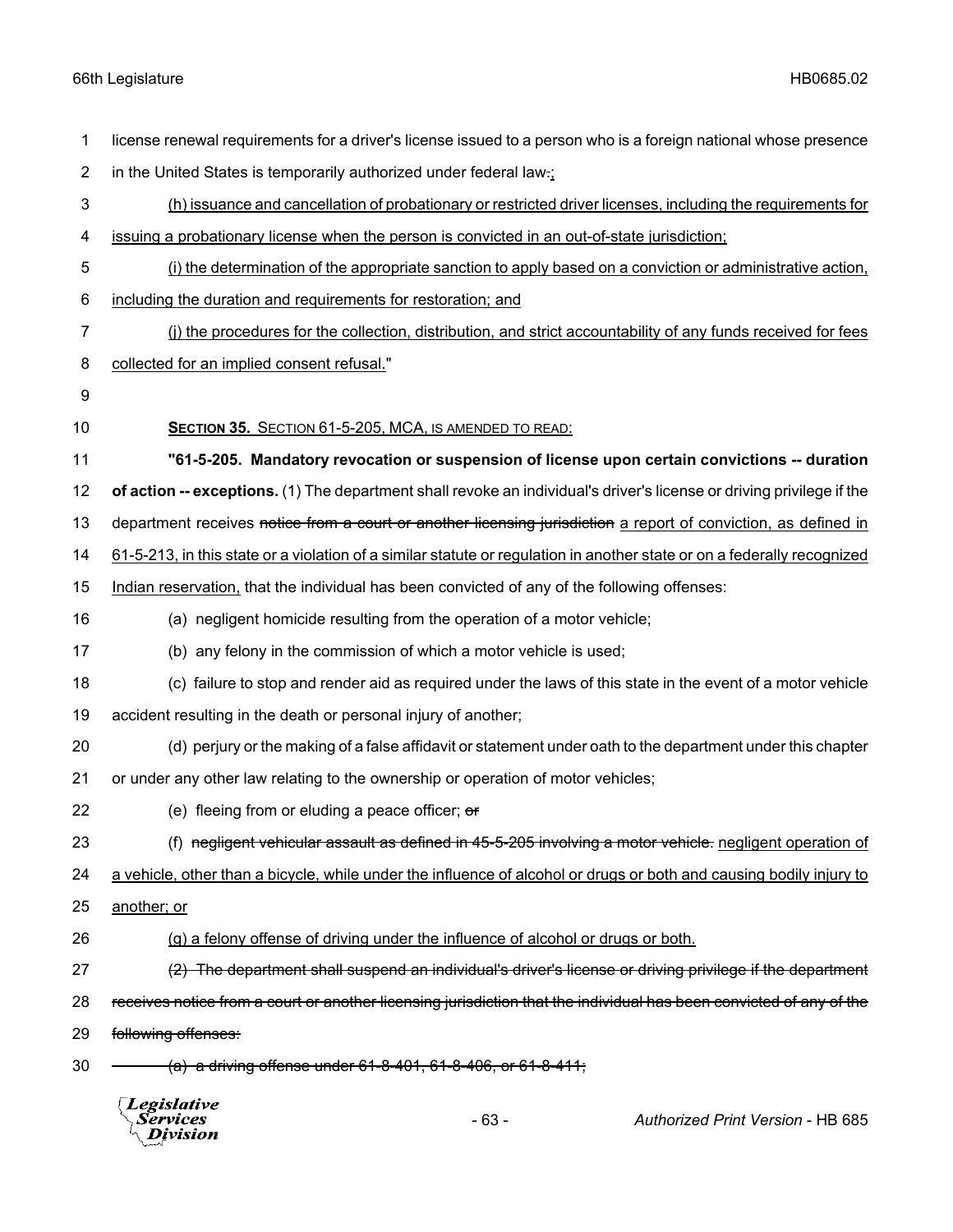| 1              | (b) three reckless driving offenses committed within a period of 12 months; or                                                     |
|----------------|------------------------------------------------------------------------------------------------------------------------------------|
| $\overline{c}$ | (c) a theft offense under 45-6-301 if the theft consisted of theft of motor vehicle fuel and a motor vehicle                       |
| 3              | was used in the commission of the offense.                                                                                         |
| 4              | $\frac{(-3)(2)}{2}$ A revocation under subsections (1)(a), (1)(b), and (1)(d) through $\frac{(+)(+)}{(+)(+)}$ must be for a period |
| 5              | of 1 year. A revocation under subsection $(1)(c)$ must be for a period of 1 year, except that a revocation must be                 |
| 6              | for 2 years if the offender received a felony conviction under 61-7-103.                                                           |
| 7              | (3) The department shall suspend an individual's driver's license or driving privilege if the department                           |
| 8              | receives a report of a conviction, as defined in 61-5-213, in this state or a violation of a similar statute or regulation         |
| 9              | in another state or on a federally recognized Indian reservation, that the individual has been convicted of any of                 |
| 10             | the following offenses:                                                                                                            |
| 11             | (a) a misdemeanor offense of driving under the influence of alcohol or drugs;                                                      |
| 12             | (b) three reckless driving offenses committed within a period of 12 months; or                                                     |
| 13             | (c) a theft offense if the theft consisted of theft of motor vehicle fuel and a motor vehicle was used in the                      |
| 14             | commission of the offense.                                                                                                         |
| 15             | (4) (a) Except as provided in subsections (4)(b) and (4)(c), a suspension under subsection $\left(\frac{2}{2}\right)$ must         |
| 16             | be for a period the duration of 1 year.                                                                                            |
| 17             | (b) A suspension under subsection $(2)(a)$ must be for the period duration set forth in 61-5-208.                                  |
| 18             | (c) A suspension under subsection $(2)(e)$ (3)(c) must be for one of the following periods:                                        |
| 19             | (i) 30 days for a first offense;                                                                                                   |
| 20             | (ii) 6 months for a second offense; and                                                                                            |
| 21             | (iii) 1 year for a third or subsequent offense."                                                                                   |
| 22             |                                                                                                                                    |
| 23             | <b>SECTION 36. SECTION 61-5-208, MCA, IS AMENDED TO READ:</b>                                                                      |
| 24             | "61-5-208. Period Duration of suspension or revocation -- limitation on issuance of probationary                                   |
| 25             | license -- notation on driver's license. (1) The department may not suspend or revoke a driver's license or                        |
| 26             | privilege to drive a motor vehicle on the public highways, except as permitted by law.                                             |
| 27             | (2) (a) Except as provided in 44-4-1205 and 61-2-302 and except as otherwise provided in this section                              |
| 28             | by law, a person whose license or privilege to drive a motor vehicle on the public highways has been suspended                     |
| 29             | or revoked may not have the license, endorsement, or privilege renewed or restored until the revocation or                         |
| 30             | suspension period duration has been completed.                                                                                     |

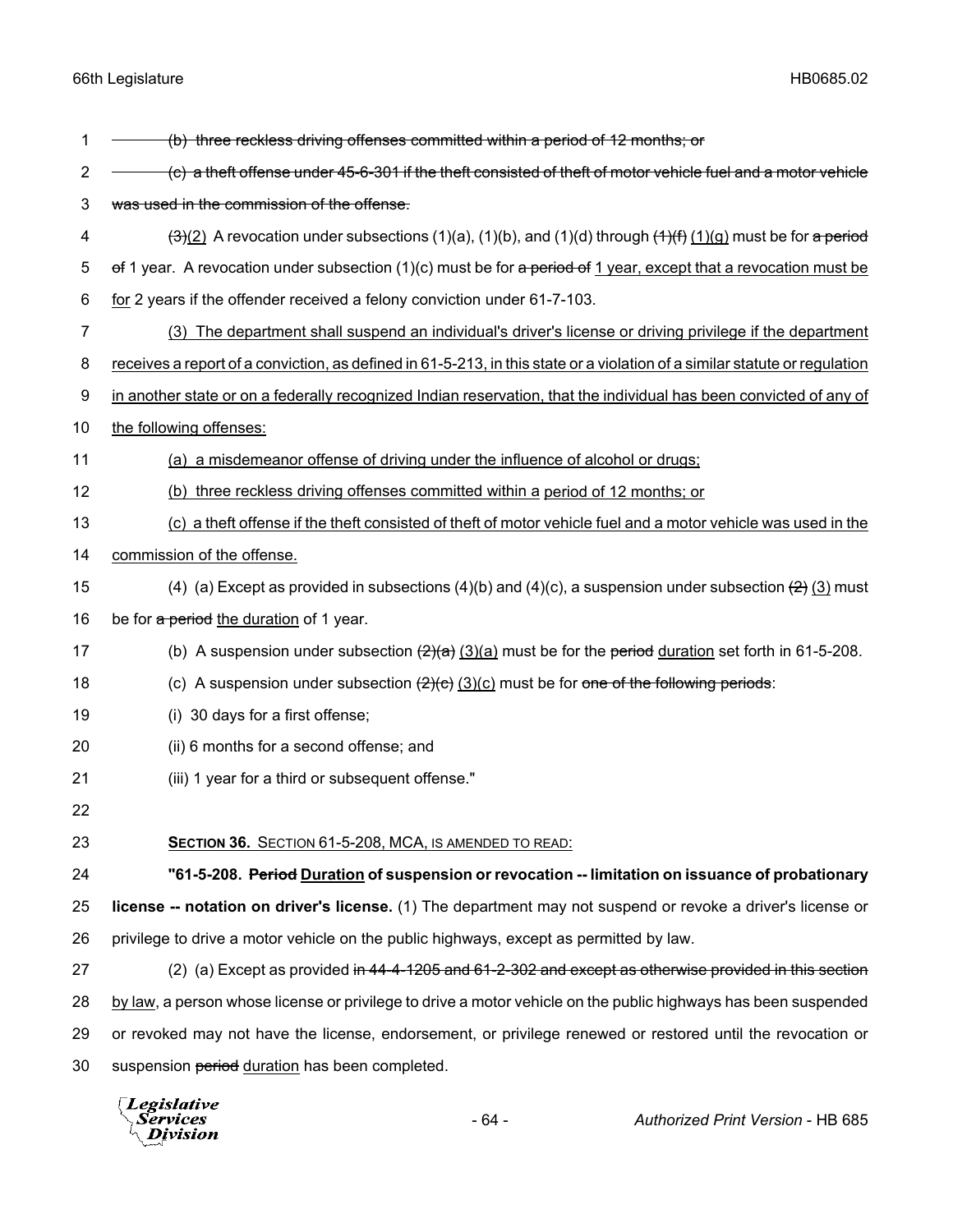1 (b) Subject to 61-5-231 and except as provided in subsection (4) of this section:

2 - (i) upon receiving a report of a person's conviction or forfeiture of bail or collateral not vacated for a first 3 offense of violating 61-8-401, 61-8-406, 61-8-411, or 61-8-465, the department shall suspend the driver's license 4 or driving privilege of the person for a period of 6 months;

5 - (ii) upon receiving a report of a person's conviction or forfeiture of bail or collateral not vacated for a 6 second offense of violating 61-8-401, 61-8-406, 61-8-411, or 61-8-465 within the time period specified in 7 61-8-734, the department shall suspend the driver's license or driving privilege of the person for a period of 1 year 8 and may not issue a probationary license during the period of suspension unless the person completes at least 9 45 days of the 1-year suspension and the report of conviction includes a recommendation from the court that a 10 probationary driver's license be issued subject to the requirements of 61-8-442. If the 1-year suspension period 11 passes and the person has not completed chemical dependency treatment, as required under 61-8-732, the 12 license suspension remains in effect until treatment is completed.

13 (iii) upon receiving a report of a person's conviction or forfeiture of bail or collateral not vacated for a third 14 or subsequent offense of violating 61-8-401, 61-8-406, 61-8-411, or 61-8-465] within the time period specified 15 in 61-8-734, the department shall suspend the driver's license or driving privilege of the person for a period of 4 16 year and may not issue a probationary license during the period of suspension unless the person completes at 17 least 90 days of the 1-year suspension and the report of conviction includes a recommendation from the court 18 that a probationary driver's license be issued subject to the requirements of 61-8-442. If the 1-year suspension 19 period passes and the person has not completed chemical dependency treatment, as required under 61-8-732, 20 the license suspension remains in effect until treatment is completed.

21 (b) The department shall apply the appropriate sanction to the driver based on the reported and prior 22 convictions, as defined in 61-5-213, in this state or a violation of a similar statute or regulation in another state 23 or on a federally recognized Indian reservation.

24 (c) The driver must pay all reinstatement and administrative fees owed to the department before a 25 probationary license is issued or a driver's license or privilege to drive is restored.

26  $\left(3\right)$   $\left(\frac{a}{d}\right)$  Except as provided in subsection  $\left(\frac{3}{b}\right)$   $\left(\frac{2}{e}\right)$  or as provided in 61-8-802, the period duration 27 of the suspension or revocation for a person convicted of any offense that makes mandatory the suspension or 28 revocation of the person's driver's license commences from the date of conviction, or forfeiture of bail as defined 29 in 61-5-213, or from the date of the event mandating an administrative suspension or revocation.

30 (b)(e) A suspension commences from the last day of the prior suspension or revocation period if the

**Legislative Services Division**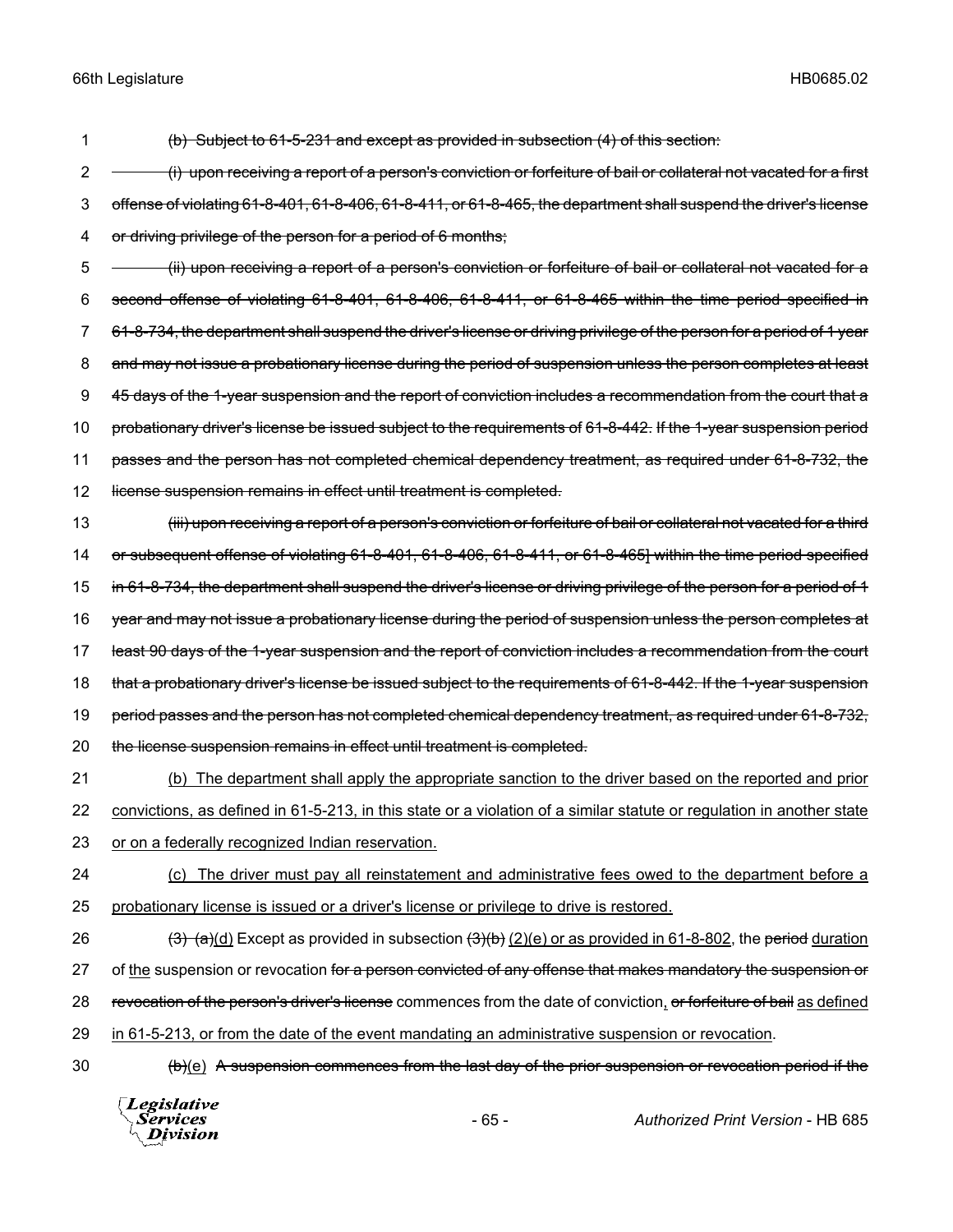| 1              | suspension is for a conviction of driving with a suspended or revoked license. If the reported conviction is for |
|----------------|------------------------------------------------------------------------------------------------------------------|
| $\overline{c}$ | driving with a suspended or revoked license or while declared a habitual traffic offender, the suspension        |
| 3              | commences from the last day of the sanction that resulted in the offender being suspended.                       |
| 4              | $(4)$ (f) If In addition to any other permitted sanction, if a person is convicted of a violation of 61-8-401,   |
| 5              | 61-8-406, 61-8-411, or 61-8-465 driving under the influence of alcohol or drugs while a commercial driver while  |
| 6              | operating a commercial motor vehicle, the department shall suspend the person's commercial driver's license      |
| 7              | or commercial privilege to drive as provided in 61-8-802.                                                        |
| 8              | (3) Upon receiving a report of a person's conviction for a misdemeanor offense of driving under the              |
| 9              | influence of alcohol or drugs, the department:                                                                   |
| 10             | (a) for a misdemeanor first offense:                                                                             |
| 11             | (i) shall suspend the driver's license or privilege to drive for 6 months; and                                   |
| 12             | (ii) may issue a probationary license during the period of suspension, unless the report of conviction           |
| 13             | includes a statement that the court does not recommend a probationary license;                                   |
| 14             | (b) for a misdemeanor second offense:                                                                            |
| 15             | (i) shall suspend the driver's license or privilege to drive for 1 year;                                         |
| 16             | (ii) may not issue a probationary license during the period of suspension until the person completes at          |
| 17             | least 180 days of the 1-year suspension, unless the department receives a report that:                           |
| 18             | (A) the person is enrolled in the 24/7 sobriety and drug monitoring program, as provided in 44-4-1203,           |
| 19             | and the report of conviction includes a recommendation from the court that a probationary license be issued      |
| 20             | subject to the requirements of [section 14]; or                                                                  |
| 21             | (B) the person is enrolled in a DUI treatment court and the DUI court recommends a probationary license          |
| 22             | as provided in [section 16]; and                                                                                 |
| 23             | (iii) after the mandatory 180-day waiting period, may issue a probationary license when the court makes          |
| 24             | a recommendation for a probationary license as provided in [section 14] or for an out-of-state conviction upon   |
| 25             | receipt of proof of enrollment in an alcohol or drug education course or treatment as provided in [section 5];   |
| 26             | (c) for a misdemeanor third offense or subsequent offense:                                                       |
| 27             | (i) shall suspend the driver's license or privilege to drive for 1 year:                                         |
| 28             | (ii) may not issue a probationary license during the period of suspension until the person completes at          |
| 29             | least 180 days of the 1-year suspension, unless the department receives a report that:                           |
| 30             | (A) the person is enrolled in the 24/7 sobriety and drug monitoring program, as provided in 44-4-1203,           |
|                |                                                                                                                  |



- 66 - *Authorized Print Version* - HB 685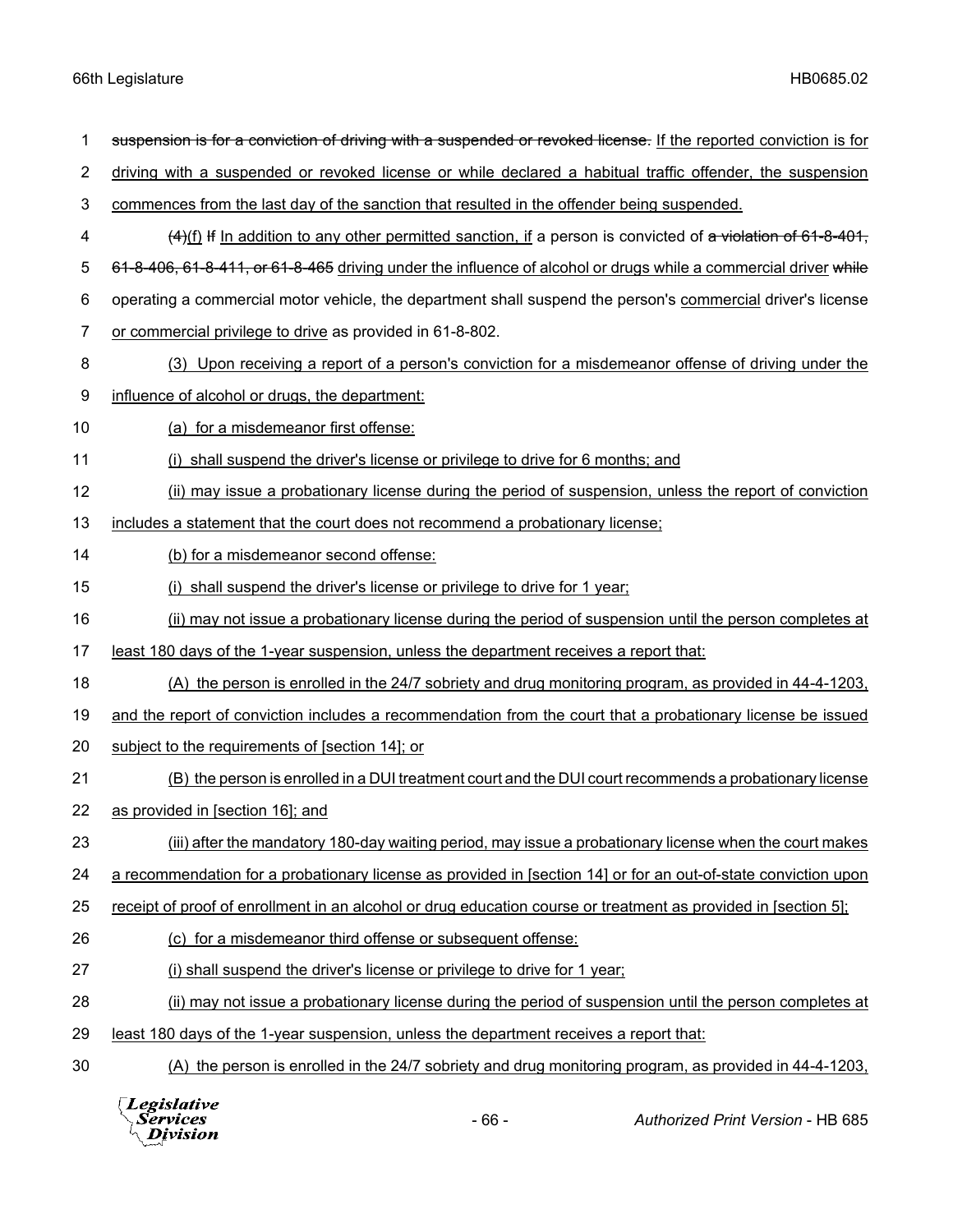| 1  | and the report of conviction includes a recommendation from the court that a probationary license be issued    |  |  |
|----|----------------------------------------------------------------------------------------------------------------|--|--|
| 2  | subject to the requirements of [section 14]; or                                                                |  |  |
| 3  | (B) the person is enrolled in a DUI treatment court and the DUI court recommends a probationary license        |  |  |
| 4  | as provided in [section 16]; and                                                                               |  |  |
| 5  | (iii) after the mandatory 180-day waiting period, may issue a probationary license when the court makes        |  |  |
| 6  | a recommendation for a probationary license as provided in [section 14] or for an out-of-state conviction upon |  |  |
| 7  | receipt of proof of enrollment in an alcohol or drug education course or treatment as provided in [section 5]. |  |  |
| 8  | (4) For a suspension ordered under subsection (3), the driver's license or privilege to drive must remain      |  |  |
| 9  | suspended until the duration of the suspension ends and the department receives proof of completion of         |  |  |
| 10 | mandatory treatment under [section 5].                                                                         |  |  |
| 11 | (5) (a) Upon receiving a report of a person's conviction for a felony offense of driving under the influence   |  |  |
| 12 | of alcohol or drugs, the department:                                                                           |  |  |
| 13 | (i) shall revoke the driver's license or privilege to drive for 1 year;                                        |  |  |
| 14 | (ii) may not issue a probationary license until the person completes 180 days of the 1-year revocation;        |  |  |
| 15 | (iii) shall mark on the person's driver license the duration of the restrictions; and                          |  |  |
| 16 | (iv) may issue a probationary license after the mandatory 180-day waiting period when the judgment has         |  |  |
| 17 | as a condition of probation that the person may not operate a motor vehicle unless:                            |  |  |
| 18 | (A) operation is authorized by the person's probation officer;                                                 |  |  |
| 19 | (B) a motor vehicle operated by the person is equipped with an ignition interlock device; or                   |  |  |
| 20 | (C) the person is enrolled in the 24/7 sobriety and drug monitoring program as provided in 44-4-1203.          |  |  |
| 21 | (b) The department may not restore full driving privileges until the duration of the revocation period ends    |  |  |
| 22 | and the department receives proof of completion of treatment as required in [section 5].                       |  |  |
| 23 | (6) Upon receiving a report of a person's conviction for driving under the influence of alcohol or drugs       |  |  |
| 24 | while under 21 years of age with a blood alcohol concentration of greater than 0.02 and less than 0.08, the    |  |  |
| 25 | department:                                                                                                    |  |  |
| 26 | (a) for a first offense:                                                                                       |  |  |
| 27 | (i) shall suspend the driver's license or privilege to drive for a duration of 6 months; and                   |  |  |
| 28 | (ii) may issue a probationary license if the person was under 18 years of age at the time of the offense       |  |  |
| 29 | and completed at least 60 days of the suspension period;                                                       |  |  |
| 30 | (b) for a second offense:                                                                                      |  |  |
|    |                                                                                                                |  |  |

*Legislative*<br>Services<br>*Division*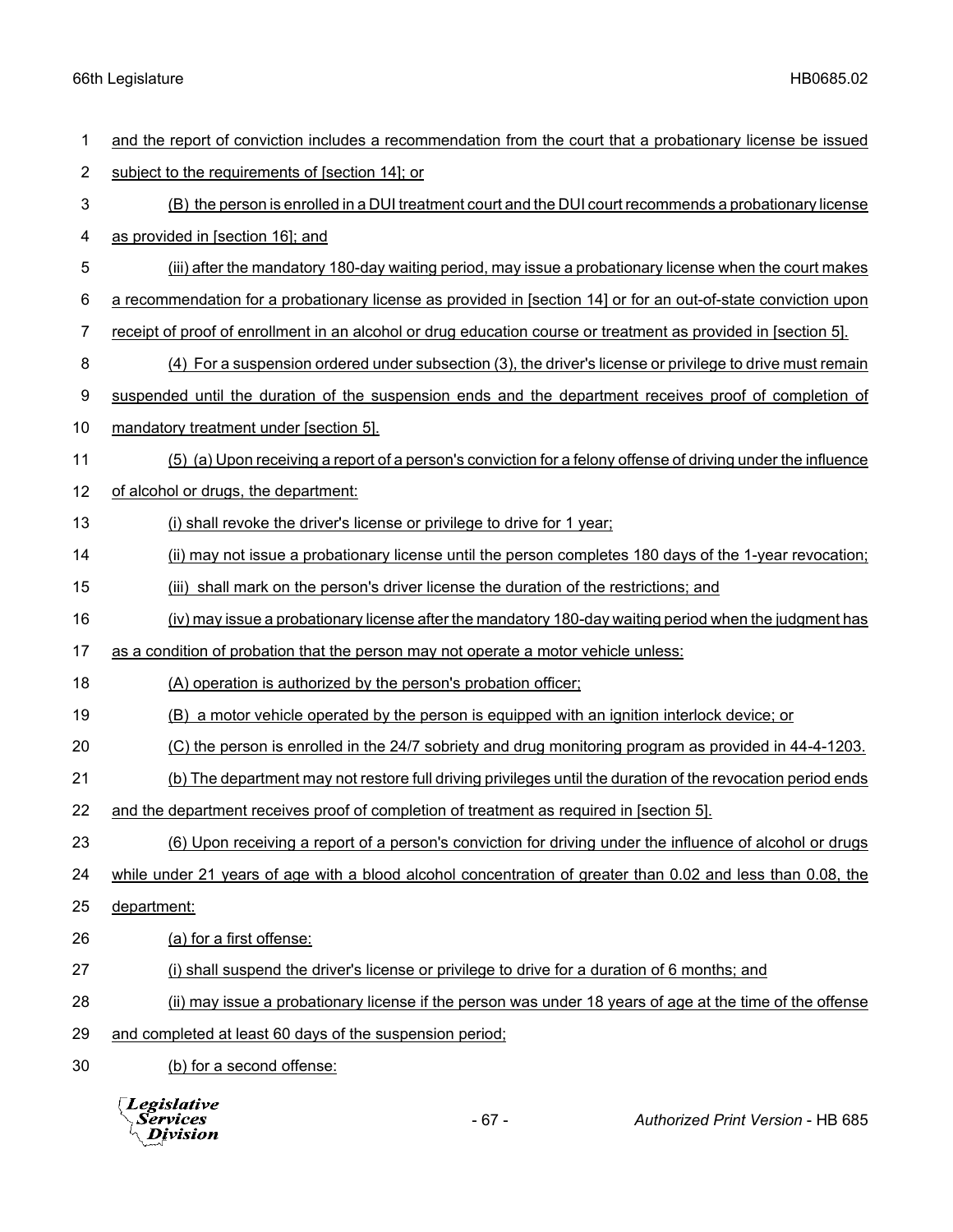|                  | Legislative<br><b>Services</b><br>Division                                                                           | $-68-$                                                                                                   | Authorized Print Version - HB 685                                                                             |  |
|------------------|----------------------------------------------------------------------------------------------------------------------|----------------------------------------------------------------------------------------------------------|---------------------------------------------------------------------------------------------------------------|--|
| 30               |                                                                                                                      |                                                                                                          | (iii) If the reason for the suspension or revocation was that the person was convicted of a violation of      |  |
| 29               | more than 6 months, or both.                                                                                         |                                                                                                          |                                                                                                               |  |
| 28               | suspension or revocation period shall be fined an amount not to exceed \$500 or be imprisoned for a term of not      |                                                                                                          |                                                                                                               |  |
| 27               |                                                                                                                      |                                                                                                          | (ii) Except as provided in subsection $(1)(b)(iii)$ , a person convicted of the offense of driving during a   |  |
| 26               | be fined not more than \$500.                                                                                        |                                                                                                          |                                                                                                               |  |
| 25               | for the second time shall be punished by imprisonment for not less than 2 days or more than 6 months and may         |                                                                                                          |                                                                                                               |  |
| 24               |                                                                                                                      |                                                                                                          | (b) (i) A person convicted of the offense of driving a motor vehicle without proof of a statutory exemption   |  |
| 23               | in 61-5-104.                                                                                                         |                                                                                                          |                                                                                                               |  |
| 22               |                                                                                                                      |                                                                                                          | (iii) a motor vehicle on any public highway of this state without proof of a statutory exemption, as provided |  |
| 21               | or from obtaining a commercial driver's license; or                                                                  |                                                                                                          |                                                                                                               |  |
| 20               | or canceled in this state or any other state or the person is disqualified from operating a commercial motor vehicle |                                                                                                          |                                                                                                               |  |
| 19               |                                                                                                                      |                                                                                                          | (ii) a commercial motor vehicle while the person's commercial driver's license is revoked, suspended,         |  |
| 18               | person has obtained a restricted-use driving permit under 61-5-232;                                                  |                                                                                                          |                                                                                                               |  |
| 17               | apply for and be issued a driver's license is suspended or revoked in this state or any other state unless the       |                                                                                                          |                                                                                                               |  |
| 16               |                                                                                                                      |                                                                                                          | (i) a motor vehicle on any public highway of this state at a time when the person's privilege to drive or     |  |
| 15               |                                                                                                                      | exemption or during a suspension or revocation period if the person drives:                              |                                                                                                               |  |
| 14               | without licensing exemption. (1) (a) A person commits the offense of driving a motor vehicle without statutory       |                                                                                                          |                                                                                                               |  |
| 13               |                                                                                                                      |                                                                                                          | "61-5-212. Driving while license suspended or revoked -- penalty -- second offense of driving                 |  |
| 12               | SECTION 37. SECTION 61-5-212, MCA, IS AMENDED TO READ:                                                               |                                                                                                          |                                                                                                               |  |
| 11               |                                                                                                                      |                                                                                                          |                                                                                                               |  |
| 10               | (ii) a motor vehicle operated by the person is equipped with an ignition interlock device."                          |                                                                                                          |                                                                                                               |  |
| $\boldsymbol{9}$ | (i) operation is authorized by the person's probation officer; or                                                    |                                                                                                          |                                                                                                               |  |
| 8                | person may not operate a motor vehicle unless:                                                                       |                                                                                                          |                                                                                                               |  |
| $\overline{7}$   | reported a felony conviction under 61-8-731, the judgment for which has as a condition of probation that the         |                                                                                                          |                                                                                                               |  |
| 6                | (b) The provisions of subsection $(5)(a)$ apply to a license issued to a person for whom a court has                 |                                                                                                          |                                                                                                               |  |
| 5                | (5)(b) must be clearly marked with a notation that conveys the term of the person's probation restrictions.          |                                                                                                          |                                                                                                               |  |
| 4                | (5) (a) A driver's license that is issued after a license revocation to a person described in subsection             |                                                                                                          |                                                                                                               |  |
| 3                |                                                                                                                      | and completed at least 60 days of the suspension period.                                                 |                                                                                                               |  |
| $\overline{2}$   |                                                                                                                      | (ii) may issue a probationary license if the person was under 18 years of age at the time of the offense |                                                                                                               |  |
| 1                | (i) shall suspend the driver's license or privilege to drive for 1 year;                                             |                                                                                                          |                                                                                                               |  |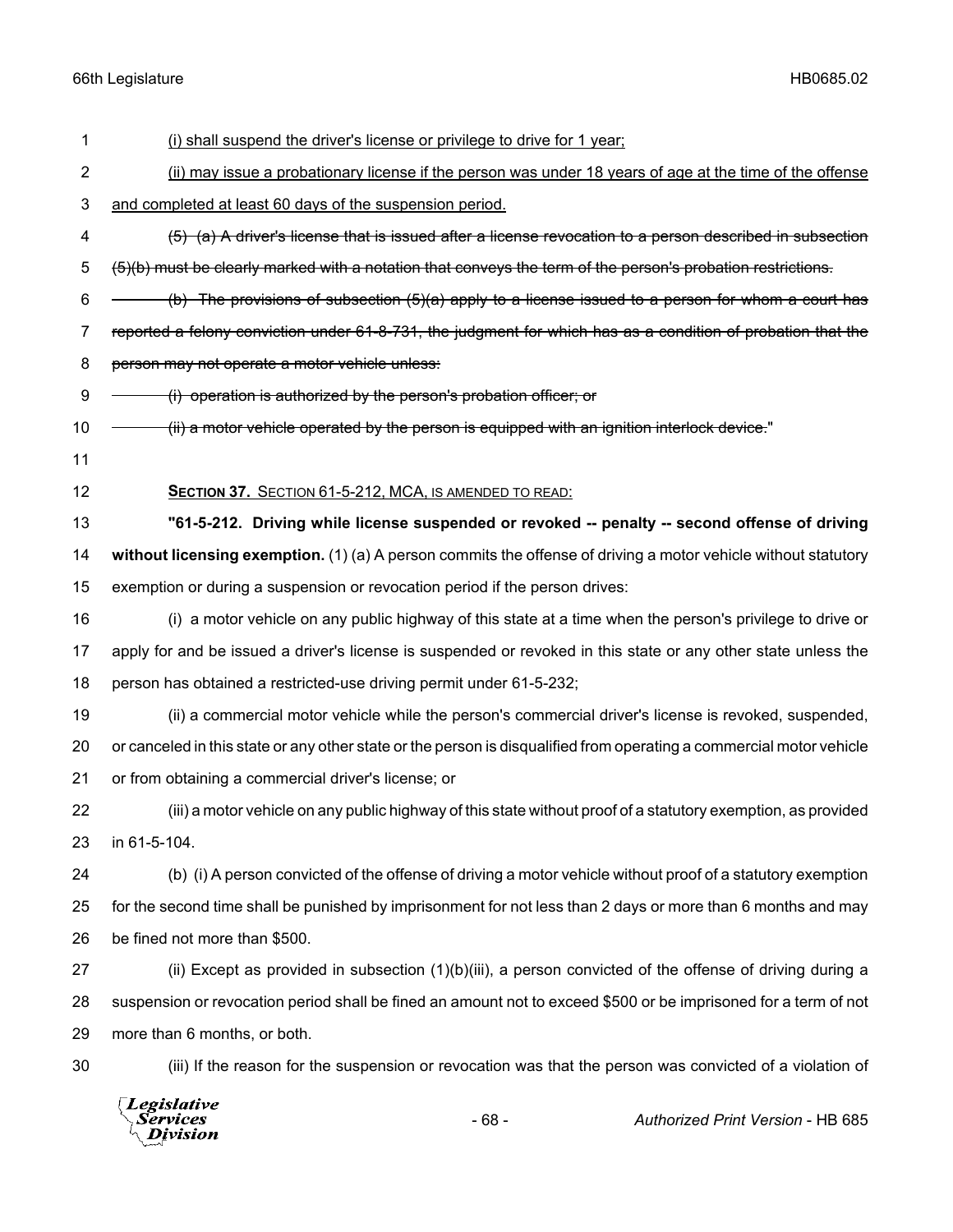1 61-8-401, 61-8-406, or 61-8-411 [section 2(1)(a), (1)(b), (1)(c), (1)(d), or (1)(e)] or a similar offense under the laws 2 of any other state or the suspension was under 61-8-402 or 61-8-409 [section 8] or a similar law of any other state for refusal to take a test for alcohol or drugs requested by a peace officer who believed that the person might be driving under the influence, the person shall be imprisoned for a term of not less than 2 days or more than 6 months or be fined an amount not to exceed \$2,000, or both, and in addition, the court may order the person to perform up to 40 hours of community service.

 (2) (a) Upon receiving a record of the conviction of any person under this section upon a charge of driving a noncommercial vehicle while the person's driver's license, privilege to drive, or privilege to apply for and be issued a driver's license was suspended or revoked, the department shall extend the period of suspension or revocation for an additional 1-year period.

 (b) Upon receiving a record of the conviction of any person under this section upon a charge of driving a commercial motor vehicle while the person's commercial driver's license was revoked, suspended, or canceled or the person was disqualified from operating a commercial motor vehicle under federal regulations, the department shall suspend the person's commercial driver's license in accordance with 61-8-802."

- 
- 

#### **SECTION 38.** SECTION 61-5-218, MCA, IS AMENDED TO READ:

 **"61-5-218. License reinstatement fee following license suspension or revocation.** (1) Except as provided in subsection (2), a person whose driver's license, other than a commercial driver's license, or driving privilege has been suspended or revoked shall pay a reinstatement fee of \$100 to the department to have the driver's license or driving privilege reinstated.

 (2) (a) A person whose driver's license or driving privilege was suspended or revoked under 61-5-205 22 or  $61-8-402$  [section 8] shall pay a reinstatement fee as required by 61-2-107.

 (b) A driver's license or driving privilege that was suspended or revoked under 61-5-207 must be reinstated without payment of a reinstatement fee.

 (c) The reinstatement fee required under subsection (1) must be waived by the department when a court notifies the department that the person has satisfied the requirements of 61-5-214(2) and the court has determined that the person is indigent under the standards set forth in 47-1-111.

(3) The department shall deposit the fees collected under subsection (1) in the general fund."

### **SECTION 39.** SECTION 61-5-231, MCA, IS AMENDED TO READ:

**Legislative** *Services* **Division**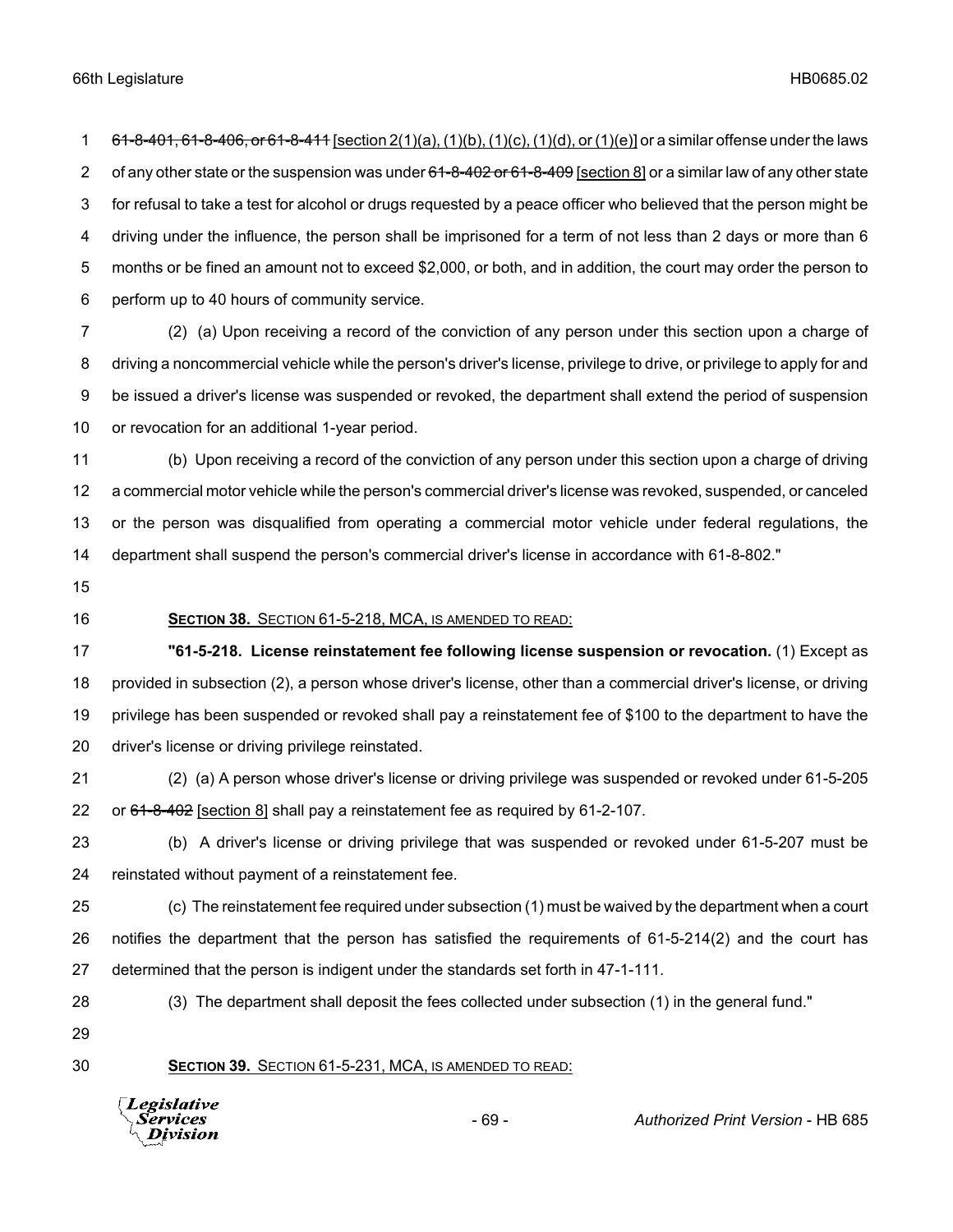**"61-5-231. Authorization of probationary license by DUI court -- definition.** (1) If a person convicted of a second or subsequent misdemeanor offense of driving under the influence of alcohol or drugs under  $3\quad 61-8-401$  or 61-8-411 [section  $2(1)(a)$ ,  $(1)(b)$ ,  $(1)(c)$ ,  $(1)(d)$ , or  $(1)(e)$ ], driving with excessive alcohol concentration 4 under 61-8-406 [section 2(1)(b), (1)(c), or (1)(d)], or aggravated driving under the influence under 61-8-465 as defined in [section 1] is participating in a DUI court as defined in [section 1], the court may, in the court's 6 discretion, authorize a probationary driver's license for the participant subject to  $61-8-442$  [section 6] and any other conditions imposed within the scope of the court's authority.

 (2) If the participant fails to comply with the court's conditions, the court may revoke the probationary driver's license and impose a driver's license suspension for the time period established pursuant to 61-5-208 commencing from the date of the court's revocation of the probationary license.

 (3) For purposes of this section, "DUI court" means any court that has established a special docket for handling cases involving persons charged with violations under 61-8-401, 61-8-406, 61-8-411, or 61-8-465 and 13 that implements a program of incentives and sanctions intended to assist a participant in completing treatment 14 ordered pursuant to 61-8-732 and ending the participant's criminal behavior associated with driving under the 15 influence of alcohol or drugs or with excessive alcohol concentration."

# **SECTION 40.** SECTION 61-5-405, MCA, IS AMENDED TO READ:

 **"61-5-405. Offenses furnishing ground for suspension or revocation of license -- return to licensing jurisdiction of abstracts of court records and reports of conviction.** (1) Items enumerated in Article 20 IV(1), subsections (a), (b), (c), and (d), of 61-5-401 refer specifically to 45-5-103, 45-5-104,  $61-8-401$  [section 2], the definition of felony as provided in 45-2-101, and 61-7-105, respectively.

 (2) In addition to convictions mentioned in subsection (1), the department, for the purpose of suspension, revocation, or limitation of the license to operate a motor vehicle, shall give the same effect to the conduct reported as it would if the conduct had occurred in this state for:

 (a) convictions of perjury or the making of a false affidavit relating to the ownership or operation of a motor vehicle (61-5-303);

(b) three convictions of reckless driving committed within a period of 12 months (61-8-301); or

(c) convictions of careless driving resulting in death or reckless driving resulting in death.

 (3) Court abstracts or reports of conviction received by the department that name an individual licensed in another jurisdiction must be forwarded to the jurisdiction of licensure. The department may not take action

Legislative *Services* Division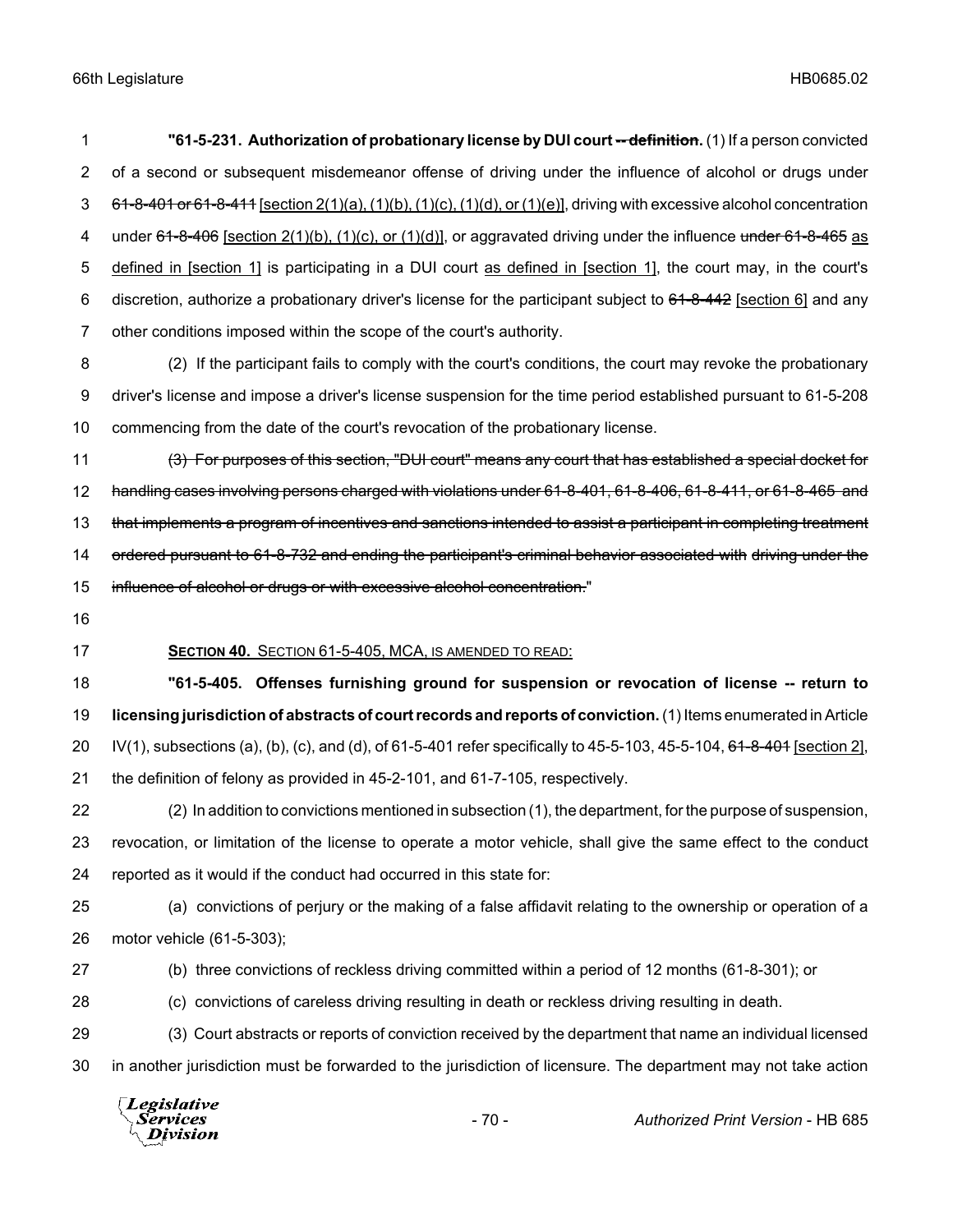| 2  |                                                                                                                      |        |                                                                                                                     |
|----|----------------------------------------------------------------------------------------------------------------------|--------|---------------------------------------------------------------------------------------------------------------------|
| 3  | SECTION 41. SECTION 61-8-101, MCA, IS AMENDED TO READ:                                                               |        |                                                                                                                     |
| 4  |                                                                                                                      |        | "61-8-101. Application -- exceptions. (1) As used in this chapter, "ways of this state open to the public"          |
| 5  | means any highway, road, alley, lane, parking area, or other public or private place adapted and fitted for public   |        |                                                                                                                     |
| 6  | travel that is in common use by the public.                                                                          |        |                                                                                                                     |
| 7  |                                                                                                                      |        | (2) The provisions of this chapter relating to the operation of vehicles refer exclusively to the operation         |
| 8  | of vehicles upon highways except:                                                                                    |        |                                                                                                                     |
| 9  | (a) where a different place is specifically referred to in a given section;                                          |        |                                                                                                                     |
| 10 |                                                                                                                      |        | (b) the provisions of 61-8-301 and $64-8-401(1)(b)$ , $(1)(c)$ , and $(2)$ [section 2(1) and (2)], with regard to   |
| 11 | operating a vehicle while under the influence of drugs, apply anywhere within this state;                            |        |                                                                                                                     |
| 12 |                                                                                                                      |        | (c) the provisions of 61-8-301 and <del>61-8-401 except subsections (1)(b), (1)(c), and (2) thereof, 61-8-402</del> |
| 13 | through 61-8-405, and 61-8-465 [section 2], except under the influence of a dangerous drug and [section 2(2)],       |        |                                                                                                                     |
| 14 | with regard to operating a vehicle while under the influence of alcohol, apply upon all ways of this state open to   |        |                                                                                                                     |
| 15 | the public.                                                                                                          |        |                                                                                                                     |
| 16 |                                                                                                                      |        | (3) The operation of motor vehicles directly across the public roads and highways of this state, especially         |
| 17 | as required in the transportation of natural resource products, including agricultural products and livestock, shall |        |                                                                                                                     |
| 18 | not be considered to be the operation of such vehicles on the public roads and highways of this state or on ways     |        |                                                                                                                     |
| 19 | of this state open to the public, provided that such crossings are adequately marked with warning signs or           |        |                                                                                                                     |
| 20 | devices. Such crossings are subject to provisions relating to stopping before entry and to restoration of any        |        |                                                                                                                     |
| 21 | damage as may reasonably be prescribed by the state or local agency in control of safety of operation of the         |        |                                                                                                                     |
| 22 | public highway involved."                                                                                            |        |                                                                                                                     |
| 23 |                                                                                                                      |        |                                                                                                                     |
| 24 | SECTION 42. SECTION 61-8-102, MCA, IS AMENDED TO READ:                                                               |        |                                                                                                                     |
| 25 |                                                                                                                      |        | "61-8-102. Uniformity of interpretation -- definitions. (1) Interpretation of this chapter in this state must       |
| 26 | be as consistent as possible with the interpretation of similar laws in other states.                                |        |                                                                                                                     |
| 27 |                                                                                                                      |        | (2) As used in this chapter, unless the context requires otherwise, the following definitions apply:                |
| 28 |                                                                                                                      |        | (a) "Authorized emergency vehicle" means a vehicle of a governmental fire agency organized under Title              |
| 29 | 7, chapter 33, an ambulance, or an emergency vehicle designated or authorized by the department.                     |        |                                                                                                                     |
| 30 | (b)                                                                                                                  |        | "Bicycle" means a vehicle propelled solely by human power on which any person may ride,                             |
|    | Legislative<br>Services<br>Division                                                                                  | $-71-$ | Authorized Print Version - HB 685                                                                                   |

against the driver's license or driving privilege of the individual as may be required elsewhere in this title."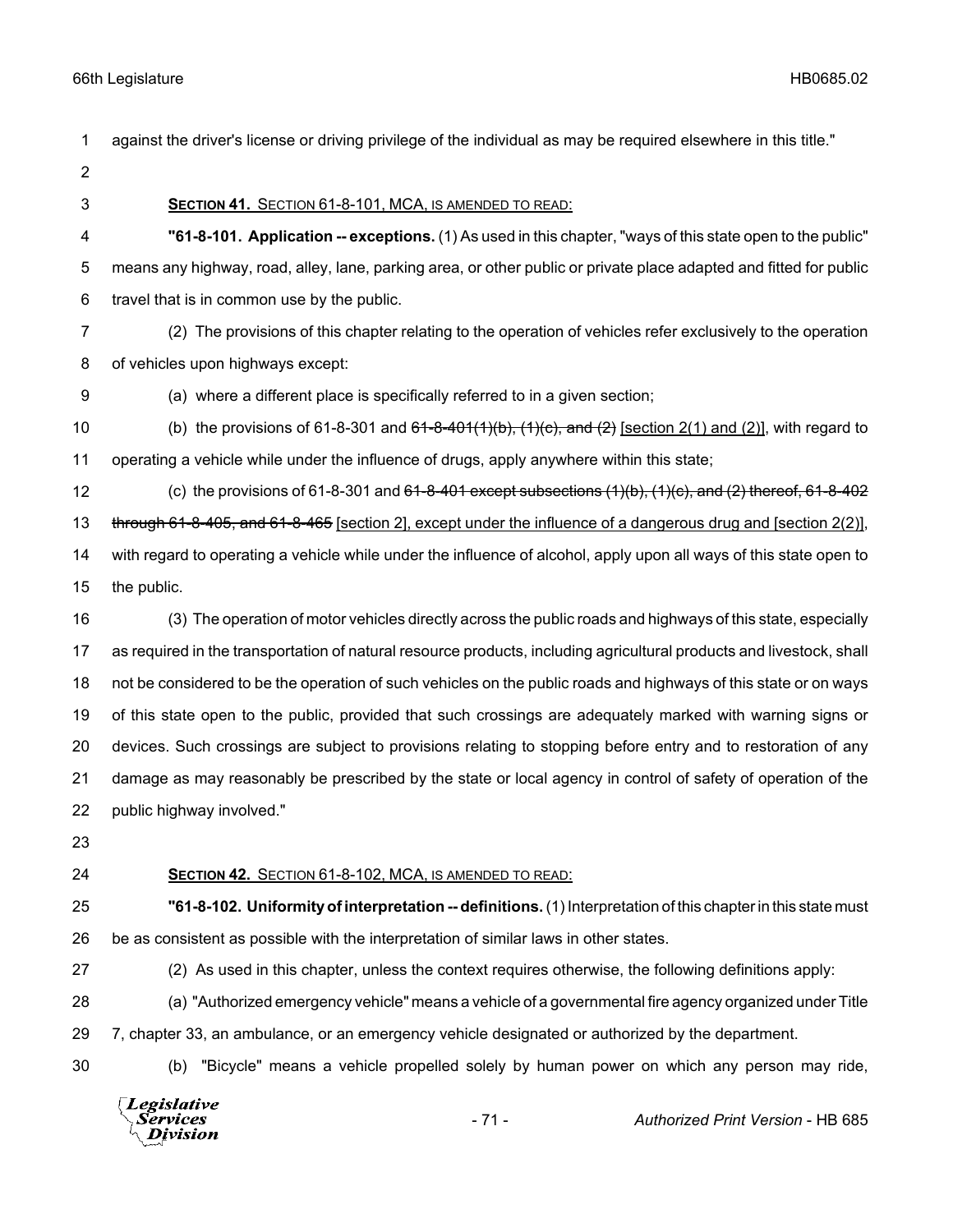irrespective of the number of wheels, except scooters, wheelchairs, and similar devices. The term includes an electrically assisted bicycle.

(c) "Bicycle trailer" means a device with one or more wheels that is designed to be towed by a bicycle.

 (d) "Business district" means the territory contiguous to and including a highway when within any 600 feet along a highway there are buildings in use for business or industrial purposes, including but not limited to hotels, banks, office buildings, railroad stations, and public buildings that occupy at least 300 feet of frontage on one side or 300 feet collectively on both sides of the highway.

 (e) "Controlled-access highway" means a highway, street, or roadway in respect to which owners or occupants of abutting lands and other persons have no legal right of access to or from the highway, street, or roadway except at the points and in the manner as determined by the public authority having jurisdiction over the highway, street, or roadway.

(f) "Crosswalk" means:

 (i) that part of a roadway at an intersection included within the connections of the lateral lines of the sidewalks on opposite sides of the highway measured from the curbs or, in the absence of curbs, from the edges of the traversable roadway; or

 (ii) any portion of a roadway at an intersection or elsewhere distinctly indicated for pedestrians crossing by lines or other markings on the surface.

 (g) "Electrically assisted bicycle" means a vehicle on which a person may ride that has two tandem wheels and an electric motor capable of propelling the vehicle and a rider who weighs 170 pounds no faster than 20 miles an hour on a paved, level surface.

 (h) "Flag person" means a person who directs, controls, or alters the normal flow of vehicular traffic on a street or highway as a result of a vehicular traffic hazard then present on that street or highway. This person, except a uniformed traffic enforcement officer exercising the officer's duty as a result of a planned vehicular traffic hazard, must be equipped as required by the rules of the department of transportation.

 (i) "Highway" has the meaning provided in 61-1-101, but includes ways that have been or are later dedicated to public use.

27 (i) "Ignition interlock device" means ignition equipment that:

(i) analyzes the breath to determine blood alcohol concentration;

29 (ii) is approved by the department pursuant to  $64-8-441$  [section 13]; and

(iii) is designed to prevent a motor vehicle from being operated by a person who has consumed a specific

| $\sqrt{L}$ <i>egislative</i><br>Services<br>$-72-$<br>$\Lambda$ Division | <b>Authorized Print Version - HB 685</b> |
|--------------------------------------------------------------------------|------------------------------------------|
|--------------------------------------------------------------------------|------------------------------------------|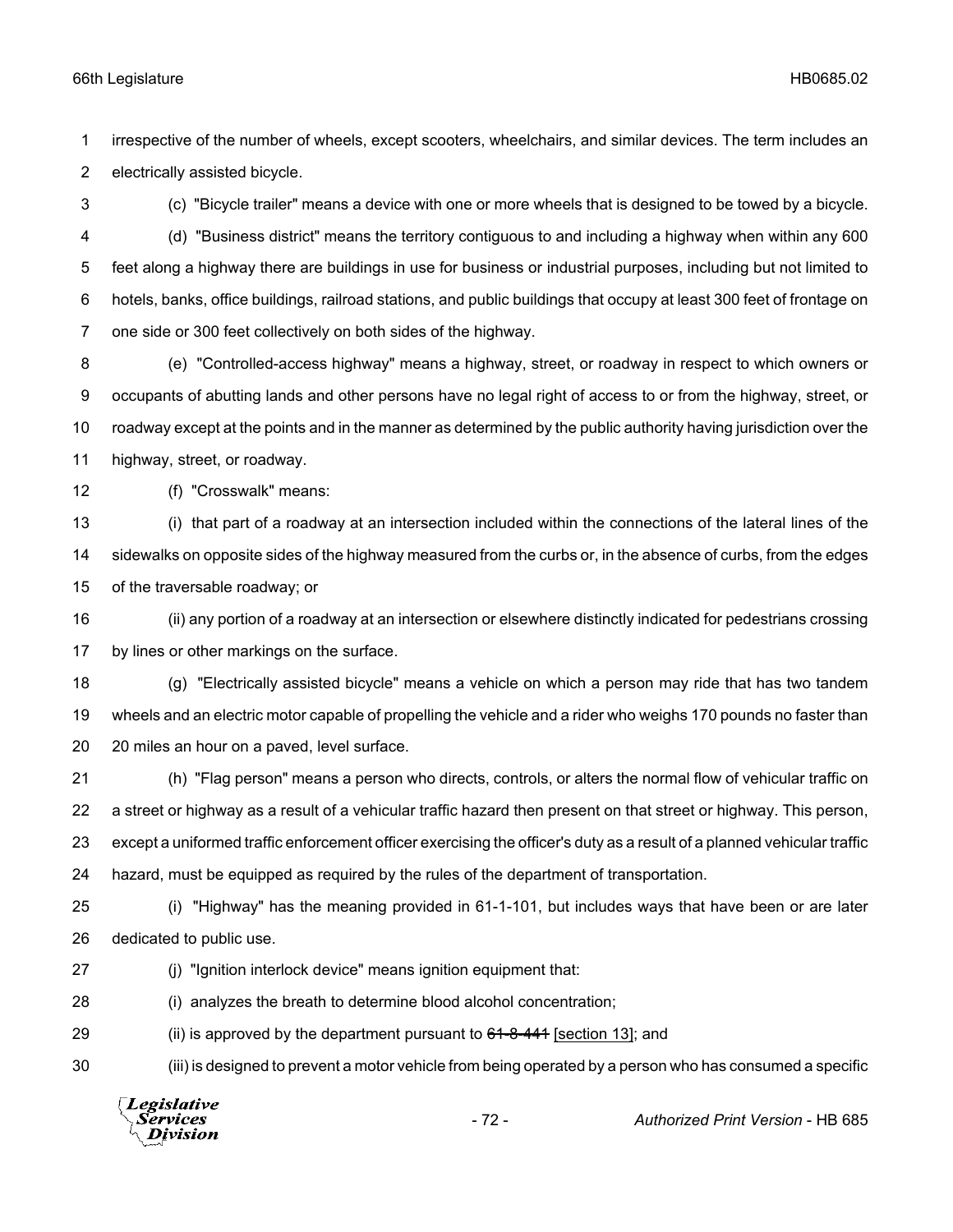amount of an alcoholic beverage.

 (k) (i) "Intersection" means the area embraced within the prolongation or connection of the lateral curb lines or if there are no curb lines then the lateral boundary lines of the roadways of two highways that join one another at or approximately at right angles or the area within which vehicles traveling on different highways joining at any other angle may come in conflict.

 (ii) When a highway includes two roadways 30 feet or more apart, then every crossing of each roadway of the divided highway by an intersecting highway must be regarded as a separate intersection. If the intersecting highways also include two roadways 30 feet or more apart, then every crossing of two roadways of the highways must be regarded as a separate intersection.

 (l) "Laned roadway" means a roadway that is divided into two or more clearly marked lanes for vehicular traffic.

 (m) "Local authorities" means every county, municipal, and other local board or body having authority to enact laws relating to traffic under the constitution and laws of this state.

 (n) "Moped" means a vehicle equipped with two or three wheels, foot pedals to permit muscular propulsion, and an independent power source providing a maximum of 2 brake horsepower. The power source may not be capable of propelling the device, unassisted, at a speed exceeding 30 miles an hour on a level surface. The device must be equipped with a power drive system that functions directly or automatically only and does not require clutching or shifting by the operator after the drive system is engaged.

 (o) "Noncommercial motor vehicle" or "noncommercial vehicle" means any motor vehicle or combination of motor vehicles that is not included in the definition of commercial motor vehicle in 61-1-101 and includes but is not limited to the vehicles listed in 61-1-101(9)(b).

 (p) "Official traffic control devices" means all signs, signals, markings, and devices not inconsistent with this title that are placed or erected by authority of a public body or official having jurisdiction for the purpose of regulating, warning, or guiding traffic.

 (q) "Pedestrian" means any person on foot or any person in a manually or mechanically propelled wheelchair or other low-powered, mechanically propelled vehicle designed specifically for use by a physically disabled person.

(r) "Police vehicle" means a vehicle used in the service of any law enforcement agency.

 (s) "Private road" or "driveway" means a way or place in private ownership and used for vehicular travel by the owner and those having express or implied permission from the owner, but not by other persons.

Legislative Services Division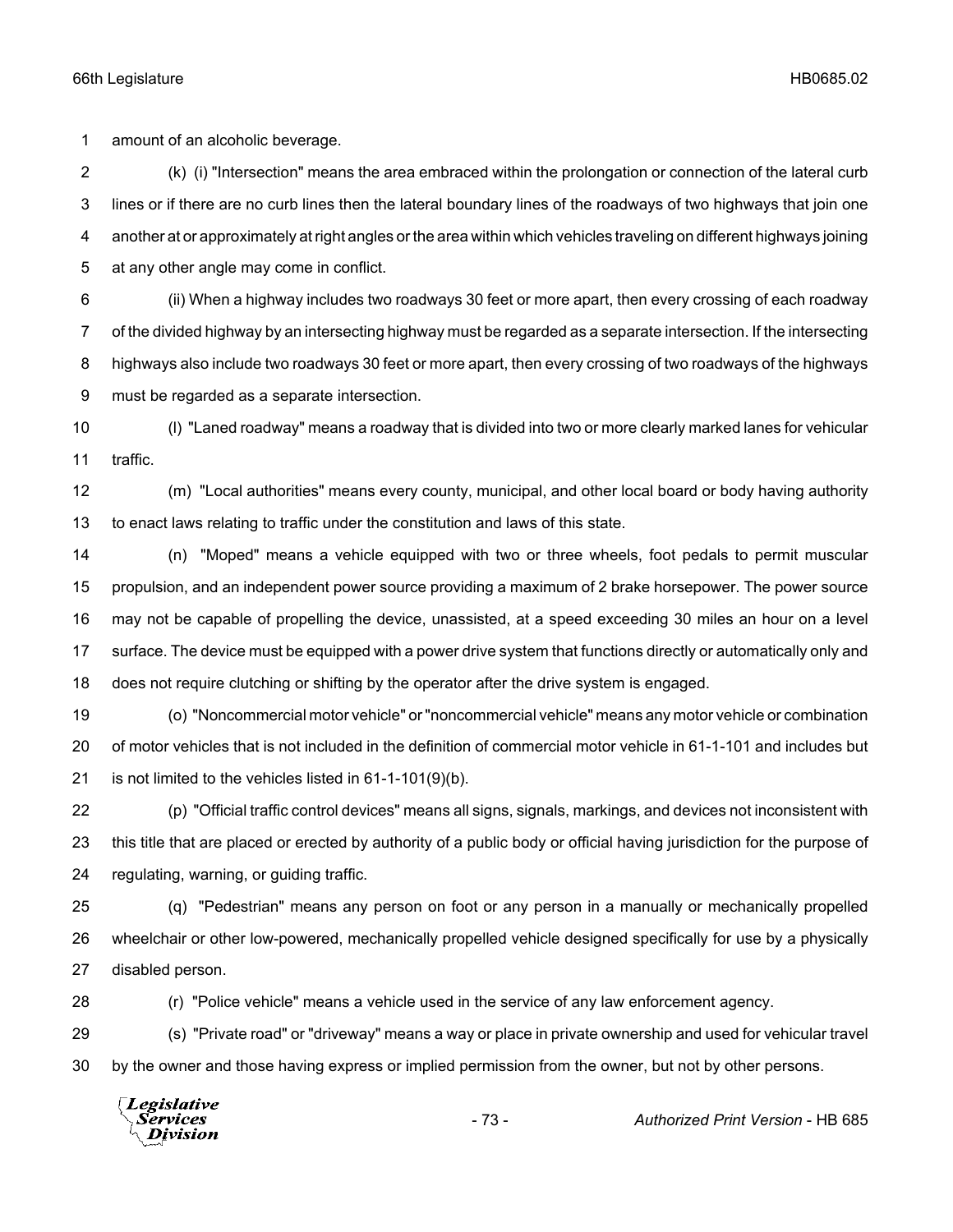#### 66th Legislature HB0685.02

 (t) "Residence district" means the territory contiguous to and including a highway not comprising a business district when the property on the highway for a distance of 300 feet or more is primarily improved with residences or residences and buildings in use for business. (u) "Right-of-way" means the privilege of the immediate use of the roadway. (v) "Roadway" means the portion of a highway that is improved, designed, or ordinarily used for vehicular travel, including the paved shoulder. (w) "School bus" has the meaning provided in 20-10-101. (x) "Sidewalk" means the portion of a street that is between the curb lines or the lateral lines of a roadway and the adjacent property lines and that is intended for use by pedestrians. (y) "Traffic control signal" means a device, whether manually, electrically, or mechanically operated, by which traffic is alternately directed to stop and to proceed. (z) "Urban district" means the territory contiguous to and including any street that is built up with structures devoted to business, industry, or dwelling houses situated at intervals of less than 100 feet for a distance of one-fourth mile or more." **SECTION 43.** SECTION 61-8-805, MCA, IS AMENDED TO READ: **"61-8-805. Suspension for operating commercial vehicle with alcohol concentration of 0.04 or more -- hearing**. (1) A person whose alcohol concentration is 0.04 or more while the person drives or is in actual physical control of a commercial motor vehicle is subject to the suspension of the person's commercial driver's license or commercial privilege to drive. The peace officer who determines that the person is operating a commercial motor vehicle with an alcohol concentration of 0.04 or more shall immediately seize the person's commercial driver's license and, on behalf of the department, give the person written notice of the license suspension and the right to a hearing under 61-8-808. Upon receipt of a report certified under penalty of law from the peace officer that the person was operating a commercial motor vehicle with an alcohol concentration of 0.04 or more, the department shall apply a major offense to the driving record and take the appropriate suspension 26 as provided in 61-8-802, suspend the license, with no provision for a restricted probationary commercial license, for: 28 (a) 1 year, upon receipt of the first report of a 0.04 or more alcohol concentration violation, except that 29 if the violation occurred in a commercial motor vehicle transporting placardable hazardous materials, the suspension must be for 3 years; and Legislative Services - 74 - *Authorized Print Version* - HB 685Division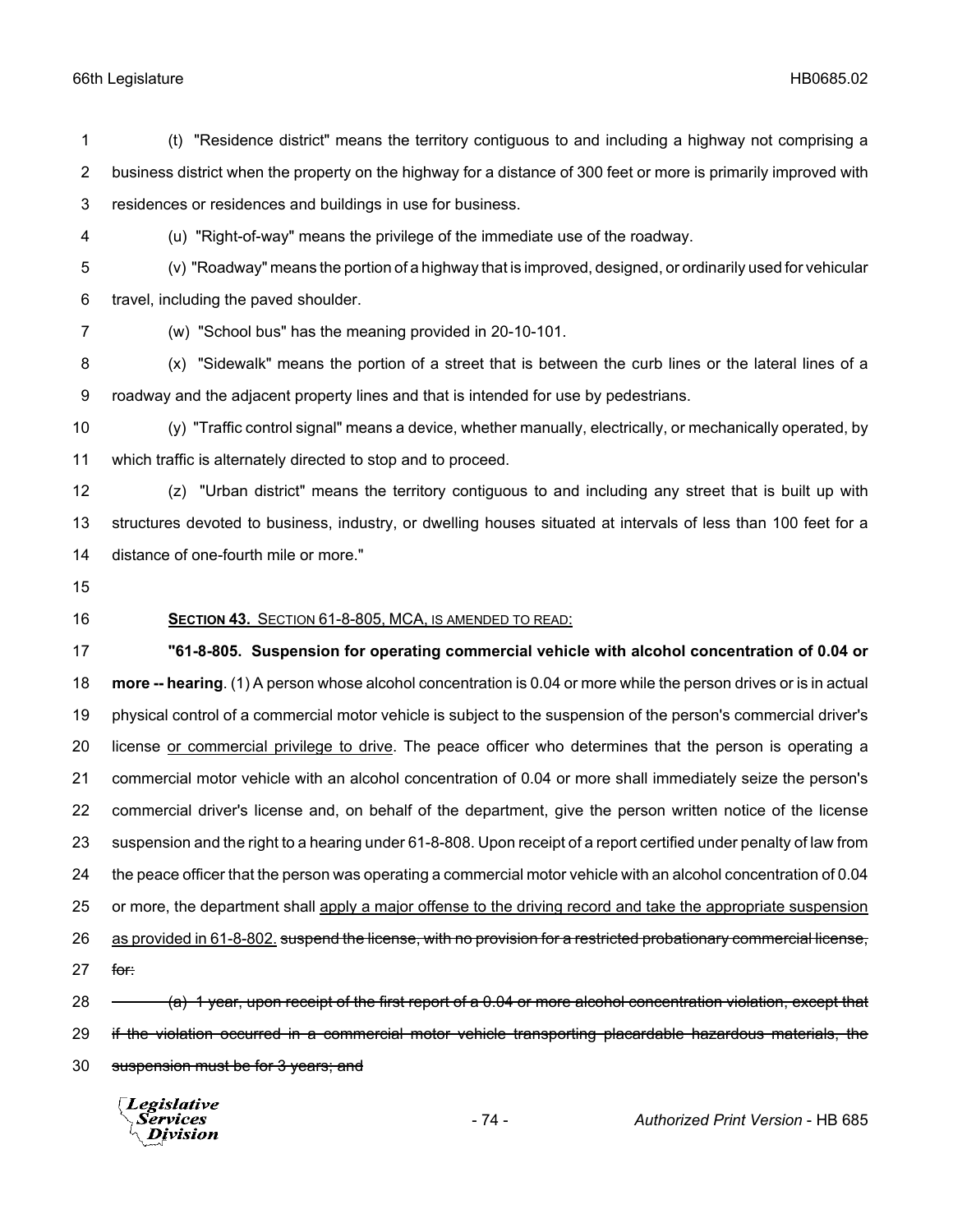1 - (b) life, upon receipt of a second or subsequent 0.04 or more alcohol concentration violation report at 2 any time as determined from the records of the department, subject to federal rules allowing for driver rehabilitation and license reinstatement, if otherwise eligible, upon service of a minimum period of 10 years' suspension. (2) A peace officer who determines that a commercial motor vehicle operator has a measured amount or detected presence of alcohol in the operator's body while operating a commercial motor vehicle shall place the commercial motor vehicle operator out of service as mandated by federal regulations for 24 hours. (3) The fact that a person charged with a violation of the provisions of subsection (1) is entitled to use alcohol under the laws of Montana is not a defense against a charge of violating the provisions of subsection (1). 10 (4) For purposes of this section, a conviction for violation of  $61-8-401$  or  $61-8-406$  [section 2(1)(a), (1)(b), (1)(c), (1)(d), or (1)(e)] while operating a commercial motor vehicle or a prior refusal to be tested under an implied consent law must be treated as a prior report of a 0.04 or more alcohol concentration violation and must be used 13 in determining the length of the license suspension under subsection (1)." **SECTION 44.** SECTION 61-8-807, MCA, IS AMENDED TO READ:

 **"61-8-807. Administration of tests.** Tests required under this part must be administered as provided 17 in 61-8-405 [section 11]."

- 
- 

#### **SECTION 45.** SECTION 61-11-101, MCA, IS AMENDED TO READ:

 **"61-11-101. Report of convictions and suspension or revocation of driver's licenses -- surrender of licenses.** (1) If a person is convicted of an offense for which chapter 5 or chapter 8, part 8, makes mandatory the suspension or revocation of the driver's license or commercial driver's license of the person by the department, the court in which the conviction occurs shall require the surrender to it of all driver's licenses then held by the convicted person. The court shall, within 5 days after the conviction, forward the license and a record of the conviction to the department. If the person does not possess a driver's license, the court shall indicate that fact in its report to the department.

 (2) A court having jurisdiction over offenses committed under a statute of this state or a municipal ordinance regulating the operation of motor vehicles on highways, except for standing or parking statutes or ordinances, shall forward a record of the conviction, as defined in 61-5-213, to the department within 5 days after the conviction. The court may recommend that the department issue a restricted probationary license on the

Legislative *Services* **Division**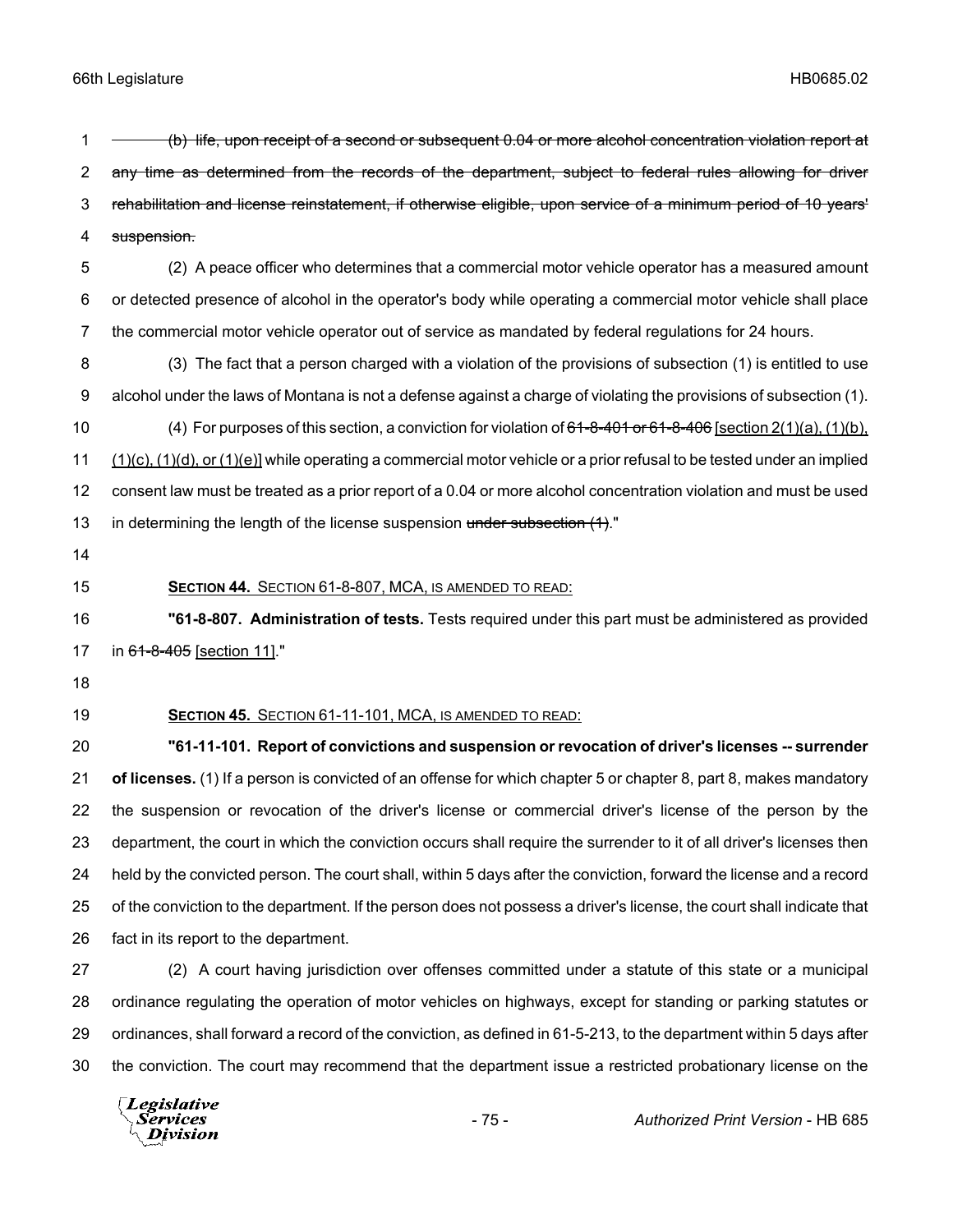condition that the individual comply with the requirement that the person attend and complete a chemical 2 dependency education course, treatment, or both, as ordered by the court under 61-8-732 [section 5].

 (3) A court or other agency of this state or of a subdivision of the state that has jurisdiction to take any action suspending, revoking, or otherwise limiting a license to drive shall report an action and the adjudication upon which it is based to the department within 5 days on forms furnished by the department.

 (4) (a) On a conviction referred to in subsection (1) of a person who holds a commercial driver's license or who is required to hold a commercial driver's license, a court may not take any action, including deferring imposition of judgment, that would prevent a conviction for any violation of a state or local traffic control law or ordinance, except a parking law or ordinance, in any type of motor vehicle, from appearing on the person's driving record. The provisions of this subsection (4)(a) apply only to the conviction of a person who holds a commercial driver's license or who is required to hold a commercial driver's license and do not apply to the conviction of a person who holds any other type of driver's license.

 (b) For purposes of this subsection (4), "who is required to hold a commercial driver's license" refers to a person who did not have a commercial driver's license but who was operating a commercial motor vehicle at the time of a violation of a state or local traffic control law or ordinance resulting in a conviction referred to in subsection (1).

 (5) (a) If a person who holds a valid registry identification card or license issued pursuant to 50-46-307 or 50-46-308 is convicted of or pleads guilty to any offense related to driving under the influence of alcohol or 19 drugs when the initial offense with which the person was charged was a violation of 61-8-401, 61-8-406,  $61-8-410$ , or  $61-8-411$  [section 2(1)], the court in which the conviction occurs shall require the person to surrender the registry identification card or license.

 (b) Within 5 days after the conviction, the court shall forward the registry identification card and a copy of the conviction to the department of public health and human services."

- 
- 

**SECTION 46.** SECTION 67-1-211, MCA, IS AMENDED TO READ:

 **"67-1-211. Alcohol concentration standards -- evidence admissible -- administration of tests.** (1) If a person acting or attempting to act as a crewmember of an aircraft has an alcohol concentration, as defined 28 in [section 1], of 0.04% by weight or more as defined in 61-8-407, it may be inferred that the person is under the influence of alcohol and is in violation of 67-1-204.

(2) Evidence of any measured amount or detected presence of alcohol in the person at the time of the

Legislative *Services* **Division**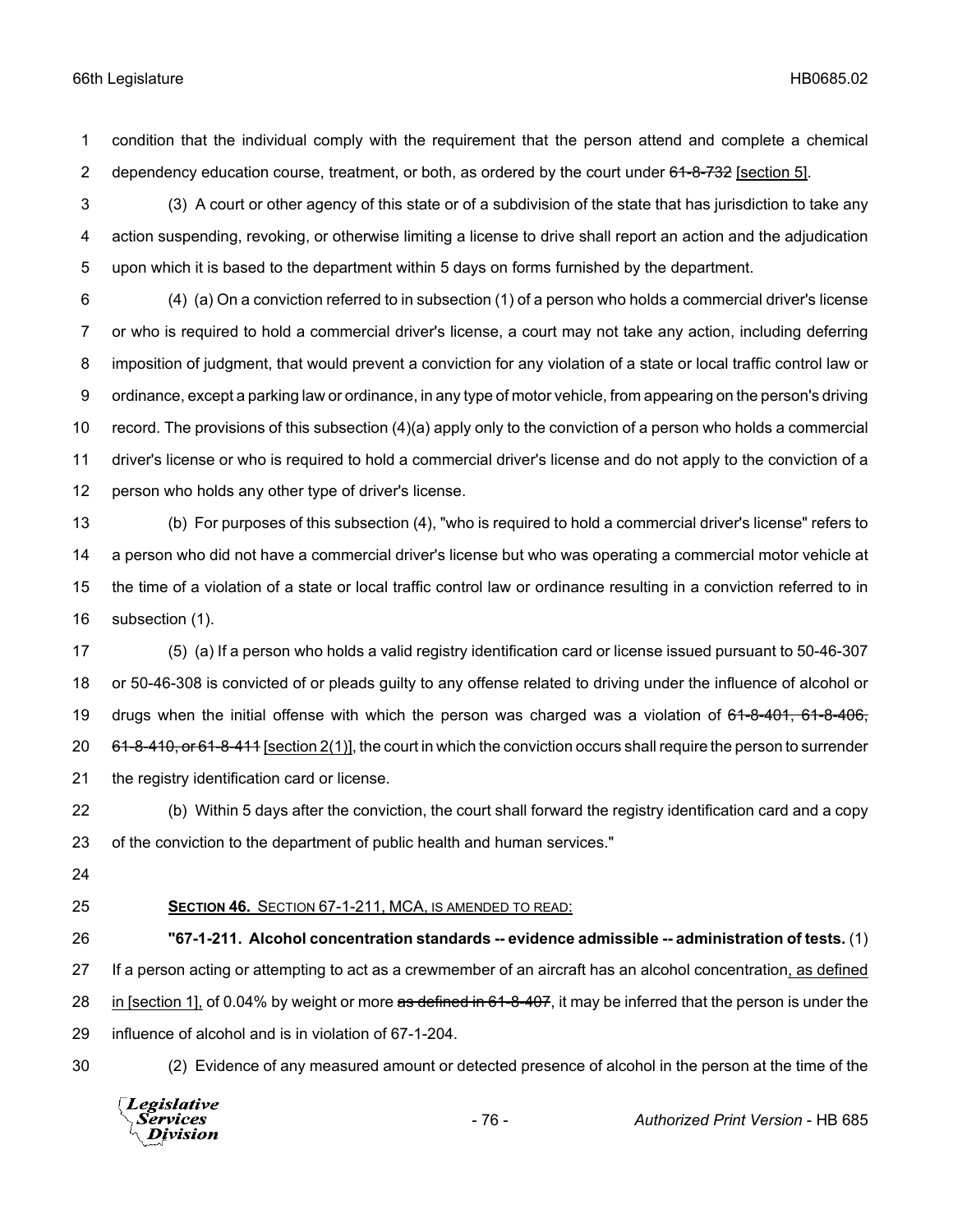act alleged under subsection (1) and any other competent evidence bearing on the question of whether the person was under the influence of alcohol, drugs, or a combination of the two at the time of the act alleged is admissible in any criminal action or proceeding arising out of acts alleged to have been committed in violation of 67-1-204.

 (3) In any criminal action or proceeding arising out of acts alleged to have been committed in violation of 67-1-204, the court or jury may consider federal regulations governing aeronautics.

 (4) A person who operates an aircraft over the lands and waters of this state is considered to have given consent to a test of the person's blood, breath, or urine for the purpose of determining any measured amount or detected presence of alcohol in the person's body if arrested by a peace officer for operating, attempting to operate, or being in actual physical control of an aircraft while under the influence of alcohol, drugs, or a combination of the two. The test must be administered at the direction of a peace officer who has reasonable grounds to believe the person was operating, attempting to operate, or in actual physical control of an aircraft while under the influence of alcohol, drugs, or a combination of the two. The arresting officer may designate which of the tests must be administered. A person who is unconscious or who is otherwise in a condition rendering the person incapable of refusal is considered not to have withdrawn the consent provided by this subsection.

 (5) If a person charged with a violation of 67-1-204 refuses to submit to a test of the person's blood, breath, or urine for the purpose of determining any measured amount or detected presence of alcohol in the person's body, a test will not be given, but proof of refusal is admissible in any criminal action or proceeding arising out of acts alleged to have been committed in violation of 67-1-204.

20 (6) The provisions relating to administration of tests provided in 64-8-405 [section 11] and the definition 21 of alcohol concentration provided in 61-8-407 [section 1] apply to any testing done to determine any measured amount or detected presence of alcohol in a person and the alcohol concentration of a person charged with violation of 67-1-204."

# NEW SECTION. **SECTION 47. REPEALER.** THE FOLLOWING SECTIONS OF THE MONTANA CODE ANNOTATED ARE REPEALED:

27 61-8-401. DRIVING UNDER INFLUENCE OF ALCOHOL OR DRUGS -- DEFINITIONS.

 61-8-402. IMPLIED CONSENT -- BLOOD OR BREATH TESTS FOR ALCOHOL, DRUGS, OR BOTH -- REFUSAL TO SUBMIT 29 TO TEST -- ADMINISTRATIVE LICENSE SUSPENSION.

61-8-403. RIGHT OF APPEAL TO COURT.

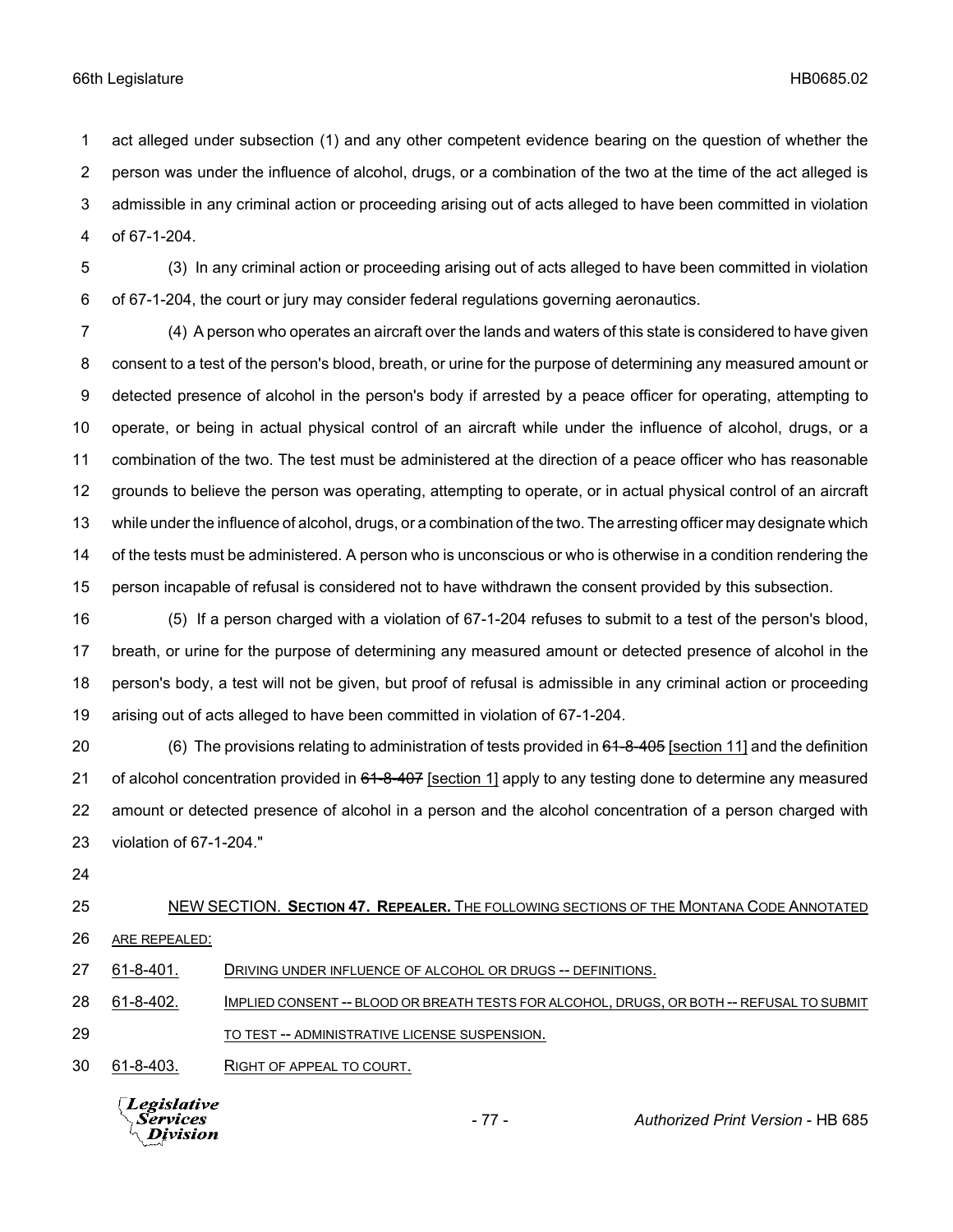## 66th Legislature HB0685.02

| 1  | 61-8-404.        | EVIDENCE ADMISSIBLE -- CONDITIONS OF ADMISSIBILITY.                                           |
|----|------------------|-----------------------------------------------------------------------------------------------|
| 2  | $61 - 8 - 405.$  | <b>ADMINISTRATION OF TESTS.</b>                                                               |
| 3  | 61-8-406.        | OPERATION OF NONCOMMERCIAL VEHICLE BY PERSON WITH ALCOHOL CONCENTRATION OF 0.08 OR            |
| 4  |                  | MORE-- OPERATION OF COMMERCIAL VEHICLE BY PERSON WITH ALCOHOL CONCENTRATION OF 0.04 OR        |
| 5  |                  | MORE.                                                                                         |
| 6  | 61-8-407.        | DEFINITION OF ALCOHOL CONCENTRATION.                                                          |
| 7  | 61-8-408.        | MULTIPLE CONVICTIONS PROHIBITED.                                                              |
| 8  | 61-8-409.        | PRELIMINARY ALCOHOL SCREENING TEST.                                                           |
| 9  | $61 - 8 - 410$ . | OPERATION OF VEHICLE BY PERSON UNDER 21 YEARS OF AGE WITH ALCOHOL CONCENTRATION OF 0.02       |
| 10 |                  | OR MORE.                                                                                      |
| 11 | $61 - 8 - 411$ . | OPERATION OF NONCOMMERCIAL VEHICLE OR COMMERCIAL VEHICLE BY PERSON UNDER INFLUENCE OF         |
| 12 |                  | DELTA-9-TETRAHYDROCANNABINOL.                                                                 |
| 13 | $61 - 8 - 421$ . | <b>FORFEITURE PROCEDURE.</b>                                                                  |
| 14 | 61-8-422.        | PROHIBITION ON TRANSFER, SALE, OR ENCUMBRANCE OF VEHICLES SUBJECT TO FORFEITURE --            |
| 15 |                  | PENALTY.                                                                                      |
| 16 | 61-8-440.        | IGNITION INTERLOCK DEVICE -- ASSISTING IN STARTING AND OPERATING -- CIRCUMVENTING -- PENALTY. |
| 17 | $61 - 8 - 441.$  | DEPARTMENT RULES REGARDING IGNITION INTERLOCK DEVICES -- IGNITION INTERLOCK DEVICE            |
| 18 |                  | PROVIDER REQUIREMENTS.                                                                        |
| 19 | 61-8-442.        | DRIVING UNDER INFLUENCE OF ALCOHOL OR DRUGS -- DRIVING WITH EXCESSIVE ALCOHOL                 |
| 20 |                  | CONCENTRATION -- IGNITION INTERLOCK DEVICE -- 24/7 SOBRIETY AND DRUG MONITORING PROGRAM       |
| 21 |                  | -- FORFEITURE OF VEHICLE.                                                                     |
| 22 | 61-8-460.        | UNLAWFUL POSSESSION OF OPEN ALCOHOLIC BEVERAGE CONTAINER IN MOTOR VEHICLE ON HIGHWAY.         |
| 23 | 61-8-461.        | DEFINITIONS.                                                                                  |
| 24 | 61-8-465.        | AGGRAVATED DUI.                                                                               |
| 25 | 61-8-714.        | PENALTY FOR DRIVING UNDER INFLUENCE OF ALCOHOL OR DRUGS -- FIRST THROUGH THIRD OFFENSE.       |
| 26 | $61 - 8 - 722$ . | PENALTY FOR DRIVING WITH EXCESSIVE ALCOHOL CONCENTRATION<br>OR.                               |
| 27 |                  | DELTA-9-TETRAHYDROCANNABINOL LEVEL -- FIRST THROUGH THIRD OFFENSE.                            |
| 28 | 61-8-731.        | DRIVING UNDER INFLUENCE OF ALCOHOL OR DRUGS -- DRIVING WITH EXCESSIVE ALCOHOL                 |
| 29 |                  | CONCENTRATION -- UNDER INFLUENCE OF DELTA-9-TETRAHYDROCANNABINOL -- AGGRAVATED DRIVING        |
| 30 |                  | UNDER THE INFLUENCE -- PENALTY FOR FOURTH OR SUBSEQUENT OFFENSE.                              |

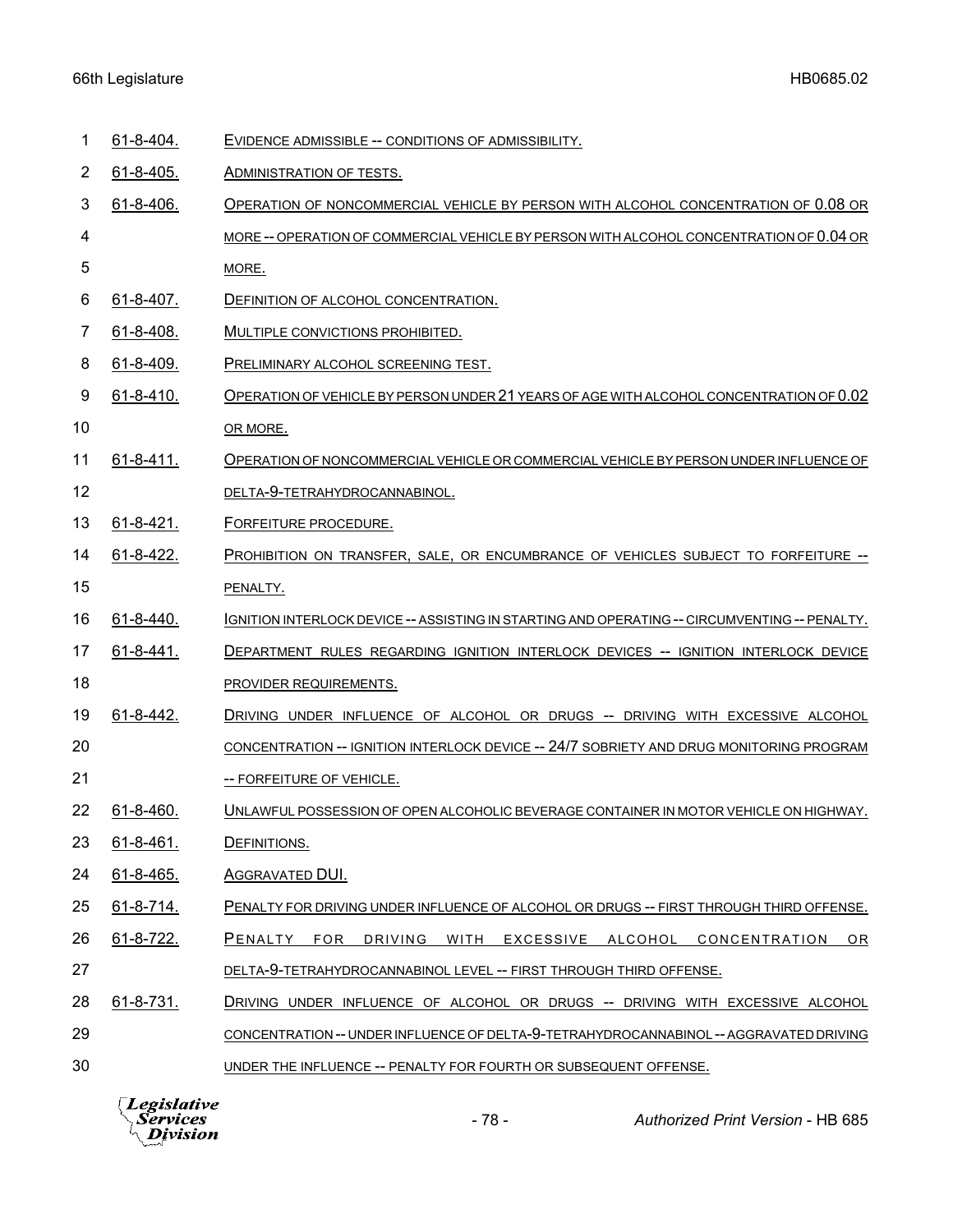## 66th Legislature HB0685.02

| 1              | 61-8-732.                                                                                                    | DRIVING UNDER INFLUENCE OF ALCOHOL OR DRUGS -- DRIVING WITH EXCESSIVE ALCOHOL                                 |  |
|----------------|--------------------------------------------------------------------------------------------------------------|---------------------------------------------------------------------------------------------------------------|--|
| $\overline{2}$ |                                                                                                              | CONCENTRATION -- ASSESSMENT, EDUCATION, AND TREATMENT REQUIRED.                                               |  |
| 3              | 61-8-733.                                                                                                    | DRIVING UNDER INFLUENCE OF ALCOHOL OR DRUGS -- DRIVING WITH EXCESSIVE ALCOHOL                                 |  |
| 4              |                                                                                                              | CONCENTRATION -- IGNITION INTERLOCK DEVICE -- 24/7 SOBRIETY AND DRUG MONITORING PROGRAM                       |  |
| 5              |                                                                                                              | -- FORFEITURE OF VEHICLE.                                                                                     |  |
| 6              | 61-8-734.                                                                                                    | DRIVING UNDER INFLUENCE OF ALCOHOL OR DRUGS -- DRIVING WITH EXCESSIVE ALCOHOL                                 |  |
| 7              |                                                                                                              | CONCENTRATION -- CONVICTION DEFINED -- PLACE OF IMPRISONMENT -- HOME ARREST -- EXCEPTIONS                     |  |
| 8              |                                                                                                              | -- DEFERRAL OF SENTENCE NOT ALLOWED.                                                                          |  |
| 9              | 61-8-741.                                                                                                    | SUSPENSION OF IMPRISONMENT SENTENCE FOR DUI COURT PARTICIPATION -- DUI COURT DEFINED.                         |  |
| 10             |                                                                                                              |                                                                                                               |  |
| 11             |                                                                                                              | NEW SECTION. SECTION 48. CODIFICATION INSTRUCTION. [SECTIONS 1 THROUGH 17] ARE INTENDED TO BE                 |  |
| 12             |                                                                                                              | CODIFIED AS AN INTEGRAL PART OF TITLE 61, CHAPTER 8, AND THE PROVISIONS OF TITLE 61, CHAPTER 8, APPLY TO      |  |
| 13             | <b>SECTIONS 1 THROUGH 17].</b>                                                                               |                                                                                                               |  |
| 14             |                                                                                                              |                                                                                                               |  |
| 15             | COORDINATION SECTION. SECTION 49. COORDINATION INSTRUCTION. IF BOTH SENATE BILL NO. 362 AND                  |                                                                                                               |  |
| 16             |                                                                                                              | THIS ACT] ARE PASSED AND APPROVED AND IF BOTH BILLS AMEND SECTIONS 44-4-1202, 44-4-1203, AND 44-4-1205,       |  |
| 17             | THEN SENATE BILL NO. 362 IS VOID.                                                                            |                                                                                                               |  |
| 18             |                                                                                                              |                                                                                                               |  |
| 19             | COORDINATION SECTION. SECTION 50. COORDINATION INSTRUCTION. IF BOTH SENATE BILL NO. 346 AND                  |                                                                                                               |  |
| 20             | [THIS ACT] ARE PASSED AND APPROVED AND IF [THIS ACT] AMENDS 61-5-125 AND SENATE BILL NO. 346 REPEALS         |                                                                                                               |  |
| 21             | 61-5-125, THEN [SECTION 30] OF SENATE BILL NO. 346 IS VOID AND [SECTION 23] OF SENATE BILL NO. 346 MUST READ |                                                                                                               |  |
| 22             | AS FOLLOWS:                                                                                                  |                                                                                                               |  |
| 23             | "NEW SECTION. Section 23. Rulemaking authority -- driver's licenses and identification cards.                |                                                                                                               |  |
| 24             | (1) The department may adopt rules to administer and enforce the provisions of Title 61, chapter 5.          |                                                                                                               |  |
| 25             | (2) The department may adopt rules governing acceptable methods of proof of identification, including        |                                                                                                               |  |
| 26             | name, date of birth, and authorized presence, that an individual must submit when applying for a license or  |                                                                                                               |  |
| 27             | identification card, including a new, renewal, or replacement license or identification card.                |                                                                                                               |  |
| 28             | (3) The department may adopt rules governing the determination of the driver's license expiration date,      |                                                                                                               |  |
| 29             |                                                                                                              | minimum and maximum license terms, and license renewal requirements for a driver's license issued to a person |  |
| 30             |                                                                                                              | who is a foreign national whose presence in the United States is temporarily authorized under federal law.    |  |
|                |                                                                                                              |                                                                                                               |  |

*Legislative*<br>Services<br>*Division*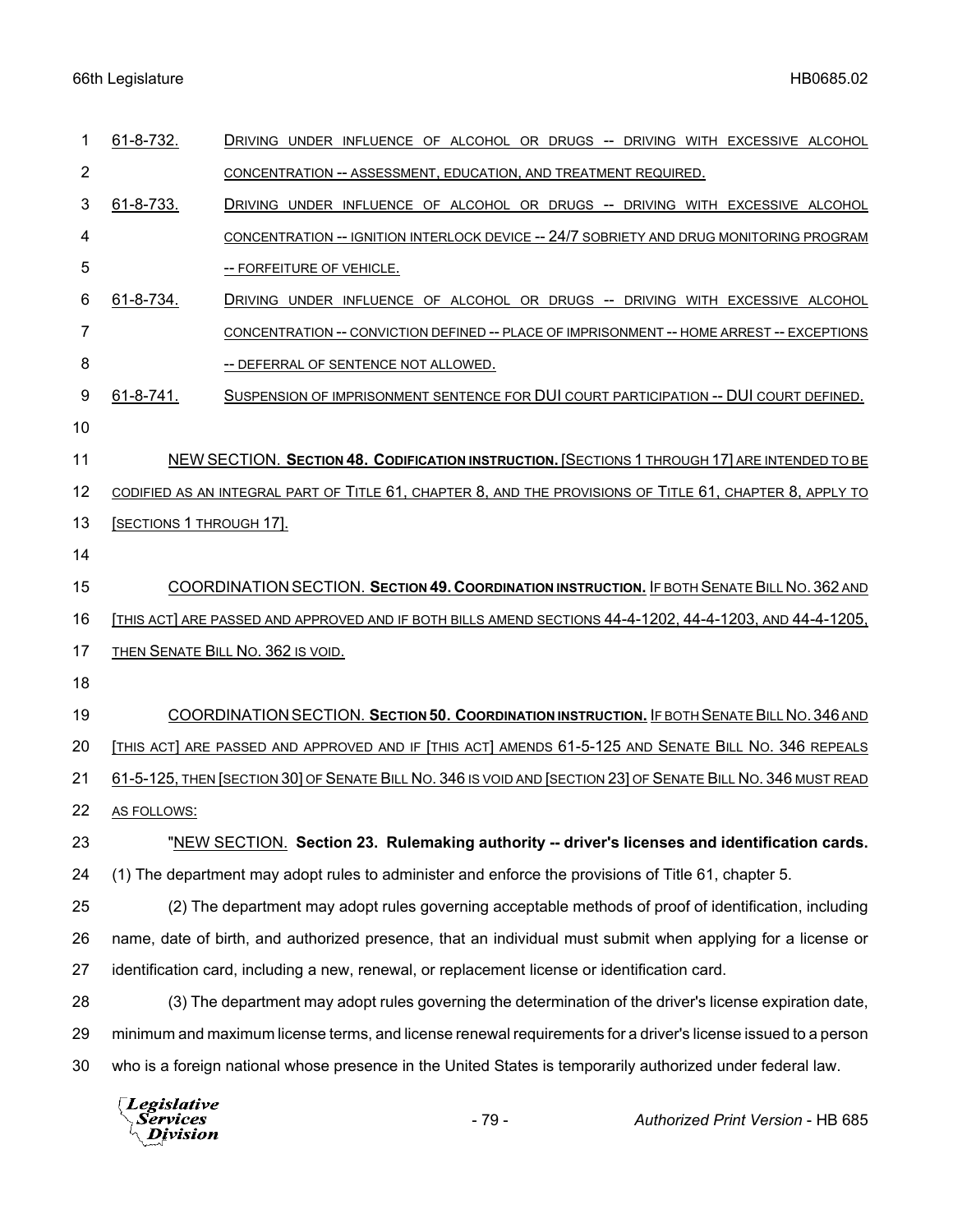(4) The department shall adopt rules governing the calculation of grace periods for renewals and the calculation of other time periods established by statute or federal regulation.

 (5) The department may adopt rules governing the renewal of a driver's license by a person in the military assigned to active duty who had a valid Montana driver's license at the time of entering active duty.

 6) The department shall adopt rules to set the standards for driver license examinations and reexaminations.

 (7) The department may adopt rules to set the standards for photographs, certifications, and signature requirements for the issuance of driver's licenses.

 (8) The department shall adopt rules establishing the functional abilities and skills required to exercise ordinary and reasonable control to safely operate a motor vehicle. The rules:

(a) must include operational restrictions based on the driver's ability and skills;

(b) may direct the design of one or more types of skills tests. A skills test may consist of:

 (i) a comprehensive assessment of a person's functional abilities by means of an actual demonstration of the applicant's ability to exercise ordinary and reasonable control in the safe operation of a motor vehicle; or (ii) a more limited assessment of a person's functional abilities, conducted at the discretion of the

department, as related to a specific physical or mental condition or conditions or a request for reexamination.

 (c) must include appropriate licensing criteria relating to the use of adaptive equipment or operational limits that can be readily discerned by law enforcement or a licensing agency in another jurisdiction.

 (9) The department shall adopt rules establishing vision requirements for a person to safely operate a motor vehicle. The rules:

 (a) must include the minimum uncorrected or corrected visual acuity requirements for both unrestricted and restricted licenses and operational restrictions based on the visual acuity of an applicant or licensee,

including the use of bioptic lenses; and

 (b) may include minimum field of vision and depth perception requirements for both unrestricted and restricted licenses.

(10) The rules in subsections (8) and (9):

 (a) may take into consideration any nationally recognized standards or recommended practices or standards of other jurisdictions for assessment of a person's functional abilities and skills;

 (b) may be derived from medical guidelines and information compiled by driver licensing medical advisory or review boards from other jurisdictions, as well as information received from advocacy groups for persons with

Legislative *Services* **Division**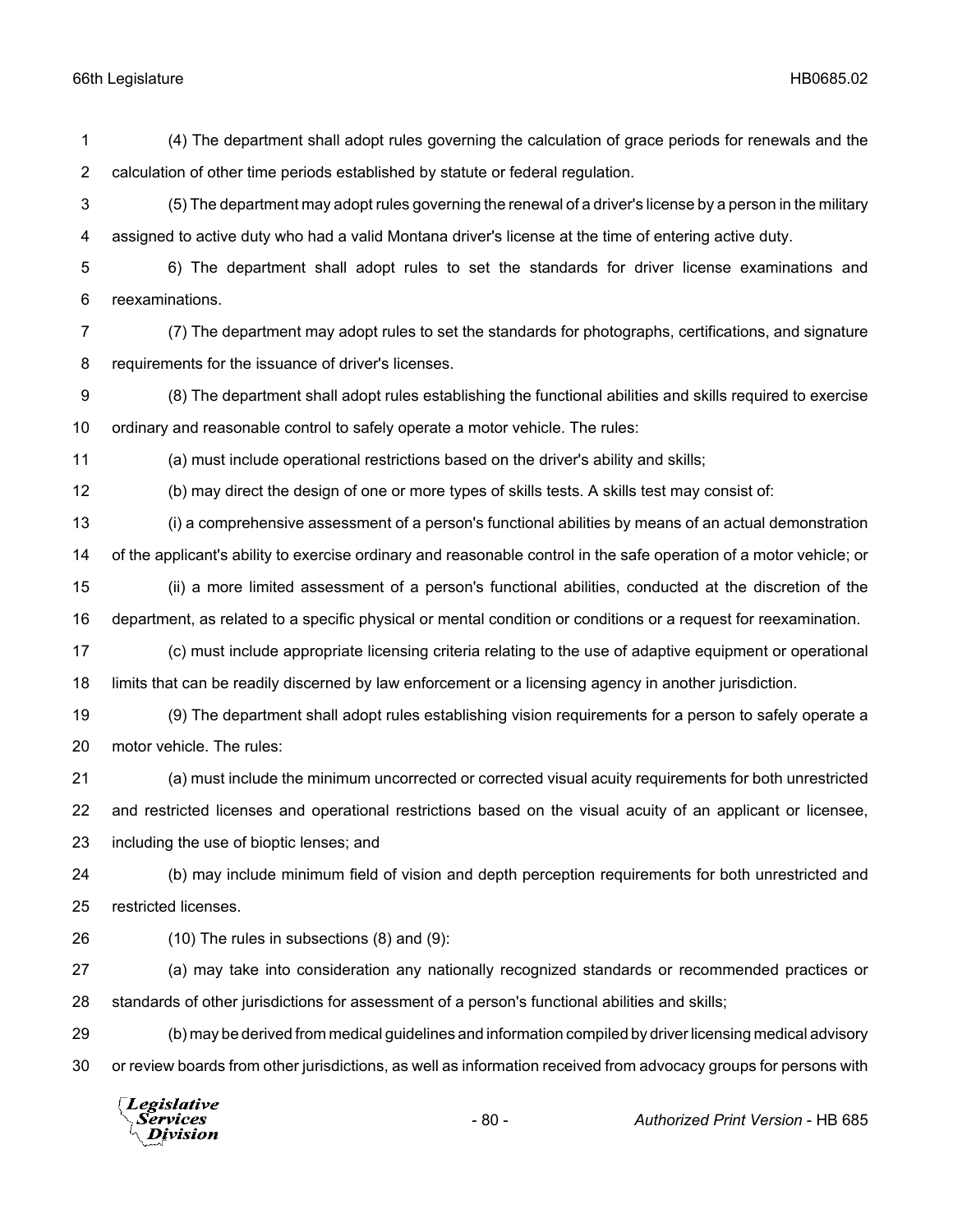disabilities and senior citizens; and (c) except as provided in 61-5-105, may not use a person's age or a person's physical or mental disability, limitation, or condition as a justification for the denial of a license. (11) The department shall adopt rules governing the issuance of a restricted learner license, including when the department may issue a restricted learner license to allow for a driver to practice driving skills. (12) The department shall adopt rules governing the issuance of a hardship license to a person who is at least 13 years of age and because of individual hardship needs a restricted driver's license, including a person who holds a learner license under 61-5-106. The department must consider, among other criteria, whether a hardship license is needed because the applicant's parent or guardian is not available to accompany the licensee, whether due to employment or circumstances related to the operation of a farm or ranch or because the parent or guardian does not hold a valid driver's license, and the licensee is required to drive to the licensee's school bus stop. (13) The department may adopt rules governing probationary licenses, including: (a) issuance to a person whose license has been suspended or revoked or whose license is subject to a discretionary suspension or revocation; (b) the establishment of restrictions and duration placed on a probationary license; (c) the expiration of a probationary license; 18 (d) the cancellation of a probationary license for violating the restrictions on the probationary license or 19 for another law violation; and (d) issuance and cancellation of probationary or restricted driver's licenses, including the requirements 21 for issuing a probationary license when the person is convicted in an out-of-state jurisdiction; (e) the determination of the appropriate sanction to apply based on a conviction or administrative action, including the duration and requirements for restoration; (f) the procedures for the collection, distribution, and strict accountability of any funds received for fees collected for an implied consent refusal; and  $\left(\frac{e}{c}\right)$  (g) the issuance, withdrawal, and monitoring of a restricted-use driving permit issued under 61-5-232. (14) The department may adopt rules governing the requirements for a veteran designation on a driver's license or identification card. (15) The department may adopt rules governing the issuance of a replacement driver's license. (16) The department may adopt rules governing the certification process for cooperative driver testing

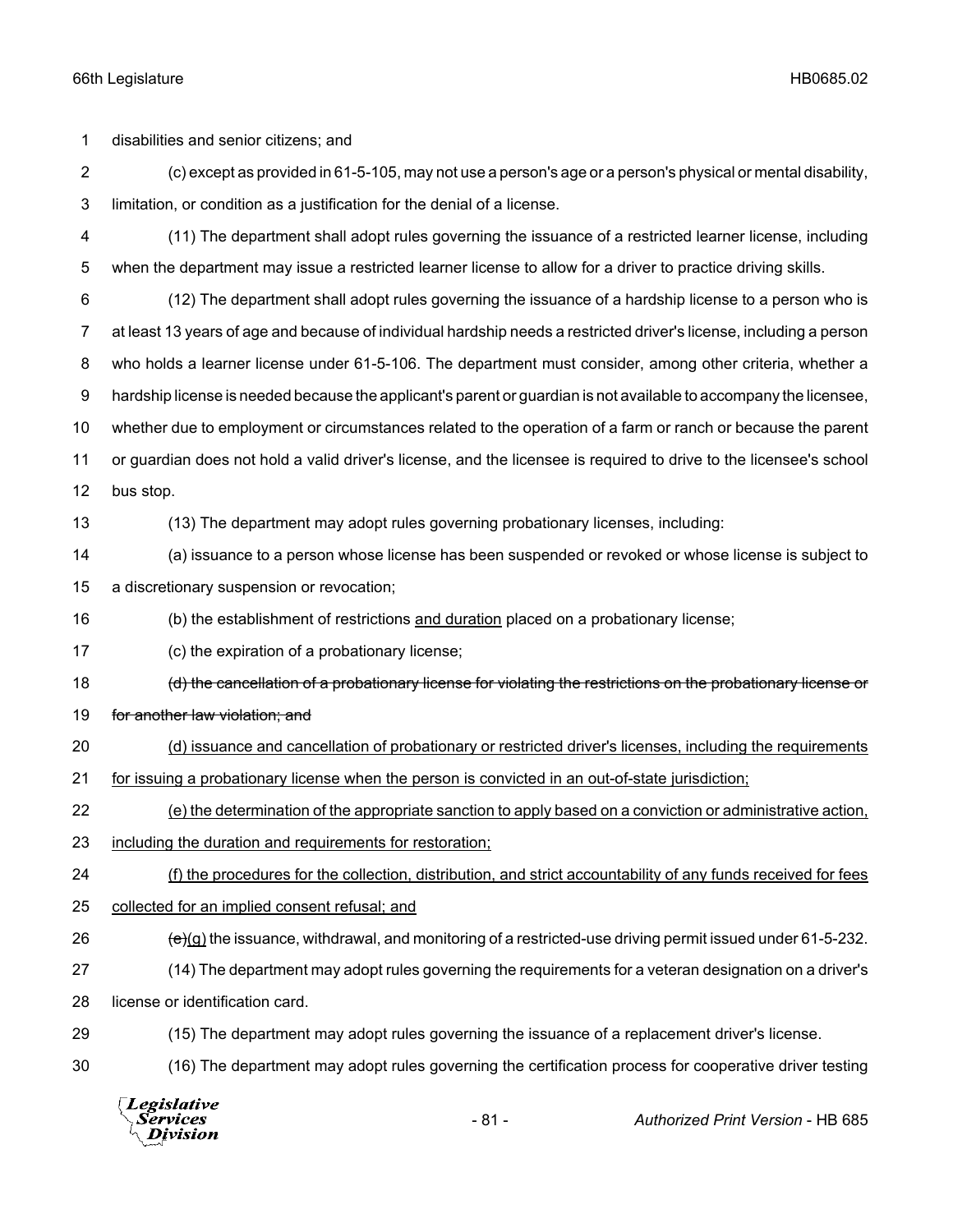| 1              | program instructors.                                                                                                 |  |  |
|----------------|----------------------------------------------------------------------------------------------------------------------|--|--|
| $\overline{2}$ | (17) The department may adopt rules for the implementation of online driver's license renewal.                       |  |  |
| 3              | (18) The department shall adopt rules governing the issuance, renewal, and cancellation of identification            |  |  |
| 4              | cards that align with the proof of identity, residence, and authorized presence standards for a driver's license.    |  |  |
| 5              | (19) The department may adopt rules for determining moving violations.                                               |  |  |
| 6              | (20) The department may adopt rules for charging a fee for not appearing at a scheduled commercial                   |  |  |
| 7              | skills test or motorcycle test and for the waiver of the fee for good cause shown.                                   |  |  |
| 8              | (21) The department may adopt rules governing the conditions under which an applicant is eligible to                 |  |  |
| 9              | receive a driver's license or identification card by expedited service and to set the fee for expedited service.     |  |  |
| 10             | (22) The department may adopt rules to implement any other provision of this title."                                 |  |  |
| 11             |                                                                                                                      |  |  |
| 12             | COORDINATION SECTION. SECTION 51. COORDINATION INSTRUCTION. IF [THIS ACT], [HOUSE BILL NO. 2],                       |  |  |
| 13             | AND [SENATE BILL NO. 352] ARE PASSED AND APPROVED, THEN [THE SECTION PROVIDING APPROPRIATIONS FOR SENATE             |  |  |
| 14             | BILL NO. 65] IN [SENATE BILL NO. 352] MUST READ:                                                                     |  |  |
| 15             | "If [this act], [House Bill No. 2], and [Senate Bill No. 352] are passed and approved, then [House Bill No.          |  |  |
| 16             | 2] is amended to include a new section that reads:                                                                   |  |  |
| 17             | "NEW SECTION. Section 13. Appropriations. (1) There is appropriated to the department of justice,                    |  |  |
| 18             | forensic sciences division, \$142,688 from the general fund for the fiscal year beginning July 1, 2019, and \$86,376 |  |  |
| 19             | from the general fund for the fiscal year beginning July 1, 2020, for the purpose of complying with [House Bill No.  |  |  |
| 20             | 685].                                                                                                                |  |  |
| 21             | (2) There is appropriated to the department of justice, Montana highway patrol, \$26,830 from the state              |  |  |
| 22             | special revenue account established in 44-1-110 for the fiscal year beginning July 1, 2019, and \$14,430 from the    |  |  |
| 23             | state special revenue account established in 44-1-110 for the fiscal year beginning July 1, 2020, for the purpose    |  |  |
| 24             | of complying with [House Bill No. 685].                                                                              |  |  |
| 25             | (3) There is appropriated to the office of state public defender \$62,081 from the general fund for the fiscal       |  |  |
| 26             | year beginning July 1, 2019, and \$125,506 from the general fund for the fiscal year beginning July 1, 2020, for     |  |  |
| 27             | the purpose of complying with [House Bill No. 685].""                                                                |  |  |
| 28             |                                                                                                                      |  |  |
| 29             | NEW SECTION. Section 52. Effective date. [This act] is effective July 1, 2019 JANUARY 1, 2020.                       |  |  |
| 30             |                                                                                                                      |  |  |
|                |                                                                                                                      |  |  |